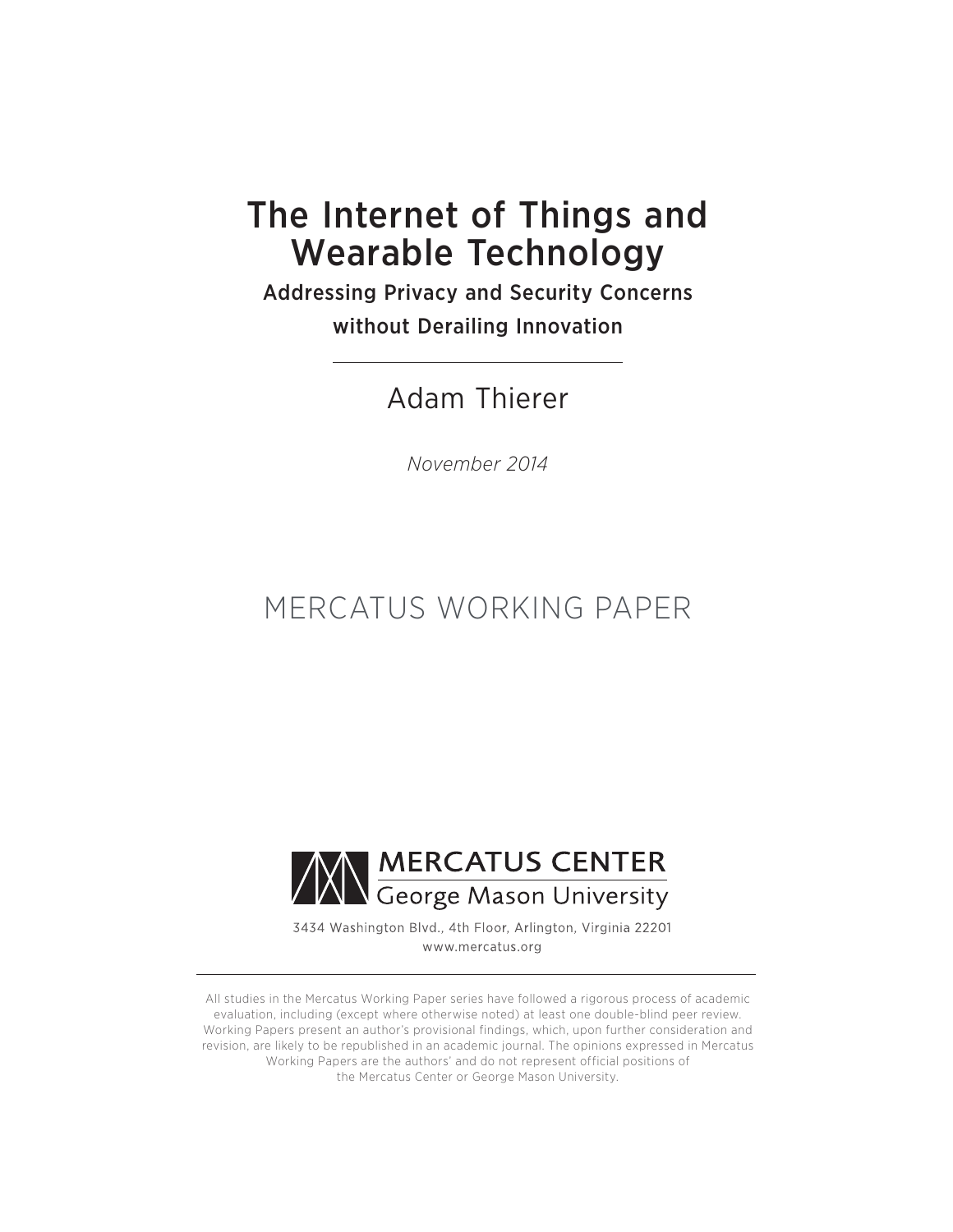Adam Thierer. "The Internet of Things and Wearable Technology: Addressing Privacy and Security Concerns without Derailing Innovation." Mercatus Working Paper, Mercatus Center at George Mason University, Arlington, VA, November 2015. [http://mercatus.org/publication](http://mercatus.org/publication/internet-things-and-wearable-technology-addressing-privacy-and-security-concerns-without) [/internet-things-and-wearable-technology-addressing-privacy-and-security-concerns-without](http://mercatus.org/publication/internet-things-and-wearable-technology-addressing-privacy-and-security-concerns-without).

## **Abstract**

This paper highlights some of the opportunities presented by the rise of the so-called Internet of Things in general and wearable technology in particular and encourages policymakers to allow these technologies to develop in a relatively unabated fashion. As with other new and highly disruptive digital technologies, however, the Internet of Things and wearable technology will challenge existing social, economic, and legal norms. In particular, these technologies raise a variety of privacy and safety concerns. The better alternative to top-down regulation is to deal with those concerns creatively as they develop, using a combination of educational efforts, technological empowerment tools, social norms, public and watchdog pressure, industry best practices and self-regulation, transparency, and targeted enforcement of existing legal standards (especially torts), as needed. This bottom-up and layered approach to dealing with problems will not preemptively suffocate technological experimentation and innovation. This paper concludes by outlining those solutions. Finally, policymakers should not forget that societal and individual adaptation will play a role here, just as it has during so many other turbulent technological transformations.

*JEL* codes: L86, L88, L5, K13, K00, K39, O3, O31, O33, M38

Keywords: Internet of things, wearable technology, online privacy, online safety, online security, Federal Trade Commission, FTC, permissionless innovation, precautionary principle, technopanic, free speech, biohacking

### **Author Affiliation and Contact Information**

Adam Thierer Senior Research Fellow Mercatus Center at George Mason University [athierer@mercatus.gmu.edu](mailto:athierer@mercatus.gmu.edu)

Note: Portions of this paper have been adapted from Adam Thierer, *Permissionless Innovation: The Continuing Case for Comprehensive Technological Freedom* (2014). The author thanks the following individuals for their helpful comments on various drafts of this paper: Robert Graboyes, Jerry Brito, Dan Caprio, Ryan Hagemann, Will Rinehart, Ryan Radia, and two anonymous reviewers.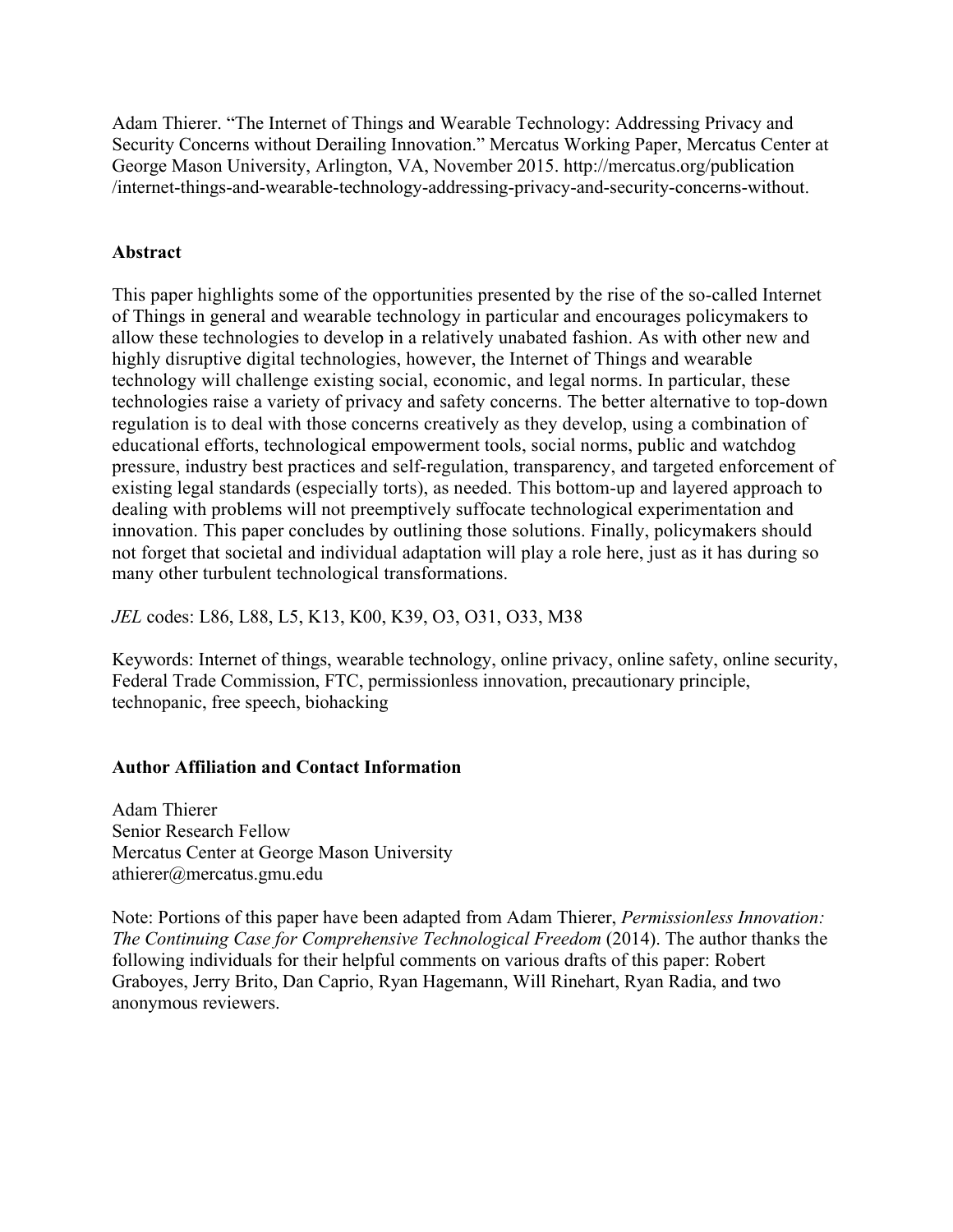# **The Internet of Things and Wearable Technology:**

# **Addressing Privacy and Security Concerns without Derailing Innovation**

Adam Thierer

## **Contents**

| I.  |                                                                                            |  |
|-----|--------------------------------------------------------------------------------------------|--|
| II. | The Growth of the Internet of Things and Wearable Technology: Applications and             |  |
|     |                                                                                            |  |
|     |                                                                                            |  |
|     | C. The Sci-Fi Future of Wearables: "Implantables," "Ingestibles," and "Biohacking" 25      |  |
|     | III. Which Policy Vision Will Govern the Internet of Things and Wearable Technology? 29    |  |
|     |                                                                                            |  |
|     |                                                                                            |  |
|     | $C_{\cdot}$                                                                                |  |
|     | IV. How the Internet of Things Challenges Traditional Privacy Norms and Legal Standards 42 |  |
|     | A. Growing Privacy-Related Regulatory Interest in IoT and Wearables  44                    |  |
|     |                                                                                            |  |
|     |                                                                                            |  |
|     |                                                                                            |  |
|     | The Problem of "Privacy Paternalism" and the Limits of Privacy "Harm"  53<br>Е.            |  |
|     | First Amendment-Related Hurdles to the Regulation of IoT and Wearable Technology  58<br>F. |  |
|     |                                                                                            |  |
|     |                                                                                            |  |
|     |                                                                                            |  |
|     |                                                                                            |  |
|     |                                                                                            |  |
|     | B. Best Practices and Self-Regulation: Privacy and Security "By Design" 70                 |  |
|     | $\mathbf{C}$ .                                                                             |  |
|     | D. Common-Law Solutions, Evolving Liability Standards, and Other Legal Recourses  80       |  |
|     | Е.                                                                                         |  |
|     | $F_{\cdot}$                                                                                |  |
|     |                                                                                            |  |
|     |                                                                                            |  |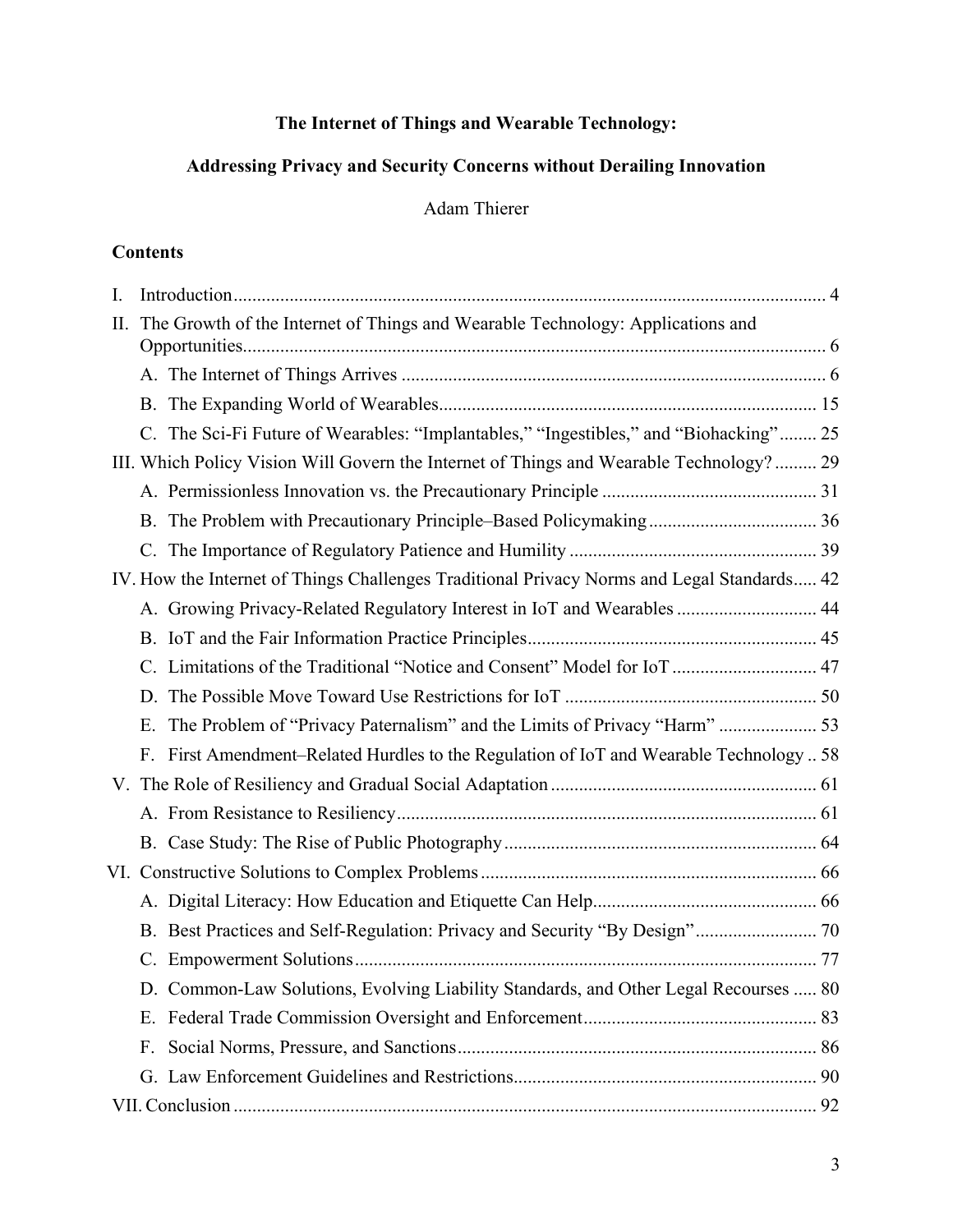#### **I. Introduction**

The next great wave of Internet-enabled innovation has arrived, and it is poised to revolutionize the way humans interact with the world around them. This paper highlights some of the opportunities presented by the rise of the so-called Internet of Things (IoT) in general and wearable technology in particular and encourages policymakers to allow these technologies to develop in a relatively unabated fashion.

Wearable technologies are networked devices that can collect data, track activities, and customize experiences to users' needs and desires. These technologies are a subset of IoT, which comprises networked "smart devices" equipped with microchips, sensors, and wireless communications capabilities.<sup>1</sup> Wearable technologies are among the fastest-growing segment of IoT and promise to have widespread societal influences in the coming years.<sup>2</sup>

As with other new and highly disruptive digital technologies, however, IoT and wearable technology will challenge existing social, economic, and legal norms. In particular, these technologies raise a variety of privacy and safety concerns. Other barriers exist that could hinder IoT and wearable technology—including disputes over technical standards, system interoperability, and access to adequate wireless spectrum to facilitate ubiquitous networking capabilities—but those issues will not be discussed in this paper.<sup>3</sup> Some wearable technologies will raise safety concerns, but those issues will be only briefly addressed. The focus of this

 <sup>1</sup> Charles McLellan, *M2M and the Internet of Things: A Guide*, ZDNET (Jan. 10, 2013), http://www.zdnet.com/m2m -and-the-internet-of-things-7000008219. <sup>2</sup> David Evans, *The Future of Wearable Technology: Smaller, Cheaper, Faster, and Truly Personal Computing*,

LINKEDIN (Oct. 24, 2013), http://www.linkedin.com/today/post/article/20131024145405-122323-the-future-of -wearable-technology-smaller-cheaper-faster-and-truly-personal-computing. <sup>3</sup> Bob Violino, *The Internet of Things Gets Real*, NETWORK WORLD (June 2, 2014), http://www.networkworld.com

<sup>/</sup>news/2014/060214-internet-of-things-281935.html?hpg1=bn (quoting Daniel Castro, Director of the Information Technology and Innovation Foundation's Center for Data Innovation in Washington, saying that "[a] big issue is standards and interoperability" and that "[b]uilding the IoT will require massive amounts of cooperation and coordination between firms").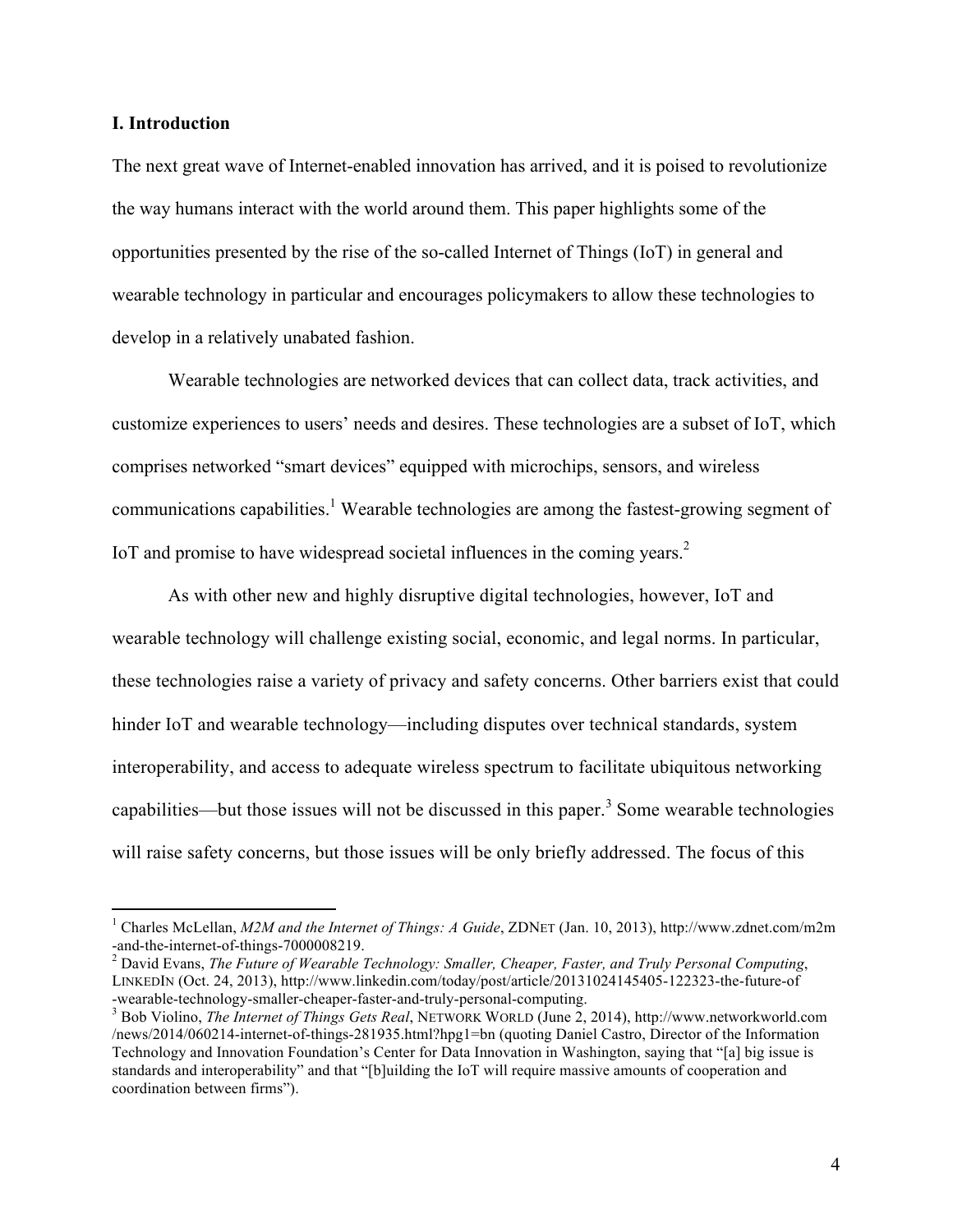paper will be on the privacy and security concerns that are already prompting calls for policy interventions.<sup>4</sup>

Some of the privacy and security concerns about IoT and wearable technologies are legitimate and deserve responses. But those responses should not be top down or command and control in nature. Privacy and security are important values worthy of attention, but so too are innovation, entrepreneurialism, economic growth, price competition, and consumer choice. Regulation—especially regulation of fast-moving, rapidly evolving technologies—is likely to be premature and overly rigid and is unlikely to allow the many beneficial uses of these technologies.<sup>5</sup> Such constraints would be highly unfortunate because these technologies "will have profound implications for addressing important social and economic issues.<sup>"6</sup>

Therefore, generally speaking and barring clear evidence of direct risk to health or property—not merely hypothetical or ephemeral fears—policymakers should not impose prophylactic restrictions on the use of new wearable technologies and IoT. The default position toward these technologies should be "innovation allowed" or "permissionless innovation."<sup>7</sup> The burden of proof rests on those who favor precautionary regulation; they must explain why ongoing experimentation with IoT technologies should be prevented preemptively by force of law.

 <sup>4</sup> Scott R. Peppet, *Regulating the Internet of Things: First Steps Toward Managing Discrimination, Privacy, Security, and Consent*, TEX. L. REV. (forthcoming 2014), http://papers.ssrn.com/sol3/papers.cfm?abstract\_id= 2409074.

<sup>5</sup> Daniel F. Spulber, *Unlocking Technology: Antitrust and Innovation*, 4 J. COMPETITION L. & ECON. 915, 965 (2008). ("Governments are notoriously inept at picking technology winners. Understanding technology requires extensive scientific and technical knowledge. Government agencies cannot expect to replicate or improve upon private sector knowledge. Technological innovation is uncertain by its very nature because it is based on scientific discoveries. The benefits of new technologies and the returns to commercial development also are uncertain.") <sup>6</sup> Daniel Castro, *Internet of Things Meets Holiday Wish Lists*, INFORMATIONWEEK (Dec. 4, 2013), http://www

<sup>.</sup>informationweek.com/strategic-cio/executive-insights-and-innovation/internet-of-things-meets-holiday-wish -lists/d/d-id/1112901.<br><sup>7</sup> ADAM THIERER, PERMISSIONLESS INNOVATION: THE CONTINUING CASE FOR COMPREHENSIVE TECHNOLOGICAL

FREEDOM ix (2014).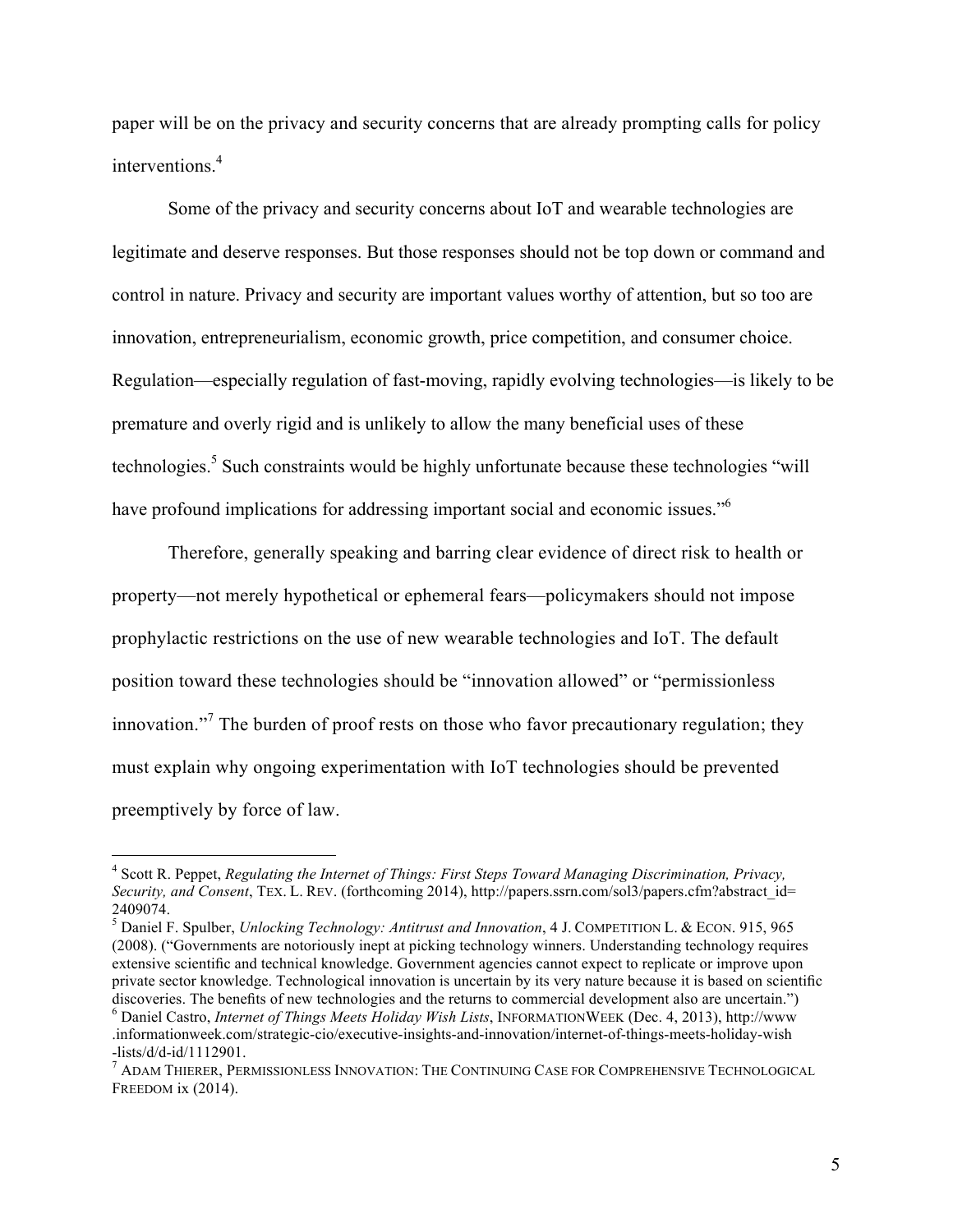The better alternative to top-down regulation is to deal with concerns creatively as they develop, using a combination of educational efforts, technological empowerment tools, social norms, public and watchdog pressure, industry best practices and self-regulation, transparency, and targeted enforcement of existing legal standards (especially torts), as needed. This bottomup and layered approach to dealing with problems will not preemptively suffocate technological experimentation and innovation in these spaces. This paper will conclude by outlining those solutions.

Finally, and perhaps most importantly, societal and individual adaptation will play a role here, just as it has during so many other turbulent technological transformations. Although formidable privacy and security challenges are ahead, individuals and institutions will adjust in an evolutionary, resilient fashion, just as they adjusted to earlier disruptive technologies.

#### **II. The Growth of the Internet of Things and Wearable Technology: Applications and**

#### **Opportunities**

#### *A. The Internet of Things Arrives*

Many of the underlying drivers of the Internet and Information Age revolution—massive increases in processing power, $\text{8}$  exploding storage capacity, $\text{9}$  steady miniaturization of computing and cameras,  $^{10}$  ubiquitous wireless communications and networking capabilities,  $^{11}$ 

 <sup>8</sup> HAL ABELSON, KEN LEDEEN & HARRY LEWIS, BLOWN TO BITS: YOUR LIFE, LIBERTY, AND HAPPINESS AFTER THE DIGITAL EXPLOSION 8–9 (2008) ("The rapid increase in processing power means that inventions move out of labs and into consumer goods very quickly.").<br><sup>9</sup> Sebastian Anthony, *How Big Is the Cloud?*, EXTREME TECH (May 23, 2012), http://www.extremetech.com

<sup>/</sup>computing/129183-how-big-is-the-cloud; Steve Lohr, *Data Explosion Lifts the Storage Market*, N.Y. TIMES BITS (Sept. 9, 2011), http://bits.blogs.nytimes.com/2011/09/09/data-explosion-lifts-the-storage-market. <sup>10</sup> Patrick Thibodeau, *Lens-less Camera, Costing Pennies, Brings Vision to the Internet of Things*, COMPUTERWORLD

<sup>(</sup>Sept. 18, 2014), http://www.computerworld.com/article/2685246/lens-less-camera-costing-pennies-brings-vision -to-the-internet-of-things.html; David G. Stork & Patrick R. Gill, *Lensless Ultra-miniature CMOS Computational*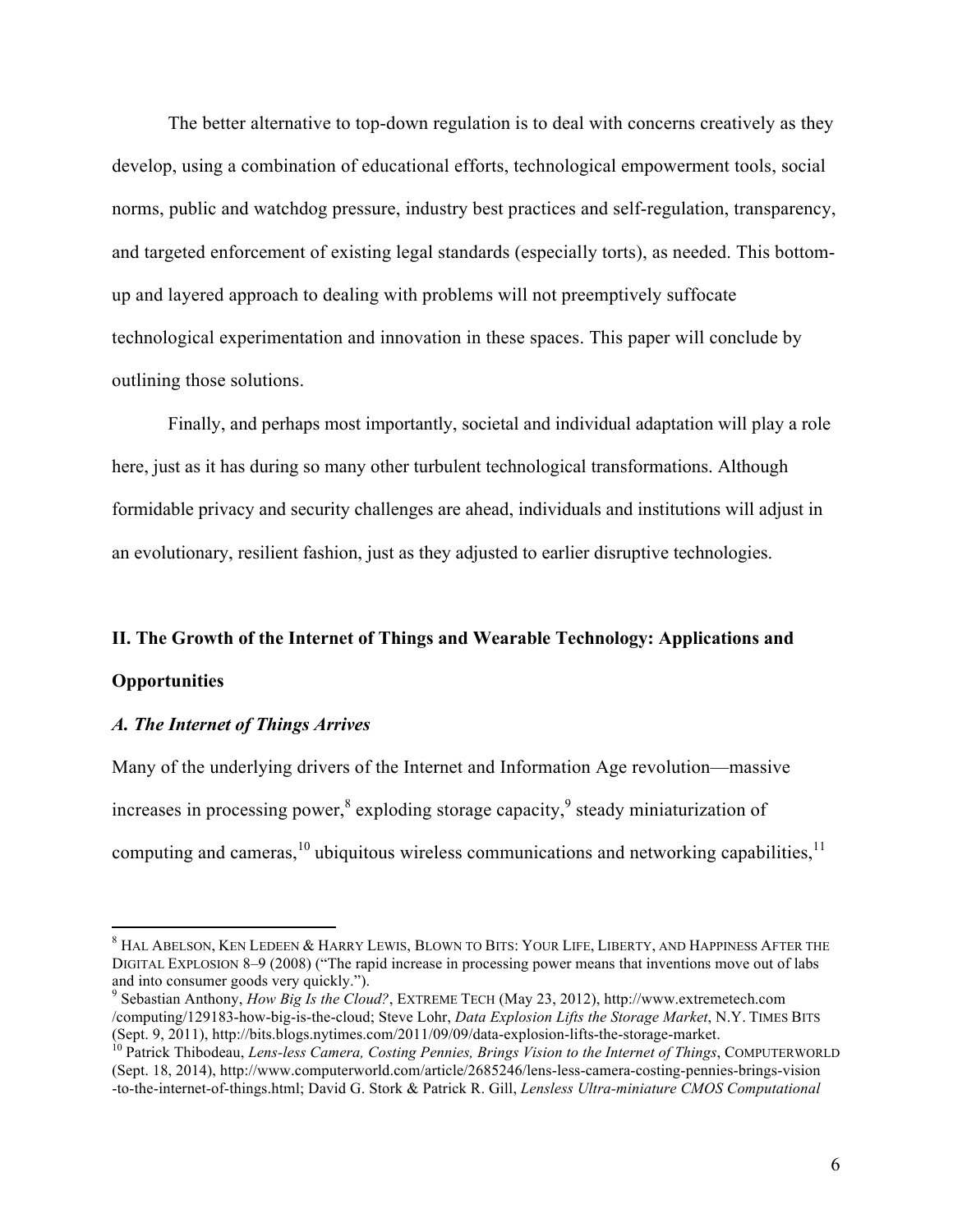digitization of all data,<sup>12</sup> massive datasets (or "big data"<sup>13</sup>)—are beginning to have a profound influence beyond the confines of cyberspace.<sup>14</sup> For example, it is cheaper than ever to integrate a microchip, a sensor, a camera, and even an accelerometer into devices today.<sup>15</sup> "Thanks to advances in circuits and software," observe Neil Gershenfeld and J. P. Vasseur, "it is now possible to make a Web server that fits on (or in) a fingertip for \$1."<sup>16</sup> As costs continue to  $fall<sup>17</sup>$  and these technologies are increasingly embedded into almost all devices that consumers own and come into contact with, a truly "seamless web" of connectivity and "pervasive computing" will exist.<sup>18</sup>

As a result of these factors, mundane appliances and other machines and devices that

consumers have long taken for granted—cars, refrigerators, cooking devices, lights, weight scales,

watches, jewelry, eyeglasses, and even their clothing—all will soon be networked, sensing,

<u> 1989 - Jan Salaman, masjid a shekarar 1989 - André Salaman a shekara ta 1989 - André Salaman a shekara ta 19</u>

*Imagers and Sensors*, RAMBUS.COM, undated manuscript, http://www.rambus.com/assets/documents/papers/Stork

GillSensorComm.pdf (last visited Oct. 29, 2014).<br><sup>11</sup> Darrell M. West, *The State of the Mobile Economy, 2014: Its Impact and Future*, CENTER FOR TECHNOLOGY INNOVATION RESEARCH PAPER (Brookings Institution), Sept. 10, 2014, *available at* http://www.brookings.edu /research/papers/2014/09/10-state-mobile-economy-2014-west; CHRISTOPHER S. YOO, THE DYNAMIC INTERNET:

<sup>&</sup>lt;sup>12</sup> NICHOLAS NEGROPONTE, BEING DIGITAL 14–20 (1995); Abelson et al., *supra* note 8, at 5–6.<br><sup>13</sup> Letter from Daniel Castro, Director, Center for Data Innovation, to Nicole Wong, Big Data Study, Office of Science

and Technology Policy (Mar. 31, 2014), available at http://www2.datainnovation.org/2014-ostp-big-data-cdi.pdf.<br><sup>14</sup> Luke Dormehl, *Internet of Things: It's All Coming Together for a Tech Revolution*, GUARDIAN, June 7, 2014

<sup>&</sup>lt;sup>15</sup> Bill Wasik,  $\hat{W}$ hy Wearable Tech Will Be as Big as the Smartphone, WIRED (Dec. 17, 2013), http://www.wired .com/gadgetlab/2013/12/wearable-computers ("Thanks to what former *Wired* editor in chief Chris Anderson has called the 'peace dividend of the smartphone wars,' sensors and chip sets are cheaper now than ever, making it easier for small companies to incorporate sophisticated hardware into wearable devices." This means, Wasik explains, that "it has become possible for tiny companies to dream up, build, and sell wearable devices in competition with big companies, a feat that was never possible with smartphones.").

<sup>&</sup>lt;sup>16</sup> Neil Gershenfeld & J. P. Vasseur, *As Objects Go Online*, FOREIGN AFFAIRS, Mar.–Apr. 2014, *available at* 

http://www.foreignaffairs.com/articles/140745/neil-gershenfeld-and-jp-vasseur/as-objects-go-online.<br><sup>17</sup> DAVID ROSE, ENCHANTED OBJECTS: DESIGN, HUMAN DESIRE, AND THE INTERNET OF THINGS 11 (2014) ("[N]ow it seems as if we're getting closer to the Internet of Things, primarily because the price of computation and connectivity has been reduced to almost nothing.").<br><sup>18</sup> DAVE EVANS, THE INTERNET OF THINGS: HOW THE NEXT EVOLUTION OF THE INTERNET IS CHANGING EVERYTHING 2

<sup>(</sup>Apr. 2011), *available at* http://www.cisco.com/web/about/ac79/docs/innov/IoT\_IBSG\_0411FINAL.pdf.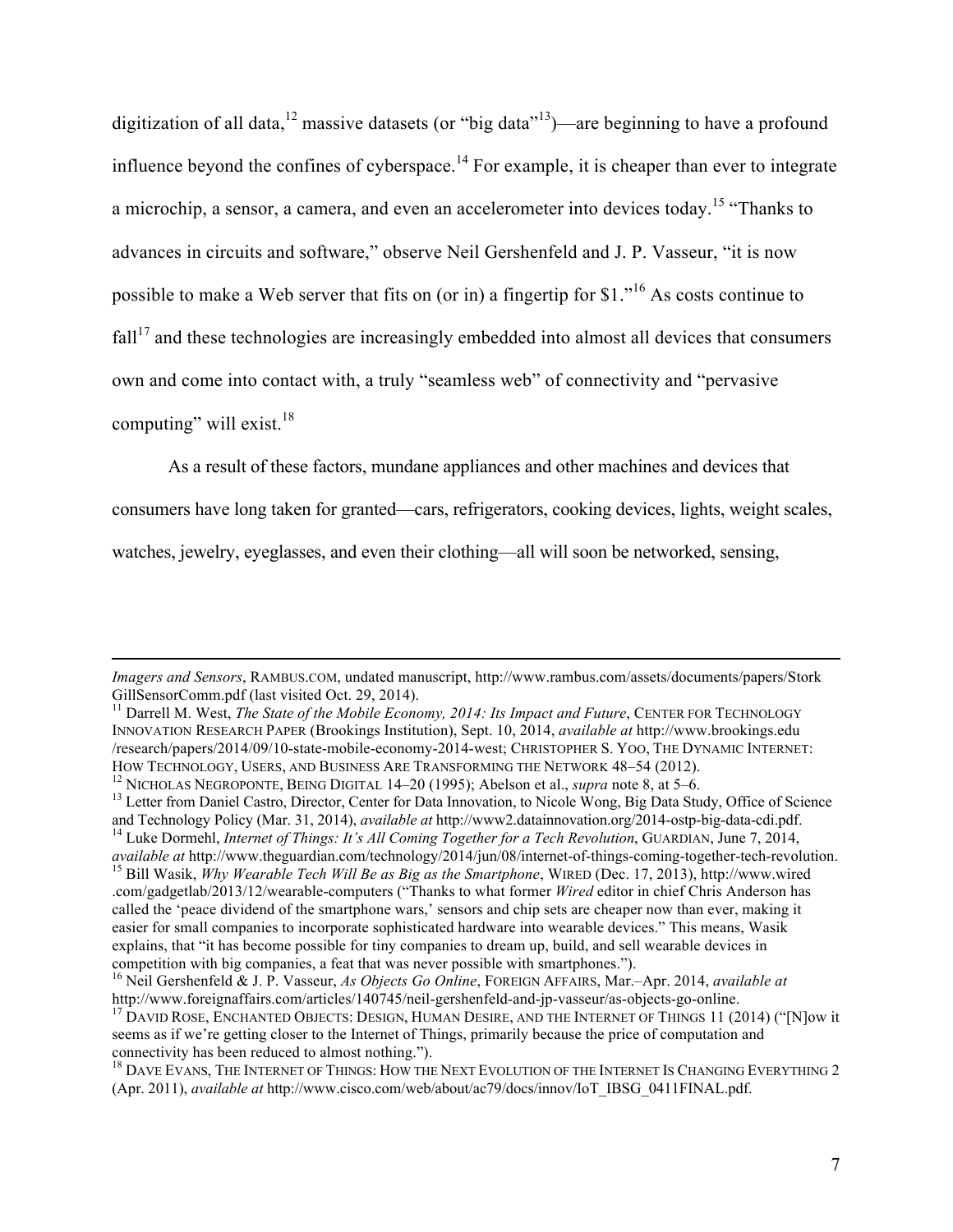automated, and communicating.19 In other words, consumers are transitioning to what Alex Hawkinson, CEO and founder of SmartThings, calls a "programmable world" where "things will become intuitive [and] connectivity will extend even further, to the items we hold most dear, to those things that service the everyday needs of the members of the household, and beyond."<sup>20</sup>

This so-called Internet of Things—or "machine-to-machine" connectivity and communications<sup>21</sup>—promises to usher in "a third computing revolution"<sup>22</sup> and bring about profound changes that will rival the first wave of Internet innovation.<sup>23</sup> The first use of the term *Internet of Things* is attributed to Kevin Ashton, who used it in the title of a 1999 presentation.<sup>24</sup>

A decade later, he reflected on the term and its meaning:

If we had computers that knew everything there was to know about things—using data they gathered without any help from us—we would be able to track and count everything, and greatly reduce waste, loss, and cost. We would know when things needed replacing, repairing, or recalling and whether they were fresh or past their best.

We need to empower computers with their own means of gathering information, so they can see, hear, and smell the world for themselves, in all its random glory. RFID [radio-frequency identification] and sensor technology enable computers to observe, identify, and understand the world—without the limitations of human-entered data.<sup>2</sup>

 <sup>19</sup> Glen Martin, *Wearable Intelligence: Establishing Protocols to Socialize Wearable Devices*, O'REILLY RADAR (Apr. 1, 2014), http://radar.oreilly.com/2014/04/wearable-intelligence.html ( "Intelligent devices other than phones and screens—smart headsets, glasses, watches, bracelets—are insinuating themselves into our daily lives. The technology for even less intrusive mechanisms, such as jewelry, buttons, and implants, exists and will ultimately find commercial applications."). A database of many current wearable technologies can be found at http://vandrico .com/database. *See also* Abigail Tracy, *How the Internet of Things Actually Works [Infographic],* INC. (Mar. 25,

<sup>&</sup>lt;sup>20</sup> Alex Hawkinson, *What Happens When the World Wakes Up*, MEDIUM (Sept. 23, 2014), https://medium.com /@ahawkinson/what-happens-when-the-world-wakes-up-c73a5c931c17.

<sup>&</sup>lt;sup>21</sup> John Naughton, *The Internet of Things: It's a Really Big Deal*, GUARDIAN, June 14, 2014, *available at* http://www .theguardian.com/technology/2014/jun/15/networker-internet-of-things-john-naughton-hacking. <sup>22</sup> Timothy B. Lee, *Everything's Connected: How Tiny Computers Could Change the Way We Live*, VOX (Aug. 13,

<sup>2014),</sup> http://www.vox.com/2014/5/8/5590228/how-tiny-computers-could-change-the-way-we-live. <sup>23</sup> Michael Mandel, *Can the Internet of Everything Bring Back the High-Growth Economy?*, POLICY MEMO

<sup>(</sup>Progressive Policy Inst.), Sept. 2013, at 9, *available at* http://www.progressivepolicy.org/2013/09/can-the -internet-of-everything-bring-back-the-high-growth-economy. ("No one can predict the ultimate course of innovative technologies, but it appears that the Internet of Everything has the potential to help revive the highgrowth economy.")

<sup>24</sup> Kevin Ashton, *That "Internet of Things" Thing*, RFID JOURNAL (June 22, 2009), http://www.rfidjournal.com /articles/view?4986.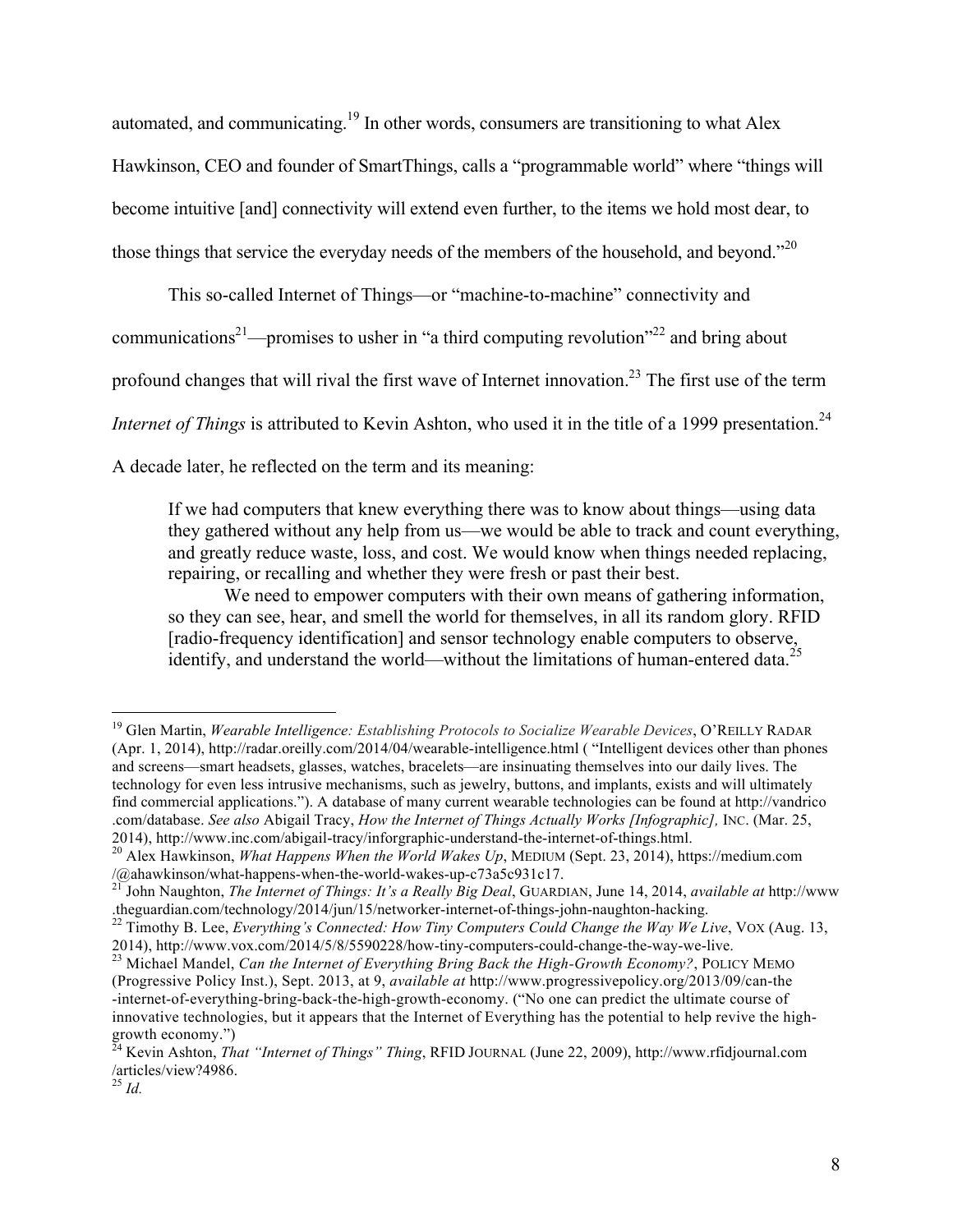More recently, analysts with Morrison Foerster have defined IoT as "the network of everyday physical objects which surround us and that are increasingly being embedded with technology to enable those objects to collect and transmit data about their use and surroundings."<sup>26</sup> These low-power devices typically rely on sensor technologies<sup>27</sup> as well as existing wireless networking systems and protocols (Wi-Fi, Bluetooth, near field communication, and GPS) to facilitate those objectives.<sup>28</sup> In turn, this reliance will fuel the creation of even more "big data."29 Many of these technologies and capabilities will eventually operate in the background of consumers' lives and be almost invisible to them.<sup>30</sup>

IoT is sometimes understood as being synonymous with "smart" systems: smart homes,  $31$ smart buildings,  $32$  smart appliances,  $33$  smart health,  $34$  smart mobility, smart cities,  $35$  and so on.  $36$ 

<sup>32</sup> Mellisa Tolentino, *Smart Building Projects to Boom in 2018*, SILICON ANGLE (Apr. 16, 2014), http://siliconangle

 <sup>26</sup> Amy Collins, Adam J. Fleisher, D. Reed Freeman Jr. & Alistair Maughan, *The Internet of Things Part 1: Brave New World*, CLIENT ALERT (Morrison Foerster), March 18, 2014, at 1, *available at* http://www.jdsupra.com/legal

news/the-internet-of-things-part-1-brave-new-23154. <sup>27</sup> Shawn G. DuBravac, *A Hundred Billion Nodes*, *in* FIVE TECHNOLOGY TRENDS TO WATCH 2014 6, 7 (2014). ("The 'sensor'ization of technology creates a deluge of connected devices digitizing information in near real-time and providing this data in troves to anything they can. . . . There are already hundreds of ways sensors and computing partner with connectivity to create an Internet of Things. All of these systems can become a function of a series of data points captured from a wide swath of sensors. These systems become contextually aware and continuously

updated as new information becomes available.")<br><sup>28</sup> Rahul Patel, *Where Is Wearable Tech Headed?* GIGAOM (Sept. 28, 2013), http://gigaom.com/2013/09/28/where<br>-is-wearable-tech-headed.

<sup>&</sup>lt;sup>29</sup> Gil Allouche, *Big Data and the Internet of Things: A Powerful Combination*, SMART DATA COLLECTIVE (June 4, 2014), http://smartdatacollective.com/gilallouche/202371/big-data-and-internet-things-powerful-combination ("What happens, then, when you combine these two seemingly up and coming enigmas? You have an extremely powerful combination. Working together, big data and IoT have the potential to drastically change how things are done.").<br><sup>30</sup> DuBravac, *supra* note 27, at 8 ("For the foreseeable future, the Internet of Things will toggle between

and invisible world and eventually, a large portion of the Internet of Things will slip into invisibility. Using sensors to collect information digitally, and employing algorithms and computing to utilize this information, a device's ability to self-regulate will increasingly take place in the background."). <sup>31</sup> Mike Robuck, *Smart Home Survey: 'Internet of Things' Will Take Flight in Five Years*, CED (May 14, 2014),

http://www.cedmagazine.com/news/2014/05/smart-home-survey-%E2%80%98internet-of-things%E2%80%99-will -take-flight-in-five-years; Sarah Susanka, *Sarah Susanka Says the Home of the Future Will Be a Portal*, WALL ST. J., July 8, 2014, *available at* http://online.wsj.com/articles/sarah-susanka-says-the-home-of-the-future-will-be-a -portal-1404764842 ("We're hearing a lot of late about "smart homes," but like the Internet in 1995, it hasn't quite

<sup>.</sup>com/blog/2014/04/16/smart-building-projects-to-boom-in-2018. <sup>33</sup> Yohana Desta, *Why You're Not Seeing More Smart Home Appliances*, MASHABLE (Apr. 26, 2014), http://mashable

<sup>.</sup>com/2014/04/26/smart-home-appliances.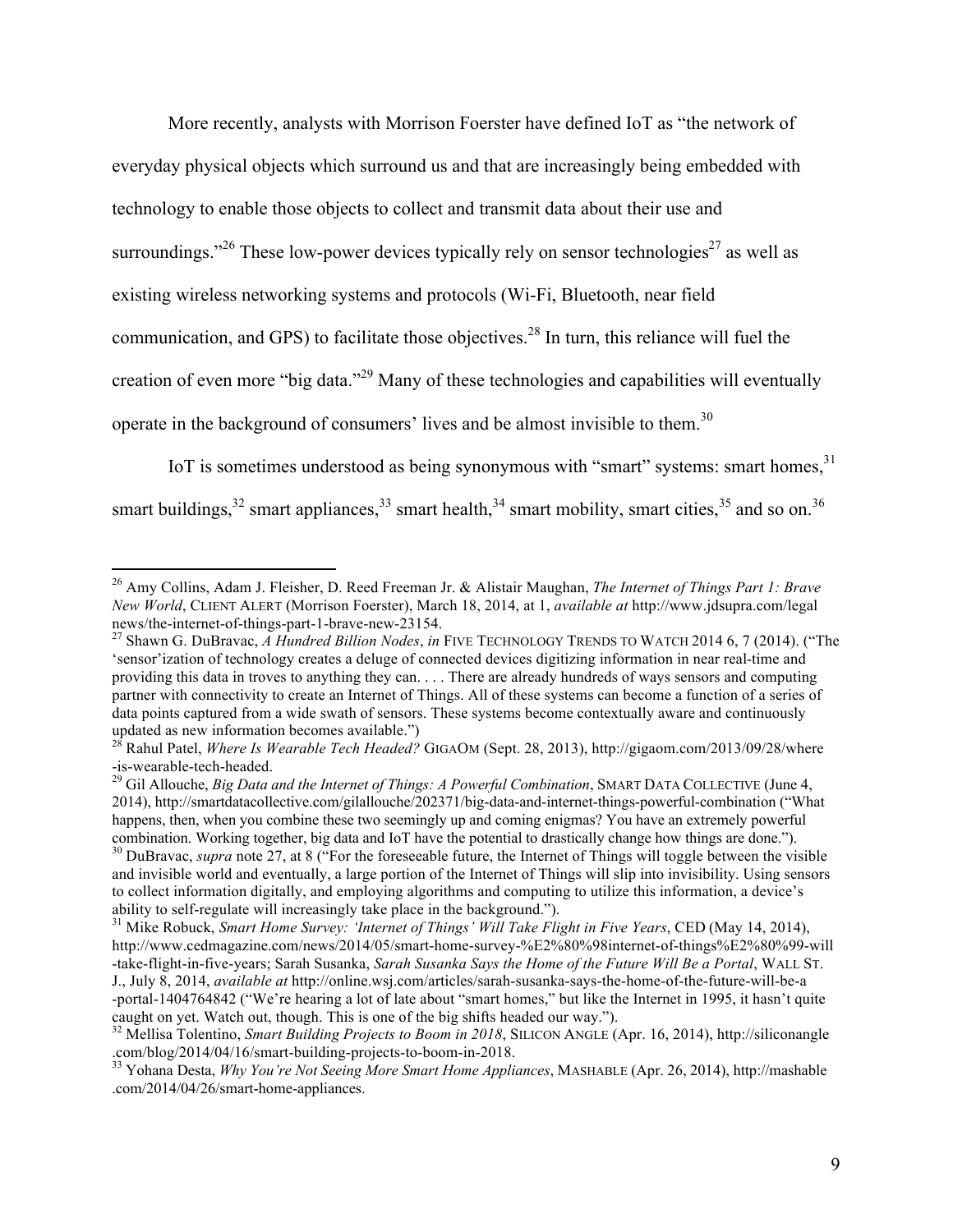Smart car technology is also expanding rapidly.<sup>37</sup> Some experts even predict that "the automobile" could be the first great wearable computer" and "your car might be the second most-used computing device you own before too long."<sup>38</sup> (Intelligent vehicle technology was the subject of another recent working paper published by the Mercatus Center at George Mason University.)<sup>39</sup> The systems undergirding IoT are still evolving rapidly with a variety of wireless technologies and protocols being used to connect these devices and let them communicate.<sup>40</sup> "In blending the physical and digital worlds, we essentially extend the original concept of hyperlinking to include physical objects," notes Shawn G. DuBravac, chief economist and senior director of research for the Consumer Electronics Association (CEA).<sup>41</sup> "The power of these devices, in essence, is their ability to sample information millions of times more often than we as people can," he says.<sup>42</sup>

The promise of IoT, as described by *New York Times* reporter Steve Lohr, is that

"billions of digital devices—from smartphones to sensors in homes, cars, and machines of all

kinds—will communicate with each other to automate tasks and make life better."<sup>43</sup>

"Consumers and public officials can use the connected world to improve energy conservation,

<sup>&</sup>lt;sup>34</sup> James Temple, *The Race to Dominate Digital Health Heats Up*, RE/CODE (June 23, 2014), http://recode.net/2014<br>/06/23/the-race-to-dominate-digital-health-heats-up.

<sup>&</sup>lt;sup>35</sup> ANTHONY TOWNSEND, SMART CITIES: BIG DATA, CIVIC HACKERS, AND THE QUEST FOR A NEW UTOPIA (2013).<br><sup>36</sup> THE INTERNET OF THINGS 2012: NEW HORIZONS 29–31 (Ian G. Smith ed., 2012).<br><sup>37</sup> Jonathan M. Gitlin, *The Past, Prese* 

<sup>&</sup>lt;sup>38</sup> Jonathan M. Gitlin, *Industries Collide: How Automakers Are Adapting to Consumer Tech Life Cycles*, ARS TECHNICA (June 3, 2014), http://arstechnica.com/cars/2014/06/industries-collide-how-automakers-are-adapting-to -consumer-tech-life-cycles. <sup>39</sup> Adam Thierer & Ryan Hagemann, *Removing Roadblocks to Intelligent Vehicles and Driverless Cars* (Mercatus

Center at George Mason University, Mercatus Working Paper, 2014), *available at* http://mercatus.org/publication /removing-roadblocks-intelligent-vehicles-and-driverless-cars. <sup>40</sup> *See* Patrick Thibodeau, *Explained: The ABCs of the Internet of Things*, COMPUTERWORLD (May 6, 2014),

http://www.computerworld.com/s/article/9248058/Explained\_The\_ABCs\_of\_the\_Internet\_of\_Things\_.<br><sup>41</sup> DuBravac, *supra* note 27, at 4.

<sup>42</sup> *Id.* at 6.<br><sup>42</sup> *Id.* at 6. 43 Steve Lohr, *A Messenger for the Internet of Things*, N.Y. TIMES BITS (Apr. 25, 2013), http://bits.blogs.nytimes .com/2013/04/25/a-messenger-for-the-internet-of-things.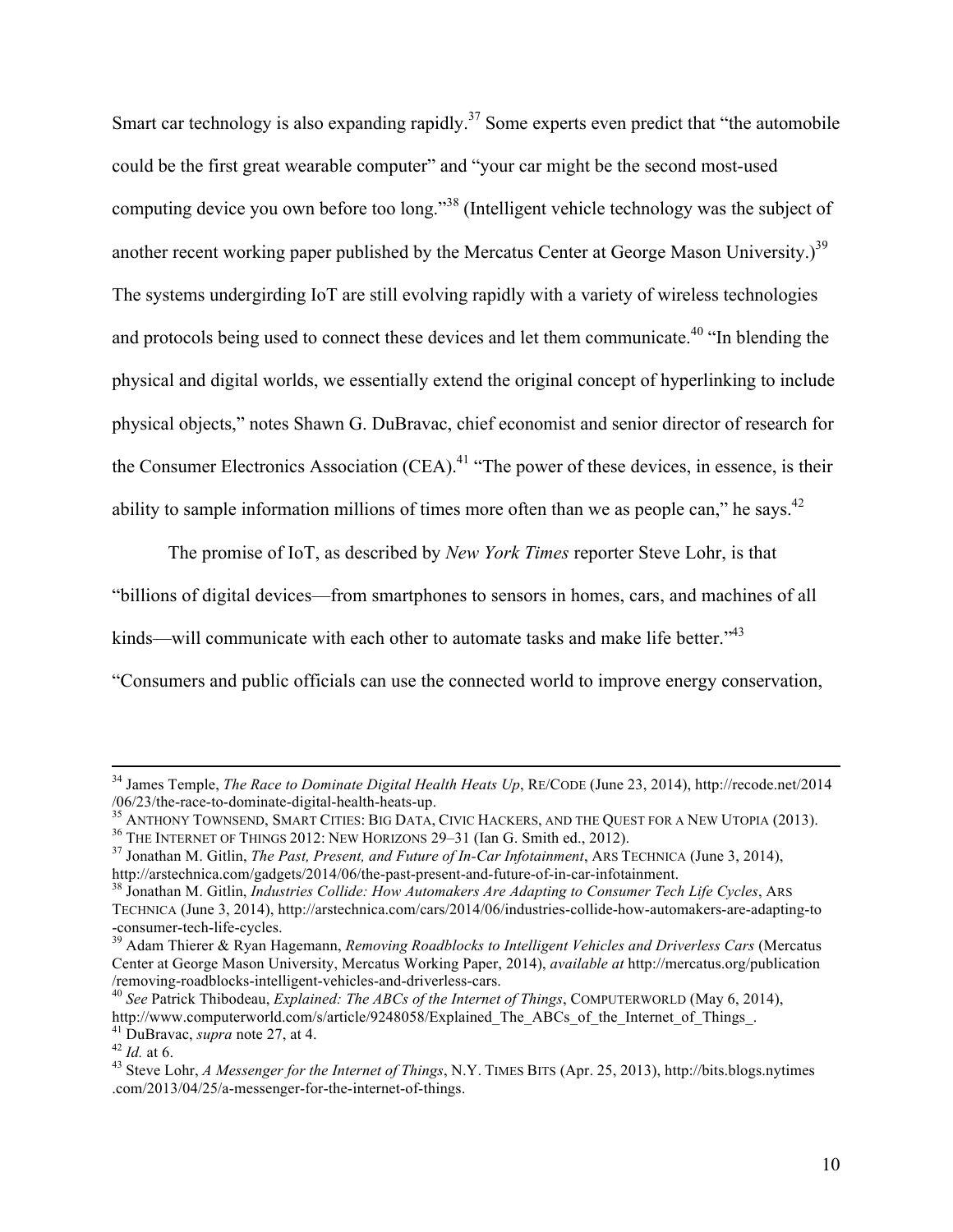efficiency, productivity, public safety, health, education, and more," predicts CEA.<sup>44</sup> "The connected devices and applications that consumers choose to adopt will make their lives easier, safer, healthier, less expensive, and more productive."<sup>45</sup> In addition to giving consumers more control over their lives, these technologies can also help them free up time by automating routine tasks and chores.<sup>46</sup> In a new book on these technologies and their promise, David Rose of the Massachusetts Institute of Technology Media Lab describes an emerging world of "enchanted objects," which are objects that "start as ordinary things," but then are "augmented and enhanced through the use of emerging technologies—sensors, actuators, wireless connection, and embedded processing—so that it becomes extraordinary.<sup>347</sup> Through this transformation from ordinary to extraordinary, the newly enchanted object "evokes an emotional response from you and enhances your life," he argues.<sup>48</sup>

This technological "enchantment" is already occurring at a breakneck pace. According to Dave Evans of Cisco, by 2020, 37 billion intelligent things will be connected and communicating.<sup>49</sup> Thus, society is rapidly approaching the point where "everyone and everything will be connected to the network."<sup>50</sup> ABI Research estimates that there are more than 10 billion wirelessly connected devices in the market today and more than 30 billion devices expected by

<sup>&</sup>lt;sup>44</sup> Consumer Electronics Association, cmt. to the Fed. Trade Comm'n on Internet of Things, Project No. P135405 (June 10, 2013), at 7.<br><sup>45</sup> *Id.* 

<sup>&</sup>lt;sup>46</sup> Daniel Castro, *Algorithms and Automation Will Give Us More Freedom and Control*, IDEAS LAB (July 8, 2014), http://www.ideaslaboratory.com/2014/07/08/algorithms-and-automation-will-give-us-more-freedom-and-control ("Because as more processes are put on autopilot, we will unyoke ourselves from routine tasks and enjoy the freedom to help those on the margins.").<br><sup>47</sup> Rose, *supra* note 17, at 47.<br><sup>48</sup> *Id.* 49 Dave Evans, *Thanks to IoE, the Next Decade Looks Positively 'Nutty*,' CISCO BLOG (Feb. 12, 2013), http://blogs

<sup>.</sup>cisco.com/ioe/thanks-to-ioe-the-next-decade-looks-positively-nutty. <sup>50</sup> RFID WORKING GROUP OF THE EUROPEAN TECHNOLOGY PLATFORM ON SMART SYSTEMS INTEGRATION,

INTERNET OF THINGS IN 2020: A ROADMAP FOR THE FUTURE 21 (Sept. 5, 2008), *available at* http://www.smart -systems-integration.org/public/documents/publications/Internet-of-Things\_in\_2020\_EC-EPoSS\_Workshop\_Report \_2008\_v3.pdf.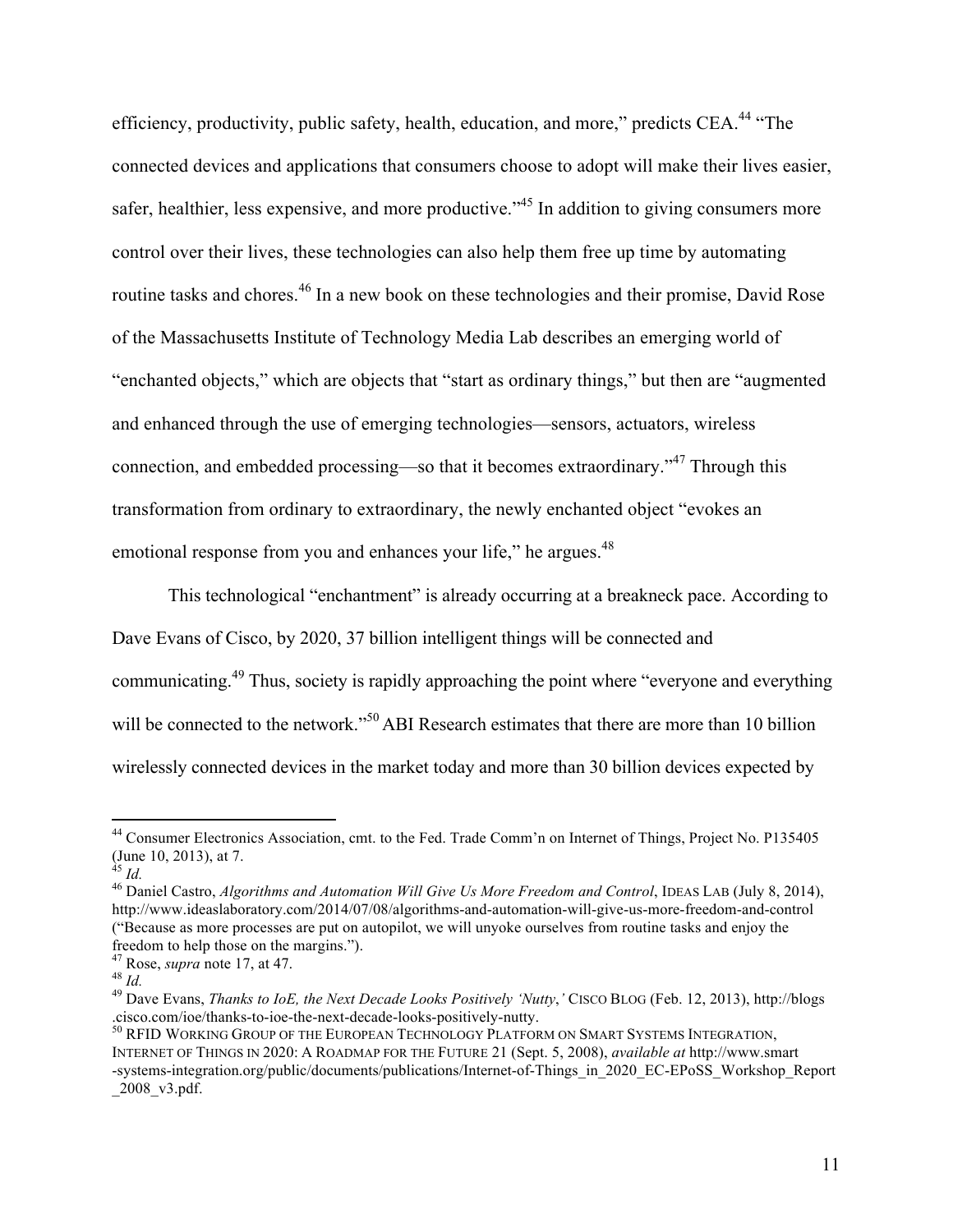2020.<sup>51</sup> The consultancy IDC (International Data Corporation) predicts far greater penetration of 212 billion installed devices by that year.<sup>52</sup> VisionMobile projects that the number of IoT developers will grow from roughly 300,000 in 2014 to more than 4.5 million by 2020 (figure 1).<sup>53</sup>



**Figure 1. Estimated Number of Internet of Things Developers, 2014–2020**

Source: VisionMobile (June 2014).

 <sup>51</sup> Press Release, ABI Research, More Than 30 Billion Devices Will Wirelessly Connect to the Internet of Everything in 2020 (May 9, 2013), available at https://www.abiresearch.com/press/more-than-30-billion-devices

<sup>&</sup>lt;sup>52</sup> Jaikumar Vijayan, *The Internet of Things Likely to Drive an Upheaval for Security*, COMPUTERWORLD (May 2, 2014), http://www.computerworld.com/s/article/9248069/The\_Internet\_of\_Things\_likely\_to\_drive\_an\_upheaval for security.

<sup>53</sup> Matt Asay, *The Internet of Things Will Need Millions of Developers by 2020*, READWRITE (June 27, 2014), http://readwrite.com/2014/06/27/internet-of-things-developers-jobs-opportunity.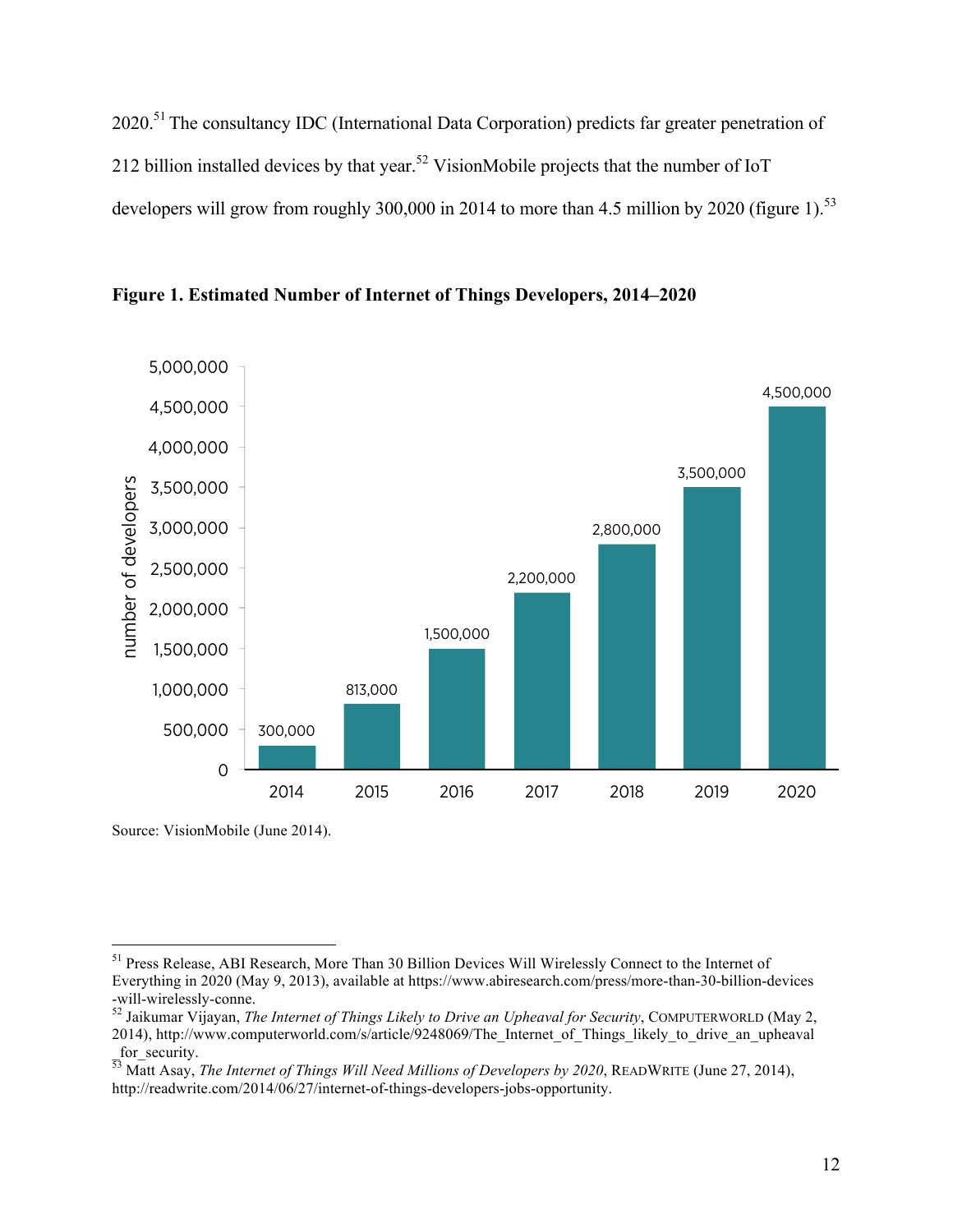The benefits associated with these developments could be enormous.<sup>54</sup> McKinsey Global Institute researchers estimate the potential economic impact of IoT to be \$2.7 trillion to \$6.2 trillion per year by 2025,<sup>55</sup> and IDC estimates that this market will grow at a compound annual growth rate of 7.9% between now and 2020, to reach \$8.9 trillion.<sup>56</sup> Cisco analysts estimate that IoT will create \$14.4 trillion in value between 2013 and 2022.<sup>57</sup> Many other analysts and consultancies have predicted similar growth and economic impacts<sup>58</sup> and agree with Michael Mandel, chief economic strategist at the Progressive Policy Institute, who argues that the positive effects could reverberate throughout the economy.<sup>59</sup> Mandel believes that "we are at the next stage of the Internet Revolution" and that "the Internet of Everything has the potential to help revive the high-growth economy."<sup>60</sup>

The biggest impacts will likely be in health care, energy, transportation, and retail services. But governments will benefit too. "Governments are deploying sensors to alert them to failed street lights, leaks in water systems, and full trash cans. Sensors will likely have a major role in traffic control, fighting forest fires, and landslide detection."<sup>61</sup>

 <sup>54</sup> Emily Adler, *The 'Internet of Things' Will Soon Be a Truly Huge Market, Dwarfing All Other Consumer Electronics Categories*, BUSINESS INSIDER (July 10, 2014), http://www.businessinsider.com/internet-of-things-will

<sup>&</sup>lt;sup>55</sup> JAMES MANYIKA, MICHAEL CHUI, JACQUES BUGHIN, RICHARD DOBBS, PETER BISSON & ALEX MARRS, DISRUPTIVE TECHNOLOGIES: ADVANCES THAT WILL TRANSFORM LIFE, BUSINESS, AND THE GLOBAL ECONOMY (May 2013), available at http://www.mckinsey.com/insights/business\_technology/disruptive\_technologies.<br><sup>56</sup> Antony Savvas, *Internet of Things Market Will Be Worth Almost \$9 Trillion*, CNME (Oct. 6, 2013), http://www

<sup>.</sup>cnmeonline.com/news/internet-of-things-market-will-be-worth-almost-9-trillion.<br><sup>57</sup> JOSEPH BRADLEY, JOEL BARBIER & DOUG HANDLER, EMBRACING THE INTERNET OF EVERYTHING TO CAPTURE

YOUR SHARE OF \$14.4 TRILLION (2013), *available at* http://www.cisco.com/web/about/ac79/docs/innov/IoE Economy.pdf.

<sup>58</sup> Gil Press, *Internet of Things by the Numbers: Market Estimates and Forecasts*, FORBES (Aug. 22, 2014), http://www.forbes.com/sites/gilpress/2014/08/22/internet-of-things-by-the-numbers-market-estimates-and-forecasts.<br><sup>59</sup> Mandel, *supra* note 23, at 9.<br><sup>60</sup> *Id.* 61 Thibodeau, *supra* note 40.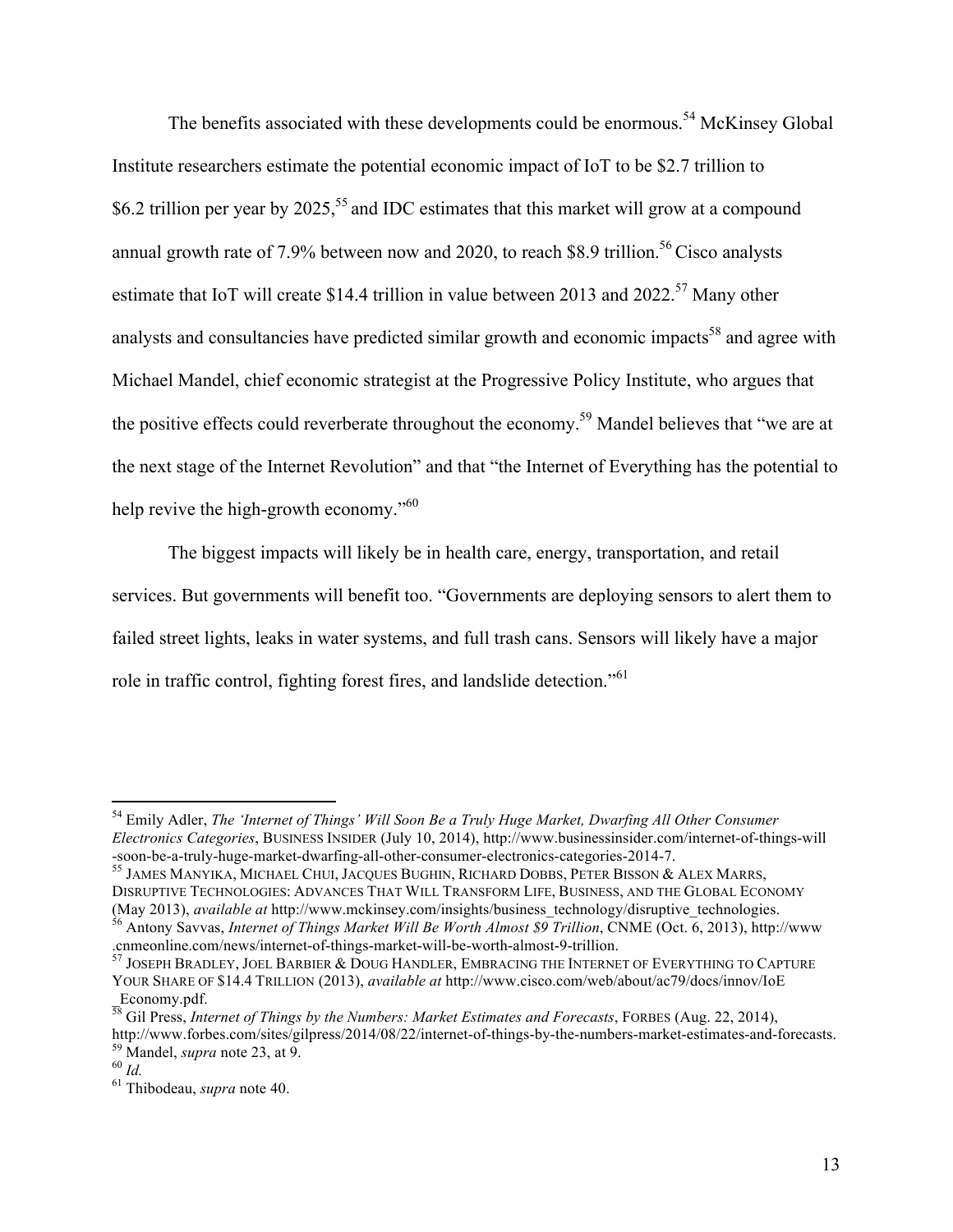But that just scratches the surface of potential money-saving and life-saving applications for IoT technologies.<sup>62</sup> IoT technologies will produce benefits for firms and consumers. Many of these benefits will come about only after data is collected and used for entirely new purposes.

For firms, "IoT has great potential to generate new sources of revenue, improve efficiencies, and allow businesses to both increase profits and cut costs."63 IoT will have many important applications for traditional manufacturing industries as well.<sup>64</sup> General Electric coined the term *Industrial Internet* to explain how "the advent of networked machines with embedded sensors and advanced analytics tools" could revolutionize industrial machinery in coming years.<sup>65</sup> This "the fourth industrial revolution"<sup>66</sup> could result in improved efficiencies and significant cost savings.<sup>67</sup>

For consumers, IoT technologies will offer a staggering array of new devices and service options that will make their lives and jobs easier.<sup>68</sup> That is especially the case with the subset of IoT technologies known as *wearables*, which will be discussed extensively throughout this paper.

 <sup>62</sup> Daniel Castro & Travis Korte, *Data Innovation 101: An Introduction to the Technologies and Policies Supporting Data-Driven Innovation*, CENTER FOR DATA INNOVATION (Nov. 4, 2013), http://www.datainnovation.org/2013/11

<sup>&</sup>lt;sup>63</sup> Collins et al., *supra* note 26, at 3.<br><sup>64</sup> Steve Lohr, *The Internet Gets Physical*, N.Y. TIMES, Dec. 17, 2011, *available at* http://www.nytimes.com/2011<br>/12/18/sunday-review/the-internet-gets-physical.html.

<sup>&</sup>lt;sup>65</sup> General Electric, *What Is the Industrial Internet?*, https://www.gesoftware.com/industrial-internet (last visited Oct. 30, 2014).

<sup>&</sup>lt;sup>66</sup> Chloe Green, *The Internet of Things Business Process Revolution*, INFORMATION AGE (Sept. 10, 2014), http://www.information-age.com/it-management/strategy-and-innovation/123458453/internet-things-business<br>-process-revolution.<br><sup>67</sup> Ion Brunse D. C.

<sup>-</sup>process-revolution. <sup>67</sup> Jon Bruner, *Defining the Industrial Internet*, O'REILLY RADAR (Jan. 11, 2013), http://radar.oreilly.com/2013/01 /defining-the-industrial-internet.html. <sup>68</sup> *See generally* DANIEL CASTRO & JORDAN MISRA, THE INTERNET OF THINGS (Nov. 2013), *available at*

http://www2.datainnovation.org/2013-internet-of-things.pdf.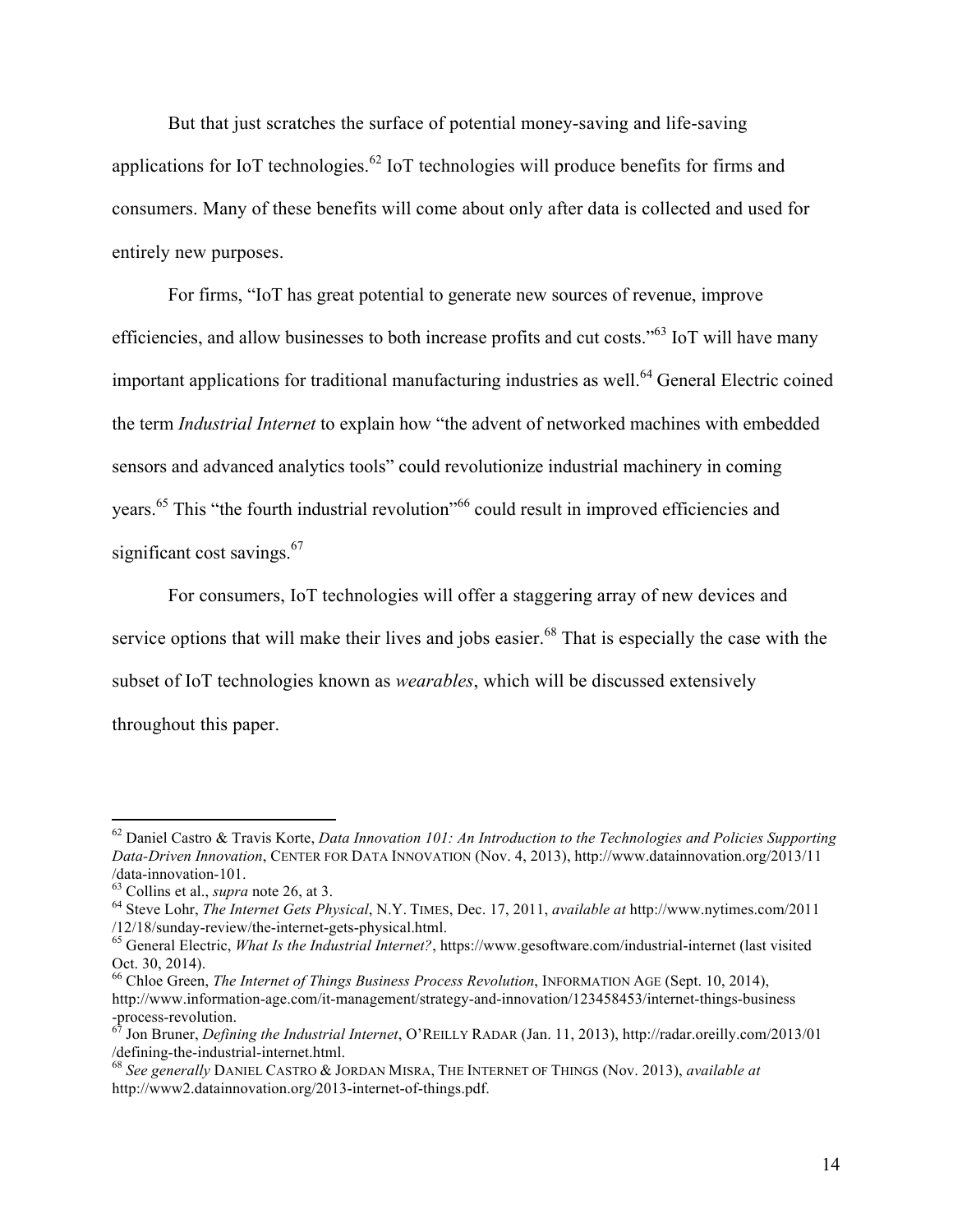#### *B. The Expanding World of Wearables*

In its massive 2002 report titled *Converging Technologies for Improving Human Performance*, the U.S. National Science Foundation predicted that, within the next two decades, "Comfortable, wearable sensors and computers will enhance every person's awareness of his or her health condition, environment, chemical pollutants, potential hazards, and information of interest about local businesses, natural resources, and the like."<sup>69</sup> Twelve years later, the future that the National Science Foundation predicted is starting to emerge.

Although rudimentary wearable technologies—such as calculator wristwatches, hearing aids, and Bluetooth-enabled communications headsets—have been on the market for many years, this market is now expanding quite rapidly.<sup>70</sup> Even though "wearables are still looking for their killer app,"<sup>71</sup> health and fitness wearables are already widely used today.<sup>72</sup> Popular examples include the FitBit and Jawbone wearable fitness bracelets, which have been on the market for several years and command the bulk of market share.<sup>73</sup> The so-called quantified self movement refers to individuals who use such digital logging tools to continuously track their daily activity and well-being.<sup>74</sup> Many users share their data with others to compare results and provide "instant"

<sup>&</sup>lt;sup>69</sup> CONVERGING TECHNOLOGIES FOR IMPROVING HUMAN PERFORMANCE 5 (Mihail C. Roco & William Sims Bainbridge eds., 2002), *available at* http://www.wtec.org/ConvergingTechnologies/Report/NBIC\_report.pdf.

<sup>&</sup>lt;sup>70</sup> Max Knoblauch, *The History of Wearable Tech, from the Casino to the Consumer*, MASHABLE (May 13, 2014), http://mashable.com/2014/05/13/wearable-technology-history.

<sup>&</sup>lt;sup>71</sup> Rachel Metz, *The Internet of You*, MIT TECH. REV. (May 20, 2014), http://www.technologyreview.com/news /527386/the-internet-of-you. <sup>72</sup> *Health and Appiness*, ECONOMIST, Feb. 1, 2014, *available at* http://www.economist.com/news/business/21595461

<sup>-</sup>those-pouring-money-health-related-mobile-gadgets-and-apps-believe-they-can-work; Brian Bennett, *Wearable Tech Multiplies and Goes Mainstream at MWC 2014*, CNET (Feb. 27, 2014), http://reviews.cnet.com/8301-13970

\_7-57619658-78/wearable-tech-multiplies-and-goes-mainstream-at-mwc-2014. <sup>73</sup> Dara Kerr, *Fitbit Rules 50 Percent of the World's Wearable Market*, CNET (May 21, 2014), http://www.cnet.com

<sup>&</sup>lt;sup>74</sup> The Quantified Self: Counting Every Moment, ECONOMIST, Mar. 3, 2012, *available at* http://www.economist .com/node/21548493; Deborah Lupton, *Understanding the Human Machine*, IEEE TECHNOLOGY AND SOCIETY MAGAZINE (Winter 2013), at 25, *available at* https://www.academia.edu/5392119/Understanding\_the\_human \_machine.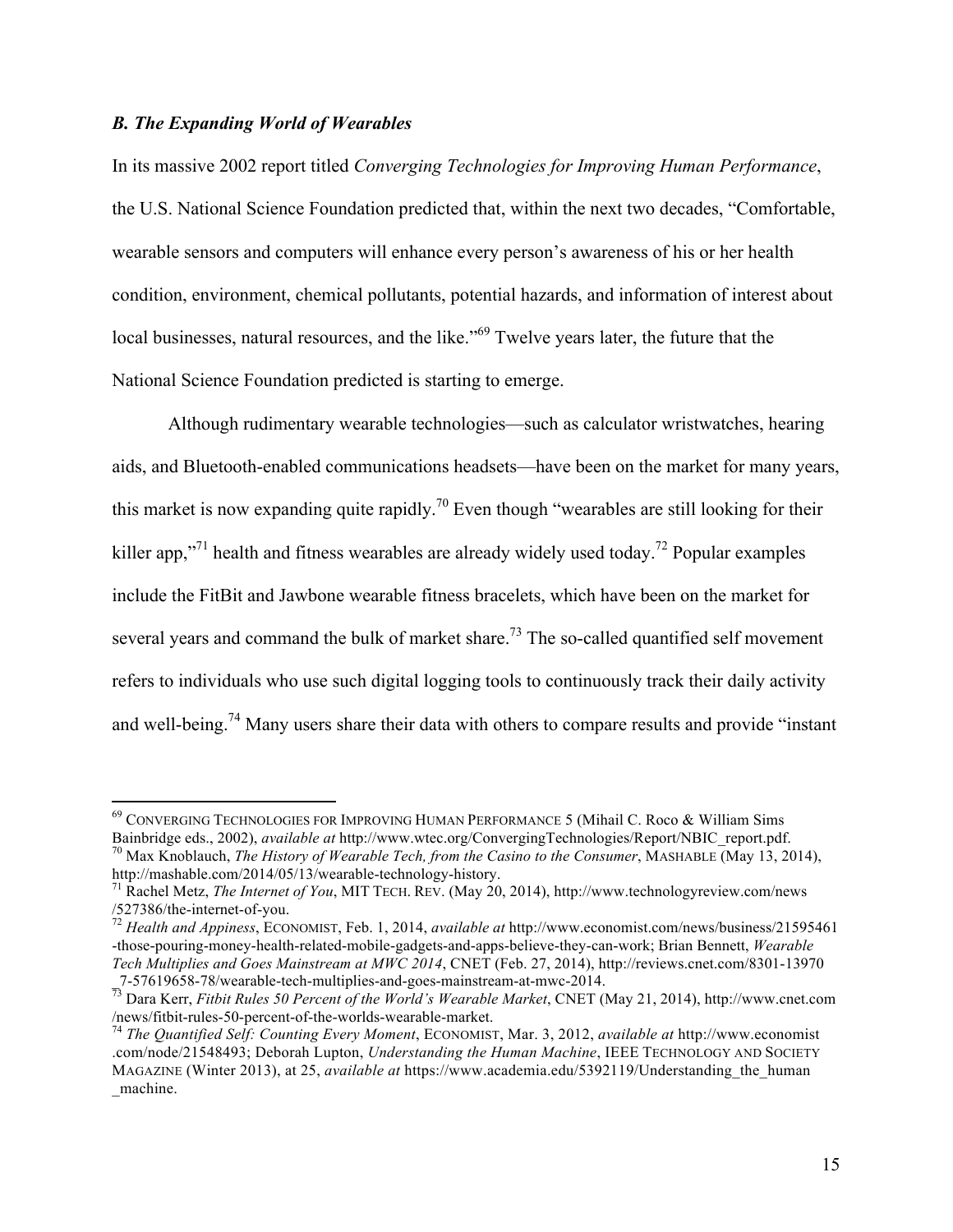feedback<sup>775</sup> by, for example, notifying individuals about how many steps they have taken or buzzing (or even shocking them)<sup>76</sup> to remind them to be more active. Users of fitness bracelets often share results and compete for "step supremacy."77

As they grow more sophisticated, wearable health devices will help users track and even diagnose various conditions and potentially advise a course of action or, more simply, remind users to take medications or contact medical professionals as necessary.<sup>78</sup> In the process, these health and fitness devices and applications could eventually become "lifestyle remotes" that help consumers control or automate many other systems around them, regardless of whether they are in their homes, offices, cars, or the like.<sup>79</sup> As a result, wearables will have even more uniquely personal properties and capabilities than the broader IoT, which will raise special privacy concerns discussed later in this paper.

These wearable technologies are gaining more widespread public visibility and now even have their own product section on Amazon.com.<sup>80</sup> According to research firm Canalys, there was a 700% growth in the market for wearable smart bands in the second half of 2013 over the first half.<sup>81</sup> IDC reports that "wearables took a huge step forward over the past year, and shipment

 <sup>75</sup> Katrina Plyler, *What Is Everybody Wearing? Fitness Tech Gadgets!*, U.S. NEWS & WORLD REPORT, Apr. 11, 2014, *available at* http://health.usnews.com/health-news/blogs/eat-run/2014/04/11/what-is-everybody-wearing

<sup>-</sup>fitness-tech-gadgets?int=9a5208.<br><sup>76</sup> James Trew, *Pavlok Is a Habit-Forming Wearable That Will Shock You*, ENGADGET (July 4, 2014), http://www.<br>.engadget.com/2014/07/04/pavlok-wearable.

<sup>&</sup>lt;sup>77</sup> Michael S. Rosenwald, *A New Washington Rat Race: Fitbit-Wearing Power Walkers vie for Step Supremacy*,

WASH. POST, Sept. 16, 2014, *available at* http://www.washingtonpost.com/local/a-new-washington-rat-race-fitbit

<sup>&</sup>lt;sup>78</sup> Nathan Olivarez-Giles, WebMD Relaunches iPhone App as a Hub for Fitness Data, WALL ST. J., June 16, 2014, *available at* http://blogs.wsj.com/personal-technology/2014/06/16/webmd-relaunches-iphone-app-as-a-hub-for -fitness-data. <sup>79</sup> *See* Metz, *supra* note 71; DuBravac, *supra* note 27, at 7–8. <sup>80</sup> Hayley Tsukayama, *Wearable Tech Grows Enough to Get Its Own Section on Amazon*, WASH. POST, Apr. 29,

<sup>2014,</sup> *available at* http://www.washingtonpost.com/blogs/the-switch/wp/2014/04/29/wearable-tech-grows-enough -to-get-its-own-section-on-amazon. <sup>81</sup> Matt Clinch, *Wearable Smart Bands Set for 350% Growth in 2014*, CNBC (Feb. 12, 2014), http://www.cnbc.com

<sup>/</sup>id/101410507.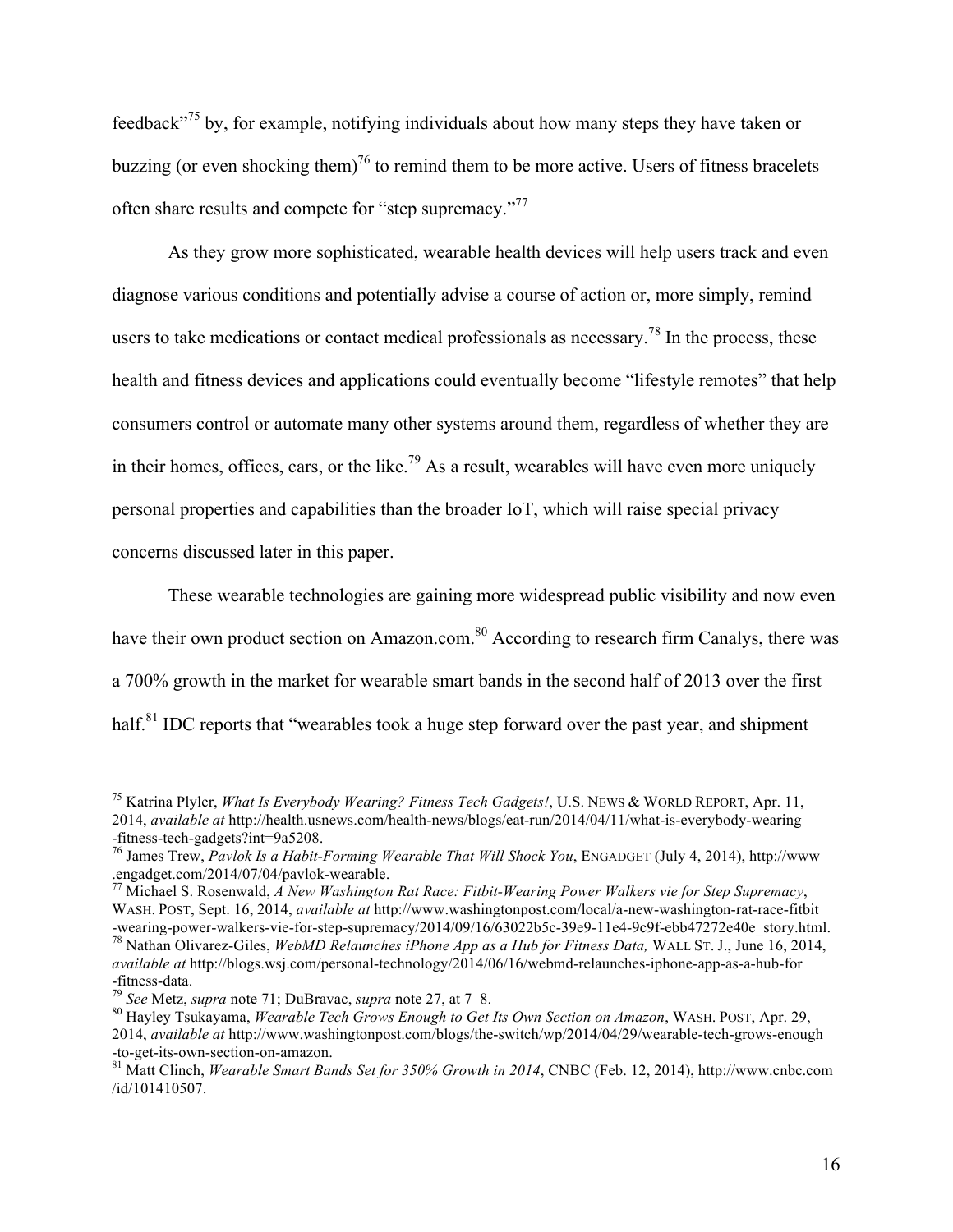volumes will exceed 19 million units in 2014, more than tripling last year's sales. From there, they predict that the global market will swell to 111.9 million units in 2018, resulting in a CAGR [compound annual growth rate] of 78.4%.<sup>82</sup> *Hearables*, or small devices worn in the ear to provide users with relevant real-time information, are also expected to become a major part of the wearable market in coming years.<sup>83</sup> One wireless analyst estimates that such "smart earbuds" could constitute a \$5 billion market by 2018.<sup>84</sup>

Major smartphone and tablet developers such as  $Apple^{85}$  and Samsung<sup>86</sup> are also getting more active in this space, which will likely give these applications and services even greater visibility. Beyond their touch screens and wireless networking capabilities, modern smartphones include sensors, accelerometers, cameras, microphones, and other capabilities that can be used to collect and transmit various types of user information. At a summer 2014 conference for developers, Apple "unveiled plans to let people use their iPhones and iPads to control an array of Internet-connected devices in their homes, from door locks to lightbulbs."<sup>87</sup> Apple simultaneously launched "HealthKit," which will "help apps, third party devices and healthcare services collect, quantify, and share your health data . . . [and] could change the way you track

<sup>&</sup>lt;sup>82</sup> Press Release, IDC, Worldwide Wearable Computing Market Gains Momentum with Shipments Reaching 19.2 Million in 2014 and Climbing to Nearly 112 Million in 2018, Says IDC (Apr. 10, 2014), *available at* http://www .idc.com/getdoc.jsp?containerId=prUS24794914.

<sup>83</sup> Jessica Glazer, *Psst! Wearable Devices Could Make Big Tech Leaps, into Your Ear*, NPR ALL TECH CONSIDERED (Apr. 29, 2014), http://www.npr.org/blogs/alltechconsidered/2014/04/23/306171641/psst-wearable-devices-could

<sup>-</sup>make-big-tech-leaps-into-your-ear.<br><sup>84</sup> Rachel Feltman, *The Next Big Thing in Wearable Tech May Be Ear Computers*, QUARTZ (Apr. 10, 2014),<br>http://qz.com/196886/the-next-big-thing-in-wearable-tech-may-be-ear-computers/#/h

<sup>&</sup>lt;sup>85</sup> Hannah Ishmael, *Apple's HealthKit Platform: Revolutionizing the Healthcare Industry*, BIDNESS ETC (July 3, 2014), http://www.bidnessetc.com/business/apples-healthkit-platform-revolutionizing-the-healthcare-industry. <sup>86</sup> Stacey Higginbotham, *Samsung Launches a Wearable Wristband and Cloud Platform for Tracking Your Health*,

GIGAOM (May 28, 2014), https://gigaom.com/2014/05/28/samsung-launches-a-wearable-and-cloud-platform-for -tracking-your-health; *Samsung Unwraps Tizen for "Internet of Things*,*"* TAIPEI TIMES, June 5, 2014, *available at* http://www.taipeitimes.com/News/biz/archives/2014/06/05/2003592005. <sup>87</sup> Erin Mershon, *Apple Dives into "Internet of Things*,*"* POLITICO (June 2, 2014), http://www.politico.com/story

<sup>/2014/06/</sup>apple-wwdc-2014-internet-of-things-107336.html#ixzz33hMxZTIN.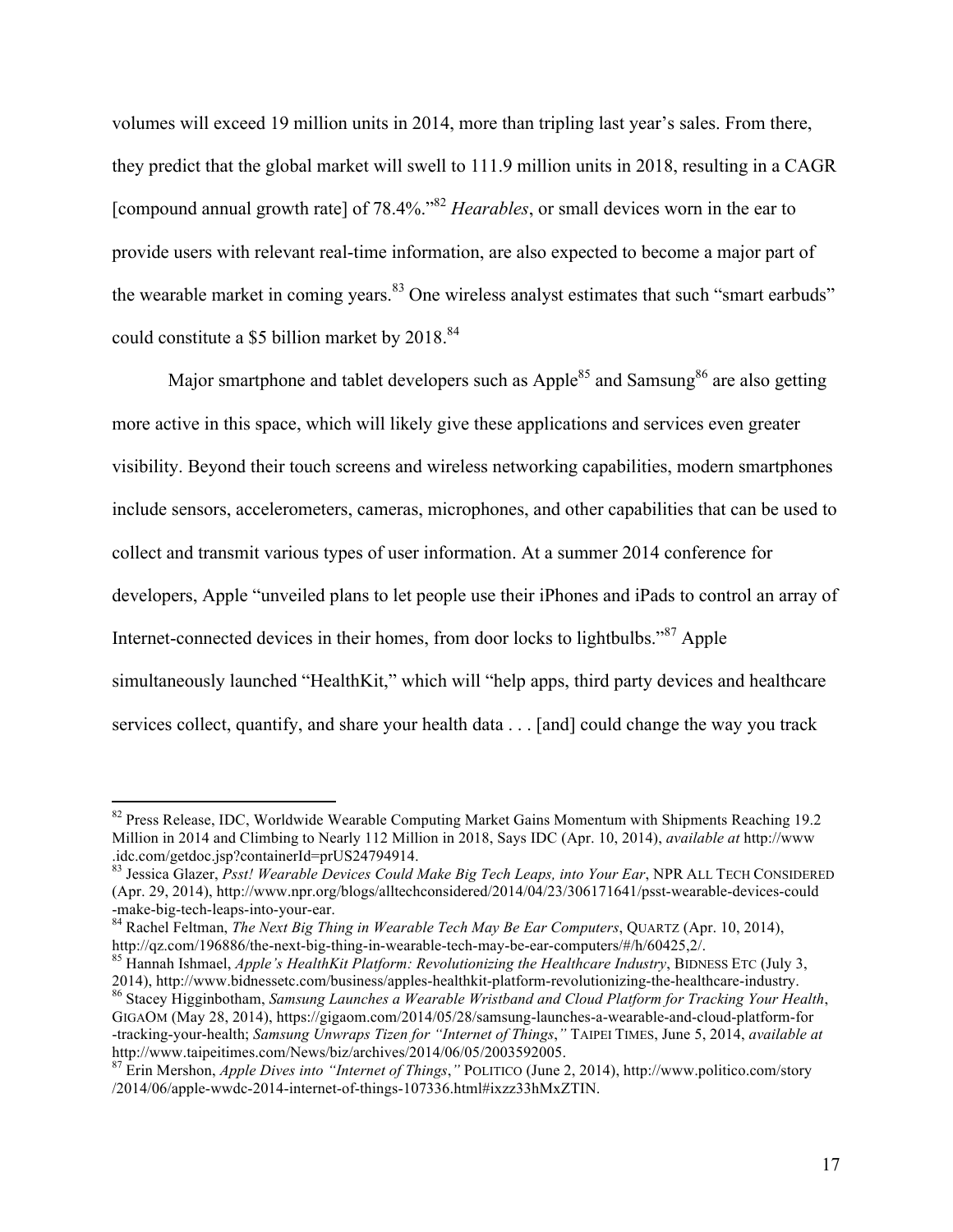and manage your well-being."<sup>88</sup> Google promptly responded with a competing service called Google Fit.<sup>89</sup>

Flurry Analytics has found that usage of health and fitness apps is up sixty-two percent in the past six months compared to thirty-three percent growth for the entire market of other applications, an eighty-seven percent faster pace. <sup>90</sup> The firm reports that there are more than 6,800 apps in the health and fitness category on the iPhone and iPad today.<sup>91</sup> Meanwhile, Samsung's newest phones can measure a user's heart rate and also feature extensive integration with fitness-tracking applications made by Samsung as well as other developers.<sup>92</sup>

Microsoft also recently announced it would be "making home automation even easier for everyone, from the ultra-techie to the average homeowner" by integrating IoT technologies into tablets running Windows 8.1 as well as Windows Phone.<sup>93</sup> Microsoft is also developing a wearable band that will help blind people navigate their surroundings.<sup>94</sup> Also, Google, which earlier made a major splash in this space by developing Google Glass, recently announced it will develop a wearable-specific variant of its Android mobile operating system to optimize the developer and user experience of devices of that size.<sup>95</sup> Google also recently patented "smart" contact lenses" (otherwise known as *ophthalmic electrochemical sensors*) that will help diabetics

 <sup>88</sup> Lance Ulanoff, *Inside HealthKit: Apple's Answer to the Quantified You*, MASHABLE (June 3, 2014), http://mashable

<sup>&</sup>lt;sup>89</sup> Ben Gilbert, *Google Fit Is Android's Answer to Exercise and Health Tracking*, ENGADGET (June 26, 2014), http://www.engadget.com/2014/06/25/google-fit.

<sup>&</sup>lt;sup>90</sup> Kyle Russell, *Fitness App Usage Is Growing 87% Faster Than the Overall App Market*, TECH CRUNCH (June 19, 2014), http://techcrunch.com/2014/06/19/fitness-app-usage-is-growing-87-faster-than-the-overall-app-market. <sup>91</sup> Id.<br><sup>92</sup> Tom Warren, *Samsung's Free Galaxy S5 "Gifts" Focus on Fitness*, VERGE (Mar. 10, 2014).<br><sup>93</sup> Daniel Kline, *How Microsoft Will Incorporate the Internet of Things into Windows 8.1*, MOTLEY FOOL (May 20,

<sup>2014),</sup> http://www.fool.com/investing/general/2014/05/20/how-microsoft-will-incorporate-the-internet-of-thi.aspx.<br><sup>94</sup> Jack Schofield, *Microsoft's Wearable Alice Band Is Not a Rival to Google Glass*, ZDNET (July 14, 2014),

<sup>&</sup>lt;sup>95</sup> Hayley Tsukayama, *Google Develops Android for Wearables You May Actually Want to Wear*, WASH. POST THE SWITCH (Mar. 18, 2014), http://www.washingtonpost.com/blogs/the-switch/wp/2014/03/18/google-develops -android-for-wearables-you-may-actually-want-to-wear.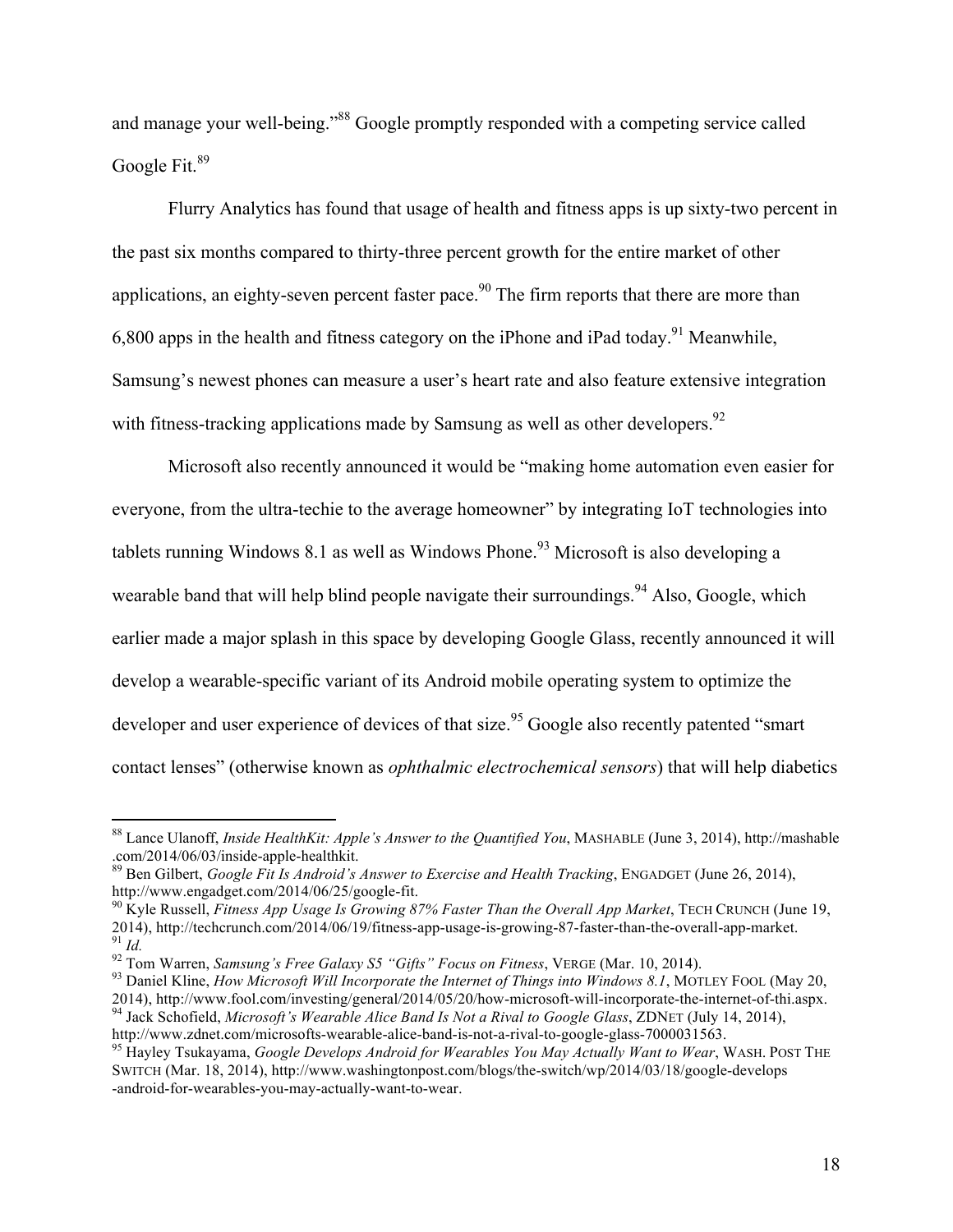more easily monitor their blood sugar levels and that could also lead to other wearable medical applications in the future.  $96$ 

Many current-generation wearables are clunky and unsightly, which probably has limited their adoption to some degree.<sup>97</sup> But "sensor-rich fabric"<sup>98</sup> and "conductive fiber" technologies are now proliferating, meaning that "fabric itself can now become an electronic device, allowing wearables to be incorporated into the most stylish clothing," as *The Economist* recently noted.<sup>99</sup> These conductive fibers are flexible and resilient, which "means they can be fed into a loom or embroidered directly onto cloth that can be worn and washed as normal. With costs falling and use increasing, the threads are a rapidly growing business."<sup>100</sup> Meanwhile, technology developers are working actively to make these wearable devices more fashionable.<sup>101</sup>

The medical monitoring capabilities associated with wearable technologies are particularly compelling. Eric Topol, author of *The Creative Destruction of Medicine: How the Digital Revolution Will Create Better Health Care*, predicts that "in the coming years, we'll see apps and adds for measuring blood glucose, sleep brain waves, and all vital signs, stress, and

 <sup>96</sup> Kia Makarechi, *Move Over, Google Glass; Here Come Google Contact Lenses*, VANITY FAIR (Apr. 22, 2014), http://www.vanityfair.com/online/daily/2014/04/google-contact-lenses; Lance Ulanoff, *Google Smart Contact Lenses Move Closer to Reality*, MASHABLE (Apr. 21, 2014), http://mashable.com/2014/04/21/google-smart-contact -lenses-patents/#:eyJzIjoidCIsImkiOiJfbXBtazRkemRvdWttcXQ4byJ9. <sup>97</sup> Connie Guglielmo, *The Case against Wearables, or Why We Won't All Look Like the Borg This Year*, FORBES

Mar. 3, 2014, *available at* http://www.forbes.com/sites/connieguglielmo/2014/02/12/the-case-against-wearables; Nick Warnock, "Wearable Tech: Fashion Will Rule," INFORMATIONWEEK (June 18, 2014), http://www.information week.com/strategic-cio/digital-business/wearable-tech-fashion-will-rule/a/d-id/1278629?\_mc=sm\_iwk\_edit. <sup>98</sup> Stacey Higginbotham*, You Call Google Glass Wearable Tech? Heapsylon Makes Sensor-Rich Fabric*, GIGAOM

<sup>(</sup>May 16, 2013), http://gigaom.com/2013/05/16/you-call-google-glass-wearable-tech-heapsylon-makes-sensor-rich -fabric.

<sup>99</sup> *Woven Electronics: An Uncommon Thread*, ECONOMIST, Mar. 8, 2014, *available at* http://www.economist.com /news/technology-quarterly/21598328-conductive-fibres-lighter-aircraft-electric-knickers-flexible-filaments.<br><sup>100</sup> Id.<br><sup>101</sup> Nick Bilton, *Tech, Meet Fashion*, N.Y. TIMES, Sept. 3, 2014, *available at* http://www.nytimes.c

<sup>/</sup>fashion/intel-and-opening-ceremony-collaborate-on-mica-a-stylish-tech-bracelet.html?\_r=0; Elizabeth Holmes, *Tech Companies and Fashion Designers Try to Put the 'Wear' in 'Wearables*,*'* WALL ST.J., Sept. 9, 2014, *available at* http://online.wsj.com/articles/tech-companies-and-fashion-designers-try-to-put-the-wear-in-wearables-1410305929.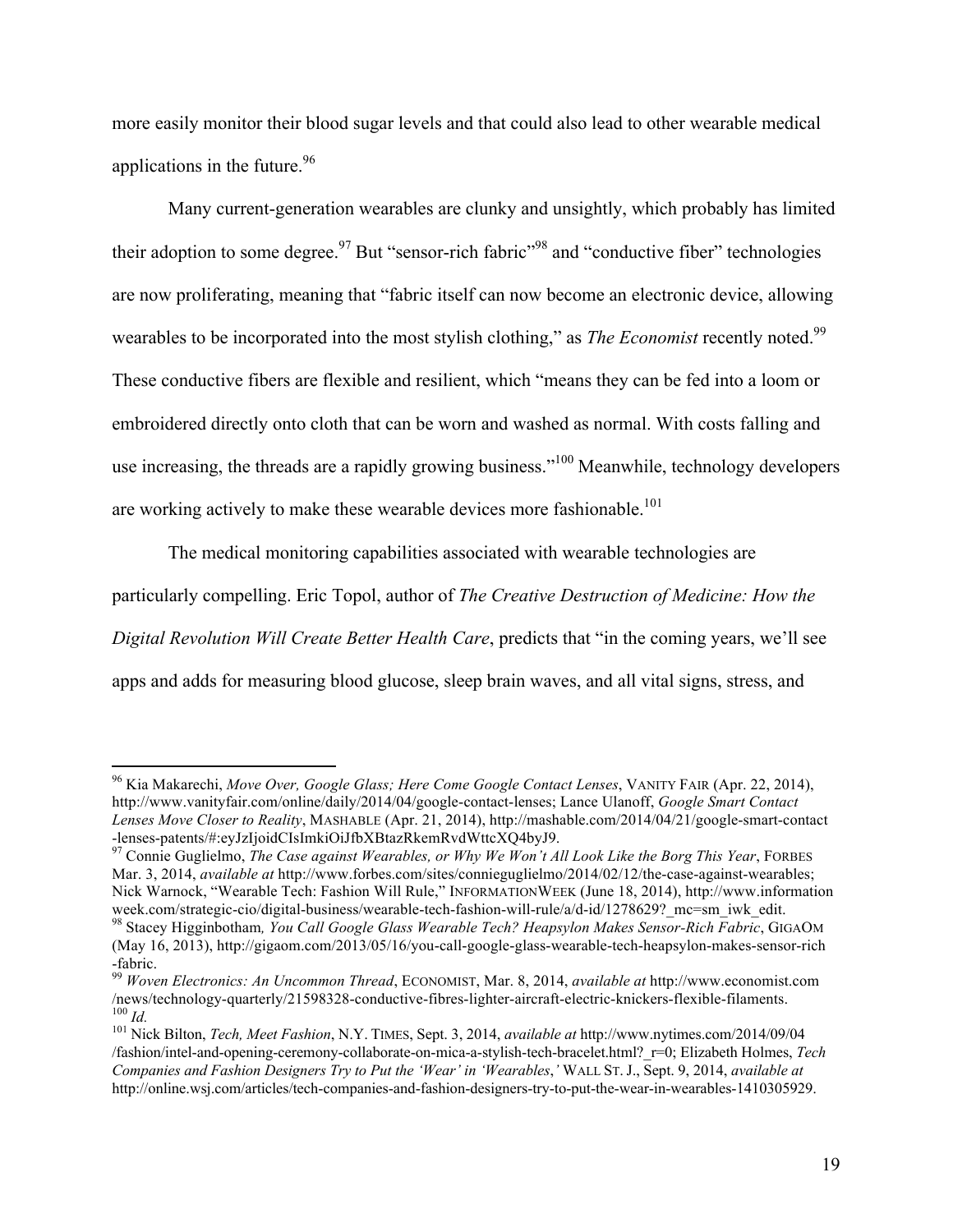mood quantified. Measuring vitals will eventually be as common as counting calories or the number of steps you've walked."<sup>102</sup>

Many elderly individuals are already using wearable technologies to ensure they can report medical emergencies to caregivers and family members.<sup>103</sup> Medical Body Area Network (MBAN) sensors in professional health care are also set to take off. MBAN sensors "will enable patient monitoring information such as temperature to be collected automatically from a wearable thermometer sensor."<sup>104</sup> South Korean scientists have already developed a flexible electronic skin patch "that's thinner than a sheet of paper and can detect subtle tremors, release drugs stored inside nanoparticles on-demand, and record all of this activity for review later."<sup>105</sup> Also, health technology provider MC10 has created Biostamp, a thin, bandage-like sensor patch that can be worn anywhere on the body to "monitor temperature, movement, heart rate, and more, and transmit this data wirelessly back to patients and their clinicians."<sup>106</sup>

Many other medical and health-related wearable applications that take advantage of the aforementioned smartphone and tablet capabilities are already on the market. Nathan Cortez of the Southern Methodist University School of Law has developed a six-part typology of mobile health applications, some of which potentially butt up against existing Food and Drug

 $102$  Eric Topol, The Creative Destruction of Medicine: How the Digital Revolution Will Create Better<br>Health Care 260 (2012).

<sup>&</sup>lt;sup>103</sup> Susan Young, *An Activity Tracker for Seniors*, MIT TECH. REV. (Feb. 27, 2014), http://www.technologyreview .com/news/525016/an-activity-tracker-for-seniors. <sup>104</sup> Press Release, ABI Research, Disposable Wireless Sensor Market Shows Signs of Life: Healthcare Shipments to

Reach 5 Million in 2018 (May 3, 2013), *available at* http://www.abiresearch.com/press/disposable-wireless-sensor -market-shows-signs-of-l.<br><sup>105</sup> David Talbot, *A Bandage That Senses Tremors, Delivers Drugs, and Keeps a Record*, MIT TECH. REV. (Apr. 1,

<sup>2014),</sup> http://www.technologyreview.com/news/525976/a-bandage-that-senses-tremors-delivers-drugs-and-keeps-a -record.

<sup>&</sup>lt;sup>106</sup> Sindya N. Bhanoo, "When Wearable Tech Saves Your Life, You Won't Take It Off," FAST COMPANY (July 23, 2014), http://www.fastcompany.com/3033417/when-wearable-tech-saves-your-life-you-wont-take-it-off.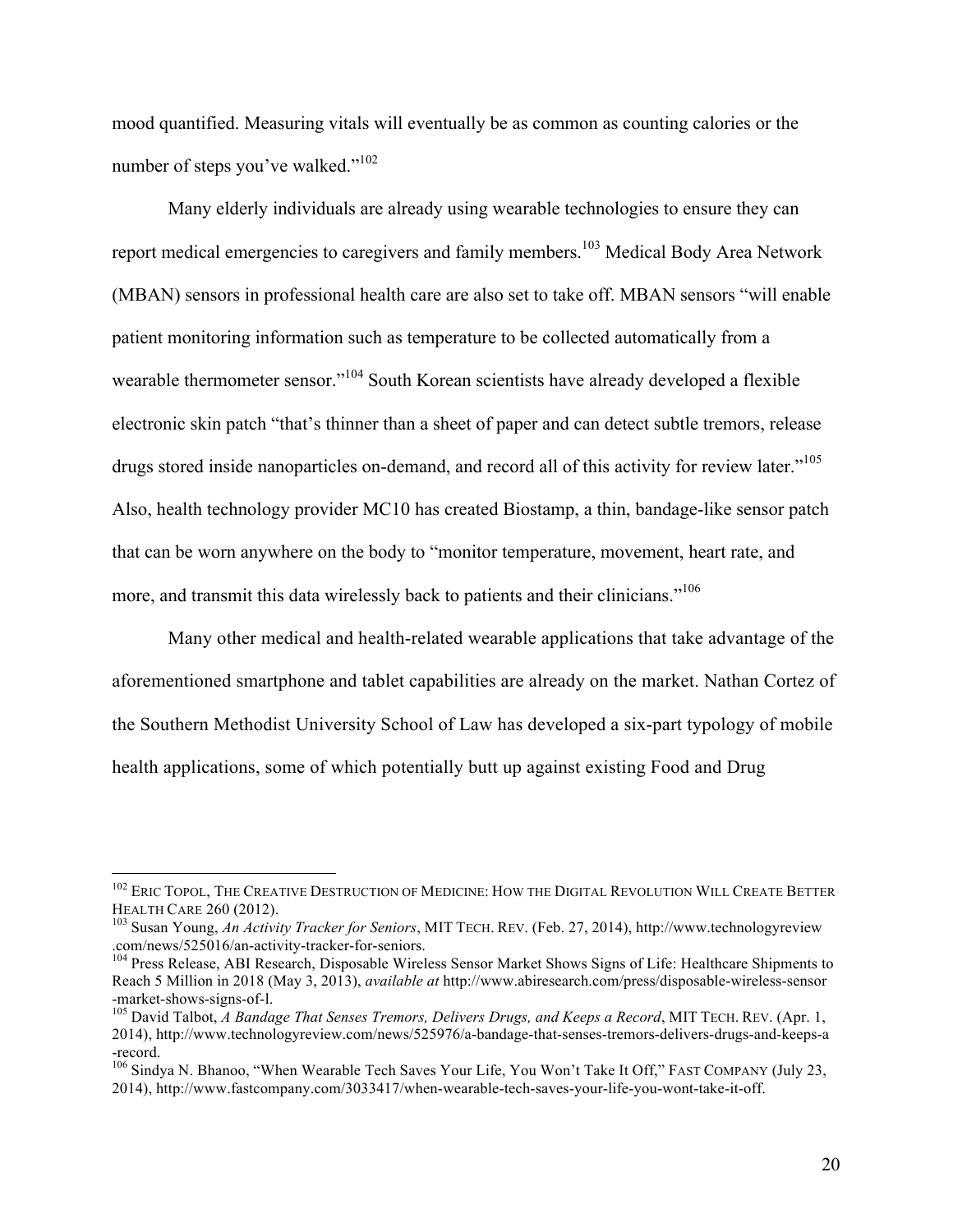Administration (FDA) regulatory authority (table 1).<sup>107</sup> In September 2013, the FDA issued draft guidance for mobile medical applications, which attempted to explain which mobile health apps qualified as regulated "medical devices" and which did not.<sup>108</sup> The agency noted that it "intends to apply its regulatory oversight to only those mobile apps that are medical devices and whose functionality could pose a risk to a patient's safety if the mobile app were to not function as intended."109 Legislation has also been floated that would clarify the FDA's regulatory authority in this area.<sup>110</sup> Meanwhile, health insurance providers are starting to experiment with wearables to offer customers more tailored plans and premiums, which will likely drive greater regulatory interest.<sup>111</sup>

#### **Table 1. Typology of Mobile Health Technologies**

**Connectors:** applications that connect smartphones and tablets to FDA-regulated devices, thus amplifying the devices' functionalities.

*Replicators:* applications that turn a smartphone or tablet itself into a medical device by replicating the functionality of an FDA-regulated device.

Automators and *customizers:* apps that use questionnaires, algorithms, formulas, medical calculators, or other software parameters to aid clinical decisions.

*Informers and educators:* medical reference texts and educational apps that primarily aim to inform and educate. Administrators: apps that automate office functions, like identifying appropriate insurance billing codes or scheduling patient appointments.

Loggers and trackers: apps that allow users to log, record, and make decisions about their general health and wellness.

Source: Nathan Cortez, *The Mobile Health Revolution?*, 47 U.C. Davis L. Rev. 1181 (2014), *available at* http://papers.ssrn.com/sol3/papers.cfm?abstract\_id=2284448.

 <sup>107</sup> Nathan Cortez, *The Mobile Health Revolution?*, 47 U.C. DAVIS L. REV. 1181 (2014), *available at* http://papers .ssrn.com/sol3/papers.cfm?abstract\_id=2284448.

<sup>&</sup>lt;sup>108</sup> FOOD AND DRUG ADMINISTRATION, MOBILE MEDICAL APPLICATIONS: GUIDANCE FOR INDUSTRY AND FOOD AND DRUG ADMINISTRATION STAFF (Sept. 25, 2013), *available at* http://www.fda.gov/MedicalDevices/Productsand MedicalProcedures/ConnectedHealth/MobileMedicalApplications/default.htm.  $^{109}$  Id. at 4.

<sup>&</sup>lt;sup>110</sup> Ferdous Al-Faruque, *Are smartphones the Best Medicine?*, HILL (June 17, 2014), http://thehill.com/policy /technology/209534-are-smartphones-the-best-medicine. <sup>111</sup> Parmy Olson, *Wearable Tech Is Plugging into Health Insurance*, FORBES (June 19, 2014), http://www.forbes

<sup>.</sup>com/sites/parmyolson/2014/06/19/wearable-tech-health-insurance.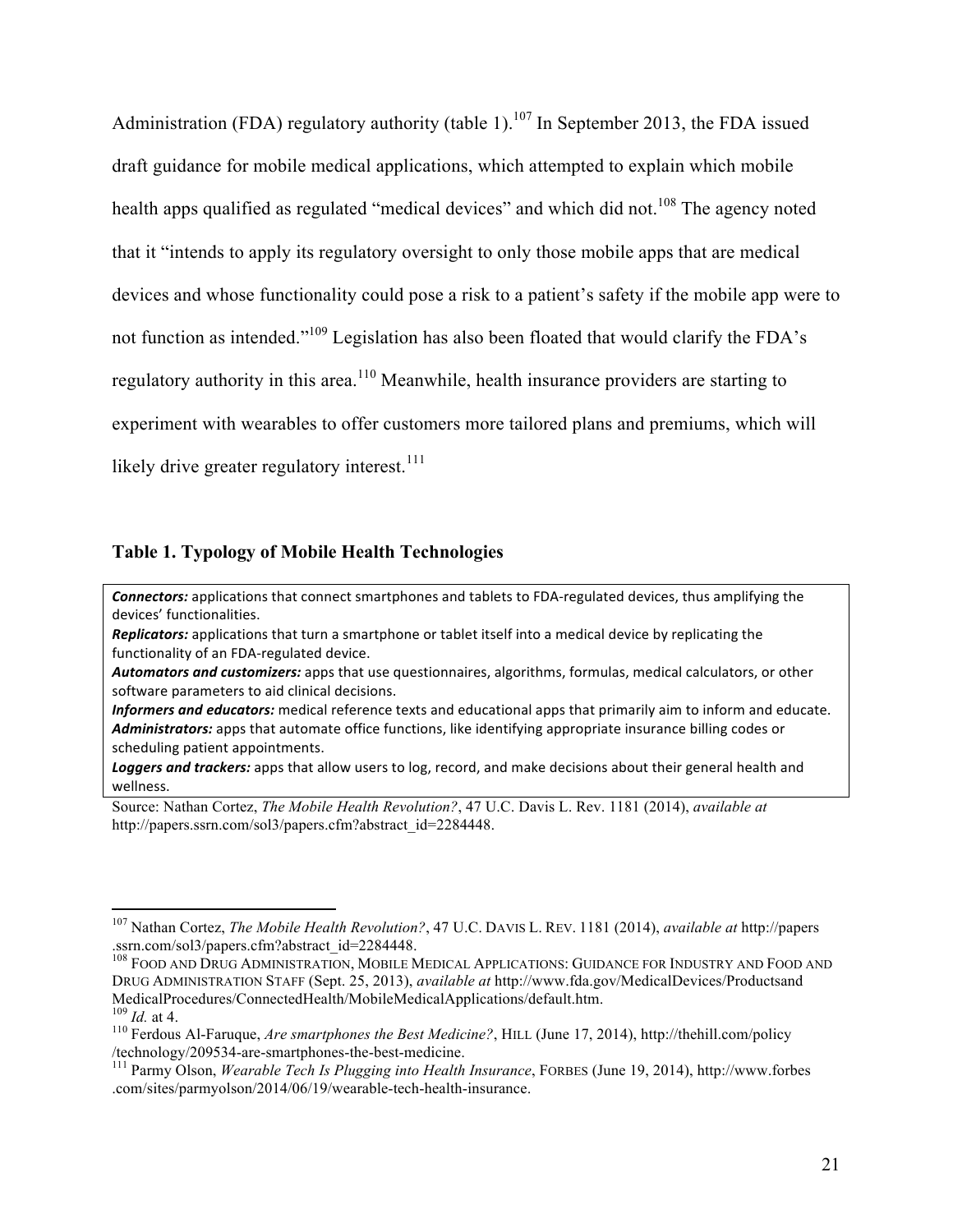Beyond health and fitness applications, wearables can be used to enhance personal convenience. For example, wearables can be used in homes to tailor environmental experiences, such as automatically adjusting lighting, temperature, or entertainment options as users move from one space to another. Even if these technologies do not catch on as mass-market consumer products, wearable technology may come to be more widely used in a variety of business and organizations.<sup>112</sup> Some of the more exciting potential professional uses of wearable technology include the following:

- **Surgery:** Surgeons are already using wearable technology to better perform complex procedures, and in the future, wearable technology might be able to help them do this remotely.<sup>113</sup>
- **Emergency care:** Ambulances can be equipped with various IoT devices to more quickly diagnose what ails patients and then provide immediate treatment in the precious minutes after accidents or other health emergencies.<sup>114</sup>
- **Firefighting:** In coming years, firefighters might use wearable technology to respond to fires and other emergencies more rapidly using heads-up displays to obtain instant readouts of building schematics or environmental conditions.<sup>115</sup>

 <sup>112</sup> H. James Wilson, *Wearables in the Workplace*, HARVARD BUSINESS REVIEW, Sept. 2013, *available at* http://hbr.org/2013/09/wearables-in-the-workplace/ar/1; Claire Cain Miller, *At Google, Bid to Put Its Glasses to Work*, N.Y. TIMES, Apr. 7, 2014, *available at* http://www.nytimes.com/2014/04/08/technology/google-begins-a -push-to-take-glass-to-work.html. <sup>113</sup> Derek Mead, *Google Glass Is Already Being Used in the Operating Room*, MOTHERBOARD (June 24, 2013),

http://motherboard.vice.com/blog/google-glass-is-already-being-used-in-the-operating-room; Liz Gannes, *A Google Glass App That Would Be Hard for Even the Haters to Hate*, RE/CODE (Apr. 8, 2014), http://recode.net/2014/04/08 /a-google-glass-app-that-would-be-hard-for-even-the-haters-to-hate; Susan Young Rojahn, *Why Some Doctors Like Google Glass So Much*, MIT TECH. REV. (May 6, 2014), http://www.technologyreview.com/news/526836/why -some-doctors-like-google-glass-so-much.<br><sup>114</sup> Maria K. Regan, "Saving Lives: Ambulances Get Connected to the IoT," PTC PRODUCT LIFECYCLE STORIES

<sup>(</sup>July 25, 2014), http://blogs.ptc.com/2014/07/25/saving-lives-ambulances-get-connected-to-the-iot. <sup>115</sup> Joanie Ferguson, *Firefighter Creates Google Glass App to Help Save Lives*, DAILY DOT (Mar. 5, 2013),

http://www.dailydot.com/technology/firefighter-google-glass-app.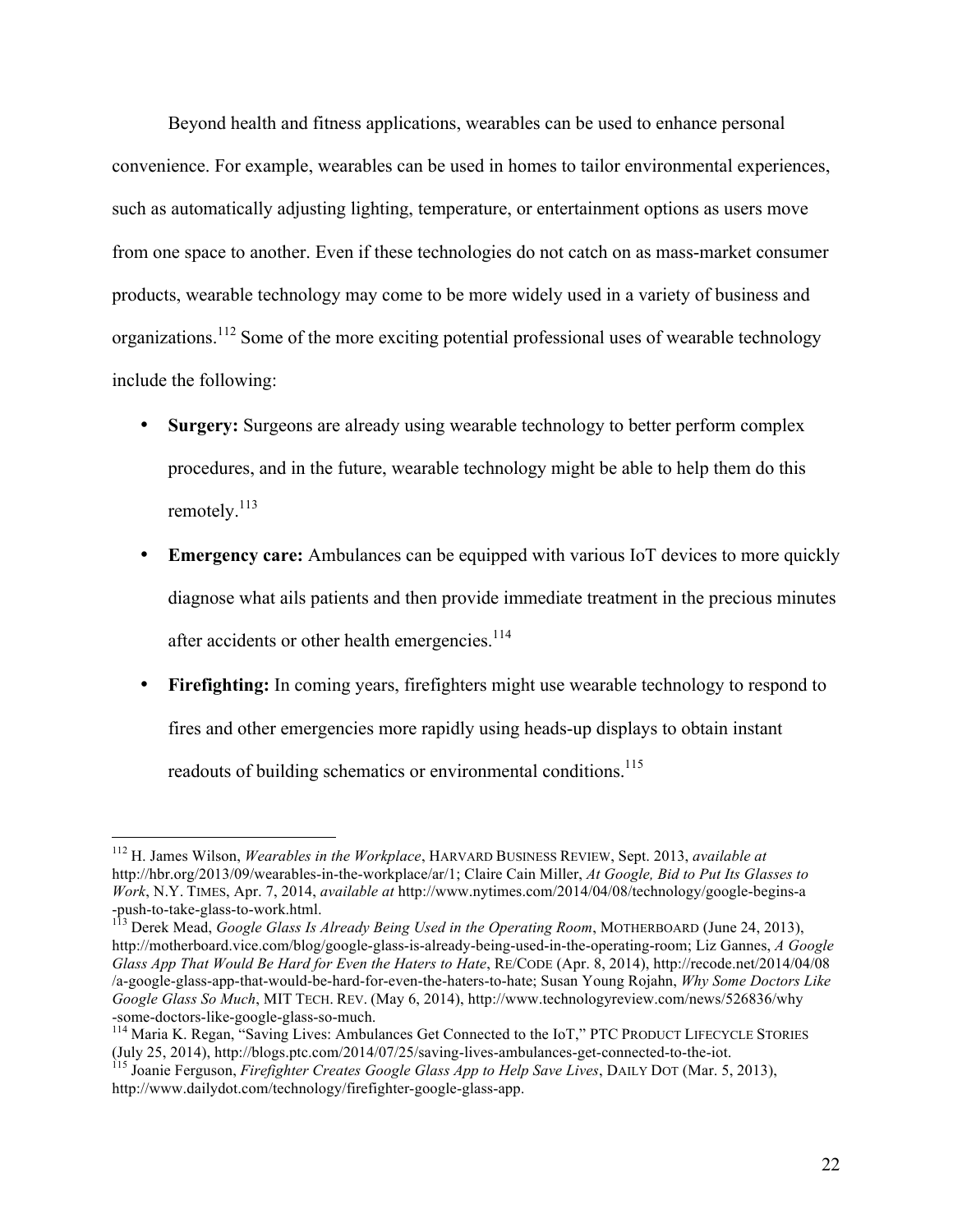- **Law enforcement:** Wearables could transform the field of law enforcement but also raise some surveillance concerns in the process. Importantly, however, average citizens will also be able to use wearable technologies to monitor the activities of those same law enforcement officials.<sup>116</sup> They will have the First Amendment right to do so.<sup>117</sup> This technology could provide a powerful check on abusive behavior by law enforcement officers, while giving those officers the ability to corroborate their accounts of incidents and altercations.<sup>118</sup>
- **Retailing:** Retailers will be able to target shoppers with personalized services and promotions either inside their stores or before the customers even arrive.<sup>119</sup> "As wearable" technology gains popularity and becomes integrated into everyday life," says Giovanni DeMeo, vice president of global marketing and analytics at Interactions, it will help

 <sup>116</sup> Steve Mann, *Eye Am a Camera: Surveillance and Sousveillance in the Glassage,* TIME, Nov. 2, 2012, *available at* http://techland.time.com/2012/11/02/eye-am-a-camera-surveillance-and-sousveillance-in-the-glassage; Alex Howard, *The "Right to Record" Is Not a Question of Technology, but Rather Power and Policy*, TECH REPUBLIC (May 22, 2014), http://www.techrepublic.com/article/the-right-to-record-is-not-a-question-of-technology-but-rather -power-and-policy/#. <sup>117</sup> *Recording Police Officers and Public Officials*, DIGITAL MEDIA LAW PROJECT (Dec. 18, 2013), http://www.dmlp

<sup>.</sup>org/legal-guide/recording-police-officers-and-public-officials%20 ("A number of U.S. Courts of Appeals have held that, in such circumstances, the First Amendment protects the right to record audio and video regardless of whether the police/officials consent. This constitutional right would override any state or federal laws that would otherwise prohibit such recording."). *See also* Marianne F. Kies, *Policing the Police: Freedom of the Press, the Right to Privacy, and Civilian Recordings of Police Activity*, 80 GEO. WASH. L. REV. 274 (2011/12); Steven A. Lautt, *Sunlight Is Still the Best Disinfectant: The Case for a First Amendment Right to Record the Police*, 51 WASHBURN L.J. 349 (2011/12); Michael Potere, *Who Will Watch the Watchmen: Citizens Recording Police Conduct*, 106 Nw.

<sup>&</sup>lt;sup>118</sup> Tim Cushing, *After Two Officers Are Indicted for Shooting Citizens, Dallas Police Dept. Decides Body Cameras Might Be a Good Idea*, TECHDIRT (May 20, 2014), http://www.techdirt.com/articles/20140507/10325727152/after -two-officers-are-indicted-shooting-citizens-dallas-police-dept-decides-body-cameras-might-be-good-idea.shtml.<br><sup>119</sup> Angela Benton, *Angela Benton on the Future of Entrepreneurship*, WALL ST. J., July 7, 2014, *available a* 

http://online.wsj.com/articles/angela-benton-on-the-future-of-entrepreneurship-1404762819 ("[IoT presents] the opportunity for budding entrepreneurs of the future to access an individual's data and get a 360-degree view of that person. If you think the recommendation engines of today are good, wait until you see what the future holds. Every business and startup will compete to get to a customer at the perfect moment and with the perfect product that is so 'uniquely' them  $\dots$ ").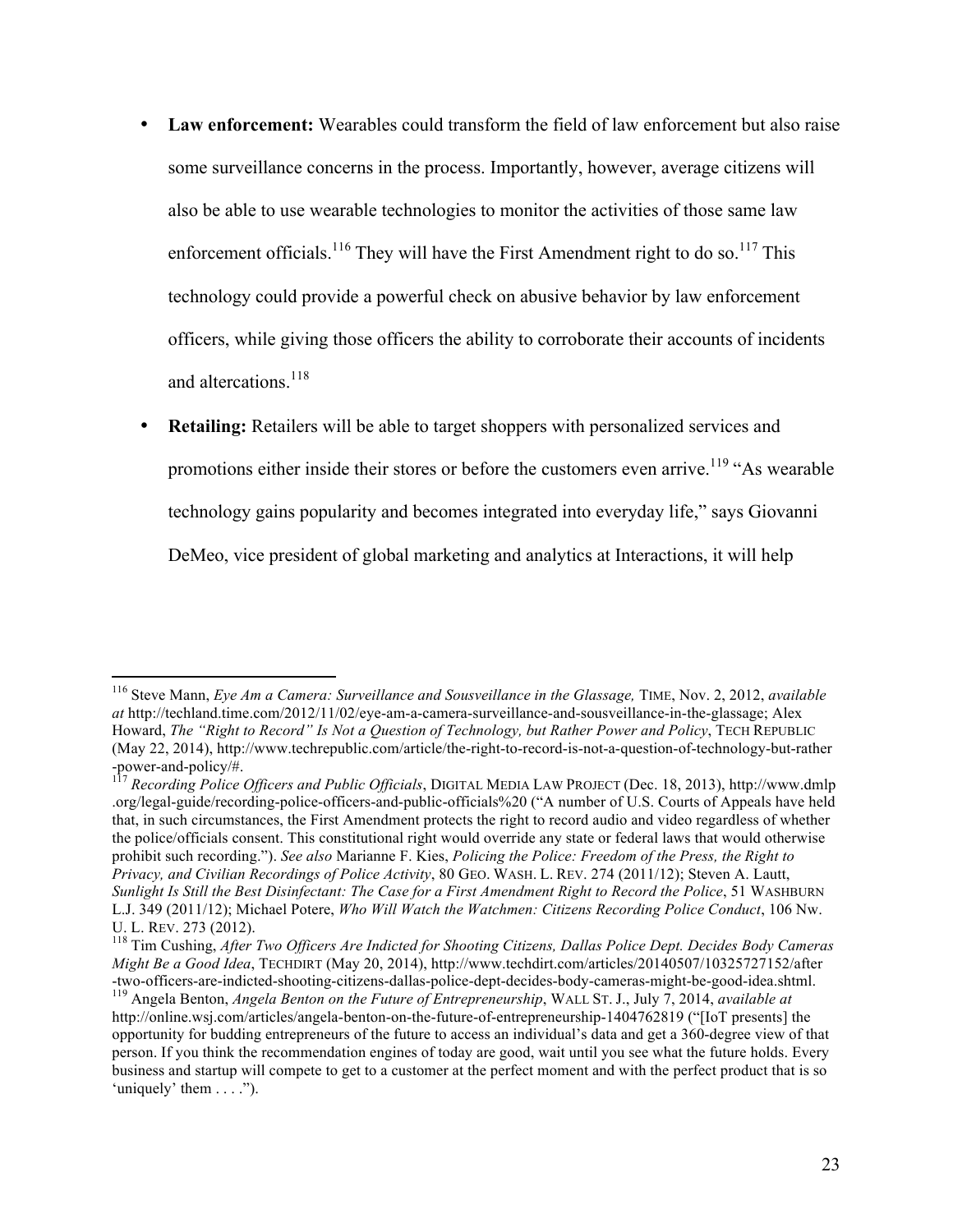retailers "establish a strong connection with shoppers" and also "provide a unique and improved shopping experience."<sup>120</sup>

- **Entertainment services:** Like retailers, entertainment companies, amusement parks, and vacation providers will also be able to use wearables to tailor services to users who visit their establishments or use their services. Disney has already created MagicBand, which can help those who will visit Disney's entertainment parks to personalize their experiences before they even get to the facilities.<sup>121</sup>
- Airlines: Some airlines are experimenting with wearable technologies "in a quest to provide an ever more personal service" and to "allow them to compile valuable information about passenger behaviors and preferences."<sup>122</sup>
- **Financial services:** Providers of personal finance and investment services are considering how wearable technologies might be adapted to better inform consumers of superior spending and investment opportunities. $123$
- **Political campaigning:** Politicians and "political professionals are eagerly exploring how [Google Glass] could become a powerful campaign tool" and how wearable technologies could help engage potential voters.<sup>124</sup>

<sup>&</sup>lt;sup>120</sup> Giovanni DeMeo, *Wearable Tech: If It Benefits You, It Benefits Retailers*, VENTUREBEAT (Dec. 24, 2013), http://venturebeat.com/2013/12/24/wearable-tech-if-it-benefits-you-it-benefits-retailers.

<sup>&</sup>lt;sup>121</sup> Matthew Panzarino, *Disney Gets into Wearable Tech with the MagicBand*, NEXT WEB (May 29, 2013), http://the nextweb.com/insider/2013/05/29/disney-goes-into-wearable-tech-with-the-magic-band. <sup>122</sup> *Airlines Use Wearables to Get More Personal*, N.Y. TIMES BITS (Mar. 18, 2014), http://bits.blogs.nytimes.com

<sup>/2014/03/18/</sup>daily-report-airlines-use-wearables-to-get-more-personal. <sup>123</sup> Daniel Nader, *The Quantified Self Movement Reaches Personal Finance*, INSTITUTIONAL INVESTOR (Mar. 4,

<sup>2014),</sup> http://www.institutionalinvestor.com/Article/3315313/Banking-and-Capital-Markets-Trading-and

<sup>&</sup>lt;sup>124</sup> Don Gonyea, *Google Glass: Coming Soon to a Campaign Trail Near You*, NPR ITS ALL POLITICS (Mar. 17, 2014), http://www.npr.org/blogs/itsallpolitics/2014/03/17/290714189/google-glass-coming-soon-to-a-campaign -trail-near-you.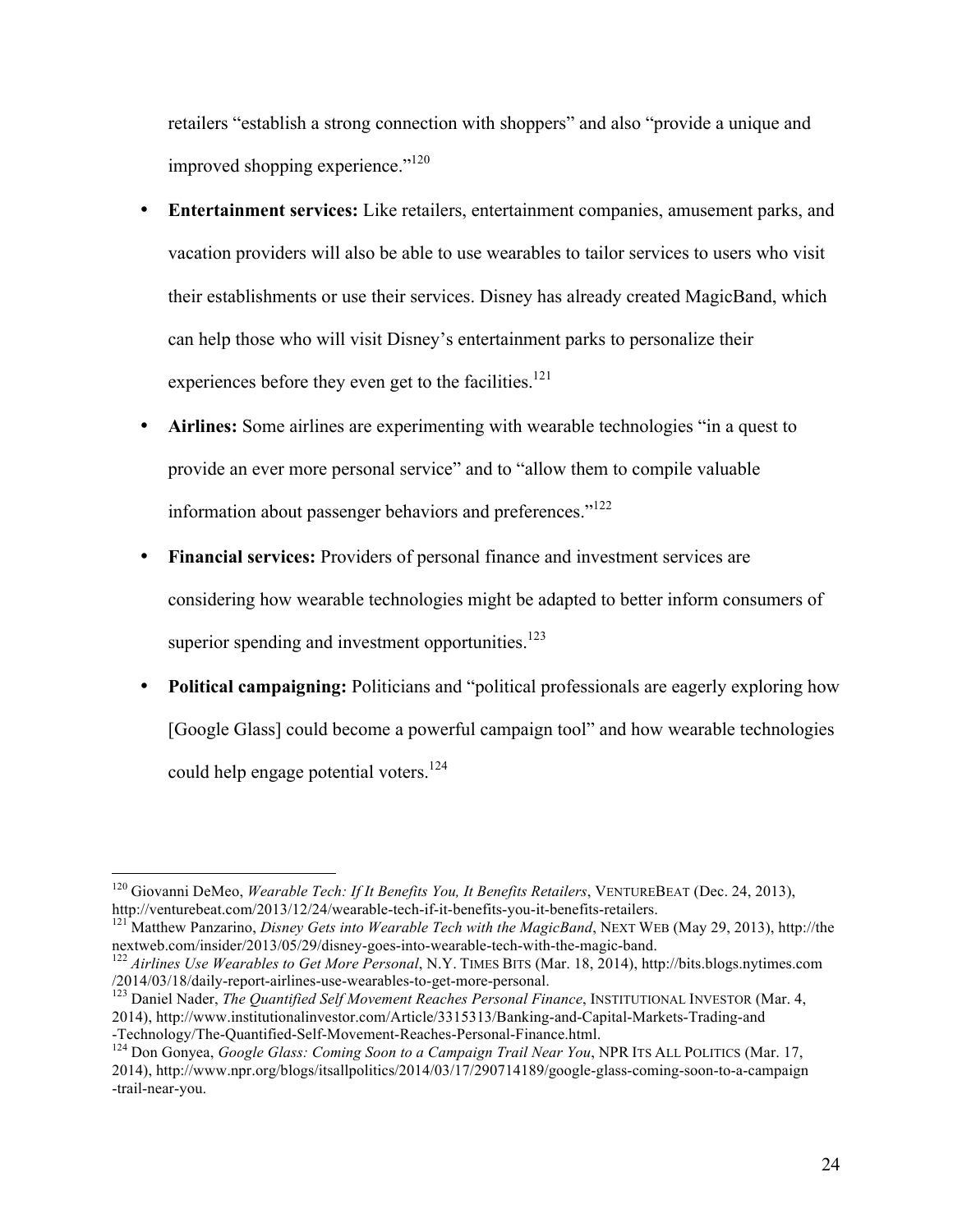• **Sports:** Teams and athletes may use wearables not only to improve their own abilities but also to potentially give fans an additional ways to see how they practice or even play their games.<sup>125</sup>

## *C. The Sci-Fi Future of Wearables: "Implantables," "Ingestibles," and "Biohacking"*

Wearable technologies will continue to evolve and could offer applications that might seem to have been ripped from the pages of science fiction novels.<sup>126</sup> For example, implantables, embeddables, and even ingestibles are already emerging as the next wave of wearable technology.<sup>127</sup> These technologies are now worn somewhere on the body, but they might in the future be swallowed or implanted within the body, potentially even in people's brains.<sup>128</sup> Some current examples include the following:

• SetPoint Medical, which was recently profiled by the *New York Times*, "began the world's first clinical trial to treat rheumatoid-arthritis patients with an implantable nerve stimulator."<sup>129</sup> The implant is roughly the size of a dime. "To recharge the device's

 <sup>125</sup> Claire Cain Miller, *At Google, Bid to Put Its Glasses to Work*, N.Y. TIMES, Apr. 7, 2014, *available at* http://www .nytimes.com/2014/04/08/technology/google-begins-a-push-to-take-glass-to-work.html ("Basketball players for the Sacramento Kings and Indiana Pacers have worn [Google] Glass with software from CrowdOptic to broadcast video streams to fans from their points of view, as well as during practice. It gives coaches a different view and a better understanding of court spacing and ball rotation, said Chris Granger, the Kings' chief operating officer . . . .").<br><sup>126</sup> Daxton "Chip" Stewart, *Do Androids Dream of Electric Free Speech? Visions of the Future of Copyrigh* 

*Privacy, and the First Amendment in Science Fiction*, 19 COMM. L. & POL'Y 433, *available at* http://papers.ssrn.com /sol3/papers.cfm?abstract\_id=2439423.

<sup>&</sup>lt;sup>127</sup> Cadie Thompson, *Wearable Tech Is Getting a Lot More Intimate*, ENTREPRENEUR (Dec. 26, 2013), http://www .entrepreneur.com/article/230555; George Skidmore, *Ingestible, Implantable, or Intimate Contact: How Will You Take Your Micro-scale Body Sensors*, FORBES (Apr. 17, 2013), http://www.forbes.com/sites/singularity/2013/04/17 /ingestible-implantable-or-intimate-contact-how-will-you-take-your-micro-scale-body-sensors; Martyn Landi, *Wearable Tech to Evolve Inside the Human Body*, IRISH EXAMINER, Mar. 20, 2014, *available at* http://www .irishexaminer.com/world/wearable-tech-to-evolve-inside-the-human-body-262624.html; Tom Abate*, Stanford Engineer Invents Safe Way to Transfer Energy to Medical Chips in the Body*, STANFORD NEWS (May 19, 2014), http://news.stanford.edu/news/2014/may/electronic-wireless-transfer-051914.html. <sup>128</sup> Gary Marcus & Christof Koch, *The Future of Brain Implants*, WALL ST. J., Mar. 14, 2014, *available at*

http://online.wsj.com/news/articles/SB10001424052702304914904579435592981780528.

<sup>129</sup> Michael Behar, *Can the Nervous System Be Hacked*? N.Y. TIMES MAG*.*, May 23, 2014, *available at* http://www .nytimes.com/2014/05/25/magazine/can-the-nervous-system-be-hacked.html?partner=rssnyt&emc=rss.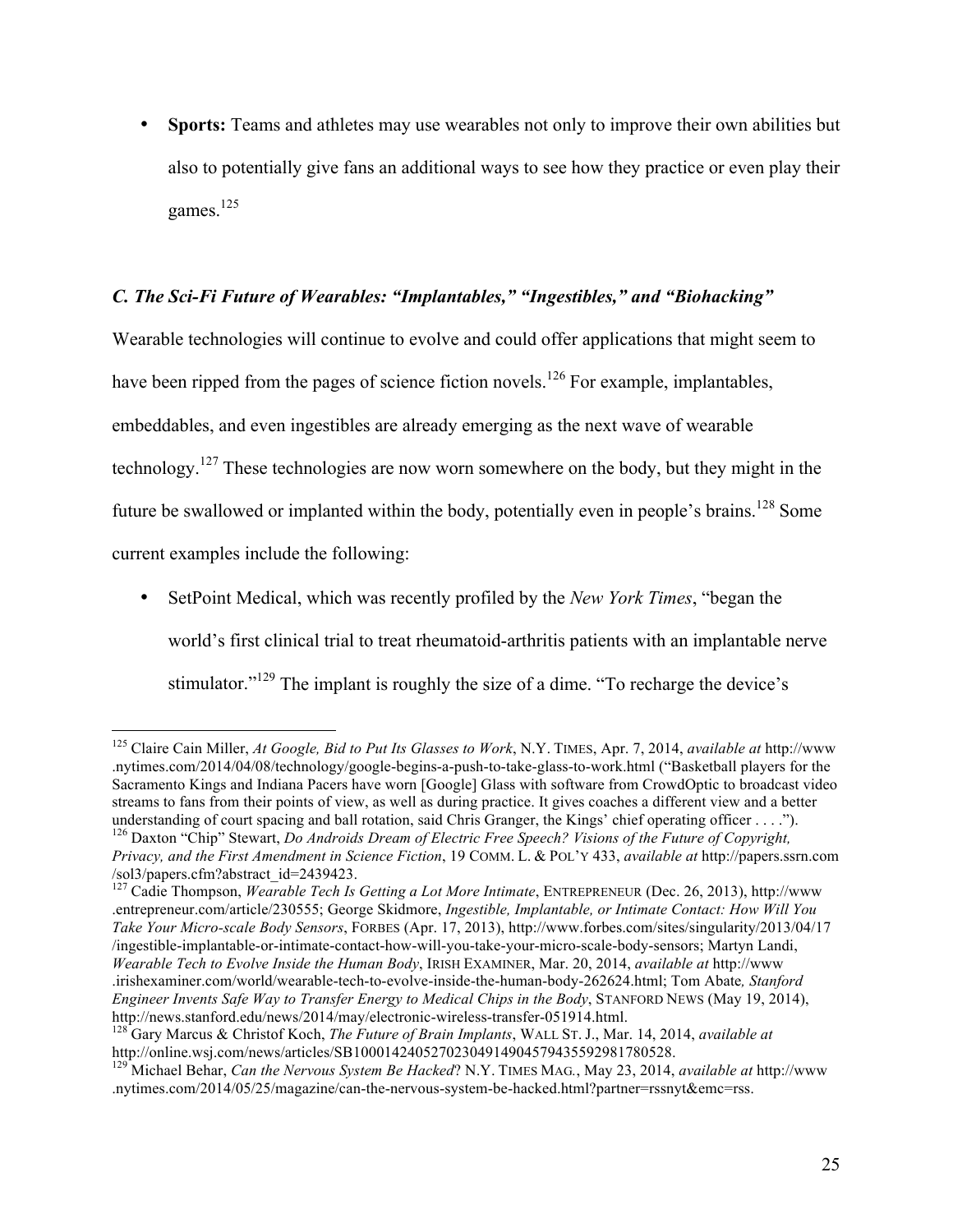batteries and update its software, patients and physicians will use an iPad app to control a wearable collar that transmits power and data wirelessly through the skin," the story noted.<sup>130</sup> The firm's goal is to use "bioelectronics" to "get the nervous system to tell the body to heal itself."<sup>131</sup> Meanwhile, a variety of firms and university research centers are experimenting with neural interfaces and bionic prosthetics to help individuals overcome various physical disabilities or simply enhance other human functions.<sup>132</sup>

- PillCam Colon, recently featured in the *Wall Street Journal*, has created "a capsule the size of a large vitamin [that] travels through a patient's digestive system over the course of several hours, wirelessly transmitting video images to an external data recorder."<sup>133</sup> As the *Journal* noted, this technology means that "colon-cancer screening may soon become less invasive, more accurate—and more prevalent."134 The FDA approved the device in February 2014 for patients who have received incomplete colonoscopies.<sup>135</sup>
- MicroCHIPS has created a contraceptive implant that can be wirelessly controlled by women without having to make a trip to a clinic, but doctors would be able to adjust dosages remotely if the patient so requested.<sup>136</sup>
- CardioMEMS HF System uses a wireless sensor, implanted in the pulmonary artery, to transmit health information to an external device, and "then [it] forwards the data to the

<sup>&</sup>lt;sup>130</sup> *Id.*<br><sup>131</sup> *Id.* 131 *Id.* 132 Eliza Strickland, *We Will End Disability by Becoming Cyborgs*, IEEE SPECTRUM (May 27, 2014), http://spectrum<br>.ieee.org/biomedical/bionics/we-will-end-disability-by-becoming-cyborgs.

<sup>&</sup>lt;sup>133</sup> Joseph Walker, *New Ways to Screen for Colon Cancer*, WALL ST. J., June 8, 2014, *available at* http://online.wsj<br>.com/articles/new-ways-to-screen-for-colon-cancer-1402063124.<br><sup>134</sup> Id.

<sup>135</sup> *Id.*<br><sup>135</sup> *Id.* 135 *Id.* 135 *Id.* 136 *Id.* 136 *Id.* 136 *Id.* 136 *Id.* 136 *Id.* 136 *Id.* 136 *Gwen Kinkead, <i>A Contraceptive Implant with Remote Control*, MIT TECH. REV. (July 4, 2014), http://www. .technologyreview.com/news/528121/a-contraceptive-implant-with-remote-control.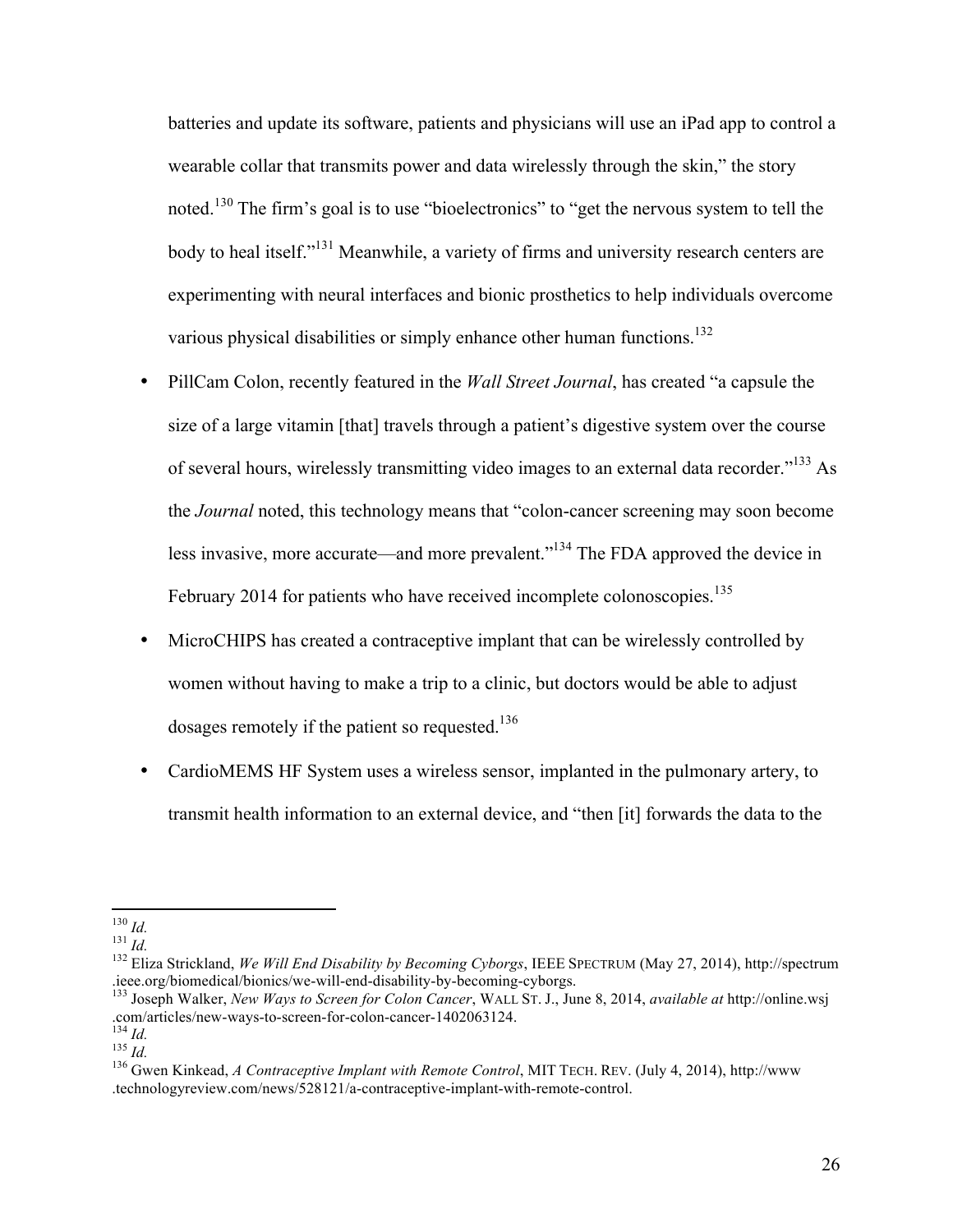patient's medical team."<sup>137</sup> It "is designed to reduce hospitalizations among patients with moderate heart failure by enabling physicians to identify problems and modify treatment before patients end up in the [emergency room]. $^{138}$ 

• Proteus Digital Health has created an ingestible sensor no bigger than a grain of sand that "it hopes will increase the effectiveness of existing medications by helping to ensure they're taken as prescribed."<sup>139</sup> Users would swallow the pill while administering other medications. After it is activated by stomach fluids, the pill transmits relevant information to a small disposable body patch as well as to the patient's computing devices via a Bluetooth connection. That information can then be shared with medical professionals "to better understand how patients are responding to their treatments."<sup>140</sup>

Importantly, many of these implantable and ingestible innovations will be driven not just by commercial vendors, but also by average citizens working together to enhance various human capabilities.141 Amateur "body hacking" or "biohacking" efforts will likely grow more prevalent in coming years.<sup>142</sup> Collaborative forums where individuals can share information and collaborate on various projects of this sort, such as Biohack.Me,  $143$  already exist.  $144$  Advocates of such amateur biohacking sometimes refer to themselves as "grinders," which Ben Popper of *The* 

<sup>&</sup>lt;sup>137</sup> Maria K. Rega, *Implantable Med Devices: 3 Smart Technologies to Watch*, PTC PRODUCT LIFECYCLE STORIES (June 2, 2014), http://blogs.ptc.com/2014/06/02/implantable-med-devices-3-smart-technologies-to-watch. <sup>138</sup> Id.<br>
<sup>139</sup> Id.<br>
<sup>140</sup> Id.<br>
<sup>140</sup> Id.<br>
<sup>141</sup> Glen Martin, "Biohackers" Mining Their Own Bodies' Data, SF GATE (June 28, 2012), http://www.sfgate.com

<sup>/</sup>health/article/Biohackers-mining-their-own-bodies-data-3668230.php; Jim McLauchlin, *The Future of Bionic Humans: What's Next in Bio-Hacking?*, LIVESCIENCE (June 18, 2013), http://www.livescience.com/37507

<sup>-</sup>biohacking-james-rollins.html.<br><sup>142</sup> Carolyn Y. Johnson, *As Synthetic Biology Becomes Affordable, Amateur Labs Thrive*, BOSTON GLOBE, Sept. 16,<br>2008, *available at* http://tech.mit.edu/V128/N39/biohack.html.

<sup>&</sup>lt;sup>143</sup> See the forum at http://discuss.biohack.me (last visited Oct. 30, 2014).<br><sup>144</sup> Keiron Monks, *Forget Wearable Tech: Embeddable Implants Are Already Here*, CNN (Apr. 8, 2014), http://www.cnn.com/2014/04/08/tech/forget-wearable-tech-embeddable-implants/.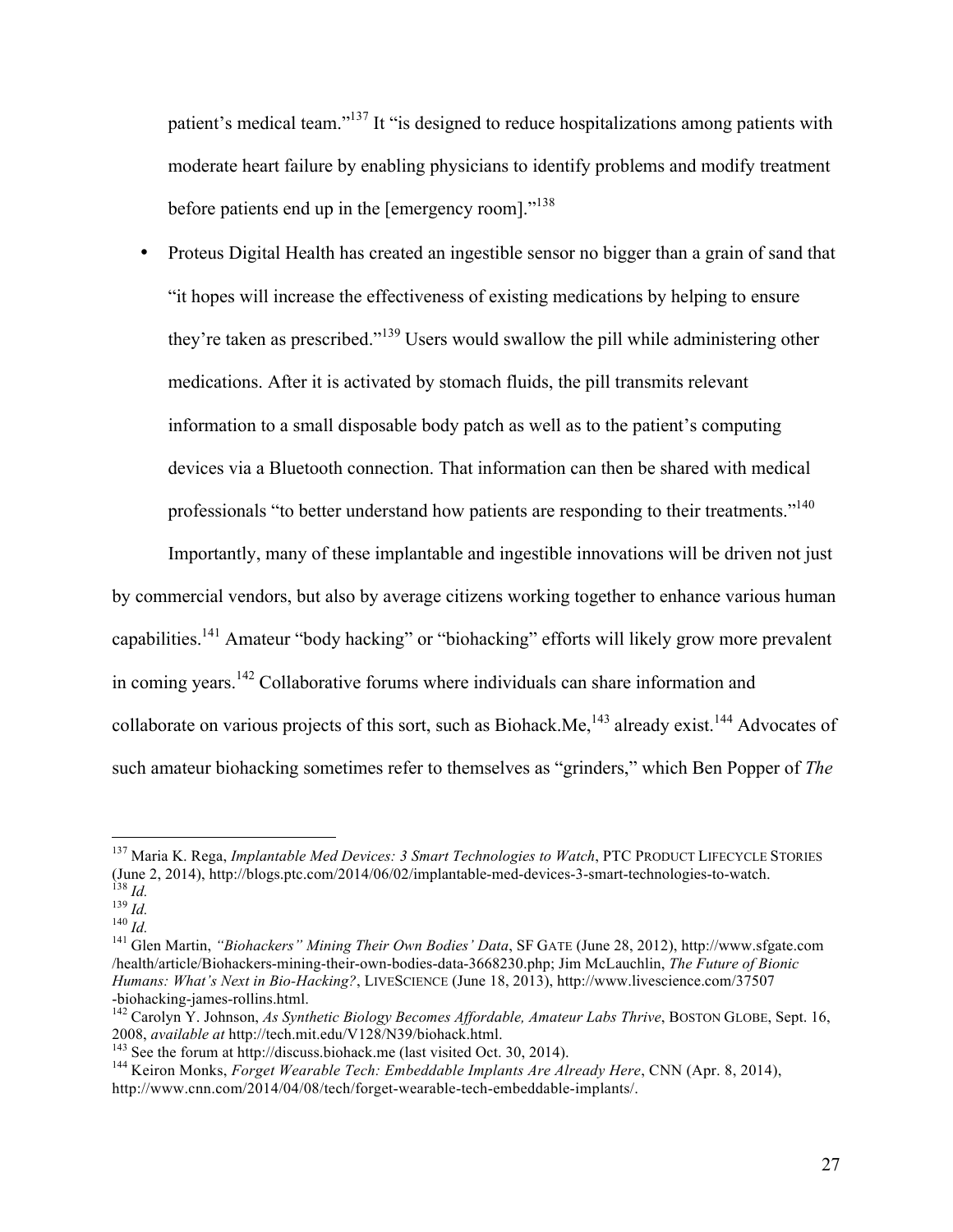*Verge* defines as "homebrew biohackers [who are] obsessed with the idea of human enhancement [and] who are looking for new ways to put machines into their bodies."<sup>145</sup>

As these technologies and capabilities advance, they will raise thorny ethical and legal issues. Ethically, they will raise questions of what it means to be human and the limits of what people should be allowed to do to their own bodies.<sup>146</sup> In the field of law, they will challenge existing health and safety regulations imposed by the FDA and other government agencies.

However, efforts to restrict such activities could be complicated by both practical and legal factors. Practically speaking, if enough people are attempting to modify their bodies or enhance various human capabilities, it may become very difficult for the law to keep up. Also in terms of the law—because many of these activities will be of a voluntary, noncommercial nature, those producing and sharing information about biohacking activities will likely have First Amendment protection to do so, thereby making regulatory efforts even more challenging. Hence, regulators might have to focus on limiting the supply of materials and devices used by biohackers to achieve these goals. But those materials will likely fall in cost and expand in availability over time, especially with the rise of  $3-D$  printing.<sup>147</sup> The FDA held a public workshop on these issues in early October 2014.<sup>148</sup>

A more robust discussion of biohacking—and the various policy issues it might raise—is beyond the scope of this paper. The debate over wearable technologies, however, could

<sup>&</sup>lt;sup>145</sup> Ben Popper, *Cyborg America: Inside the Strange New World of Basement Body Hackers*, VERGE (Aug. 8, 2012), http://www.theverge.com/2012/8/8/3177438/cyborg-america-biohackers-grinders-body-hackers.

<sup>&</sup>lt;sup>146</sup> For an overview of the differing opinions about how these technologies may affect our humanity, *see* JOEL GARREAU, RADICAL EVOLUTION: THE PROMISE AND PERIL OF ENHANCING OUR MINDS, OUR BODIES—AND WHAT

IT MEANS TO BE HUMAN (2005).<br><sup>147</sup> Dan Carsen, *With 3-D Printing, Affordable Prosthetics Are in Reach*, NPR (Mar. 13, 2014), http://www.npr.org<br>/2014/03/13/289836980/with-3-d-printing-affordable-prosthetics-are-in-reach.

<sup>&</sup>lt;sup>148</sup> Food and Drug Administration, *Additive Manufacturing of Medical Devices: An Interactive Discussion on the Technical Considerations of 3-D Printing; Public Workshop; Request for Comments*, 79 FED. REG. 96 (May 19, 2014), *available at* https://www.federalregister.gov/articles/2014/05/19/2014-11513/additive-manufacturing-of -medical-devices-an-interactive-discussion-on-the-technical-considerations.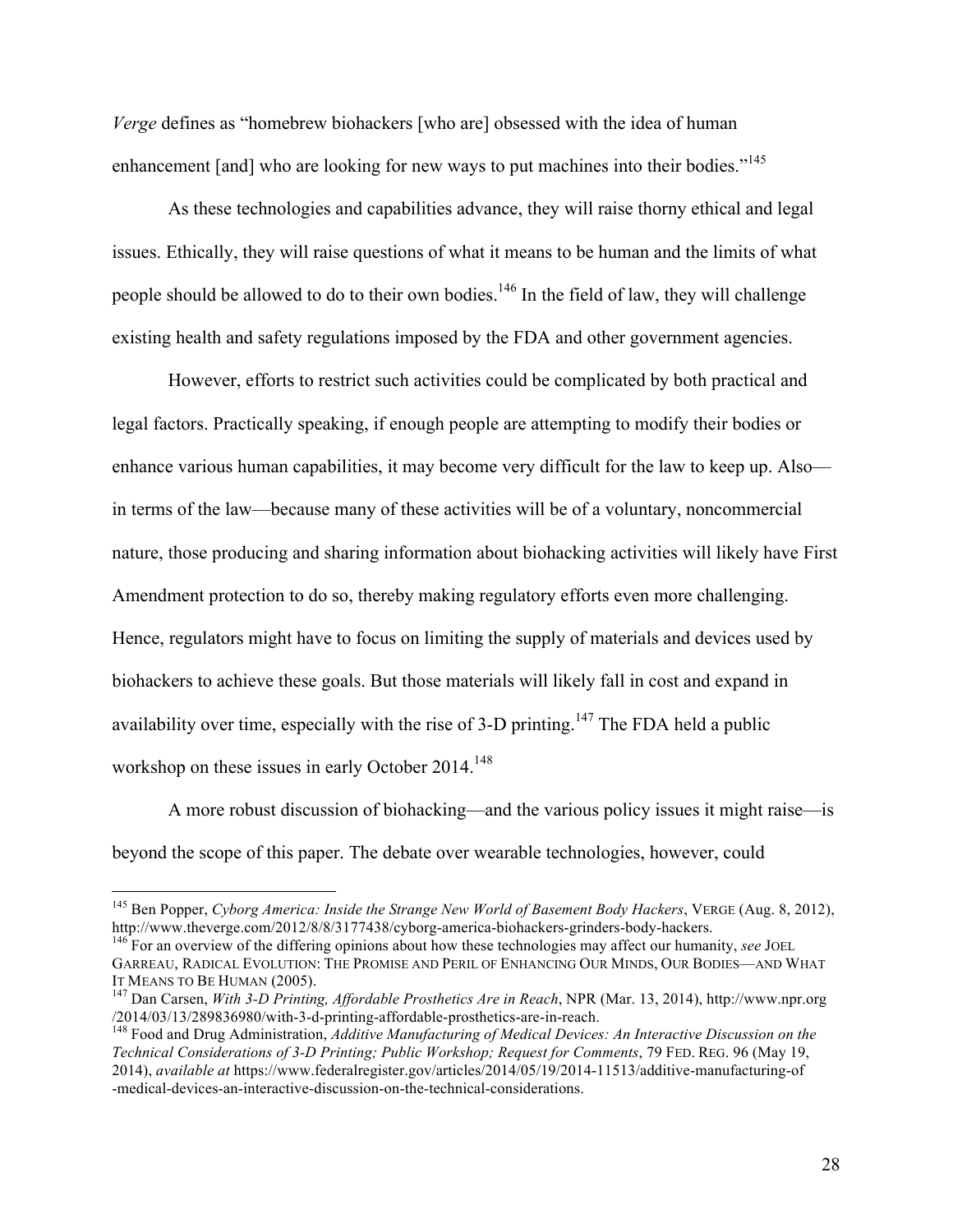foreshadow many of the same concerns and policy issues that will arise in these future debates. Moreover, some of the solutions that might emerge to deal with concerns about wearables might be useful when the debate over biohacking intensifies, which is why the issue has been discussed in this paper.

At a minimum, these technologies will force a conversation about how much control people have over their bodies or at least about information regarding their bodies. "Studies show that more-engaged patients have lower costs and better health outcomes," a recent *Wall Street Journal* report noted.<sup>149</sup> "Becoming familiar with one's own health records can help patients better understand their own condition and have more informed conversations with doctors."<sup>150</sup> But it remains to be seen whether such innovations will be allowed or how they might be regulated.

#### **III. Which Policy Vision Will Govern the Internet of Things and Wearable Technology?**

Many IoT technologies will be overhyped and could eventually fail.<sup>151</sup> For example, Internetenabled refrigerators get plenty of attention today, but "the reality is that the average consumer

 <sup>149</sup> Laura Landro, *The Health-Care Industry Is Pushing Patients to Help Themselves*, WALL ST. <sup>J</sup>*.*, June 8, 2014, *available at* http://online.wsj.com/articles/the-health-care-industry-is-pushing-patients-to-help-themselves  $-1402065145$ .<br><sup>150</sup> Id.

<sup>&</sup>lt;sup>151</sup> Charles Arthur, *Wearables: One-Third of Consumers Abandoning Devices*, GUARDIAN, Apr. 1, 2014, available at http://www.theguardian.com/technology/2014/apr/01/wearables-consumers-abandoning-devices-galaxy-gear; Pascal-Emmanuel Gobry, *Today's Wearables Are an Overhyped Fad, but Wait a Few Years*, CITEWORLD (Mar. 20, 2014), http://www.citeworld.com/consumerization/23142/wearables-overhyped-fad; Zoë Corbyn, *Google Glass: Wearable Tech, but Would You Wear It?*, GUARDIAN, Apr. 5, 2014, available at http://www.theguardian.com /technology/2014/apr/06/google-glass-technology-smart-eyewear-camera-privacy; Duncan McKean, *Wearisome Wearables: Lessons Learned from a BMX Experiment, and Why Some Sections of Media Are Still Taking the Easy Option*, CCGROUP (Mar. 5, 2014), http://www.ccgrouppr.com/insights/blog/mobile/wearisome-wearables-lessons -learned-bmx-experiment-sections-media-still-taking-easy-option.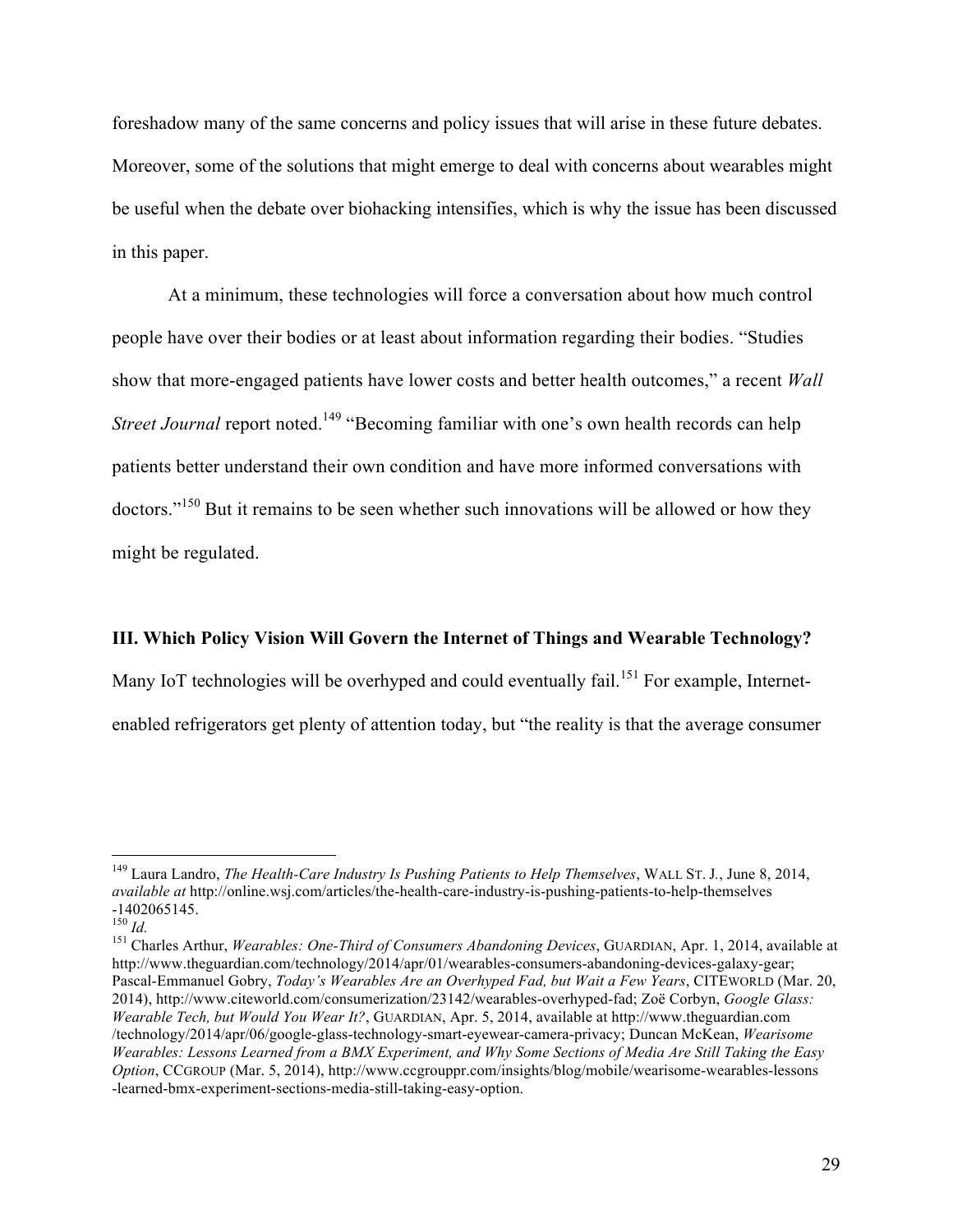will replace his or her fridge no more than once per decade—and, most likely, not for improved functionality, just to keep the milk cold."<sup>152</sup>

As they become more commonplace and fashionable,<sup>153</sup> however, many other IoT technologies will succeed, including technologies and applications that are unimaginable today—albeit in a sporadic, unpredictable fashion.<sup>154</sup> Whether such technologies succeed or fail should be left to the interaction of inventors and consumers. What sort of policy regime will govern this fast-moving, constantly evolving space and help incentivize constantly expanding innovation and consumer choice? This paper will turn to that question next.

Wearable technology, like IoT more generally, raises a wide variety of potential concerns, many of which relate to privacy and security.<sup>155</sup> These social and cultural concerns will be the primary focus of this paper. Economic concerns—including worries about job dislocations because of increasing automation<sup>156</sup>—also will come up in discussions about some of these technologies, but they will not be the primary focus of this paper.

Such concerns are leading to a replay of a debate that has already occurred many times in the modern information economy: the clash between the "permissionless innovation" and "precautionary principle" mindsets. A recent book published by the Mercatus Center discussed the interplay between these two worldviews and the implications of this policy battle for the

<sup>&</sup>lt;sup>152</sup> Collins et al., *supra* note 26, at 3.<br><sup>153</sup> ROSE, *supra* note 17, at 28 ("The adoption of wearable devices will be accelerated at technology blends with fashion."). <sup>154</sup> DuBravac, *supra* note 27, at 8 ("While some of these things might seem far off, their foundations are already

unfolding before us. We tend to think about linearly moving from point A to point B, but that is not the process through which tech adoption and innovation diffusion typically occur. These advancements—the little steps for man and the big steps for mankind—tend to occur through a series of hybrid periods.").

<sup>&</sup>lt;sup>155</sup> John Brandon, *Wearable Devices Pose Threats to Privacy and Security*, FOX NEWS (June 18, 2014), http://www .foxnews.com/tech/2014/06/18/wearable-devices-pose-threats-to-privacy-and-security; Raj Samani, *The IoT Is Already Here: Will You Be Secure?*, INFORMATION SECURITY BUZZ (Feb. 27, 2014), http://mcaf.ee/h2xom; Kashmir Hill, *The Half-Baked Security of Our "Internet of Things*,*"* FORBES (May 27, 2014), http://www.forbes.com/sites /kashmirhill/2014/05/27/article-may-scare-you-away-from-internet-of-things. <sup>156</sup> NICHOLAS CARR, THE GLASS CAGE: AUTOMATION AND US (2014); Michael Sacasas, *It's Alive, It's Alive!*,

FRAILEST THING (June 6, 2014), http://thefrailestthing.com/2014/06/06/its-alive-its-alive.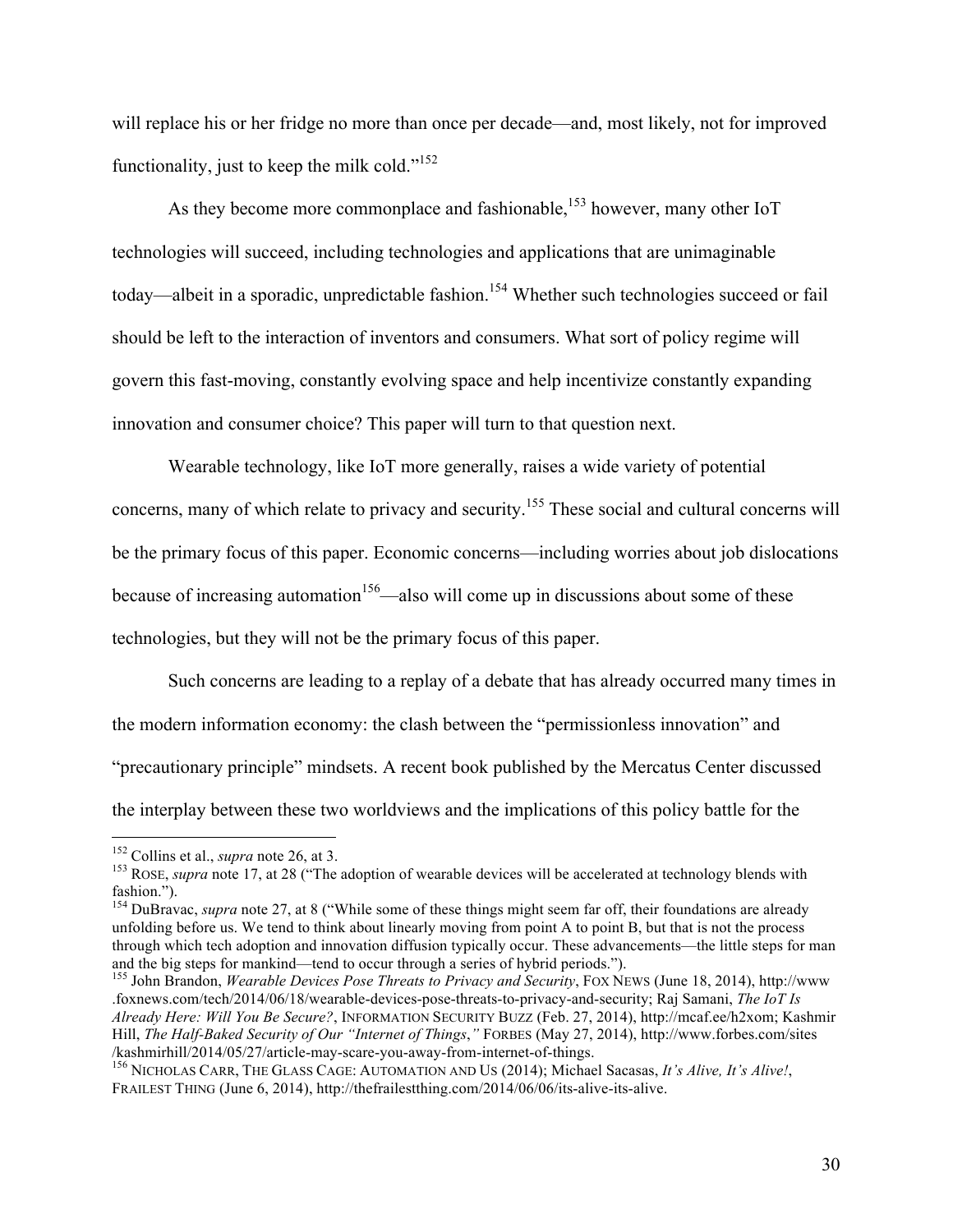future of various emerging technologies.<sup>157</sup> Each of these policy visions will be summarized below, and then their applicability to the debate over wearables and IoT will be discussed.

#### *A. Permissionless Innovation vs. the Precautionary Principle*

Should the creators of new technologies seek the blessing of public officials before they develop and deploy their innovations? How people answer this question—which they might think of as "the permission question"—depends on the disposition they adopt toward new inventions.

One policy disposition is known as the *precautionary principle*. Generally speaking, it refers to the belief that new innovations should be curtailed or disallowed until their developers can prove that they will not cause any harms to individuals, groups, specific entities, cultural norms, or various existing laws, norms, or traditions.<sup>158</sup> Advocates believe policymakers should regulate new technology "early and often" to "get ahead of it" and address social and economic concerns preemptively.159

The other policy vision can be labeled *permissionless innovation*. The term refers to the notion that experimentation with new technologies and business models should generally be permitted by default. Unless a compelling case can be made that a new invention will bring serious harm to individuals, innovation should be allowed to continue unabated, and problems if they develop at all—can be addressed later.<sup>160</sup> Permissionless innovation is not an absolutist position that denies any role for government. Rather, it is an aspirational goal that stresses the benefit of pushing "innovation allowed" as the best default position to begin debates about

<sup>&</sup>lt;sup>157</sup> THIERER, *supra* note 7.<br><sup>158</sup> *Id.* at vii.<br><sup>159</sup> John Frank Weaver, *We Need to Pass Legislation on Artificial Intelligence Early and Often*, SLATE FUTURE TENSE (Sept. 12, 2014), http://www.slate.com/blogs/future\_tense/2014/09/12/we\_need\_to\_pass\_artificial \_intelligence\_laws\_early\_and\_often.html.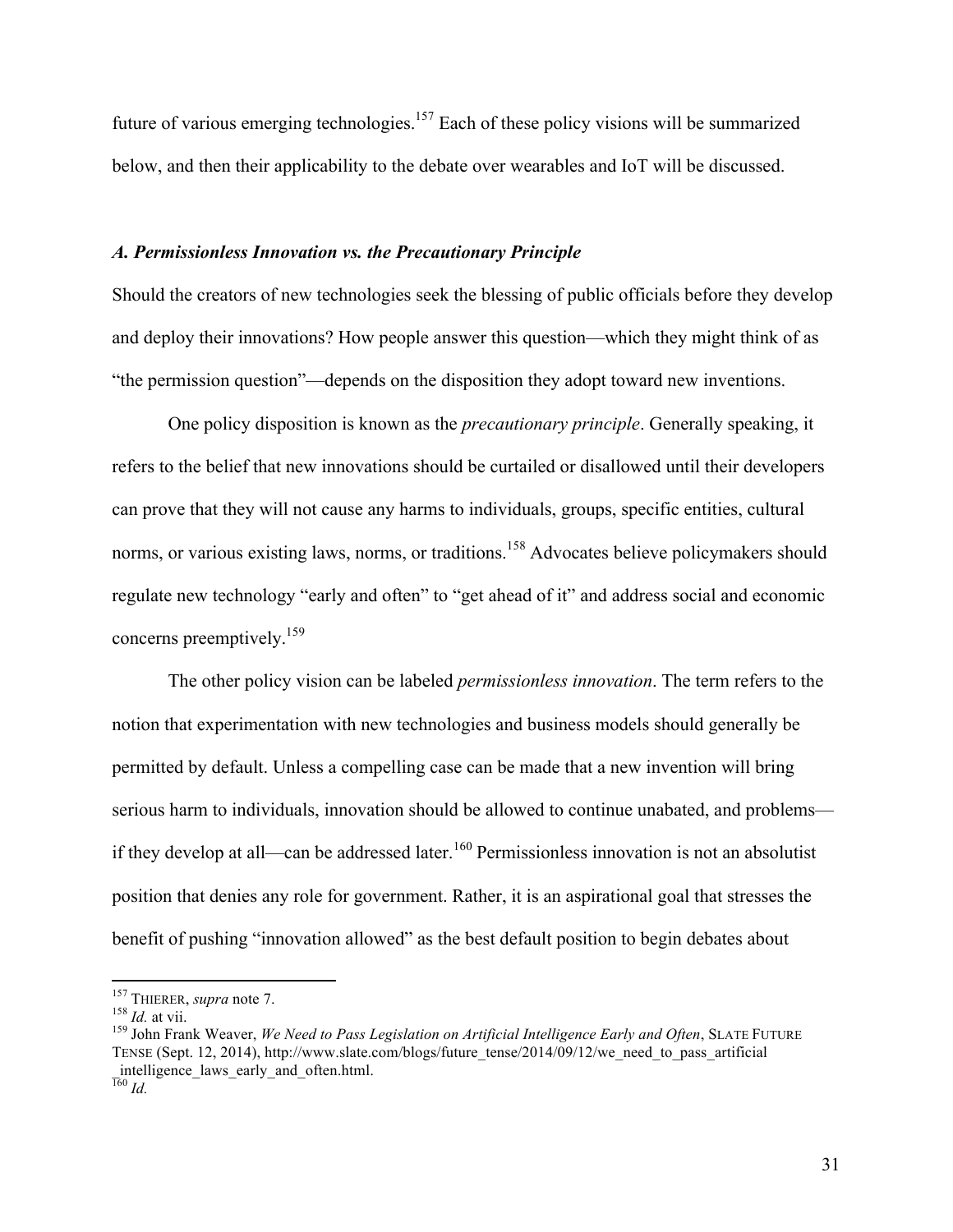technology policy. The burden of proof is on those who favor preemptive, precautionary controls to explain why ongoing trial-and-error experimentation with new technologies or business models should be disallowed.

The clash between these two visions is already evident in today's policy discussions

regarding wearable and IoT technologies. Again, some already worry about the security<sup>161</sup> and

privacy implications of a world of wearable technology.<sup>162</sup> Others worry about the

overquantification of people's lives<sup>163</sup> or—more profoundly—that these technologies will turn

people into robots<sup>164</sup> or "cyborgs."<sup>165</sup>

Some of these fears are likely driven by the rapid evolution of technologies in this space.<sup>166</sup>

The most notable wearable technology on the market today—and among the most controversial—

is Google Glass.167 The peer-to-peer surveillance capabilities of Google Glass and other

wearables—such as the Narrative clip-on camera, which allows users to automatically take

<sup>&</sup>lt;sup>161</sup> *Home, Hacked Home*, ECONOMIST, July 12, 2014, *available at* http://www.economist.com/news/special-report /21606420-perils-connected-devices-home-hacked-home.

<sup>&</sup>lt;sup>162</sup> Havley Tsukayama, Wearable Tech Such as Google Glass, Galaxy Gear Raises Alarms for Privacy Advocates, WASH. POST, Sept. 30, 2013, *available at* http://www.washingtonpost.com/business/technology/wearable

<sup>-</sup>technology-raise-privacy-concerns/2013/09/30/0a81a960-2493-11e3-ad0d-b7c8d2a594b9\_story.html. <sup>163</sup> Brendan O'Connor, *When Quantified-Self Apps Leave You with More Questions Than Answers*, DAILY DOT (Feb. 27, 2014), http://www.dailydot.com/technology/reporter-quantified-self-app; Ben Williamson, *Calculating the Child Through Technologies of the 'Quantified Self*,*'* DMLCENTRAL (May 26, 2014), http://dmlcentral.net/blog/ben

<sup>&</sup>lt;sup>164</sup> Evan Selinger, *Google vs. Our Humanity: How the Emerging 'Internet of Things' Is Turning Us into Robots*, SALON (May 22, 2014), http://www.salon.com/2014/05/22/google\_vs\_our\_humanity\_how\_the\_emerging\_internet of things is turning us into robots.

<sup>165</sup> Cyrus Farivar, *"Stop the Cyborgs" Launches Public Campaign Against Google Glass*, ARS TECHNICA (Mar. 22, 2013), http://arstechnica.com/tech-policy/2013/03/stop-the-cyborgs-launches-public-campaign-against-google-glass; Dann Berg, *Will Google Glasses Make Us Cyborgs?*, LAPTOP (Nov. 19, 2012), http://blog.laptopmag.com/willgoogle-glasses-make-us-cyborgs; John Danaher, *Is Modern Technology Creating a Borg-Like Society?*, REAL CLEAR TECHNOLOGY (June 11, 2014), http://www.realcleartechnology.com/articles/2014/06/11/is\_modern

\_technology\_creating\_a\_borg-like\_society\_1184.html. <sup>166</sup> *See* Amy Collins, Adam J. Fleisher, D. Reed Freeman, Jr. & Alistair Maughan, *The Internet of Things Part 2: The Old Problem Squared*, CLIENT ALERT (Morrison Foerster), Mar. 20, 2014, at 6, *available at* http://media.mofo .com/files/Uploads/Images/140320-The-Internet-of-Things-Part-2.pdf (raising the question "whether the regulators can work fast enough to keep up with what the technology is capable of doing"). <sup>167</sup> Clive Thompson, *Googling Yourself Takes on a Whole New Meaning*, N.Y. TIMES, Aug. 30, 2013, *available at*

http://mobile.nytimes.com/2013/09/01/magazine/googling-yourself-takes-on-a-whole-new-meaning.html?page wanted=5 $\&$ r=0 $\&$ hpw= $\&$ .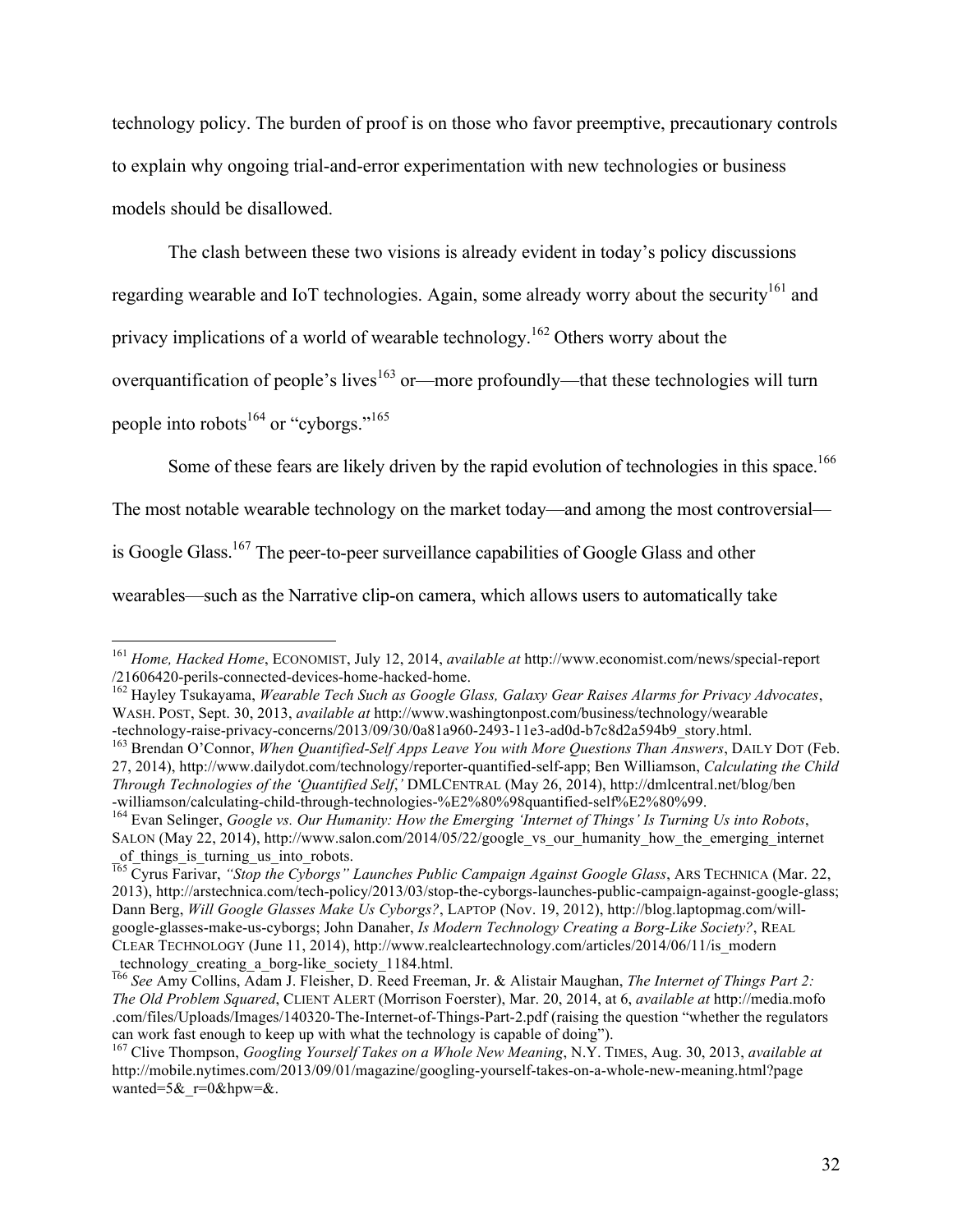snapshots of their daily activities every 30 seconds—have already spawned a variety of privacy fears.168 Other forms of wearable microphotography are coming to market just now (see, e.g., Butterfleye,  $169$  Autographer,  $170$  and CA7CH Lightbox<sup>171</sup>). They will eventually allow users to snap pictures at regular intervals but soon will likely also enable real-time audio and video streaming.<sup>172</sup> Of course, many other wearable cameras (e.g., GoPro) have been on the market for years, but the quality of those technologies is now rising as rapidly as their size and cost are falling.<sup>173</sup>

Such real-time "life-logging" tools and activities raise a variety of privacy concerns.<sup>174</sup> In particular, how much data will these devices collect about users, how long will the data be retained, and who else might have access to that information?<sup>175</sup> The answers to these questions remain unclear at this point, but it is equally unclear what sort of beneficial uses and applications might flow from such technologies.<sup>176</sup> Those beneficial uses are often only discovered after a great deal of experimentation.

 <sup>168</sup> Liz Gannes, *Narrative: Formerly Known as Memoto—Launches Life-Logging Camera, Raises \$3M*, ALL THINGS D (Oct. 3, 2013), http://allthingsd.com/20131003/narrative-formerly-known-as-memoto-launches-life-logging -camera-raises-3m. <sup>169</sup> *An Intelligent, Sneaky, Wireless Camera for the Ultra-Connected Home*, CNET (May 21, 2014), http://www

<sup>.</sup>cnet.com/products/butterfleye.

<sup>170</sup> Hugh Langley, *Autographer Boss: Google Glass Privacy Fears Have Been Exaggerated by the Media,* TECH RADAR (June 18, 2014), http://www.techradar.com/news/photography-video-capture/google-glass-privacy-fears

<sup>-</sup>have-been-exaggerated-by-the-media-says-autographer-creator-1253837.<br><sup>171</sup> Edgar Cervantes, *CA7CH Lightbox: The Next Wearable Camera to Compete Against the GoPro*, ANDROID<br>AUTHORITY (June 18, 2014), http://www.androidaut

<sup>&</sup>lt;sup>172</sup> E. J. Dickson, *Google Glass Livestream Brings Your Privacy Nightmares to Life*, DAILY DOT (Apr. 8, 2014), http://www.dailydot.com/technology/google-glass-livestream.

<sup>&</sup>lt;sup>173</sup> Alyssa Bereznak, *Panasonic's New Head-Mounted 4K Camera Will Capture Your Adventures More Clearly Than Ever*, YAHOO TECH (Mar. 24, 2014), https://www.yahoo.com/tech/panasonics-new-head-mounted-4k-camera

<sup>-</sup>will-capture-80589689809.html.<br><sup>174</sup> Heather Kelly, *Google Glass Users Fight Privacy Fears*, CNN (Dec. 12, 2013), http://www.cnn.com/2013/12/10<br>/tech/mobile/negative-google-glass-reactions.

<sup>&</sup>lt;sup>175</sup> Jamie Carter, *Wearable Cameras Are All the Rage, but Should We All Become Lifeloggers?*, TECH RADAR (June 4, 2014), http://www.techradar.com/us/news/world-of-tech/life-through-a-lens-trials-and-tribulations-of-a-life -logger-1251717?src=rss&attr=all. <sup>176</sup> *Every Step You Take*, ECONOMIST, Nov. 16, 2013, *available at* http://www.economist.com/news/leaders

<sup>/21589862-</sup>cameras-become-ubiquitous-and-able-identify-people-more-safeguards-privacy-will-be.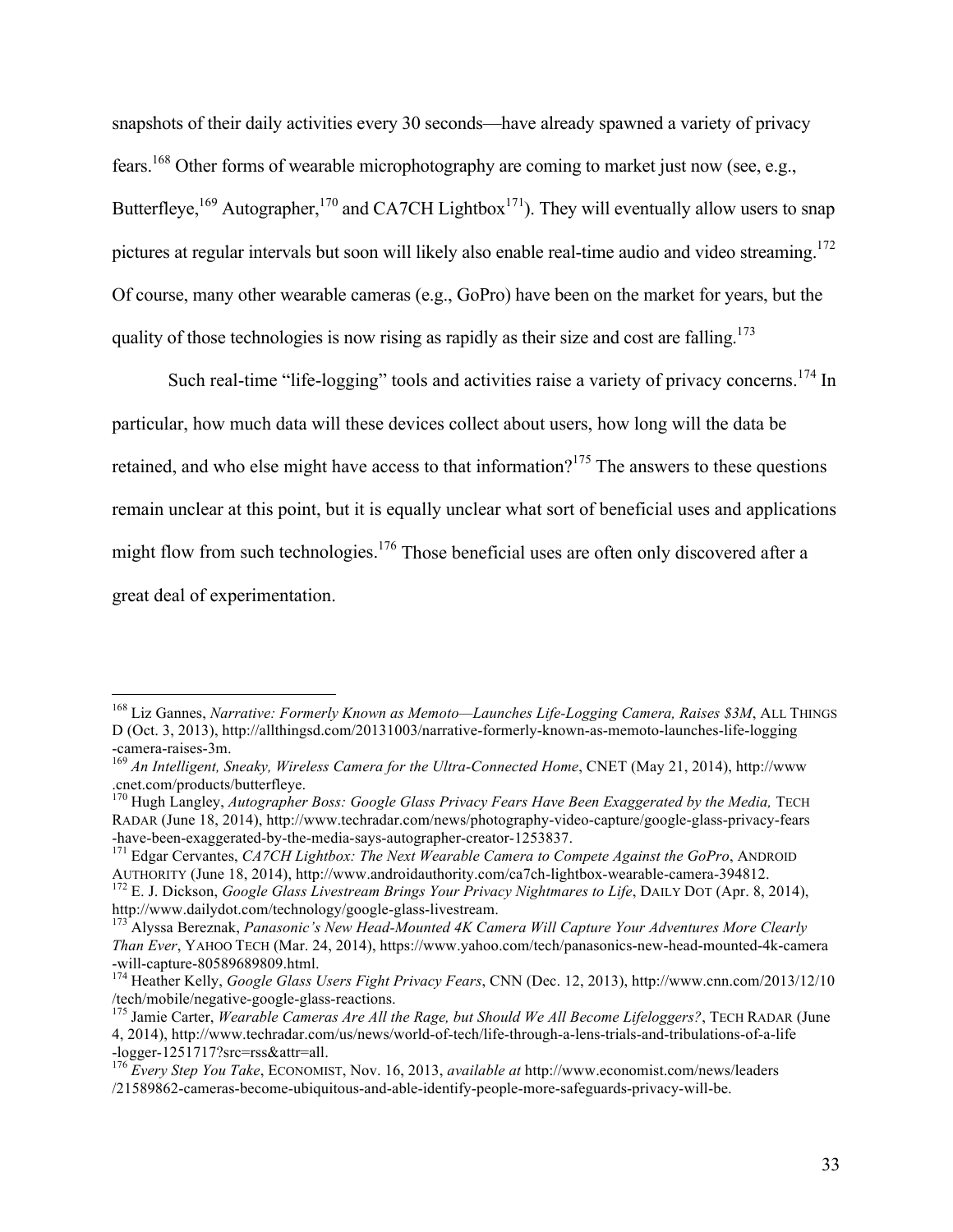Nonetheless, some policymakers, academics, and regulatory activists are calling for policy action on the potential privacy and security vulnerabilities associated with IoT and wearable technologies.<sup>177</sup> In a new paper titled "Regulating the Internet of Things," University of Colorado Law School professor Scott R. Peppet says that mere potential for certain harms "suggests a need for urgency" on this front.<sup>178</sup> He continues,

Not only are consumers currently vulnerable to the discrimination, privacy, security and consent problems outlined here, but it may become harder over time to address such issues. In technological and political circles it may be convenient to prescribe a "wait and see—let the market evolve" stance, but the reality is that as time passes it will likely become harder, not easier, for consumer advocates, regulators, and legislators to act. The Internet of Things is here. It would be wise to respond as quickly as possible to its inherent challenges. $179$ 

In other words, Peppet is suggesting that new innovation in this space should be

preemptively curtailed, or at least tightly regulated, to ensure that none of these potential risks or

harms develop. Again, this is precautionary principle thinking.

Some lawmakers and regulators have endorsed that sort of precautionary approach as the

basis of public policy toward IoT and wearable technologies. Federal Trade Commission (FTC)

Chairwoman Edith Ramirez addressed these issues in a 2013 speech, "The Privacy Challenges of

Big Data: A View from the Lifeguard's Chair."<sup>180</sup> Ramirez worried about the privacy and

security concerns associated with "big data," or the massive datasets of information made

available through various modern digital sites and services. Ramirez claimed,

The indiscriminate collection of data violates the First Commandment of data hygiene: Thou shall not collect and hold onto personal information unnecessary to an identified

<sup>&</sup>lt;sup>177</sup> Bruce Schneier, *Will Giving the Internet Eyes and Ears Mean the End of Privacy?*, GUARDIAN, May 16, 2013, *available at* http://www.guardian.co.uk/technology/2013/may/16/internet-of-things-privacy-google; Mike Wheatley, *Big Brother's Big Data: Why We Must Fear the Internet of Things*, SILICON ANGLE (Jan. 10, 2013), http://silicon angle.com/blog/2013/01/10/big-brothers-big-data-why-we-must-fear-the-internet-of-things.<br>
<sup>178</sup> Peppet, *supra* note 4, at 71.<br>
<sup>179</sup> Id.<br>
<sup>180</sup> Edith Ramirez, Chairwoman, Fed. Trade Comm'n, Keynote Address at the Technol

Forum (Aug. 19, 2013), *available at* http://www.ftc.gov/speeches/ramirez/130819bigdataaspen.pdf.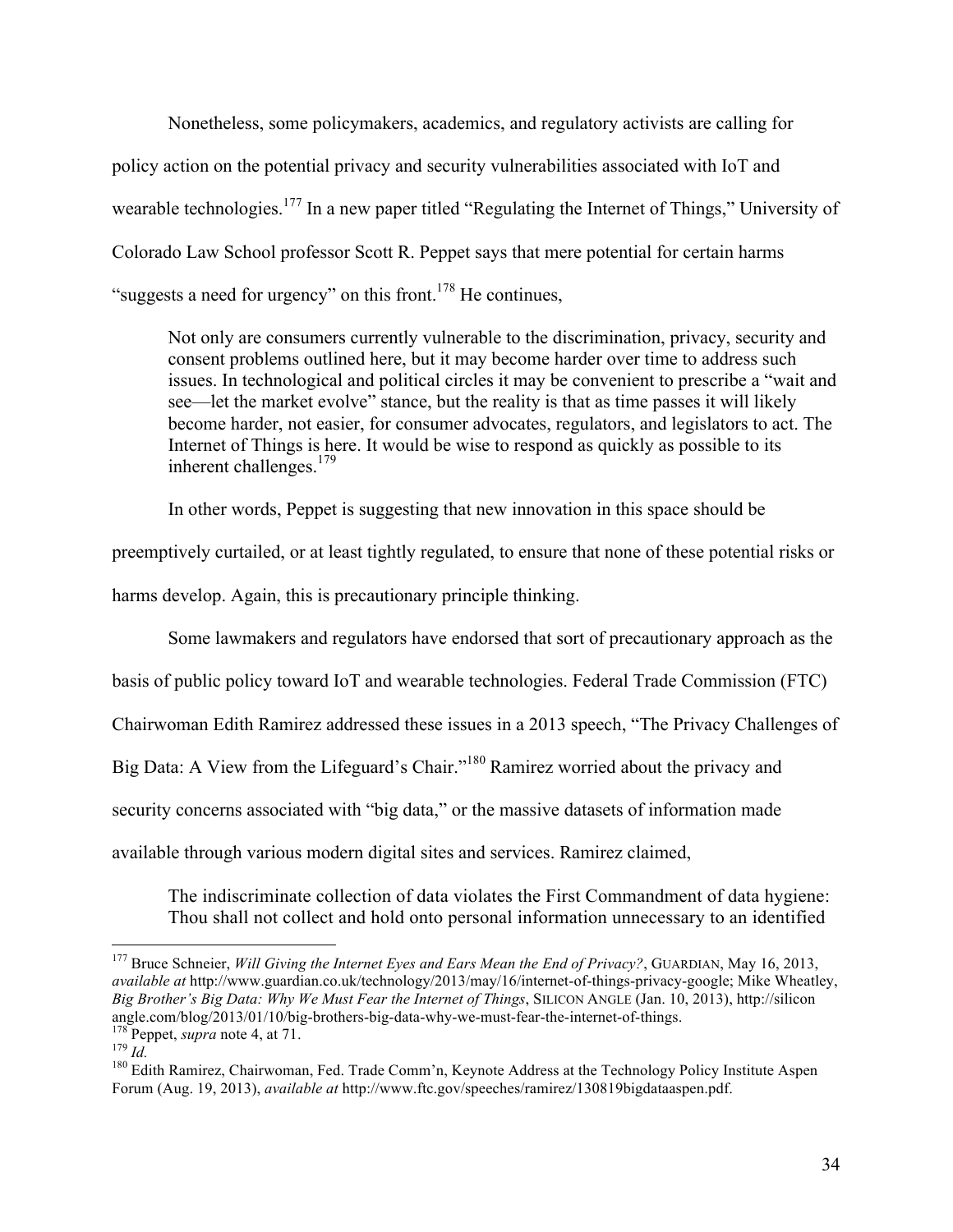purpose. Keeping data on the off chance that it might prove useful is not consistent with privacy best practices. And remember, not all data is created equally. Just as there is low quality iron ore and coal, there is low quality, unreliable data. And old data is of little value. $181$ 

Thus, she claimed, "information that is not collected in the first place can't be misused," and then she outlined a parade of "horribles" that will occur if such data collection is allowed at all.<sup>182</sup> She was particularly concerned that companies might use such data to discriminate against certain classes of customers.

There are other concerns regarding data collection practices. Some legal scholars today decry what Ryan Calo of the University of Washington School of Law calls "digital market manipulation," or the belief that "firms will increasingly be able to trigger irrationality or vulnerability in consumers—leading to actual and perceived harms that challenge the limits of consumer protection law, but which regulators can scarcely ignore."183 Others fear "power asymmetries" between companies and consumers and even suggest that consumers' apparent lack of concern about sharing information means that people may not be acting in their own best self-interest when it comes to online safety and digital privacy choices.<sup>184</sup> "We could imagine," Calo suggests, "the government fashioning a rule—perhaps inadvisable for other reasons—that

<sup>184</sup> See, e.g., Anita L. Allen, *Coercing Privacy*, 40 WM. & MARY L. REV. 723 (1999). *See also* Mark MacCarthy, *New Directions in Privacy: Disclosure, Unfairness, and Externalities*, 6 I/S: J. L. & POL'Y INFO. SOC'Y 425, 443 (2011) ("The idea is that individual choice in this area would lead, in a piecemeal fashion, to the erosion of privacy protections that are the foundation of the democratic regime, which is the heart of our political system. Individuals are making an assessment—at least implicitly—of the advantages and disadvantages to them of sharing information. They are determining that information sharing is, on balance, a net gain for them. But the aggregate effect of these decisions is to erode the expectation of privacy and also the role of privacy in fostering self-development, personhood, and other values that underlie the liberal way of life. In this way, individual choices are not sufficient to justify information practices that collectively undermine widely shared public values" [footnote omitted].).

 <sup>181</sup> *Id.* at 4. <sup>182</sup> *Id.* at 6. <sup>183</sup> Ryan Calo, *Digital Market Manipulation*, 42 GEO. WASH. L. REV. 995 (2014), *available at* http://papers.ssrn.com /sol3/papers.cfm?abstract\_id=2309703. *See also* David Talbot, *Data Discrimination Means the Poor May Experience a Different Internet*, MIT TECH. REV. (Oct. 9, 2013), http://www.technologyreview.com/news/520131<br>/data-discrimination-means-the-poor-may-experience-a-different-internet.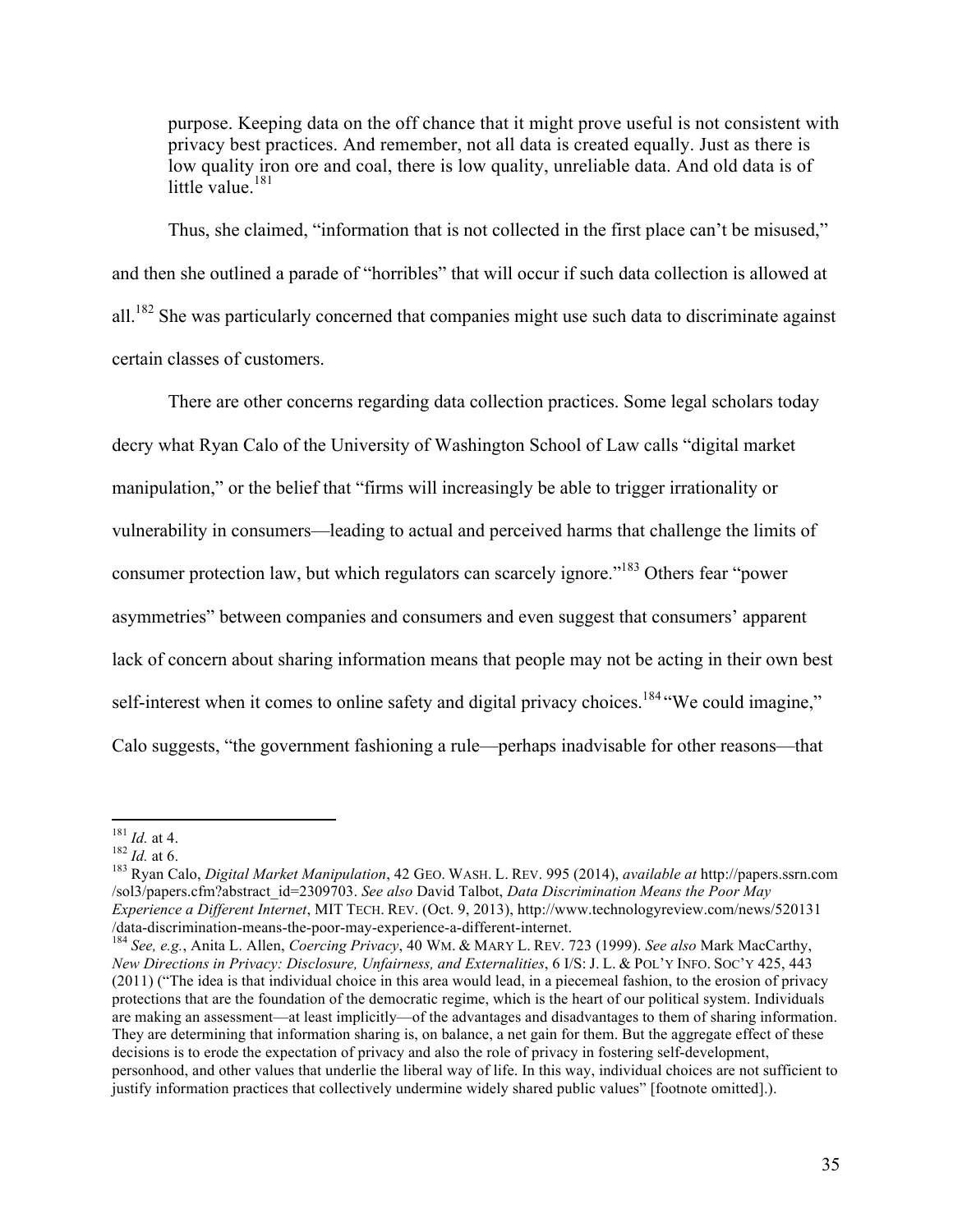limits the collection of information about consumers in order to reduce asymmetries of information."<sup>185</sup>

#### *B. The Problem with Precautionary Principle–Based Policymaking*

So, what's wrong with this sort of precautionary approach to policymaking? Doesn't it make sense to plan ahead for worst-case scenarios, including those that might develop for IoT and wearable technologies? After all, these technologies clearly have the potential to disrupt wellestablished social and legal norms.

Anticipating and seeking to avoid potential hazards are important parts of life, but there are problems with converting the logic of "better safe than sorry" from an informal personal or institutional prescription into a formal legal directive. When individuals and institutions apply anticipatory, precautionary thinking and policies in their own lives or business decisions, they bear the cost of those efforts. By contrast, when precautionary thinking is converted into preemptive policy prescriptions, the cost of those actions will be borne by a far greater universe of actors.

Generally speaking, the problem with "precautionary" policymaking comes down to this: if people spend all their time living in constant fear of worst-case scenarios—and premising public policy on such fears—it means that best-case scenarios will never come about. Wisdom and progress are born from experience, including experiences that involve risk and the possibility of occasional mistakes and failures.<sup>186</sup> As the old adage goes, "nothing" ventured, nothing gained."

 <sup>185</sup> Calo, *supra* note 183, at 1035. <sup>186</sup> THIERER, *supra* note 7, at viii.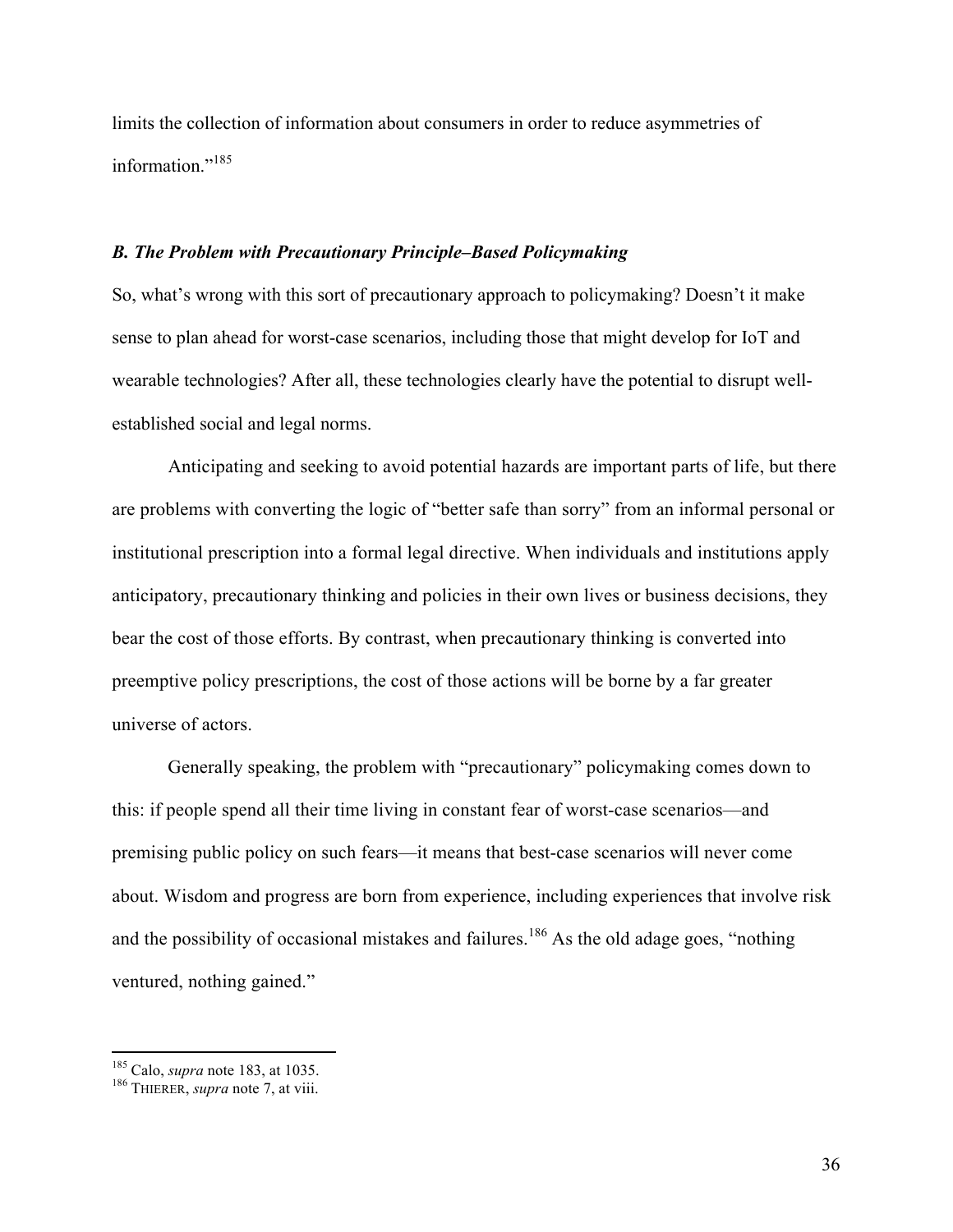More concretely, the problem with "permissioning" innovation is that traditional regulatory policies and systems tend to be overly rigid, bureaucratic, costly, and slow to adapt to new realities.<sup>187</sup> Policies and regulatory systems based on precautionary thinking focus on preemptive remedies that aim to predict the future and its hypothetical problems, which may not ever come about. Worse yet, preemptive bans or regulatory prescriptions can limit innovations that yield new and better ways of doing things.<sup>188</sup>

Regardless of whether the technical regulatory specifications for "permissioned" products and services are published in advance or whether firms must seek special permission before they offer a new product or service, both varieties of preemptive regulation have the same effect: they raise the cost of starting or running a business or nonbusiness venture and therefore discourage activities that benefit society. Such precautionary regulation can limit what Angela Benton, founder and CEO of NewME Accelerator, refers to as "democratized entrepreneurship," or the sort of modern start-up culture that means "just about anyone can afford to launch a business."<sup>189</sup> In turn, such limitation has implications for consumers and end users of technology. Overly prescriptive regulatory systems can raise the cost of goods and services, diminish the quality of those goods and services, or limit the range of choices that the public has at its disposal.<sup>190</sup> Thus, preemptive, precautionary constraints should generally be reserved for circumstances with immediate and extreme threat to safety, security, or privacy.

<sup>&</sup>lt;sup>187</sup> ABELSON ET AL., *supra* note 8, at 285 ("Bureaucracies change more slowly than the technologies they regulate."). <sup>188</sup> AARON WILDAVSKY, SEARCHING FOR SAFETY 183 (1988) ("Regulation, because it deals with the genera than with the particular, necessarily results in forbidding some actions that might be beneficial. Regulators cannot devise specifications sufficiently broad to serve as guidelines for every contingency without also limiting some actions that might increase safety. Because regulation is anticipatory, regulators frequently guess wrong about which things are dangerous; therefore, they compensate by blanket prohibitions.") <sup>189</sup> Angela Benton, *Angela Benton on the Future of Entrepreneurship*, WALL ST. J., July 7, 2014, *available at*

http://online.wsj.com/articles/angela-benton-on-the-future-of-entrepreneurship-1404762819. <sup>190</sup> THIERER, *supra* note 7, at viii.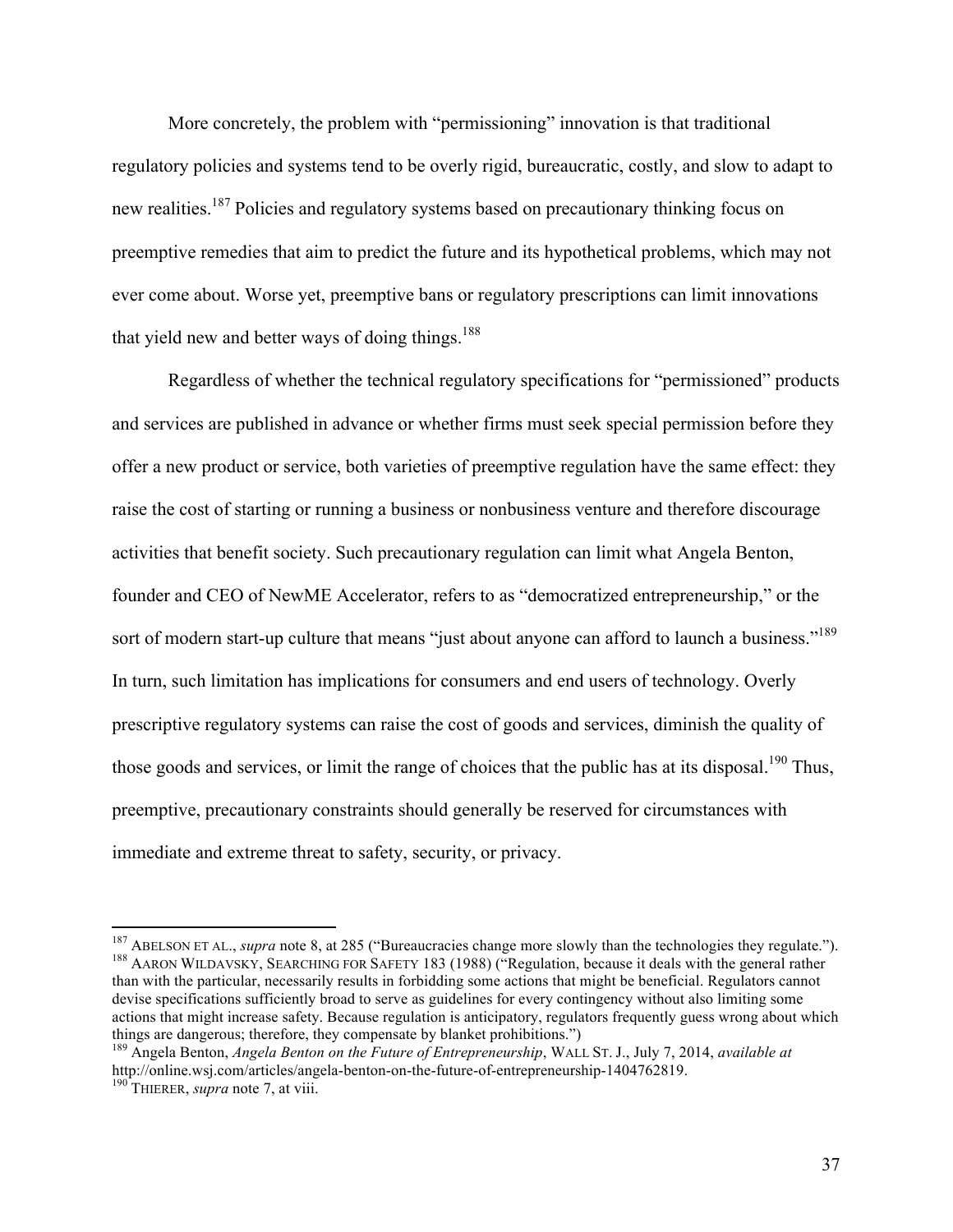Precautionary principle thinking is often discussed in the context of IoT. Recall, for example, Calo's hypothetical rule that "limits the collection of information about consumers in order to reduce asymmetries of information."191 Although Calo does not endorse the adoption of such a rule at this time, the cost of such a rule and comparable regulatory proposals should be taken into account and subjected to a strict benefit-cost analysis.<sup>192</sup> Alleviating all "information" asymmetries" would be impossible without sweeping and constant regulatory interventions. If such precautionary regulation were imposed on IoT technologies, it could stifle the provision of devices and services that could substantially improve consumer welfare.<sup>193</sup>

The same would likely be true if Chairwoman Ramirez's approach to a preemptive data use "commandment" were enshrined into a law that said, "Thou shall not collect and hold onto personal information unnecessary to an identified purpose."<sup>194</sup> Such a precautionary limitation would certainly satisfy her desire to avoid hypothetical worst-case outcomes because, as she noted, "information that is not collected in the first place can't be misused,"<sup>195</sup> but it is equally true that information that is never collected may never lead to serendipitous data discoveries or new products and services that could offer consumers concrete benefits. "The socially beneficial uses of data made possible by data analytics are often not immediately evident to data subjects at the time of data collection," notes Ken Wasch, president of the Software & Information Industry

<sup>&</sup>lt;sup>191</sup> Calo, *supra* note 183, at 1035.<br><sup>192</sup> Adam Thierer, *A Framework for Benefit-Cost Analysis in Digital Privacy Debates*, 20 GEO. MASON L. REV. 1055, 1066–69 (2013), *available at* http://www.georgemasonlawreview.org/doc/Thierer\_Website.pdf; Future of Privacy Forum, cmt. to the Fed. Trade Comm'n on Internet of Things, Project No. P135405 (Jan. 10, 2014), at 13, *available at* http://www.ftc.gov/sites/default/files/documents/public\_comments/2014/01/00013-88250.pdf ("The value of the Internet of Things will largely come from rapidly evolving, beneficial uses of data. When considering whether the use of data is appropriate to the context, consideration should instead be given to the likely benefits and the risk, if any, of actual harm.").<br><sup>193</sup> *A Status Update on the Development of Voluntary Do-Not-Track Standards, United States Senate*, 113th Cong.

<sup>2–3 (</sup>Apr. 24, 2013) (testimony of Adam Thierer, Mercatus Center), *available at* http://mercatus.org/sites/default /files/Thierer\_testimony\_DNT\_042313.pdf.

<sup>194</sup> Ramirez, *supra* note 180. <sup>195</sup> *Id.*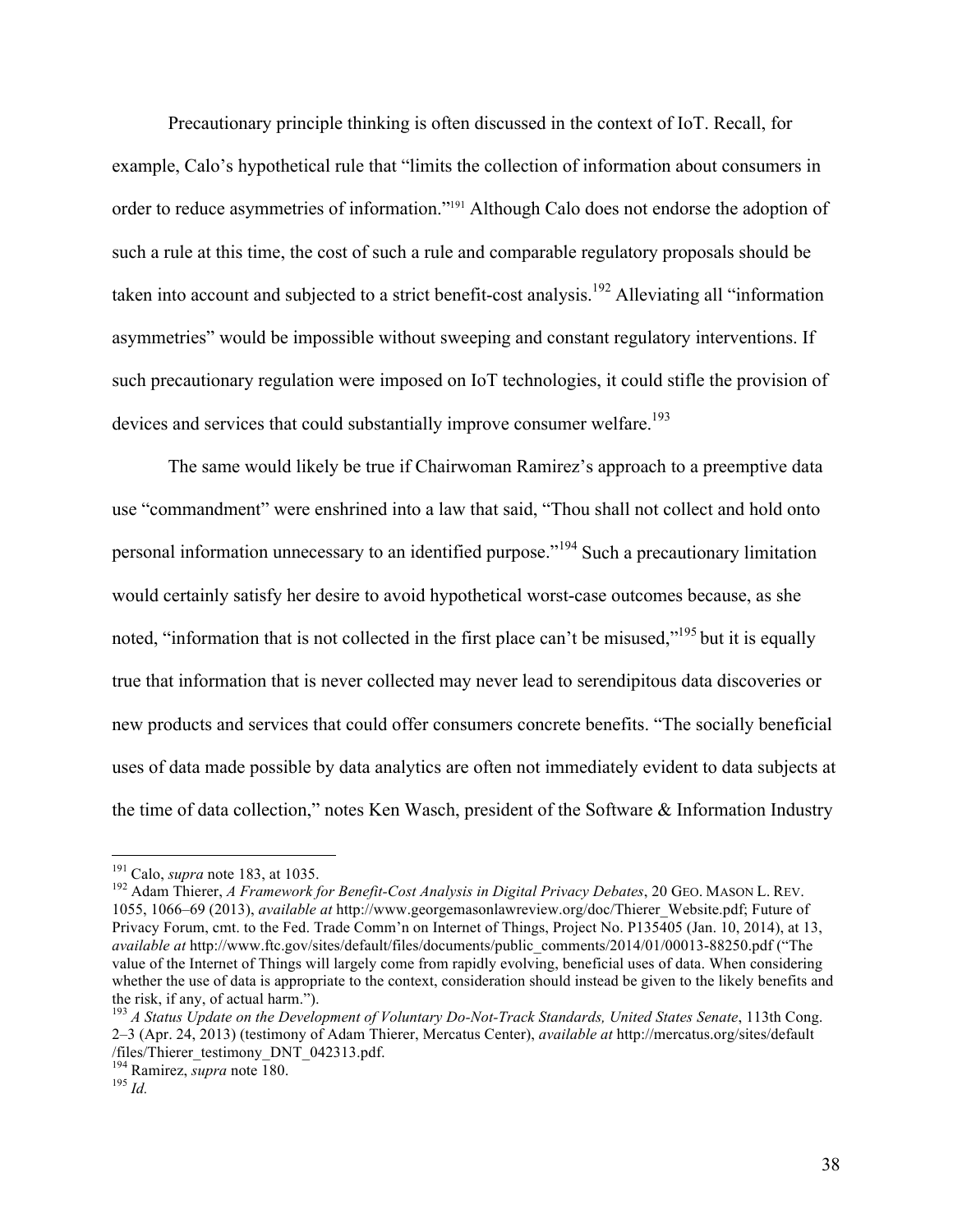Association.<sup>196</sup> If academics and lawmakers succeed in imposing such precautionary rules on the development of IoT and wearable technologies, many important innovations may never see the light of day.

## *C. The Importance of Regulatory Patience and Humility*

An embrace of permissionless innovation over precautionary principle thinking requires that legislators and regulators understand that patience and humility are worth embracing as policy virtues.<sup>197</sup> To the maximum extent possible, policymakers should exercise restraint and resist the urge to try to plan the future and all the various scenarios—good or bad—that might come about. This policy can be labeled *forbearance*.

FTC Commissioner Maureen K. Ohlhausen concisely elucidated the philosophy of forbearance in an October 2013 speech, "The Internet of Things and the FTC: Does Innovation Require Intervention?," in which she noted that "the success of the Internet has in large part been driven by the freedom to experiment with different business models, the best of which have survived and thrived, even in the face of initial unfamiliarity and unease about the impact on consumers and competitors."<sup>198</sup>

Ohlhausen pointed out that the precautionary mindset is dangerous when enshrined into policy directives because regulators—in their zeal to correct for consumers' supposed irrationality or ignorance—often ignore regulators' irrationality or ignorance. In other words, regulators can spend so much time focused on the supposed irrationality of consumers and their

<sup>&</sup>lt;sup>196</sup> Letter from Ken Wasch, President, Software & Info. Indus. Ass'n, to Edith Ramirez, Chairwoman, Fed. Trade Comm'n (May 31, 2013), at 6, *available at* http://www.siia.net/index.php?option=com\_docman&task=doc download&gid=4325&Itemid=318.<br>
<sup>197</sup> This section was adapted from THIERER, supra note 7, at 34–35, 66.

<sup>&</sup>lt;sup>198</sup> Maureen K. Ohlhausen, *The Internet of Things and the FTC: Does Innovation Require Intervention?*, Remarks Before the U.S. Chamber of Commerce (Oct. 18, 2013), http://www.ftc.gov/speeches/ohlhausen/131008internet thingsremarks.pdf.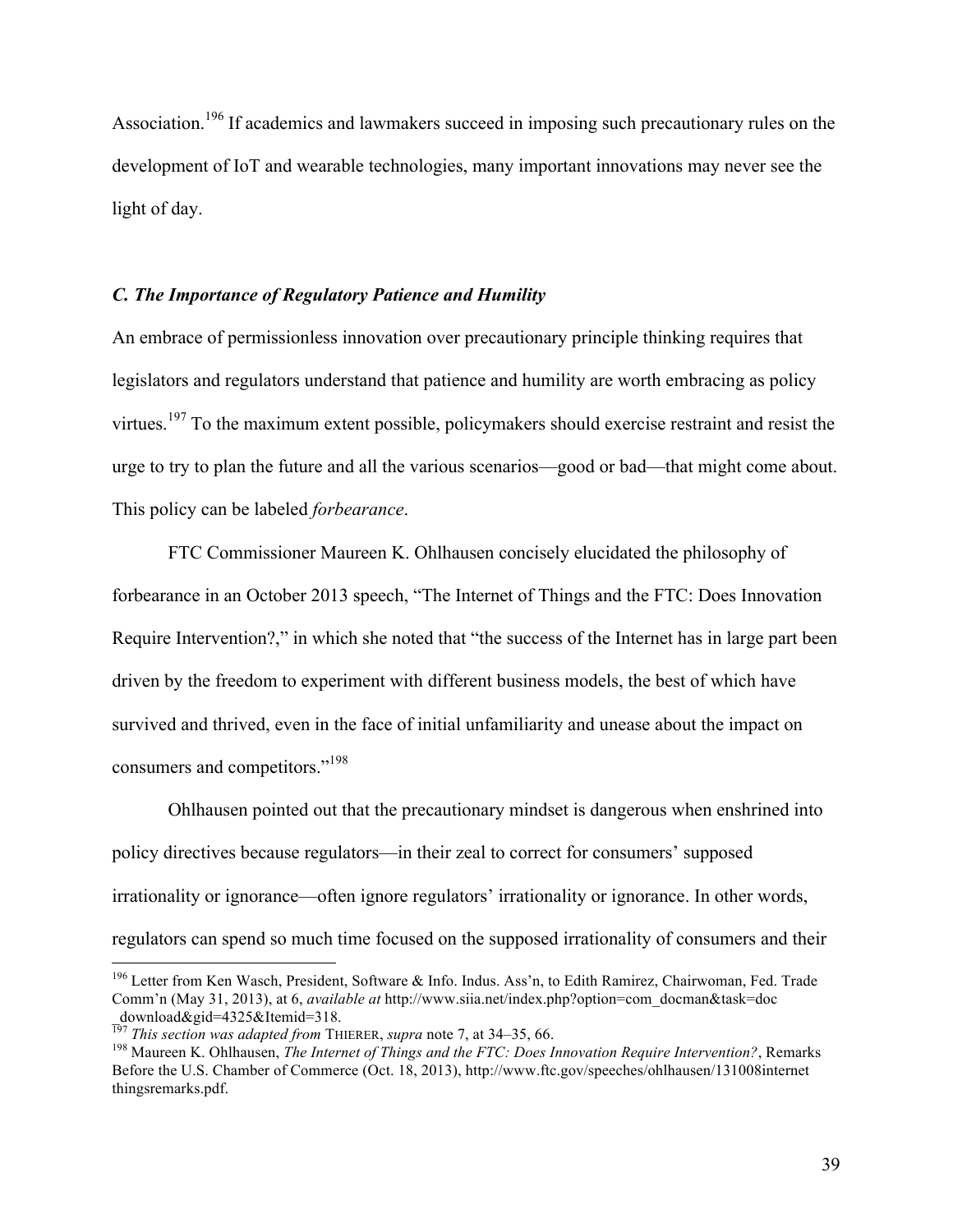openness to persuasion or manipulation that those regulators end up ignoring their own irrationality or ignorance. Regulators simply do not possess the requisite knowledge to perfectly plan for every conceivable outcome, and attempts to do so will likely have many unintended consequences. 199

This is particularly true for information technology markets, which generally evolve much more rapidly than other sectors and especially more rapidly than the law itself.<sup>200</sup> Technology author Larry Downes notes that policymaking in the information age is inexorably governed by the "law of disruption" or the fact that "technology changes exponentially, but social, economic, and legal systems change incrementally.<sup>201</sup> This law is "a simple but unavoidable principle of modern life," he said, and it will have profound implications for the way businesses, government, and culture evolve. "As the gap between the old world and the new gets wider," he argues, "conflicts between social, economic, political, and legal systems" will intensify, and "nothing can stop the chaos that will follow."<sup>202</sup>

That insight prompts Ohlhausen to caution her fellow regulators:

It is . . . vital that government officials, like myself, approach new technologies with a dose of regulatory humility, by working hard to educate ourselves and others about the innovation, understand its effects on consumers and the marketplace, identify benefits and likely harms, and, if harms do arise, consider whether existing laws and regulations are sufficient to address them, before assuming that new rules are required.<sup>203</sup>

<sup>&</sup>lt;sup>199</sup> ABELSON ET AL., *supra* note 8, at 159 ("Too often, well-intentioned efforts to regulate technology are far worse than the imagined evils they were intended to prevent.").

 $t_{\text{200}}$  Collins et al., supra note 166, at 6 ("The key issue seems likely to be whether the regulators can work fast enough to keep up with what the technology is capable of doing.").<br><sup>201</sup> LARRY DOWNES, THE LAWS OF DISRUPTION: HARNESSING THE NEW FORCES THAT GOVERN LIFE AND BUSINESS

IN THE DIGITAL AGE 2 (2009).<br><sup>202</sup> *Id.* at 2–3. In a similar sense, Andy Grove, former CEO of Intel, once reportedly said, "High tech runs three-times

faster than normal businesses. And the government runs three-times slower than normal businesses. So we have a nine-times gap." Lillian Cunningham, *Google's Eric Schmidt Expounds on His Senate Testimony*, WASH. POST, Oct. 1, 2011, *available at* http://www.washingtonpost.com/national/on-leadership/googles-eric-schmidt-expounds-on -his-senate-testimony/2011/09/30/gIQAPyVgCL\_story.html. <sup>203</sup> Ohlhausen, *supra* note 198.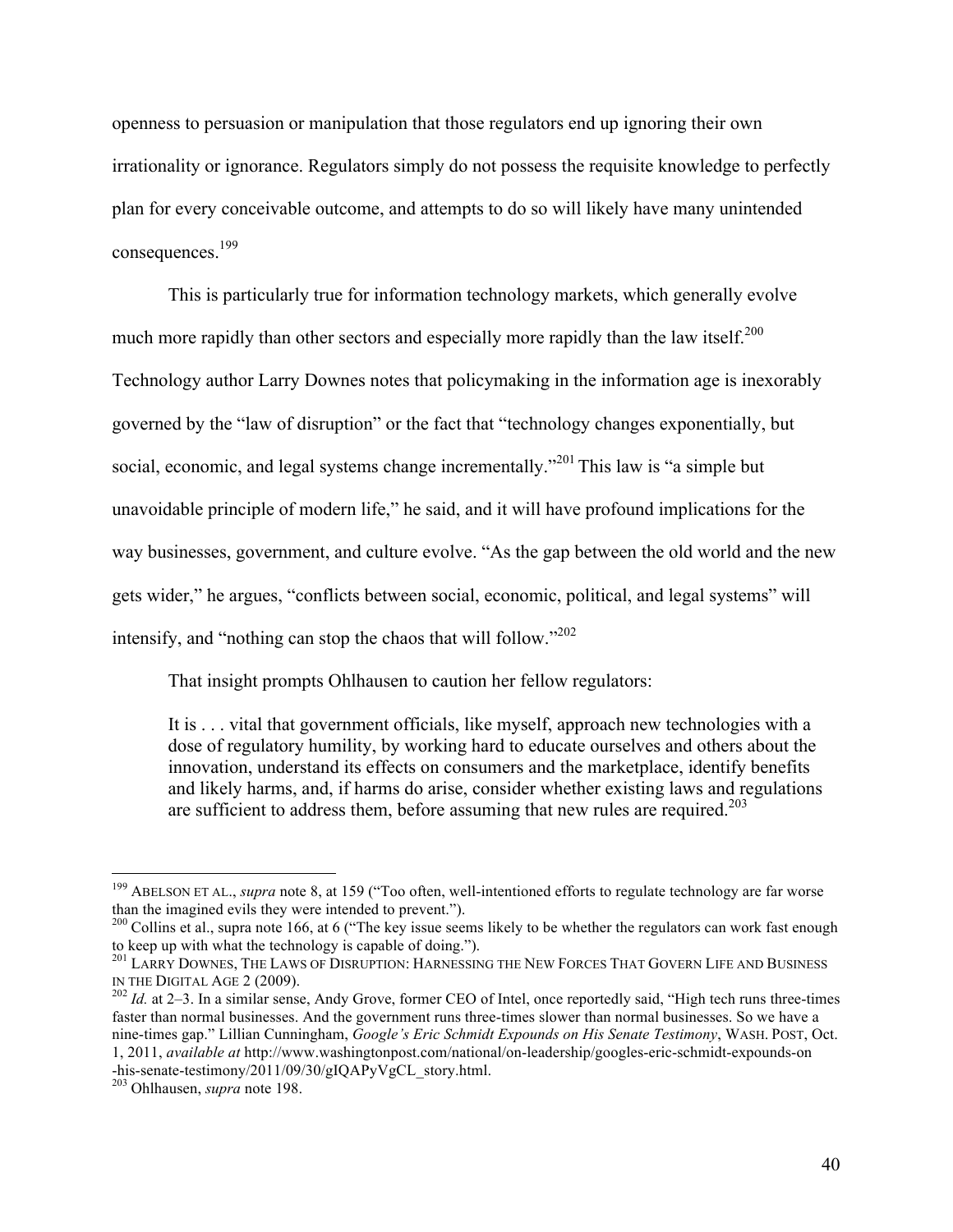Compared to Chairwoman Ramirez's policy approach, which is clearly based on precautionary principle thinking rooted in fears about hypothetical worst-case outcomes, Ohlhausen's approach to technological innovation in this space is consistent with the permissionless innovation approach.

If policymakers care about expanding innovation opportunities, boosting consumer choice, and enhancing human welfare, then the philosophy of humility and forbearance should guide public policy. Policymakers should generally exercise restraint and resist the urge to try to plan the future and anticipate all the various scenarios—good or bad—that might come about.<sup>204</sup> Prospective regulation based on hypothesizing about future harms that may never materialize is likely to come at the expense of innovation and growth opportunities. To the extent that any corrective action is needed to address harms, ex post measures, especially via the common law, are typically superior.<sup>205</sup>

Another lesson flows from this observation: not every wise ethical principle, social norm, or industry best practice automatically makes wise public policy prescriptions.<sup>206</sup> If policymakers hope to preserve a free and open society, they must not convert every ethical directive or societal norm—no matter how sensible—into a legal directive.

For these reasons, more flexible, bottom-up approaches to solving complex problems are almost always superior to preemptive, precautionary, top-down controls. A variety of these less burdensome bottom-up solutions will be outlined in section VI.

That being said, IoT and wearable technologies will raise many legitimate issues that deserve to be taken seriously and addressed in a constructive fashion. Some of these concerns,

41

<sup>&</sup>lt;sup>204</sup> THIERER, *supra* note 7, at viii.<br><sup>205</sup> Adam Thierer, *Why Permissionless Innovation Matters*, MEDIUM (Apr. 24, 2014), https://medium.com /challenging-the-status-quo/why-permissionless-innovation-matters-257e3d605b63. <sup>206</sup> THIERER, *supra* note 7, at viii.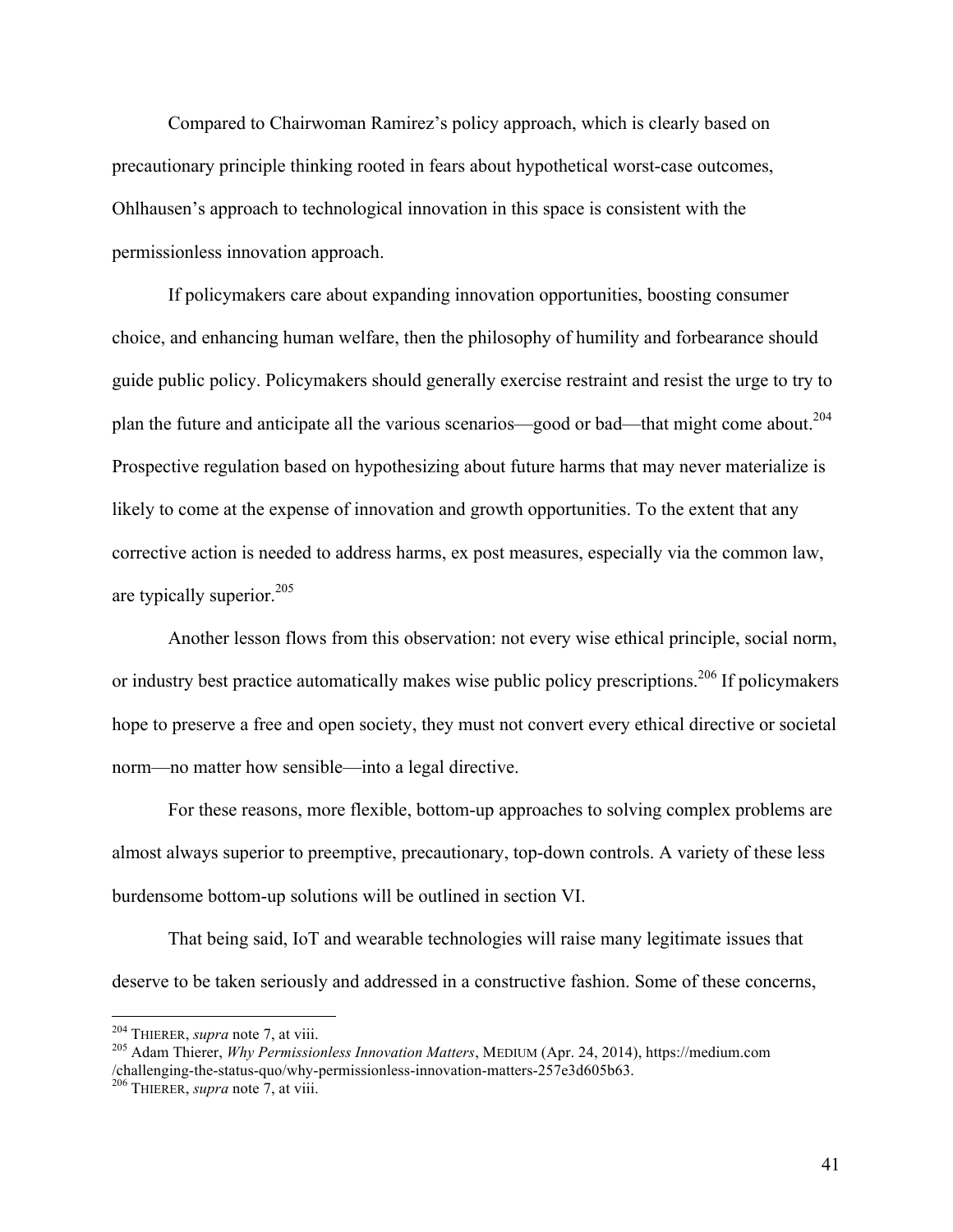such as the safety of medical apps and wearable health devices, may raise some serious issues that deserve regulatory scrutiny. Such safety concerns will likely relate to only a subset of IoT devices, however. Privacy-related concerns will likely apply to a much wider class of IoT and wearable technologies, which is why those issues receive more attention in this paper. As will be noted next, traditional privacy regulatory paradigms and policies are likely to be unequipped to deal with some of these concerns.

#### **IV. How the Internet of Things Challenges Traditional Privacy Norms and Legal Standards**

Because of the massive amount of information that IoT and wearable technologies can gather, privacy- and security-related concerns will grow as these devices and services proliferate.<sup>207</sup> Users enjoy the personalization and customization that IoT and wearable technologies offer, yet those same capabilities that are so hotly demanded also exacerbate digital privacy and data security risks that already existed for traditional online services and technologies.<sup>208</sup> These privacy- and security-related concerns can arise with regard to access to the device itself (i.e., what happens if it is lost or stolen); access to the information the device shares with nearby devices or systems (i.e., information shared over Wi-Fi or other wireless systems); or access to information transmitted to the cloud or to any remote storage system.<sup>209</sup>

<sup>&</sup>lt;sup>207</sup> Patrick Thibodeau, *The Internet of Things Could Encroach on Personal Privacy*, COMPUTERWORLD (May 3, 2014), http://www.computerworld.com/s/article/9248086/The\_Internet\_of\_Things\_could\_encroach\_on\_personal \_privacy; Jaikumar Vijayan, *The Internet of Things Likely to Drive an Upheaval for Security*, COMPUTERWORLD (May 2, 2014), http://www.computerworld.com/s/article/9248069/The\_Internet\_of\_Things\_likely\_to\_drive\_an \_upheaval\_for\_security.

 $^{\overline{208}}$  Jat Singh  $\&$  Julia Powles, *The Internet of Things: The Next Big Challenge to Our Privacy*, GUARDIAN, July 28, 2014, *available at* http://www.theguardian.com/technology/2014/jul/28/internet-of-things-privacy; Alexander Suarez, *Wearable Fitness Device Privacy Concerns Abound*, JDSUPRA (Sept. 11, 2014), http://www.jdsupra.com /legalnews/wearable-fitness-device-privacy-concerns-17278. <sup>209</sup> Al Sacco, *Fitness Trackers Are Changing Online Privacy: And It's Time to Pay Attention*, CIO (Aug. 14, 2014),

http://www.cio.com/article/2465142/wearable-technology/fitness-trackers-are-changing-online-privacy-and-its -time-to-pay-attention.html.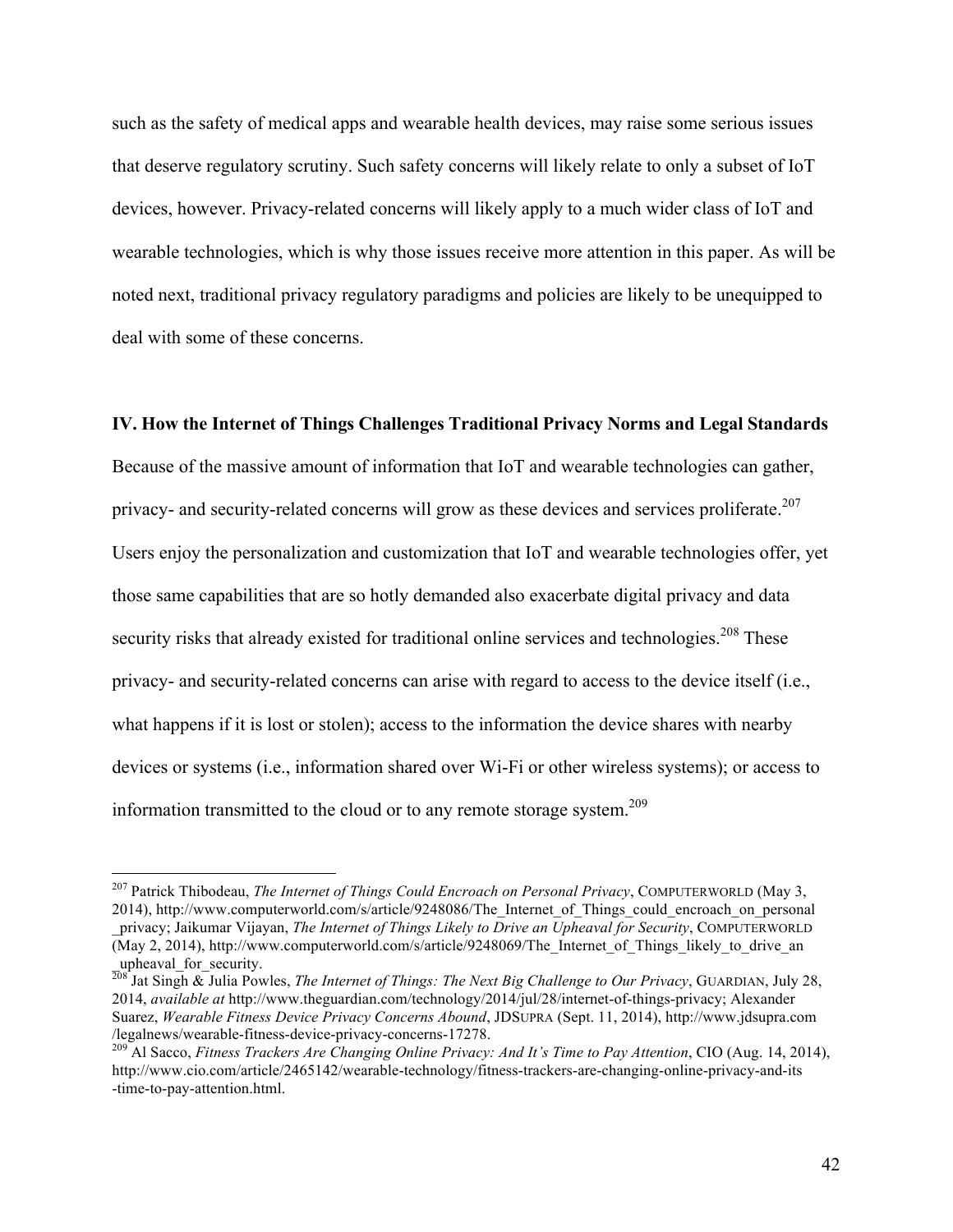This section will specifically explore how IoT technologies in general and wearables in particular challenge traditional privacy norms—both social and legal—and will explain why a more creative and flexible approach to dealing with these issues will be necessary. It is important that the privacy concerns regarding wearable technologies relate to both the users of those technologies and others in surrounding environments. For users, the privacy concern is that wearables allow a massive amount of data to be observed, gathered, and shared about them—potentially without their knowledge. $2^{10}$  Moreover, such data can be very sensitive particularly the information related to their health or specific medical conditions.<sup>211</sup> In turn, these new datasets might be used by third parties for marketing purposes, by employers for jobrelated purposes, or even by insurers to adjust user premiums. This possibility raises the specter of IoT and wearable devices and the datasets they generate being used in a supposedly discriminatory fashion.

There are also concerns for those in environments where others are using wearable technologies. Such individuals may not be able to control how the wearable technologies used by others might be capturing their actions or data, and it may prove difficult if not impossible for them to grant consent in such contexts.<sup>212</sup>

 <sup>210</sup> Article 29 Data Protection Working Party, *Opinion 8/2014 on the Recent Developments on the Internet of Things*, No. 14/EN WP 223 (Sept. 16, 2014), at 4, *available at* http://ec.europa.eu/justice/data-protection/article-29 /documentation/opinion-recommendation/files/2014/wp223\_en.pdf ("[O]nce the data is remotely stored, it may be shared with other parties, sometimes without the individual concerned being aware of it. In these cases, the further transmission of his/her data is thus imposed on the user who cannot prevent it without disabling most of the functionalities of the device. As a result of this chain of actions, the IoT can put device manufacturers and their commercial partners in a position to build or have access to very detailed user profiles.").<br><sup>211</sup> *Id.* (quoting Kevin Haley, Director of Symantec's Security Response team) ("It's the nature of the data that's

being collected. This is really getting to the essence of our being. It's hard to believe people are willing to share all this stuff, especially around health.").

<sup>&</sup>lt;sup>212</sup> Article 29 Data Protection Working Party, *supra* note 210, at 7 ("[C]lassical mechanisms used to obtain individuals' consent may be difficult to apply in the IoT, resulting in a 'low-quality' consent based in a lack of information or in the factual impossibility to provide fine-tuned consent in line with the preferences expressed by individuals.").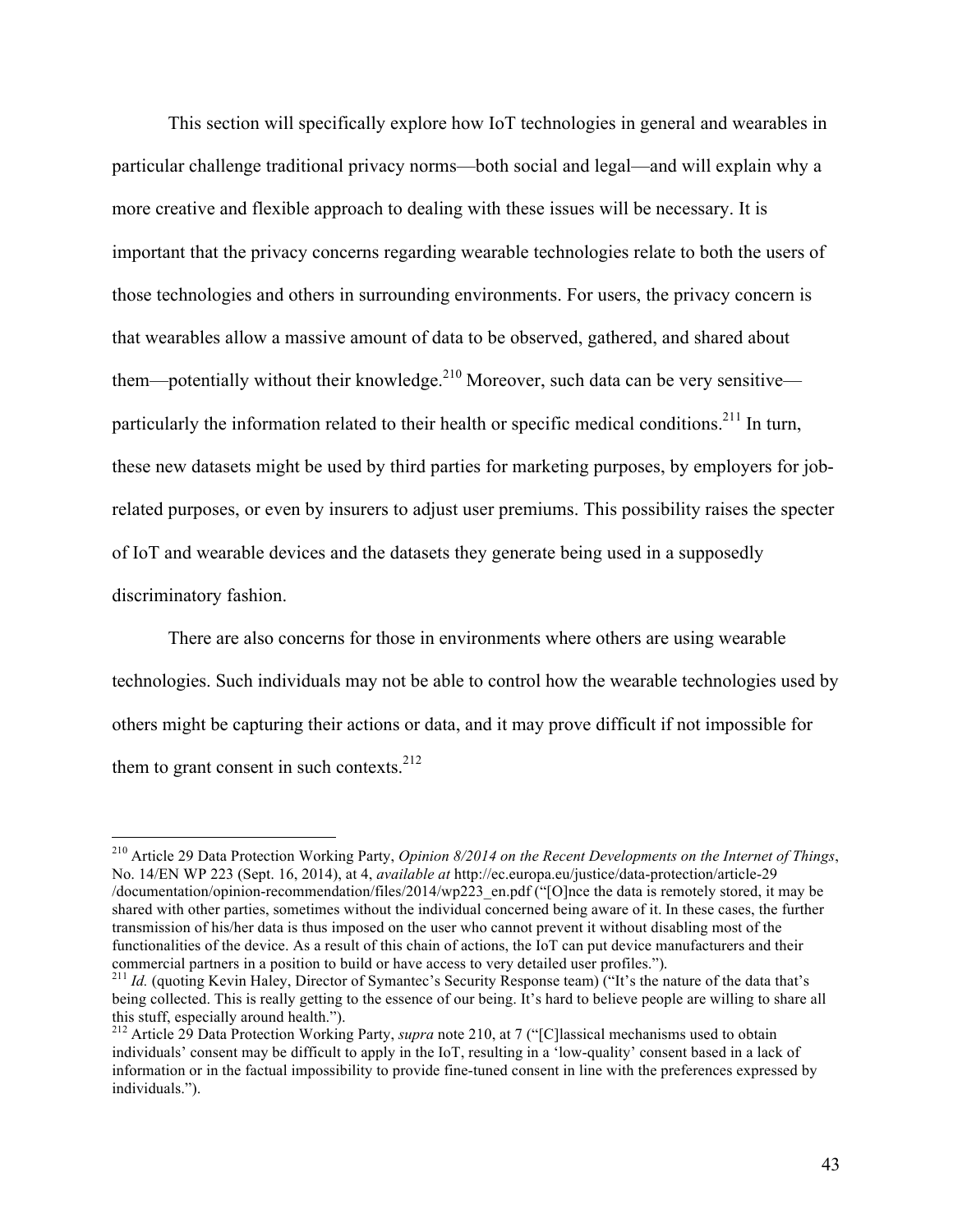## *A. Growing Privacy-Related Regulatory Interest in IoT and Wearables*

Policymaker interest in IoT and wearable technology is growing, and getting the legislative and regulatory balance right will affect the potential for ongoing innovation in this arena. "Courts, regulators, and lawmakers will be fighting over IoT privacy safeguards for years to come," notes Patrick Thibodeau of *Computerworld*.<sup>213</sup> In fact, that process has already begun.

In April 2013, the FTC launched an inquiry into the "Privacy and Security Implications of the Internet of Things" and invited comments.<sup>214</sup> That proceeding was followed by a daylong workshop on November 21, 2013, in Washington, DC.<sup>215</sup> In May 2014, the White House also completed an expedited ninety-day study "to examine how big data will transform the way we live and work and alter the relationships between government, citizens, businesses, and consumers."<sup>216</sup>

Shortly thereafter, on May 7, 2014, the FTC also hosted a seminar, "Consumer Generated and Controlled Health Data," which explored the privacy concerns surrounding website and digital applications (including wearables) that collect information about personal health and fitness.<sup>217</sup> Following the FDA's draft guidance for mobile medical applications, which was discussed earlier, this FTC effort may become the federal government's next major foray into IoT and wearable technology regulation, $218$  especially because many privacy advocates are

<sup>&</sup>lt;sup>213</sup> Thibodeau, *supra* note 40.<br><sup>214</sup> Press Release Fed. Trade Comm'n, FTC Seeks Input on Privacy and Security Implications of the Internet of Things (Apr. 17, 2013), *available at* http://www.ftc.gov/news-events/press-releases/2013/04/ftc-seeks-input -privacy-and-security-implications-internet-things. <sup>215</sup> Fed. Trade Comm'n, *Internet of Things: Privacy and Security in a Connected World* (Nov. 19, 2013),

http://www.ftc.gov/news-events/events-calendar/2013/11/internet-things-privacy-security-connected-world.<br><sup>216</sup> EXEC. OFFICE OF THE PRESIDENT, BIG DATA: SEIZING OPPORTUNITIES, PRESERVING VALUES (May 2014),

*available at* http://www.whitehouse.gov/sites/default/files/docs/big\_data\_privacy\_report\_may\_1\_2014.pdf. <sup>217</sup> Fed. Trade Comm'n, *Spring Privacy Series: Consumer Generated and Controlled Health Data* (May 7, 2014),

http://www.ftc.gov/news-events/events-calendar/2014/05/spring-privacy-series-consumer-generated-controlled -health-data. <sup>218</sup> Mark Sullivan, *FTC May Soon Turn Its Regulatory Gaze Toward Data-Collecting Health Apps*, VENTUREBEAT

<sup>(</sup>May 16, 2014), http://venturebeat.com/2014/05/16/ftc-may-soon-turn-its-regulatory-gaze-toward-data-collecting -health-apps.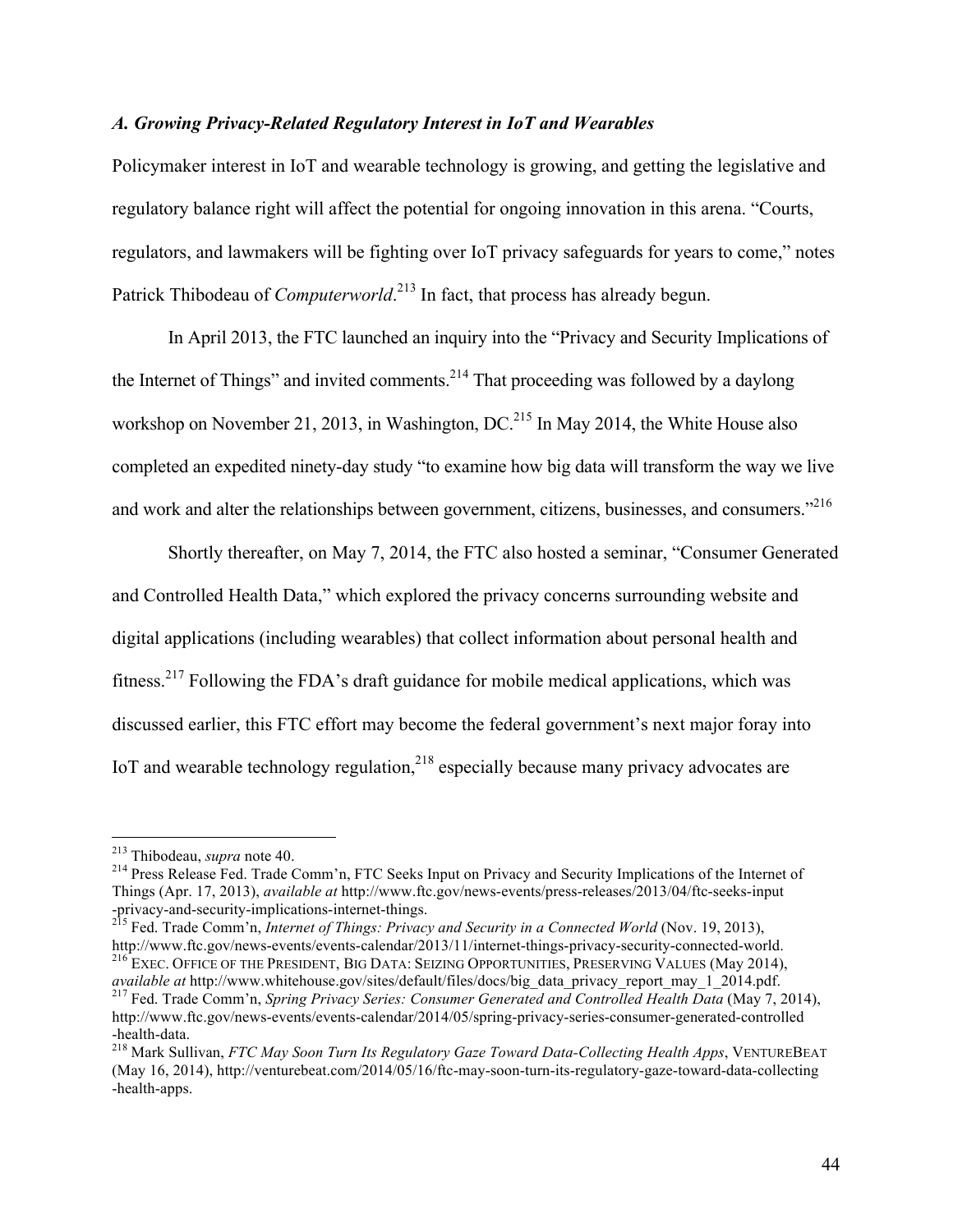already clamoring for policy action on this front.<sup>219</sup> This move is happening against the backdrop of broader privacy-related policy efforts. Federal and state lawmakers have introduced a variety of privacy-related measures in recent years,  $^{220}$  and regulatory interest in IoT and wearable technology is growing in Europe<sup>221</sup> and Asia.<sup>222</sup>

# *B. IoT and the Fair Information Practice Principles*

What these efforts share is a desire to extend traditional privacy norms and protections to the world of "big data" and IoT. With more information being produced, collected, categorized, and repurposed than ever before, policymakers worry that new laws and preemptive regulations may be needed to head off potential worst-case scenarios.<sup>223</sup>

Generally, these efforts have focused on translating traditional fair information practice principles (FIPPs) into a workable set of industry best practices. Modern privacy law and policy have been driven by a focus on these FIPPs and how they might guide data collection and use.<sup>224</sup> Obama administration privacy reports have generally listed the following FIPPs: Individual

 <sup>219</sup> Andrea Peterson, *Privacy Advocates Warn of 'Nightmare' Scenario as Tech Giants Consider Fitness Tracking*, WASH. POST, May 19, 2014, *available at* http://www.washingtonpost.com/blogs/the-switch/wp/2014/05/19/privacy -advocates-warn-of-nightmare-scenario-as-tech-giants-consider-fitness-tracking; LINDA ACKERMAN, *Mobile Health and Fitness Applications and Information Privacy Report to California Consumer Protection Foundation* (July 15, 2013), *available at* https://www.privacyrights.org/mobile-medical-apps-privacy-consumer-report.pdf. <sup>220</sup> Padro Pavon, *The "Internet of Things" Will Impact Law and Regulation in 2014*, INFORMATION SECURITY

REVIEW (Jan. 15, 2014), http://infosecreview.com/2014/01/15/the-internet-of-things-will-impact-law-and-regulation -in-2014. <sup>221</sup> Helen Rebecca Schindler, Jonathan Cave, Neil Robinson, Veronika Horvath, Petal Hackett, Salil Gunashekar,

Maarten Botterman, Simon Forge & Hans Graux, *Europe's Policy Options for a Dynamic and Trustworthy Development of the Internet of Things* (SMART 2012/0053, 2013), *available at* http://www.rand.org/pubs/research

\_reports/RR356.html; *New Guidelines on Data Ownership and Liability Could Be Issued to Address 'Internet of Things' Phenomenon*, OUT-LAW (July 4, 2014), http://www.out-law.com/en/articles/2014/july/new-guidelines-on

<sup>-</sup>data-ownership-and-liability-could-be-issued-to-address-internet-of-things-phenomenon.<br><sup>222</sup> Chris Neiger, *China Is Dominating the Internet of Things*, MOTLEY FOOL (June 15, 2014), http://www.fool.com<br>/investing/general/

<sup>&</sup>lt;sup>223</sup> Kate Tummarello, *Obama's 'Big Data' Report Calls for New Privacy Laws*, HILL (May 1, 2014), http://thehill .com/policy/technology/204961-white-house-big-data-report-calls-for-new-privacy-laws. <sup>224</sup> Robert Gellman, *Fair Information Practices: A Basic History* (Apr. 4, 2014) (unpublished manuscript, Version

<sup>2.12),</sup> http://bobgellman.com/rg-docs/rg-FIPShistory.pdf (last visited Nov. 3, 2014).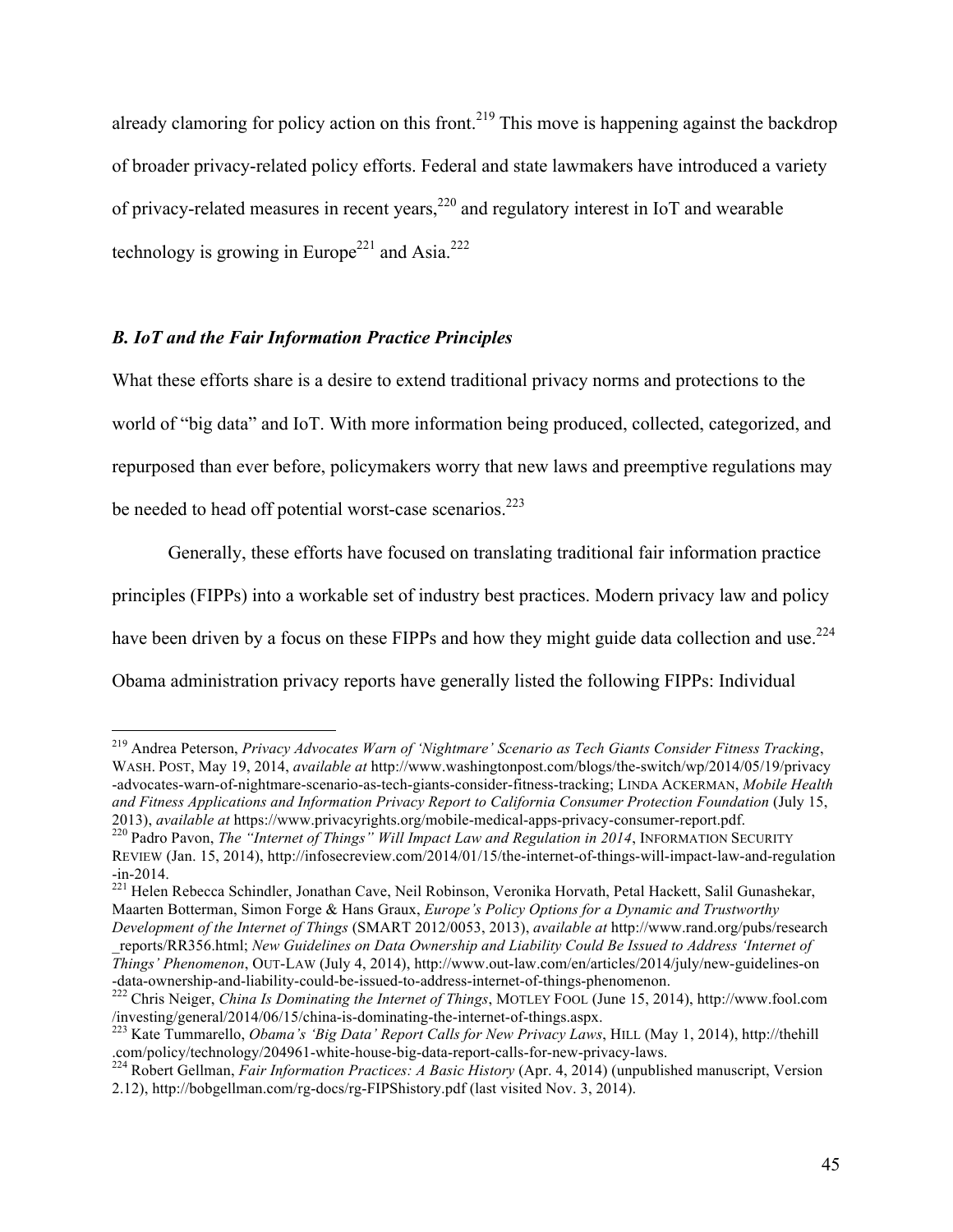Control (i.e., "notice and consent"), Transparency, Respect for Context, Security, Access,

Accuracy, Focused Collection, and Accountability.<sup>225</sup> The administration has advocated that such principles govern private-sector data collection and use and that they be formally enshrined in a congressionally implemented Consumer Privacy Bill of Rights.<sup>226</sup> Congress has not yet acted on the administration's request, however.

That may be because lawmakers understand the challenge of applying FIPPs in a strict,

legalistic fashion considering how rapidly technology, business practices, and consumer demands

are evolving in the modern economy.<sup>227</sup> The lack of policy action may also be due to a more

fundamental problem that has long haunted privacy policy and enforcement: definitional

confusion.<sup>228</sup> Writing at the International Association of Privacy Professionals blog, Brooks

Dobbs, chief privacy officer for KBM Group, notes that "the terms 'personal data,' 'personal

information,' and 'personally identifiable information' are often used interchangeably, [but] it's

apparent they could easily be read to speak to fundamentally different things." He notes that this is

an enormous problem at the heart of our profession. Simply stated, as privacy professionals, we generally believe our jobs revolve around maintaining controls for the appropriate use and disclosure of either PII or personal data, but we can't agree on what those terms mean . . . . This definitional problem is leading to monumental uncertainty at the core of our profession.<sup>229</sup>

<sup>&</sup>lt;sup>225</sup> Exec. Office of the President, *supra* note 216, at 19–20.<br><sup>226</sup> WHITE HOUSE. CONSUMER DATA PRIVACY IN A NETWORKED WORLD: A FRAMEWORK FOR PROTECTING PRIVACY AND PROMOTING INNOVATION IN THE GLOBAL DIGITAL ECONOMY (Feb. 2012), http://www.whitehouse.gov/sites /default/files/privacy-final.pdf. <sup>227</sup> Jane Yakowitz Bambauer, *The New Intrusion*, 88 NOTRE DAME L. REV. 205, 274 (2012), http://papers.ssrn.com

<sup>/</sup>sol3/papers.cfm?abstract\_id=2019079 ("To this point, American lawmakers have been wisely reluctant to condemn the accumulation of personal information until we fully understand its consequences."). <sup>228</sup> *See* Adam Thierer, *The Pursuit of Privacy in a World Where Information Control Is Failing*, 36 HARV. J.L. &

PUB. Pol'y 409, 424–35 (2013) ("[P]rivacy has always been a highly subjective philosophical concept. It is also a constantly morphing notion that evolves as societal attitudes adjust to new cultural and technological realities. For these reasons, America may never be able to achieve a coherent fixed definition of the term or determine when it constitutes a formal right outside of some narrow contexts.").

<sup>&</sup>lt;sup>229</sup> Brooks Dobbs, *The Problem at the Heart of the Privacy Profession*, PRIVACY PERSPECTIVES (May 19, 2014), https://www.privacyassociation.org/privacy\_perspectives/post/the\_problem\_at\_the\_heart\_of\_the\_privacy\_profession.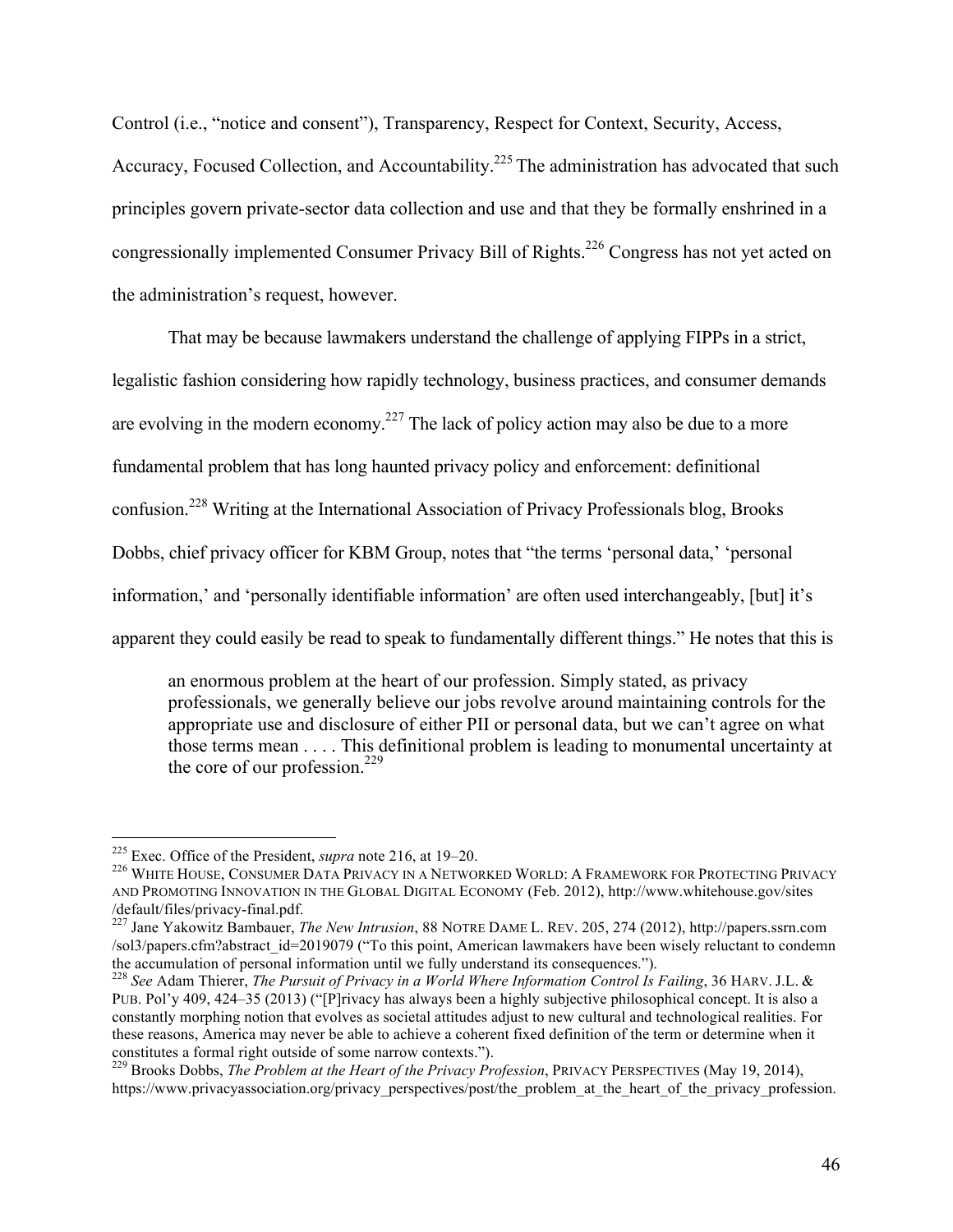Moreover, each of the core FIPPs is open to extensive interpretational disagreements among policymakers and privacy professionals alike. Brookings Institution scholars Benjamin Wittes and Wells C. Bennett conclude that privacy is "something of an intellectual rabbit hole, a notion so contested and ill-defined that it often offers little guidance to policymakers concerning the uses of personal information they should encourage, discourage, or forbid."<sup>230</sup>

But these definitional dilemmas are only part of the problem. Even if "privacy" and the corresponding FIPPs could be defined with greater academic and legal rigor, an equally thorny problem arises when determining how to translate these principles into a workable enforcement regime for IoT and wearable technology. First Amendment–related hurdles to privacy enforcement may also exist. Those two issues will be discussed next.

## *C. Limitations of the Traditional "Notice and Consent" Model for IoT*

By their very nature, IoT and wearable technologies are always on, always sensing, always collecting, and always communicating. This condition will create major challenges for traditional FIPPs-based policymaking efforts. As FTC Chairwoman Ramirez notes, "the difficulties will be exponentially greater with the advent of the Internet of Things, as the boundaries between the virtual and physical worlds disappear.<sup> $231$ </sup> She goes on to ask a series of questions about the rise of IoT and its implications for privacy best practices:

Will consumers understand that previously inert everyday objects are now collecting and sharing data about them? How can these objects provide just-in-time notice and choice if

 <sup>230</sup> Benjamin Wittes & Wells C. Bennett, *Databuse and a Trusteeship Model of Consumer Protection in the Big Data Era*, GOVERNANCE STUDIES RESEARCH PAPER (Brookings Institution), June 2014, at 1, *available at* http://www

<sup>231</sup> Edith Ramirez, Chairwoman, Fed. Trade Comm'n, Opening Remarks at the Internet of Things: Privacy and Security in a Connected World (Nov. 19, 2013), at 4, *available at* http://www.ftc.gov/public-statements/2013/11 /opening-remarks-ftc-chairwoman-edith-ramirez-federal-trade-commission.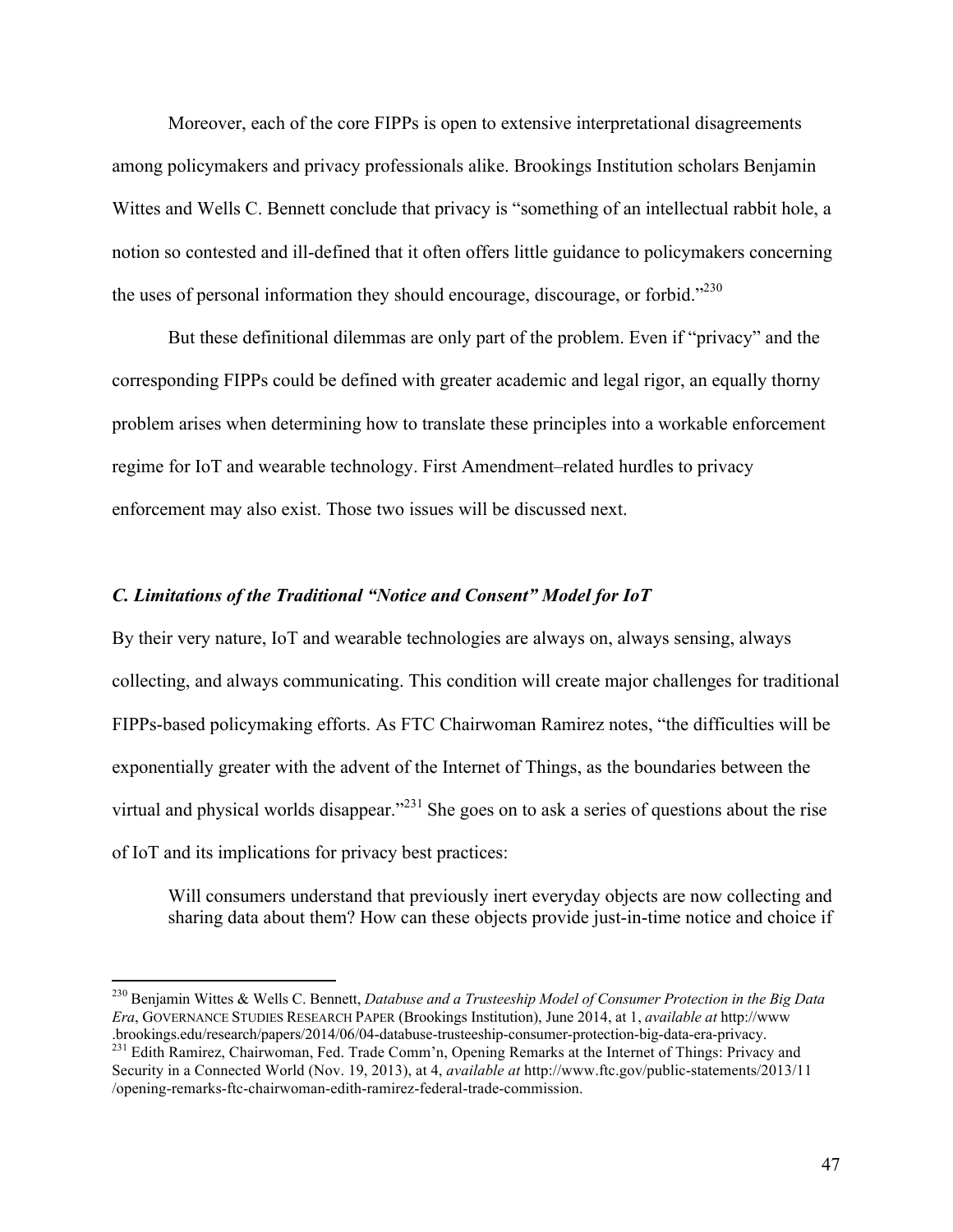there is no user interface at all? And will we be asking consumers to make an unreasonable number of decisions about the collection and use of their data?<sup>232</sup>

"The answers to these and other questions may not be simple," Ramirez says, "but in my mind the question is not whether the core principles of privacy by design, simplified choice, and transparency should apply to the Internet of Things. The question is how to adapt them to the Internet of Things."233

Alas, Ramirez does not offer a clear roadmap for how to do so. Nor has the FTC. That is hardly surprising, however, because it is almost impossible to envision how a rigid application of traditional notice and choice procedures to IoT would work in practice. The Future of Privacy Forum notes that while FIPPs "are a valuable set of high-level guidelines for promoting privacy, . . . given the nature of the technologies involved, *traditional* implementations of the FIPPs may not always be practical as the Internet of Things matures."<sup>234</sup>

For example, it is not even clear at the moment whether existing wearable technologies and mobile medical applications are in compliance with—or even need to be in compliance with<sup>235</sup>—the Health Insurance Portability and Accountability Act (HIPAA), which governs the use of "individually identifiable health information held by covered entities and their business associates and gives patients an array of rights with respect to that information."<sup>236</sup> As consumers use their smartphones and tablets as medical monitoring devices to compile data about their health and fitness and then share it with medical professionals or others, it will raise a variety of

<sup>&</sup>lt;sup>232</sup> *Id.*<br><sup>233</sup> *Id.* <sup>233</sup> *Id.* <sup>234</sup> Future of Privacy Forum, *supra* note 192, at 3 (emphasis in original).<br><sup>235</sup> HIPAA's coverage is conditioned on a variety of definitional distinctions involving who or what counts "protected health information," a "covered entity," a "business associate," and so on. *See* Anne Marie Helm & Daniel Georgatos, *Privacy and Mhealth: How Mobile Health 'Apps' Fit into a Privacy Framework Not Limited to HIPAA*, 64 SYRACUSE L. REV. 152–56 (2014).<br><sup>236</sup> U.S. Dep't of Health and Human Services, *Understanding Health Information Privacy*, http://www.hhs.gov/ocr

<sup>/</sup>privacy/hipaa/understanding/index.htm (last visited June 13, 2014).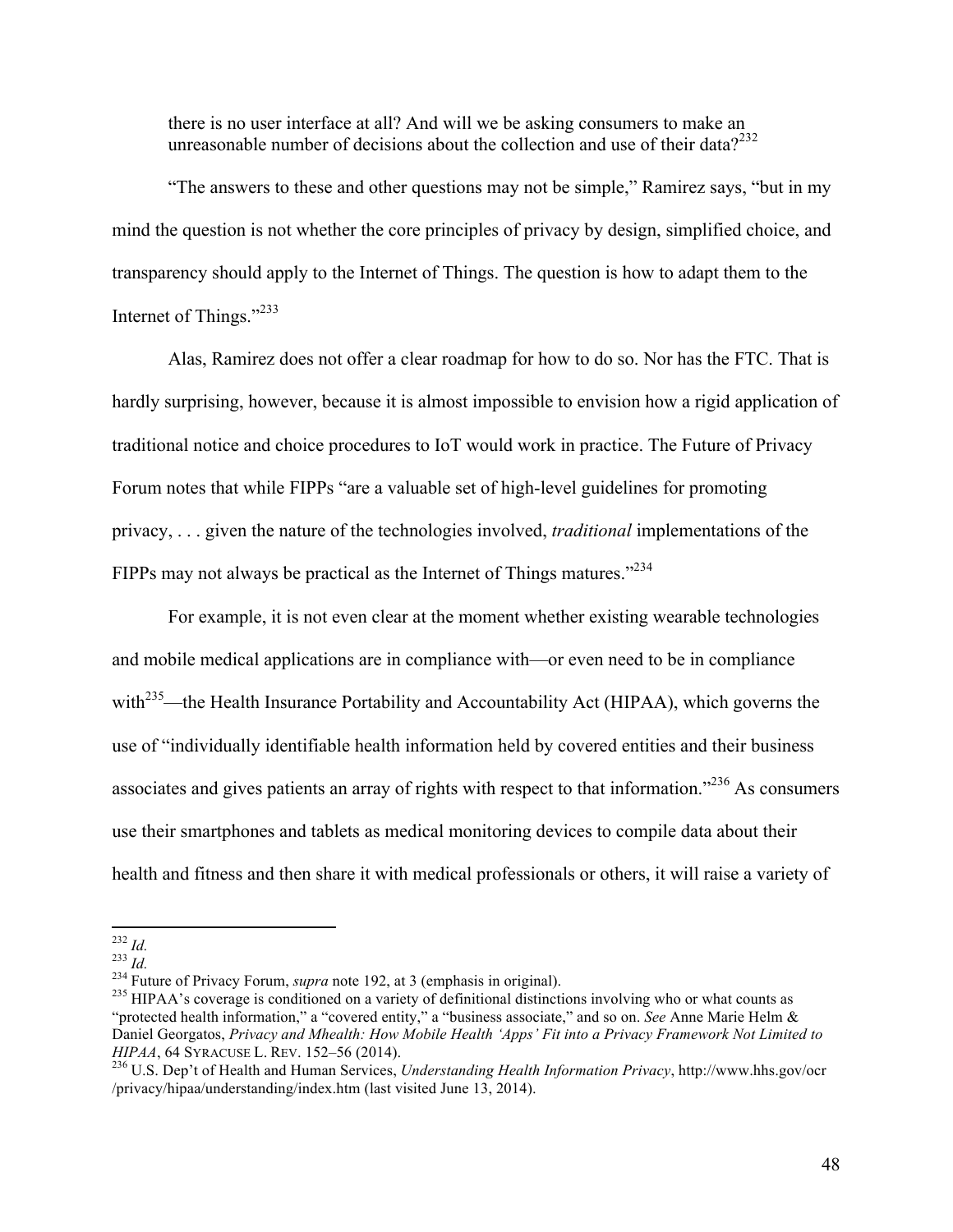questions about HIPAA compliance as well as traditional FDA medical device regulatory compliance more generally.<sup>237</sup>

Enforcing privacy best practices in an age of increasing device miniaturization means that, in many cases, it also will not be possible for consumers to read an organization's privacy policy because many of these technologies will be too small to even have a display.<sup>238</sup> Moreover, the sophistication of many of these devices and the sheer amount of data they collect make it difficult to devise a workable notice and choice regime that can foresee every possible misuse. As the recent White House *Big Data* report noted,

Big data technologies, together with the sensors that ride on the "Internet of Things," pierce many spaces that were previously private . . . . Always-on wearable technologies with voice and video interfaces and the arrival of whole classes of networked devices will only expand information collection still further. This sea of ubiquitous sensors, each of which has legitimate uses, make the notion of limiting information collection challenging, if not impossible.<sup>239</sup>

The White House concluded, "Together, these trends may require us to look closely at the notice and consent framework that has been a central pillar of how privacy practices have been organized for more than four decades."<sup>240</sup> In an accompanying report, the President's Council of Advisors for Science and Technology concluded that, "as a useful policy tool, notice and consent

 <sup>237</sup> Mark Sullivan, *Health Apps Could Be Heading into a HIPAA Showdown*, VENTUREBEAT (June 13, 2014), http://venturebeat.com/2014/06/13/health-apps-could-be-heading-into-a-hipaa-showdown.<br><sup>238</sup> The FDA has already struggled with this problem in the context of digital advertising for prescription drugs and

medical devices. In doing so, the agency has actually discouraged the use of some social media sites, such as Twitter, if adequate disclosure is difficult. The draft guidance says, "If the firm concludes that adequate benefit and risk information, as well as other required information, cannot all be communicated within the same tweet, then the firm should reconsider using Twitter for the intended promotional message." *See* FOOD AND DRUG ADMIN., GUIDANCE FOR INDUSTRY INTERNET/SOCIAL MEDIA PLATFORMS WITH CHARACTER SPACE LIMITATIONS: PRESENTING RISK AND BENEFIT INFORMATION FOR PRESCRIPTION DRUGS AND MEDICAL DEVICES 7 (June 2014), *available at* http://www.fda.gov/downloads/Drugs/GuidanceComplianceRegulatoryInformation/Guidances /UCM401087.pdf.

<sup>239</sup> *Id.* at 53–54. <sup>240</sup> *Id.* at 54.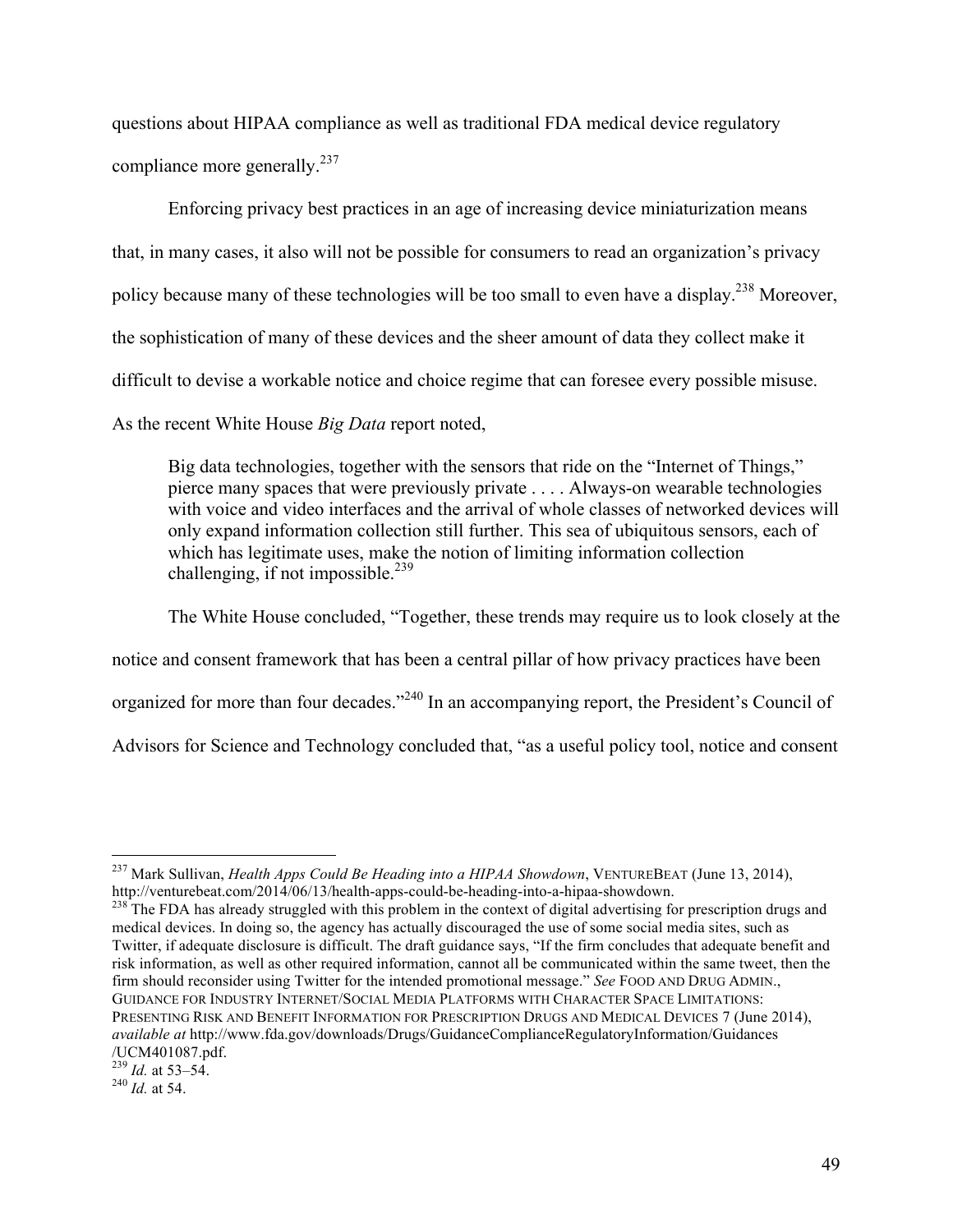is defeated by exactly the positive benefits that big data enables: new, nonobvious, unexpectedly powerful uses of data."<sup>241</sup>

Many academics agree. Peppet says, "notice and choice is an ill fitting solution to these problems, both because Internet of Things devices may not provide consumers with inherent notice that data rights are implicated in their use and because sensor device firms seem stuck in a notice paradigm designed for web sites rather than connected consumer goods."<sup>242</sup>

## *D. The Possible Move Toward Use Restrictions for IoT*

In light of these problems, various academics, government officials, and even private companies have suggested that it may be necessary to move away from a policy approach rooted in notice and choice and toward a new regime based on use restrictions.<sup>243</sup>

Former FTC officials J. Howard Beales and Timothy J. Muris have argued that "government should base commercial privacy regulations and policies on the potential consequences for consumers of information use and misuse. This approach focuses attention on the relevant questions of benefits and costs, and offers a superior foundation for regulation," they say.<sup>244</sup> Similarly, Craig Mundie, a senior advisor at Microsoft, says, "The time has come for a new approach: shifting the focus from limiting the collection and retention of data to controlling

<sup>&</sup>lt;sup>241</sup> Exec. Office of the President, President's Council of Advisors on Science and Technology, BIG DATA AND PRIVACY: A TECHNOLOGICAL PERSPECTIVE 38 (May 2014), *available at* http://www.whitehouse.gov/sites /default/files/microsites/ostp/PCAST/pcast\_big\_data\_and\_privacy\_-\_may\_2014.pdf.<br><sup>242</sup> Peppet, *supra* note 4, at 55.<br><sup>243</sup> Bambauer, *supra* note 227, at 270–71. ("Laws prohibiting specific uses of personal information can

goals of privacy law without significantly curtailing the flow of truthful information. If we have reason to believe that a particular use diminishes social welfare, we can and should craft prohibitions on those specific uses.") <sup>244</sup> J. Howard Beales III & Timothy J. Muris, *Choice or Consequences: Protecting Privacy in Commercial* 

*Information*, 75 U. CHI. L. REV. 109, 132 (2008).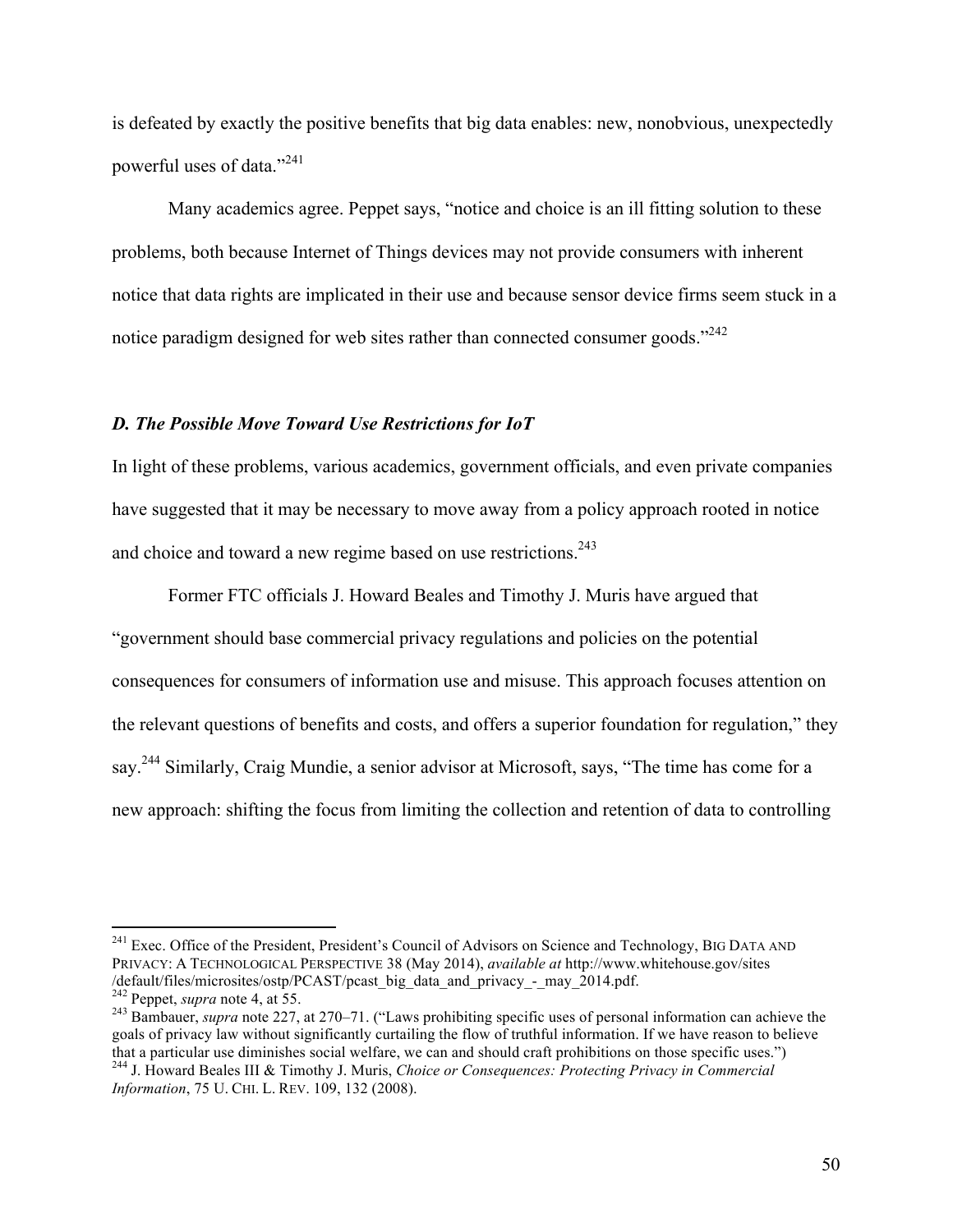data at the most important point—the moment when it is used."<sup>245</sup> Finally, in a recent report on revising data protection principles, Fred H. Cate of Indiana University, Peter Cullen of Microsoft, and Viktor Mayer-Schönberger of Oxford University argue that

[a]s a practical matter, the evolution of data collection and data use necessitates an evolving system of information privacy protection. A revised approach should shift responsibility away from individuals and toward data collectors and data users, who should be held accountable for how they manage data rather than whether they obtain individual consent. In addition, a revised approach should focus more on data use than on data collection because the context in which personal information will be used and the value it will hold are often unclear at the time of collection.<sup>246</sup>

Policymakers appear ready to move in this direction. The Obama administration's recent

*Big Data* report suggested that "in instances where the notice and consent framework threatens to

be overcome—such as the collection of ambient data by our household appliances—we may

need to re-focus our attention on the context of data use, a policy shift presently being debated by

privacy scholars and technologists."<sup>247</sup> The White House argued that this sort of "responsible use

framework" has many potential advantages:

It shifts the responsibility from the individual, who is not well equipped to understand or contest consent notices as they are currently structured in the marketplace, to the entities that collect, maintain, and use data. Focusing on responsible use also holds data collectors and users accountable for how they manage the data and any harms it causes, rather than narrowly defining their responsibility to whether they properly obtained consent at the time of collection. $248$ 

Many companies, including many large IoT players, have suggested they are open to

such a move. The Transatlantic Computing Continuum Policy Alliance—which includes AT&T,

<sup>&</sup>lt;sup>245</sup> Craig Mundie, *Privacy Pragmatism: Focus on Data Use, Not Data Collection*, FOREIGN AFFAIRS, Mar.–Apr.<br>2014, *available at* http://www.foreignaffairs.com/articles/140741/craig-mundie/privacy-pragmatism.

<sup>&</sup>lt;sup>246</sup> FRED H. CATE, PETER CULLEN  $\&$  VIKTOR MAYER-SCHÖNBERGER, DATA PROTECTION PRINCIPLES FOR THE 21ST CENTURY: REVISING THE 1980 OECD GUIDELINES 8 (2013).

<sup>&</sup>lt;sup>247</sup> EXEC. OFFICE OF THE PRESIDENT, *supra* note 216, at 56. <sup>248</sup> *Id*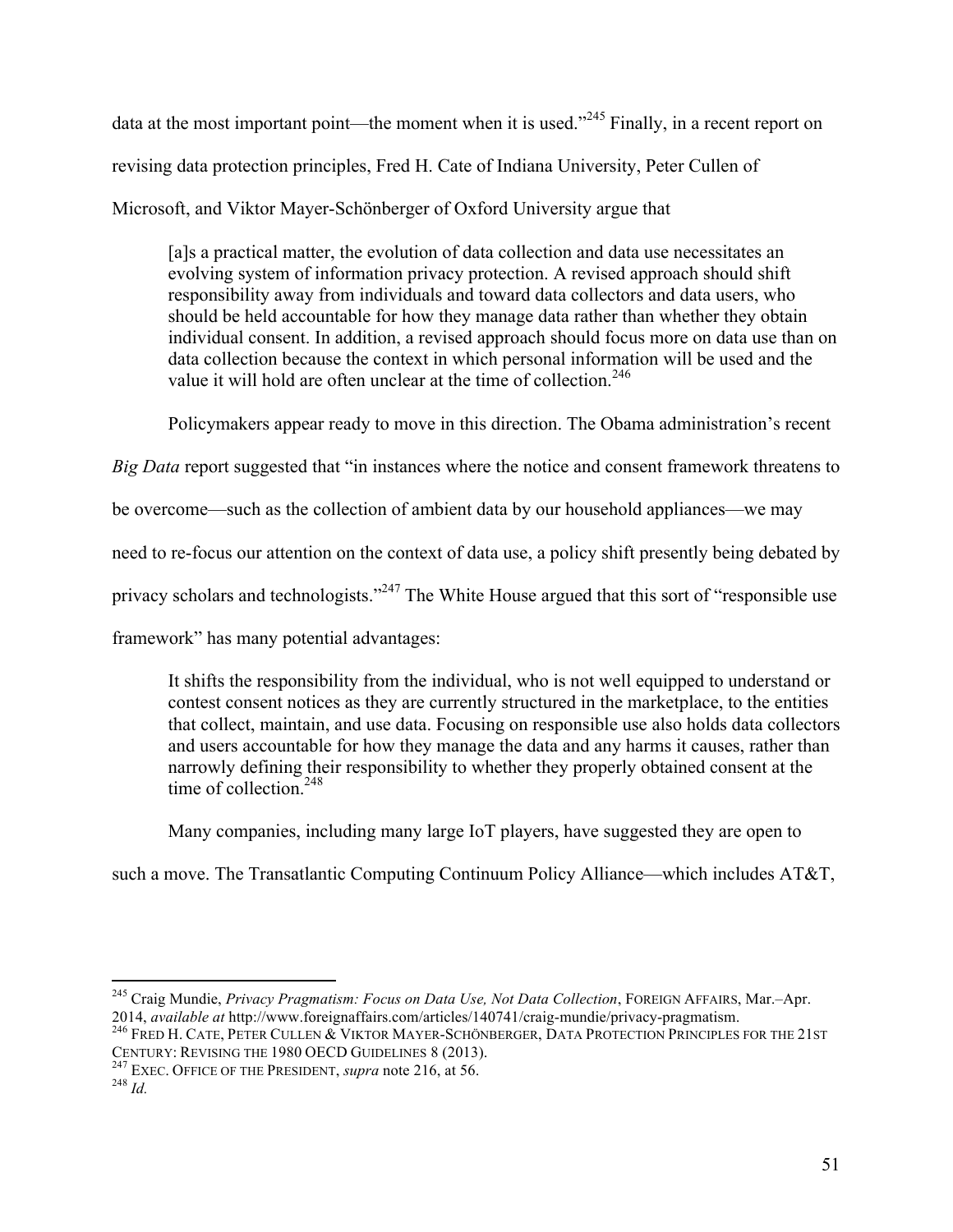General Electric, Intel Corporation, and Oracle Corporation—has filed comments with the FTC arguing as follows:

We need to move away from an approach centered on the collection of data to focus in practical terms on what happens to that data and how it's used, bearing in mind the real world harms and consequences. That does not mean that there is no role for notice and choice, but rather that we must review the context of the implementation and potential societal benefits from how the information may be used to determine what controls are needed to protect privacy within the circumscribed use. We need to think through how we manage notice and choice—not to change existing privacy principles, but to provide more guidance about how to apply the existing principles in this new IoT environment.<sup>249</sup>

Such a move away from notice and consent and toward use-based limitations seems

likely as IoT and wearable technologies evolve and make older enforcement methods less effective.<sup>250</sup> For technologies such as Google Glass and other wearables, it would be impossible for users to obtain notice and consent from every individual they randomly passed by on a sidewalk or at an event. By contrast, it might be possible to impose some limited use-based restrictions of wearables to achieve privacy or safety goals.

For example, the use of wearables in certain sensitive environments (such as bathrooms or locker rooms) could be prohibited. Use-based restrictions might also be imposed for safetyrelated reasons as well. A state senator in Illinois recently introduced a bill that would prohibit drivers from wearing Google Glass while operating a vehicle.<sup>251</sup> Even if that measure does not pass, it is easy to imagine comparable restrictions being imposed on the use of wearables while driving or operating heavy machinery.

<sup>&</sup>lt;sup>249</sup> Transatlantic Computing Continuum Policy Alliance, cmt. to the Fed. Trade Comm'n on Internet of Things, Project No. P135405 (Jan. 10, 2014), available at http://cppionline.org/docs/Letter-to-Secretary\_Clark\_final.pdf.<br><sup>250</sup> Jill Valenstein, Will Individual Notice and Consent Become a Relic of the Past? The White House Report

*Data Suggests Privacy Regulation Should Focus on Data Use, Rather Than Data Collection*, PRIVACY & SECURITY LAW BLOG (May 20, 2014), http://www.privsecblog.com/2014/05/articles/main-topics/marketing-consumer-privacy /will-individual-notice-and-consent-become-a-relic-of-the-past-the-white-house-report-on-big-data-suggests-privacy

<sup>-</sup>regulation-should-focus-on-data-use-rather-than-data-collection. <sup>251</sup> John Byrne, *Illinois Lawmaker Wants to Outlaw Wearing Google Glass While Driving*, CHI. TRIB., May 20, 2014, *available at* http://articles.chicagotribune.com/2014-05-20/news/chi-illinois-google-glass-law-driving-2014 0520\_1\_google-glass-illinois-lawmaker-silverstein.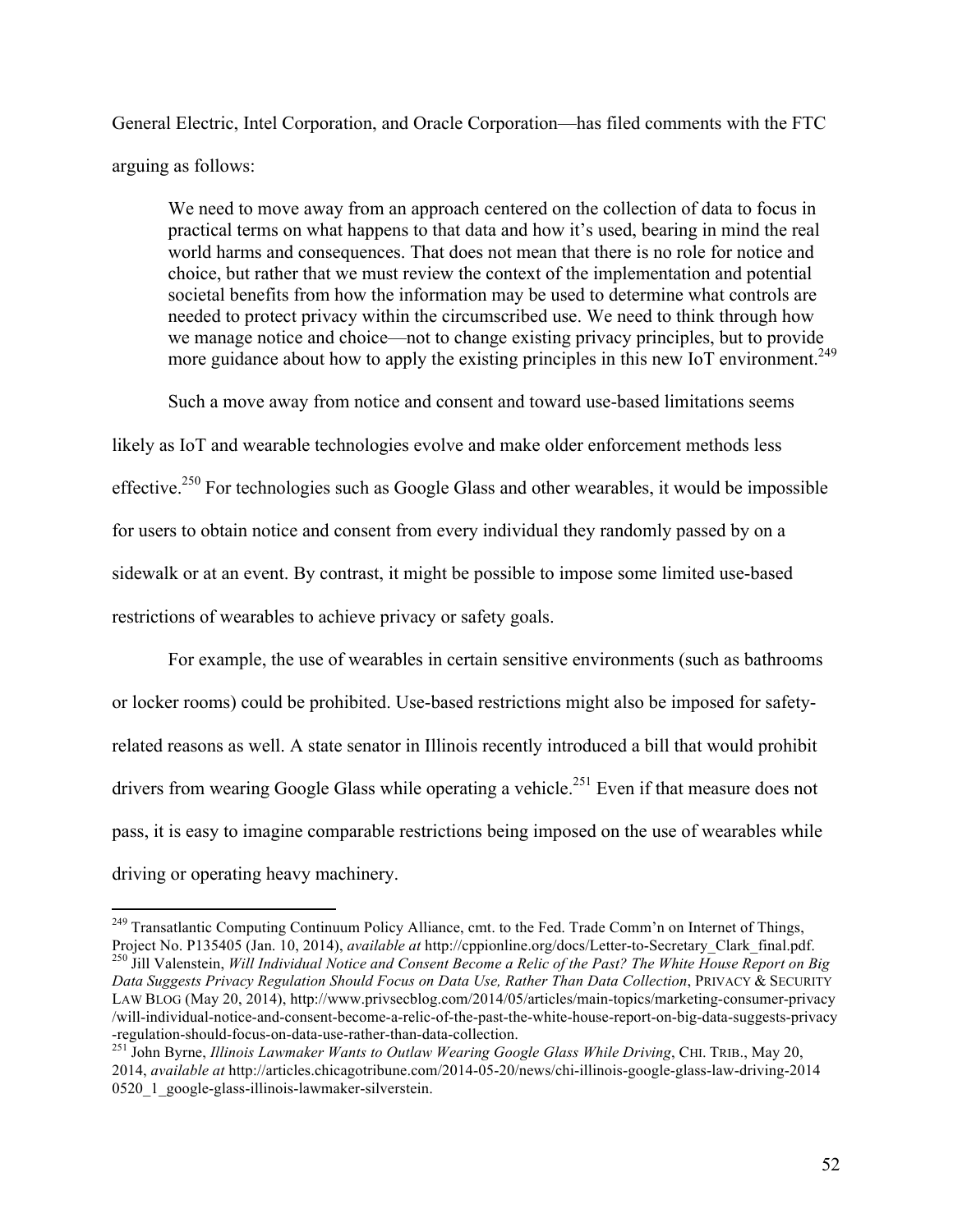# *E. The Problem of "Privacy Paternalism" and the Limits of Privacy "Harm"*

In crafting use-based restrictions, however, policymakers must exercise caution. Overly broad restraints could end up being tantamount to a de facto ban on *all* uses of certain IoT or wearable technologies. Moreover, policymakers must avoid converting their preferences—or the preferences of just a small but vocal group of regulation advocates—into paternalistic policies that limit individual autonomy.<sup>252</sup> The goal of privacy policy should not be to prevent people from making choices that others feel are unwise.

Privacy scholar Daniel J. Solove of the George Washington University School of Law has warned about privacy law's "paternalism" problem.<sup>253</sup> "Privacy regulation," he notes, "risks becoming too paternalistic. Regulation that sidesteps consent denies people the freedom to make choices. The end result is that either people have choices that are not meaningful or people are denied choices altogether."<sup>254</sup>

Privacy is too subjective to have policymakers or academics dictating outcomes on the basis of their own preferences.<sup>255</sup> As Solove notes, "the correct choices regarding privacy and data use are not always clear. For example, although extensive self-exposure can have disastrous consequences, many people use social media successfully and productively.<sup>256</sup> Generally speaking, barring a clear showing of actual—not prospective or hypothetical—harm,<sup>257</sup> U.S.

 <sup>252</sup> Adam Thierer, *Is Privacy an Unalienable Right? The Problem with Privacy Paternalism*, TECH. LIBERATION FRONT (Jan. 18, 2014), http://techliberation.com/2014/01/27/is-privacy-an-unalienable-right-the-problem-with

<sup>-</sup>privacy-paternalism.<br>
<sup>253</sup> Daniel J. Solove, *Privacy Self-Management and the Consent Dilemma*, 126 HARV. L. REV. 1880, 1895 (2013).<br>
<sup>254</sup> *Id.* at 1894.<br>
<sup>255</sup> See Thierer, *supra* note 228, at 414–21; Thomas M. Lenard

*Considerations* 24 (Technology Policy Institute, Working Paper, 2013), *available at*

http://www.techpolicyinstitute.org/files/lenard\_rubin\_thebigdatarevolutionprivacyconsiderations.pdf (worrying that "many of the privacy advocates and writers on the subject do not trust the consumers for whom they purport to advocate").<br><sup>256</sup> Solove, *supra* note 253, at 1895.<br><sup>257</sup> *Id.* at 1897 ("The law generally does not override consent, even with potentially dangerous activities. . . . As a

general matter, the law refrains from restricting transactions that appear on the surface to be consensual, and the law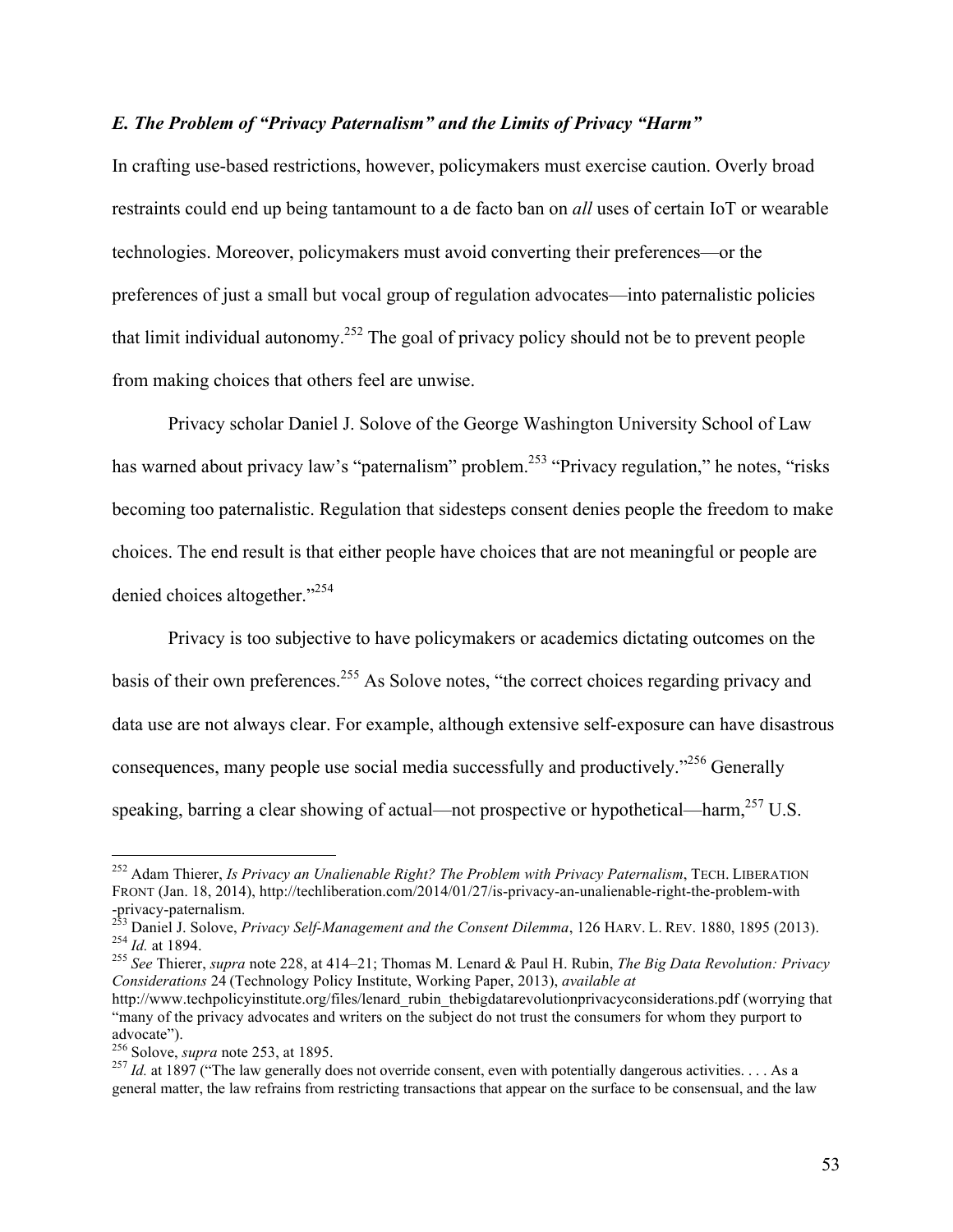culture has rejected the paternalistic idea that law must "save us from ourselves" (i.e., from citizens' own irrationality or mistakes).258 Importantly, the term *harm* in this context has usually been narrowly defined as action that poses a direct threat to human well-being, personal property, or the home.<sup>259</sup> This is not to say emotional or psychic harm associated with privacy violations are ignored completely under U.S. law,  $^{260}$  merely that a much higher bar exists when attempting to make the case that those harms should be legally actionable.<sup>261</sup>

That approach generally makes sense in light of both how subjective privacy can be and the high value Americans place on privacy in balancing it against other values, such as freedom of speech and journalistic freedoms (which will be discussed in the next section), as well as economic innovation and consumer choice. "We have fallen in love with this always-on world," note Hal Abelson, Ken Ledeen, and Harry Lewis, authors of *Blown to Bits: Your Life, Liberty, and Happiness After the Digital Explosion*. "We accept our loss of privacy in exchange for efficiency, convenience, and small price discounts."262 Although many privacy advocates are loath to hear it, the reality is that "we give away information about ourselves—voluntarily leave visible footprints of our daily lives—because we judge, perhaps without thinking about it very

<u> Alexandro de la contrada de la contrada de la contrada de la contrada de la contrada de la contrada de la co</u>

will tolerate a substantial amount of manipulation and even coercion before it deems a transaction to be nonconsensual.").

<sup>&</sup>lt;sup>258</sup> *Id.* at 1897 ("People make decisions all the time that are not in their best interests. People relinquish rights and take bad risks, and the law often does not stop them.").

<sup>&</sup>lt;sup>259</sup> Jim Harper, *The Privacy Torts: How U.S. State Law Quietly Leads the Way in Privacy Protection*, SPECIAL REPORT (Privacilla), July 2002, *available at* http://www.privacilla.org/releases/Torts\_Report.html ("Prescriptive regulation may be called for where there is significant risk to human life or health because the injuries people may suffer are irreversible or deadly. This makes compensation after the fact impossible or insufficient. Though suffering a privacy violation can be devastating, information policy can not be fairly characterized as an area of significant

<sup>&</sup>lt;sup>260</sup> See Daniel J. Solove, *Privacy and Data Security Violations: What's the Harm?*, LINKEDIN (June 25, 2014), https://www.linkedin.com/today/post/article/20140625045136-2259773-privacy-and-data-security-violations-what -s-the-harm; Ryan Calo, *The Boundaries of Privacy Harm*, 86 INDIANA L. J*.* 1132 (2011), *available at* http://ilj.law.indiana.edu/articles/86/86\_3\_Calo.pdf. <sup>261</sup> Adam Thierer, *Privacy Law's Precautionary Principle Problem*, 66 MAINE L. REV. 467, 473–79 (2014),

*available at* http://www.mainelawreview.com/wp-content/uploads/2014/06/05-Thierer.pdf <sup>262</sup> ABELSON ET AL., *supra* note 8, at 20.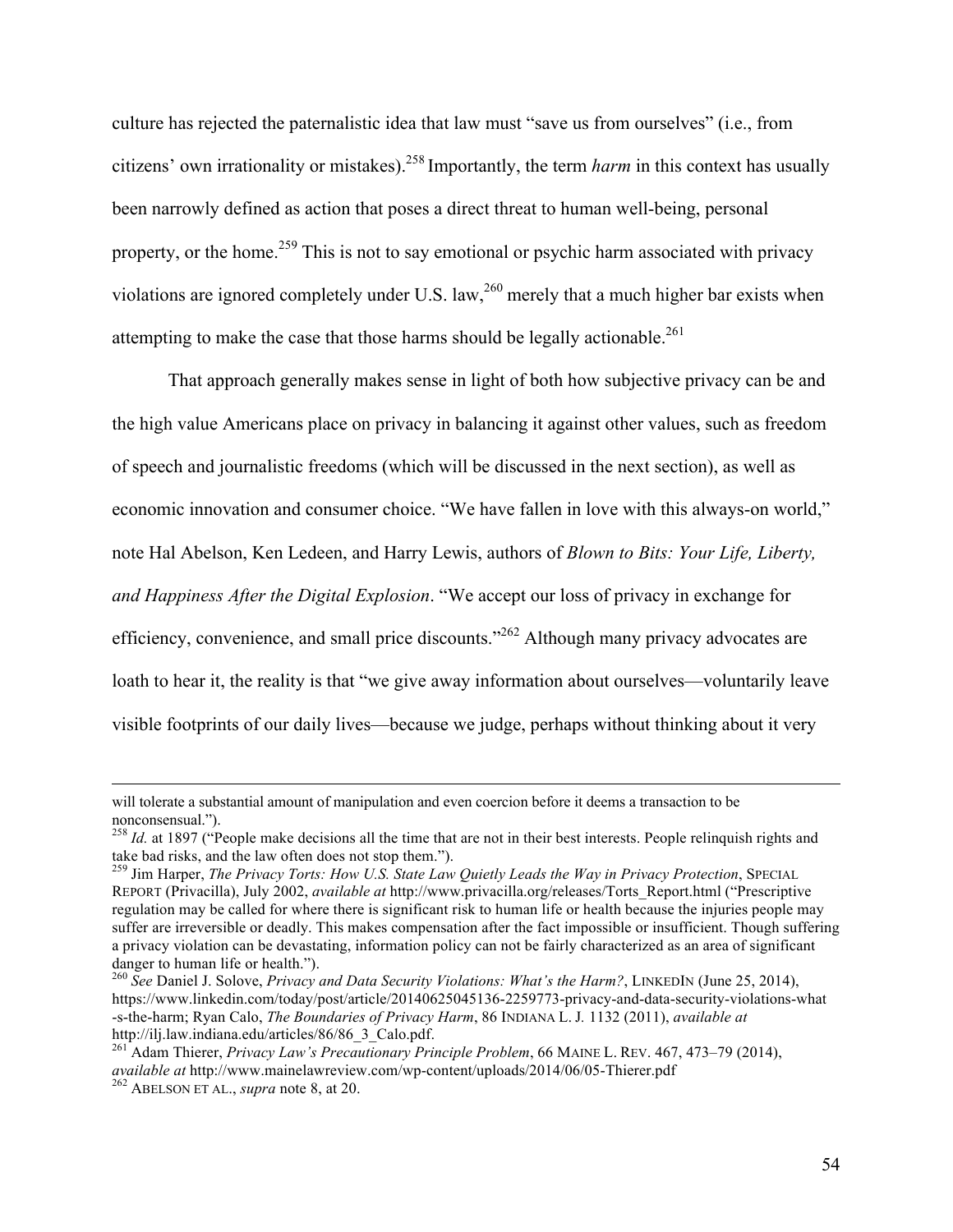much, that the benefits outweigh the costs. To be sure, the benefits are many," argue Abelson, Ledeen, and Lewis.<sup>263</sup>

This is why America's privacy torts typically involve a careful weighing of competing values and why courts usually try to strike a balance among them. "Reasonable minds are bound to differ when deciding whether the likely psychic harms outweigh the social gains," notes Jane Yakowitz Bambauer of the University of Arizona College of Law. "The values on both sides of the scale are inordinately difficult to measure."<sup>264</sup>

For those reasons, use-based restrictions should not be converted into a regulatory straitjacket that uniformly mandates data collection and use practices according to a static, onesize-fits-all blueprint. The need for flexibility and adaptability will be paramount if innovation is to continue in this space.<sup>265</sup>

For example, if policymakers attempt to craft a use-based restriction that prohibits the use of wearable data on grounds that it could be used to discriminate against users, lawmakers should narrowly tailor that rule to address truly invidious forms of racial, sexual, or religious discrimination.266 Of course, many antidiscrimination laws that might make such practices illegal anyway already exist. <sup>267</sup> But the term *discrimination* should not be construed to include any form

<sup>&</sup>lt;sup>263</sup> *Id.* at 36.<br><sup>264</sup> Bambauer, *supra* note 227, at 261.<br><sup>265</sup> Future of Privacy Forum, supra note 192, at 6 ("Even in circumstances where traditional [privacy policy]<br>implementations may seem appropriate, however, fle

<sup>&</sup>lt;sup>266</sup> Sam Pfeifle, *How Big Data Discriminates*, PRIVACY ADVISOR (June 24, 2014), https://www.privacyassociation .org/publications/how\_big\_data\_discriminates.

<sup>&</sup>lt;sup>267</sup> Bambauer, *supra* note 227, at 271 ("Antidiscrimination laws are prime examples of narrow use restrictions. Antidiscrimination laws restrict the use of race, age, sex, or medical information for hiring, housing, and lending decisions because the biases that result from use of this information, whether statistically rational or not, run against the public interest. These laws work well on the risk-utility calculator because they allow information to be exploited for all purposes except the ones that have been determined to be harmful or risky. The large, rich scholarship on discrimination law explores and debates the soundness of anti-discrimination measures. Curiously, the privacy and discrimination fields often work in isolation, without overt awareness that regulations called 'privacy laws' and those called 'antidiscrimination laws' often aim to prevent the same harms" [internal citations omitted].).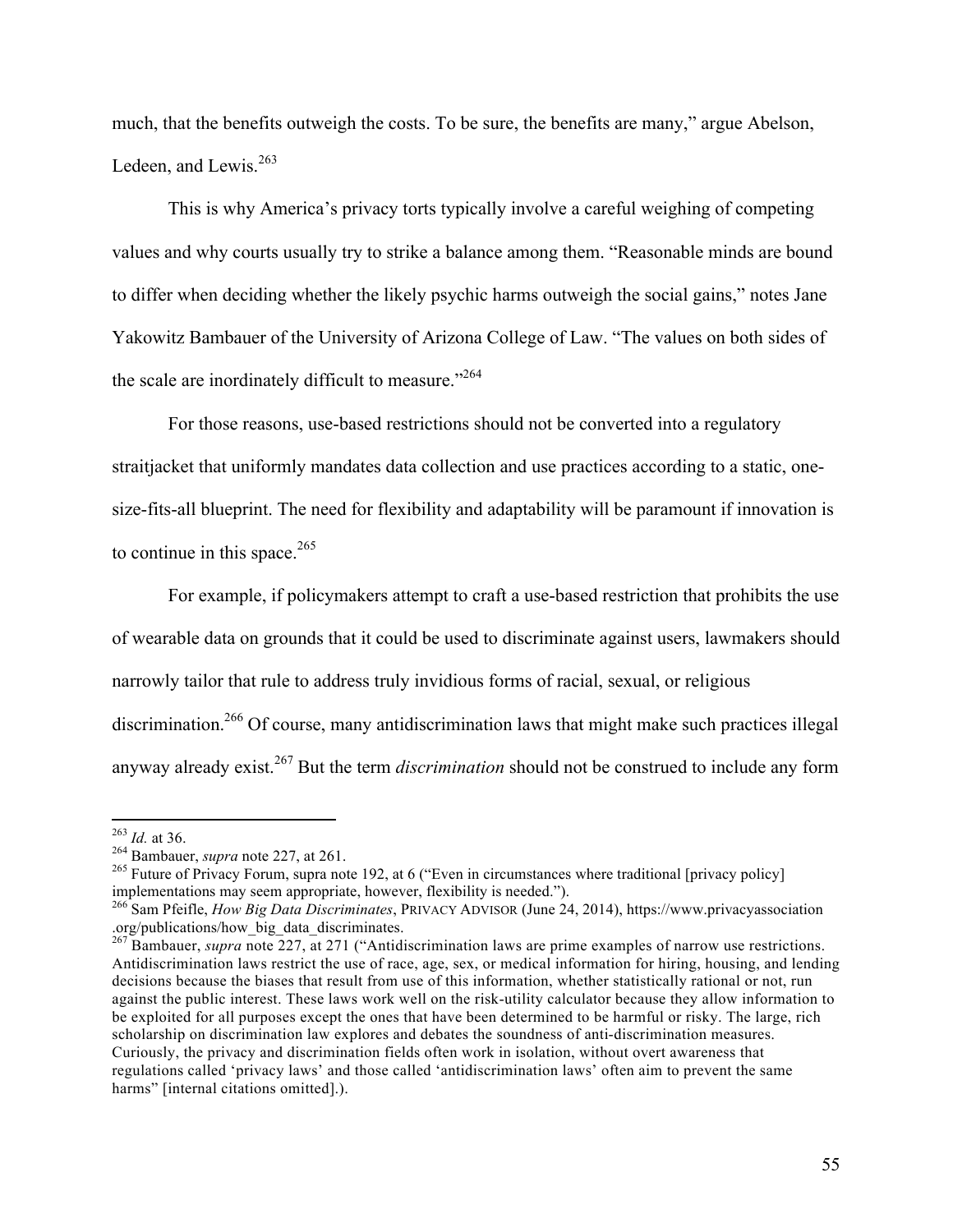of service differentiation, such as tailored product offerings that help expand the range of consumer services. <sup>268</sup> In the future, some IoT developers might craft creative data sharing policies that provide consumers with a wide variety of unanticipated benefits. Serendipitous discoveries and data-driven innovation can materialize only in a policy environment that embraces trial-and-error experimentation.<sup>269</sup> That is why flexible data collection and use proposals and evolving best practices will ultimately serve consumers better than one-size-fits all, top-down regulatory edicts.

Even well-intentioned regulation can create complex and sometimes quite costly tradeoffs.270 Data collection has fueled a remarkable amount of the innovation in the modern economy.<sup>271</sup> Privacy-related mandates that propose curtailing the use of data could have several deleterious effects, including higher costs for consumers, a decrease in the content and services supported by that data collection and advertising, increased costs for smaller operators and new start-ups (meaning less competition overall), and perhaps even a decrease in America's global competitive advantage in the digital economy.<sup>272</sup>

 <sup>268</sup> For general discussion of benefits of price discrimination, *see* Hal Varian, *Price Discrimination*, *in* 1 HANDBOOK OF INDUSTRIAL ORGANIZATION 597–654 (Richard Schmalensee & Robert Willig eds., 1989). <sup>269</sup> THIERER, *supra* note 7, at 1, 17, 81; Letter from Daniel Castro, *supra* note 13 ("The federal government can play

a major role in maximizing the potential benefits of big data, but it must above all encourage use and reuse of data. This means allowing data to be collected and retained for serendipitous future applications that were not foreseen at the time of collection, while restricting harmful applications.").<br> $^{270}$  See Thierer, supra note 192,

<sup>&</sup>lt;sup>271</sup> JOHN DEIGHTON & PETER A. JOHNSON, THE VALUE OF DATA: CONSEQUENCES FOR INSIGHT, INNOVATION & EFFICIENCY IN THE U.S. ECONOMY 5 (2013), *available at* http://ddminstitute.thedma.org/#valueofdata (finding that data-driven marketing added \$156 billion in revenue to the U.S. economy and fueled more than 675,000 jobs in 2012). *See also* SOFTWARE & INFORMATION INDUSTRY ASSOCIATION, THE U.S. SOFTWARE INDUSTRY: AN ENGINE FOR ECONOMIC GROWTH AND EMPLOYMENT (Sept. 2014), *available at* http://siia.net/index.php?option=com

\_content&view=article&id=1293:data-driven-innovation&catid=163:public-policy-articles&Itemid=1411; Press Release, Gartner, Gartner Says Big Data Will Drive \$28 Billion of IT Spending in 2012 (Oct. 17, 2012), *available at* http://www.gartner.com/newsroom/id/2200815; JAMES MANYIKA, MICHAEL CHUI, BRAD BROWN, JACQUES BUGHIN, RICHARD DOBBS, CHARLES ROXBURGH & ANGELA HUNG BYERS, BIG DATA: THE NEXT FRONTIER FOR INNOVATION, COMPETITION, AND PRODUCTIVITY 97–106 (May 2011), *available at* http://www.mckinsey.com/insights/business technology/big\_data\_the\_next\_frontier\_for\_innovation.

<sup>272</sup> *See Status Update*, *supra* note 193, at 2.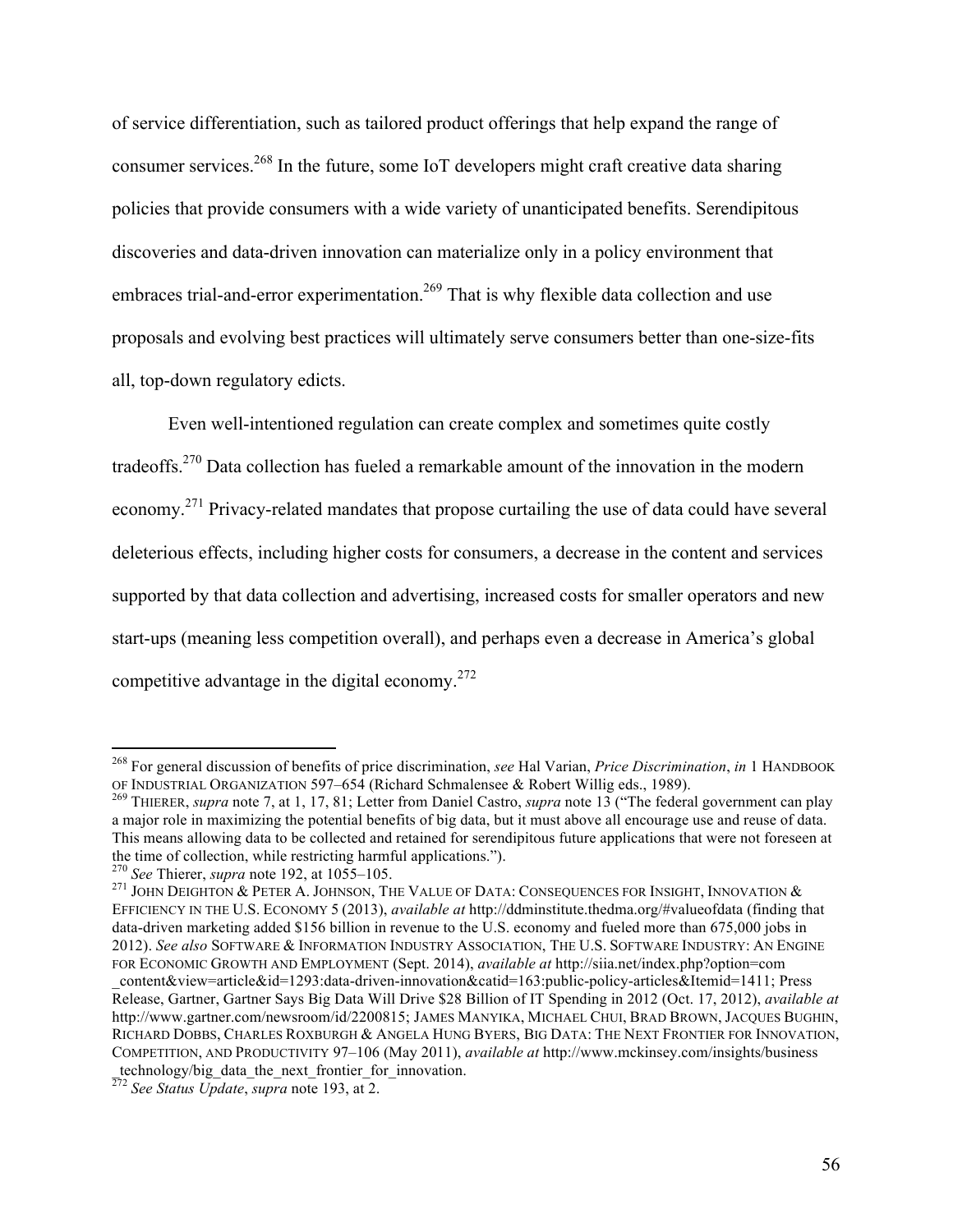All these considerations and tradeoffs apply equally to IoT and wearable technologies. Health and fitness application providers already collect and sell a certain amount of user information to advertisers so they can create richer user profiles and deliver more relevant ads.<sup>273</sup> Some users may find that creepy, but this process is what ensures the cost of such services remains low or even altogether free of charge. And users are always free to avoid such services completely if they fear such data collection practices.

Instead of imposing these FIPPs in a rigid regulatory fashion, therefore, these privacy and security best practices will need to evolve gradually to new realities and be applied in a more organic and flexible fashion, often outside the realm of public policy. For example, providing consumers with adequate information about various data collection practices remains a sensible best practice for developers to follow, even if it proves difficult to enforce by law. Likewise, IoT developers would be wise to be highly transparent about their data use policies and also limit the amount of overall data collection to core functions as much as possible. Finally, they should limit retention of that data, limit sharing with too many third parties, and safeguard the data they collect against unauthorized interception or data breaches.

The key takeaway from this discussion is that no silver-bullet solution to these complex privacy issues exists. As analysts with Morrison Foerster have argued, "threats to security and privacy vary considerably, and the breadth of challenges presented means that a one-size-fits-all approach to policy and/or regulation is unlikely to work."274 What is needed is a layered approach. Some potential responses will be outlined in section VI of this paper. But one additional complication needs to be discussed first: the First Amendment.

 <sup>273</sup> Thorin Klosowski, *Lots of Health Apps Are Selling Your Data: Here's Why*, LIFEHACKER (May 9, 2014), http://lifehacker.com/lots-of-health-apps-are-selling-your-data-heres-why-1574001899. <sup>274</sup> Collins et al., *supra* note 166, at 2.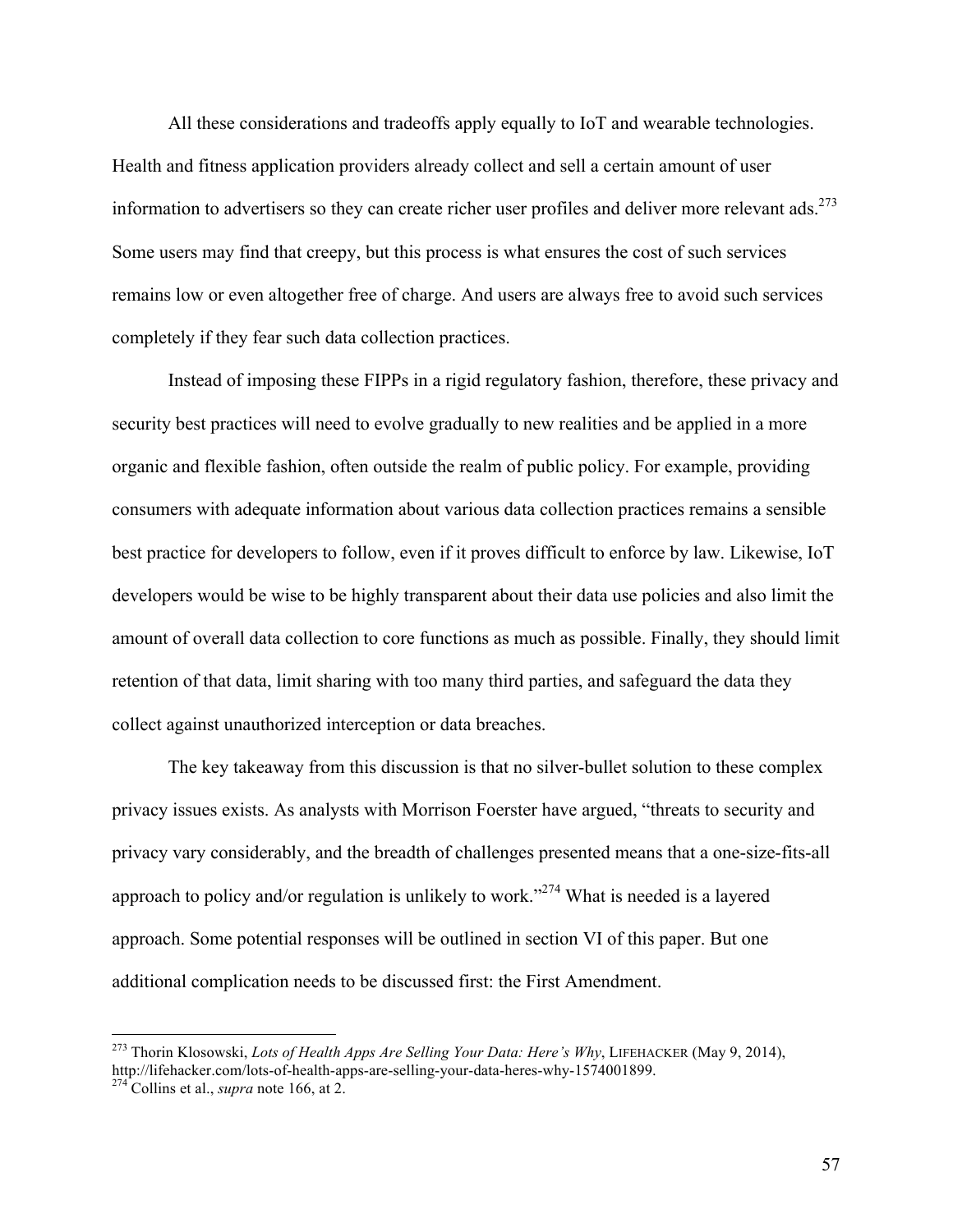## *F. First Amendment–Related Hurdles to the Regulation of IoT and Wearable Technology*

To the extent that wearable technologies are used by individuals to record and gather video, audio, and other data, First Amendment rights may be implicated. There has long existed a tension between privacy and free speech rights, which will be greatly exacerbated by the rise of these IoT technologies.

Legal scholar Rodney A. Smolla notes that "strong First Amendment doctrines stand in the way of many of the most meaningful privacy reforms."<sup>275</sup> In particular, legal scholars have long noted that press rights are also affected by stronger commercial privacy controls. Philosopher Judith Jarvis Thomson argues that "even if there is a right to not be caused distress by the publication of personal information, it is mostly, if not always, overridden by what seems to me a more stringent right, namely the public's right to a press which prints any and all information, personal or impersonal, which it deems newsworthy."<sup>276</sup>

But more than just journalistic freedoms are at stake here. The First Amendment protects the right of all citizens to observe and freely gather information about the world around them and to use various technologies to help them do so. As the Seventh Circuit explained in its 2012 decision in *ACLU of Illinois v. Alvarez*,

The act of *making* an audio or audiovisual recording is necessarily included within the First Amendment's guarantee of speech and press rights as a corollary of the right to disseminate the resulting recording. The right to publish or broadcast an audio or audiovisual recording would be insecure, or largely ineffective, if the antecedent act of *making* the recording is wholly unprotected, as the State's Attorney insists. By way of a simple analogy, banning photography or note-taking at a public event would raise serious First Amendment concerns; a law of that sort would obviously affect the right to publish the resulting photograph or disseminate a report derived from the notes. The same is true of a ban on audio and audiovisual recording.<sup>277</sup>

 <sup>275</sup> Rodney A. Smolla, *Privacy and the First Amendment Right to Gather News*, 67 GEO. WASH. L. REV. 1097, 1098 (1999).

<sup>&</sup>lt;sup>276</sup> Judith Jarvis Thomson, *The Right to Privacy*, 4 PHILOSOPHY AND PUBLIC AFFAIRS 295, 310 (1975).<br><sup>277</sup> ACLU of Illinois v. Alvarez, 679 F.3d 583, 595–96 (7th Cir. 2012).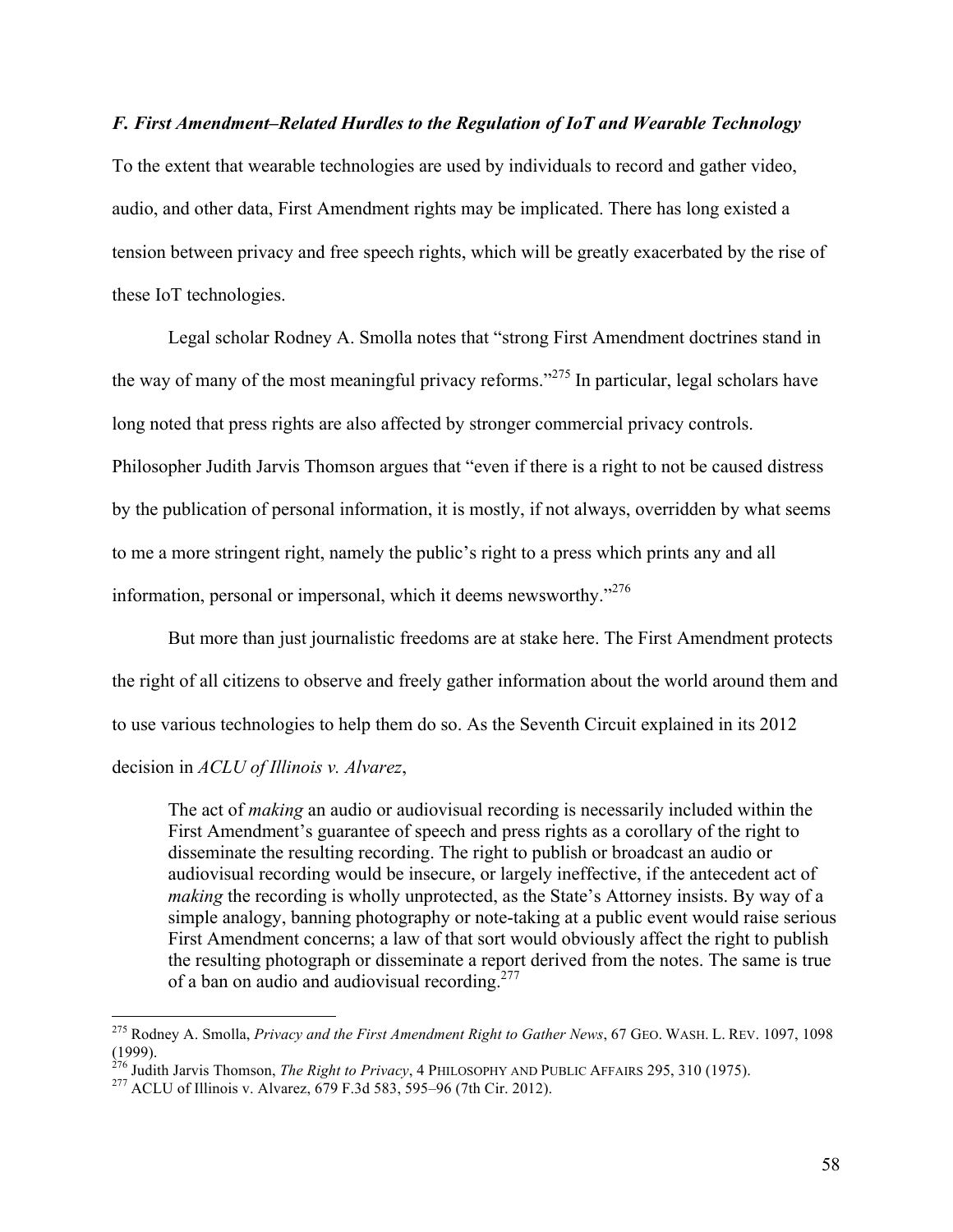Although some privacy theorists argue that data and data collection are not protected speech deserving First Amendment protection, $278$  other scholars recognize that restrictions on data collection are restrictions on the free flow of information, which implicate the First Amendment.<sup>279</sup> This reasoning is supported by the Supreme Court's 2011 decision in *Sorrell v*. *IMS Health Inc.*, which struck down a state law prohibiting data aggregators from selling personal information to pharmaceutical companies, which in turn use the data to customize their marketing pitches to doctors.<sup>280</sup> In line with a lower court ruling, the Supreme Court found that the regulation violated the First Amendment because it restricts the speech rights of data miners without directly advancing legitimate state interests.<sup>281</sup> The Court's ruling means that restrictions on the sale, disclosure, and use of personally identifying information will be subject to heightened judicial scrutiny in the future.

This makes it clear how the First Amendment might pose a serious roadblock to more comprehensive regulation of IoT and wearable technologies—regardless of whether these devices and services are being used for commercial or noncommercial purposes. For example, consider technologies such as Google Glass and wearable clip-on cameras, which were discussed earlier. When individuals use these technologies in public spaces, it is likely that their First Amendment rights to record information and interactions would trump most privacy

 <sup>278</sup> Neil M. Richards, *Reconciling Data Privacy and the First Amendment*, 52 UCLA L. REV. 1149, 1173–74 (2005); Tim Wu, *Free Speech for Computers?*, N.Y. TIMES, June 19, 2012, *available at* http://www.nytimes.com/2012/06 /20/opinion/free-speech-for-computers.html. <sup>279</sup> Jane Yakowitz Bambauer, *Is Data Speech?*, 66 STAN. L. REV. 57 (2014), *available at* http://ssrn.com/abstract=

<sup>2231821 (&</sup>quot;Data privacy laws regulate minds, not technology. Thus, for all practical purposes, and in every context

<sup>&</sup>lt;sup>280</sup> Sorrell v. IMS Health Inc., 131 S. Ct. 2653, 2660 (2011).<br><sup>281</sup> Id. at 2672; Yara Tercero-Parker, *U.S. Supreme Court Questions State Drug Data Restrictions*, ETHICS ILLUSTRATED (Apr. 27, 2011), http://www.bioethicsinternational.org/blog/2011/04/27/us-supreme-court-questions -state-drug-data-restrictions.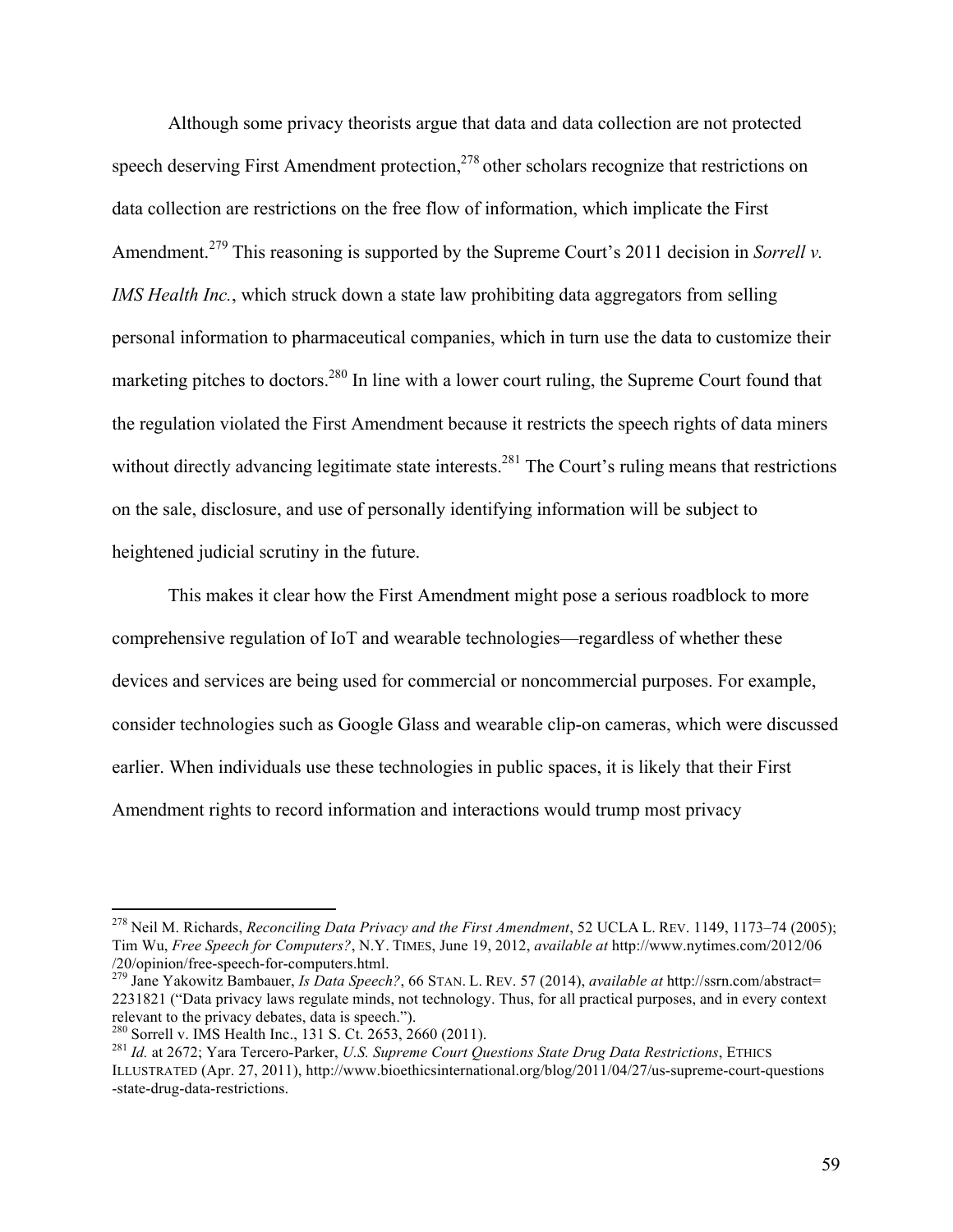considerations.282 "Current U.S. privacy law recognizes only a very limited right of privacy in public, one that would likely not bar citizens from . . . gathering information through augmentedreality spectacles," says Daxton "Chip" Stewart of Texas Christian University's College of Communication.<sup>283</sup> That will be equally true for many other IoT and wearable technologies.

Thus, when considering the application of traditional FIPPs in this context, policymakers would be wise to remember law professor Eugene Volokh's observation:

We already have a code of "fair information practices," and it is the First Amendment, which generally bars the government from controlling the communication of information (either by direct regulation or through the authorization of private lawsuits), whether the communication is "fair" or not.<sup>284</sup>

This does not mean that government is completely powerless to impose privacy-related restrictions on some information-gathering efforts. As will be noted in section VI, some targeted statutes already exist that limit information gathering in highly sensitive contexts outside the scope of First Amendment protection.<sup>285</sup> For example, though citizens have broad liberties to use cameras and recording devices in public, privacy torts and "peeping Tom" laws prohibit intrusive or surreptitious recording in private spaces or even in many public places. Also, the use of wearables in private spaces could be constrained by private contracts and property rights considerations, although enforcement challenges will be evident in this context, too. In other words, although limiting data collection proves challenging (either because of the practicality of

 <sup>282</sup> Seth F. Kreimer, *Pervasive Image Capture and the First Amendment: Memory, Discourse, and the Right to Record*, 159 U. PA. L. REV. 335, 398 (2011), *available at* http://scholarship.law.upenn.edu/cgi/viewcontent.cgi ?article=1085&context=penn\_law\_review ("Once we recognize that image capture is protected by principles of free expression, proposals to impose liability without observing the established limitations of privacy torts—either by common law innovation or by statute—raise serious constitutional questions. Such liability would facilitate interference with efforts by private individuals to preserve their observations for future review, reflection, and dissemination without any actual demonstration to a court of substantial countervailing privacy interests."

<sup>&</sup>lt;sup>283</sup> Stewart, *supra* note 126.<br><sup>284</sup> Eugene Volokh, *Freedom of Speech and Information Privacy: The Troubling Implications of a Right to Stop People from Speaking About You*, 52 STAN. L. REV. 1049, 1050–51 (2000) (footnote omitted). <sup>285</sup> *See* Bambauer, *supra* note 227.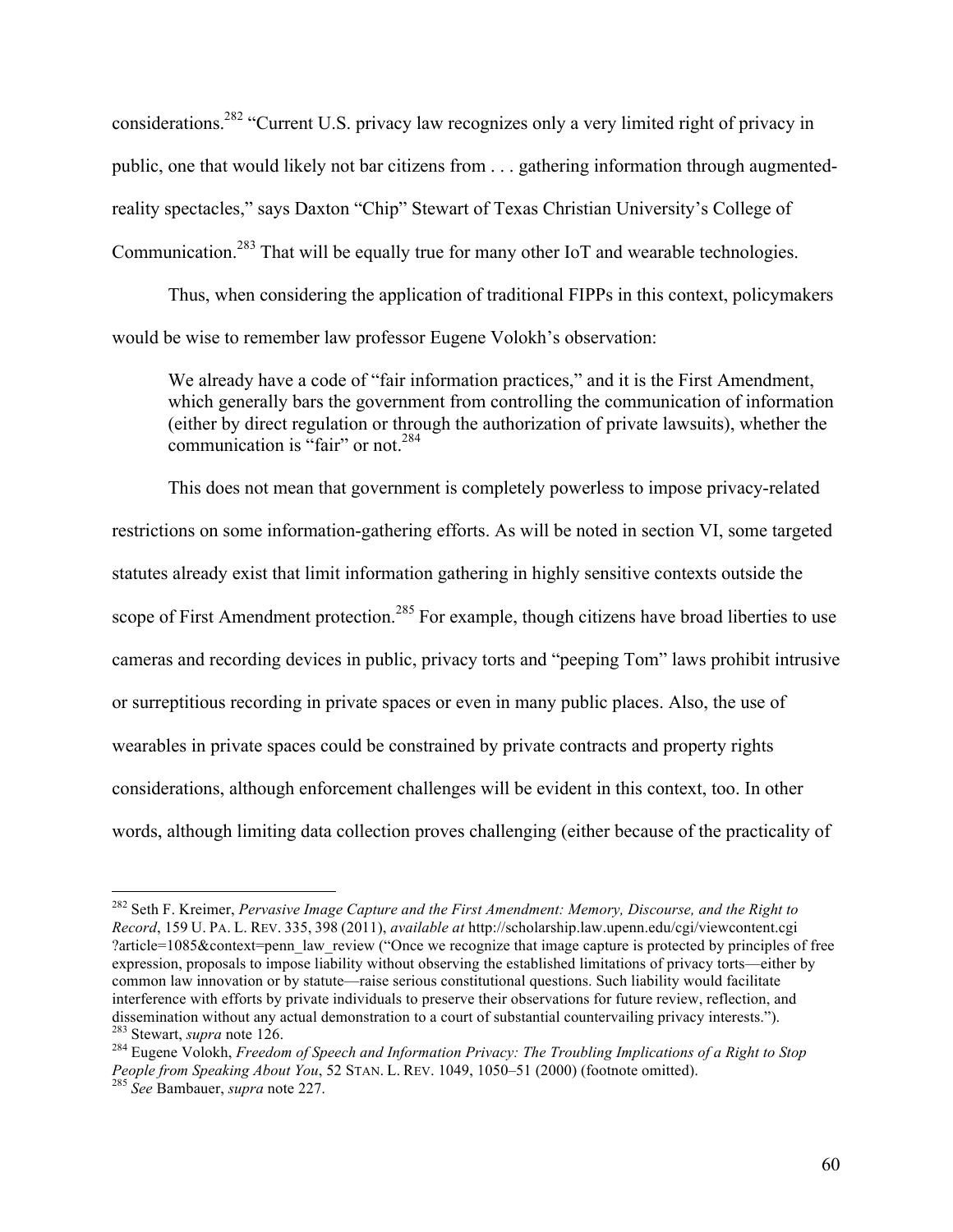doing so or because of First Amendment considerations), it might be possible to impose some limits or penalties on data dissemination after the fact.

In sum, more expansive regulatory efforts aimed at clamping down on information collection efforts using IoT and wearable technologies are bound to face formidable First Amendment–related challenges.<sup>286</sup> Policymakers will need to narrowly tailor privacy-related measures if they hope to avoid these complications.

## **V. The Role of Resiliency and Gradual Social Adaptation**

Before discussing some of the ways that the public and policymakers might constructively address concerns about IoT and wearable technology, it is worth discussing the important—and quite often overlooked—role that social and individual adaptation plays with regard to new inventions.<sup>287</sup>

#### *A. From Resistance to Resiliency*

Citizen attitudes about these technologies will likely follow a cycle that has played out in countless other contexts. That cycle typically witnesses initial *resistance*, gradual *adaptation*, and then eventual *assimilation* of a new technology into society.<sup>288</sup> Some citizens will begin their relationship with these new technologies in a defensive crouch. In the extreme, if there is enough

 <sup>286</sup> Fred H. Cate & Robert Litan, *Constitutional Issues in Information Privacy*, 9 MICH. TELECOMM. & TECH. L. REV. 35, 51 (2002) ("[T]o the extent that privacy laws restrict expression, even if that expression is commercial, the First Amendment imposes a considerable burden on the government to demonstrate the need and effectiveness of those laws.").

<sup>287</sup> Adam Thierer, *Muddling Through: How We Learn to Cope with Technological Change*, TECHNOLOGY LIBERATION FRONT (June 17, 2014), http://techliberation.com/2014/06/17/muddling-through-how-we-learn-to-cope

 $\frac{288}{\text{See ThIERER, supra note 7, at 53–60.}}$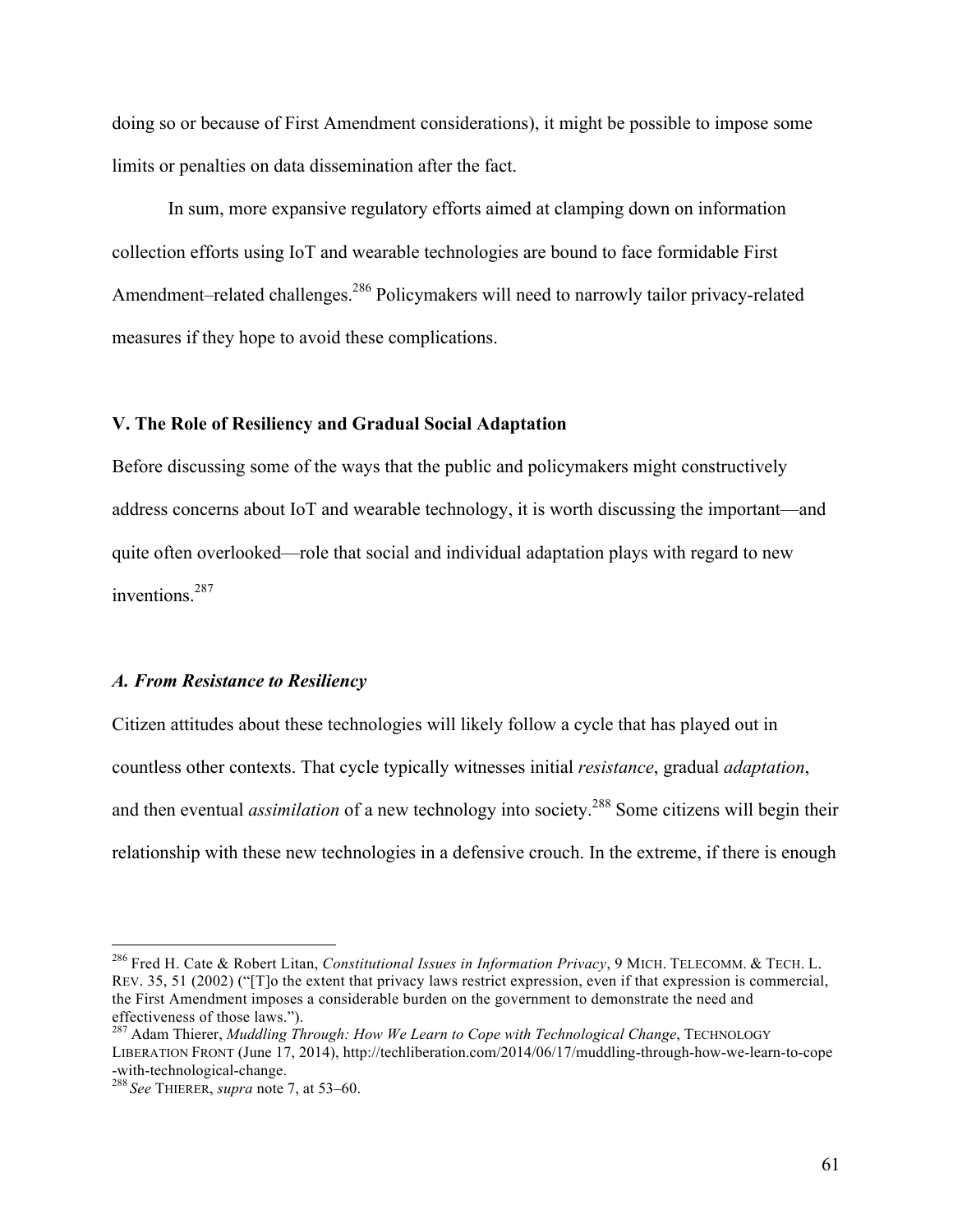of a backlash, the initial resistance to these technologies might take the form of a full-blown "technopanic."<sup>289</sup>

Over time, however, citizens tend to learn how to adapt to new technologies or at least become more resilient in the face of new challenges posed by modern technological advances. Andrew Zolli and Ann Marie Healy, authors of *Resilience: Why Things Bounce Back*, define *resilience* as "the capacity of a system, enterprise, or a person to maintain its core purpose and integrity in the face of dramatically changed circumstances."290 They continue,

To improve your resilience is to enhance your ability to resist being pushed from your preferred valley, while expanding the range of alternatives that you can embrace if you need to. This is what researchers call *preserving adaptive capacity*—the ability to adapt to changed circumstances while fulfilling one's core purpose—and it's an essential skill in an age of unforeseeable disruption and volatility.<sup>291</sup>

Consequently, they note, "by encouraging adaptation, agility, cooperation, connectivity, and diversity, resilience-thinking can bring us to a different way of being in the world, and to a deeper engagement with it."<sup>292</sup>

Those who propose more precautionary solutions to challenging social problems often ignore this uncanny ability of individuals and institutions to "bounce back" from technological disruptions and become more resilient in the process. Part of the reason precautionary thinking sometimes dominates discussions about emerging technologies is that many people hold a deepseated pessimism about future developments and a belief that, with enough preemptive planning, they can anticipate and overcome any number of hypothetical worst-case scenarios. Consequently, their innate tendency not only to be pessimistic but also to want greater certainty

<sup>&</sup>lt;sup>289</sup> Adam Thierer, *Technopanics, Threat Inflation, and the Danger of an Information Technology Precautionary Principle, 14 MINN. J. L. SCI. & TECH. 309 (2013).* 

<sup>&</sup>lt;sup>290</sup> ANDREW ZOLLI & ANN MARIE HEALY, RESILIENCE: WHY THINGS BOUNCE BACK 7 (2012).<br><sup>291</sup> *Id.* at 7–8. <sup>292</sup> *Id.* at 16.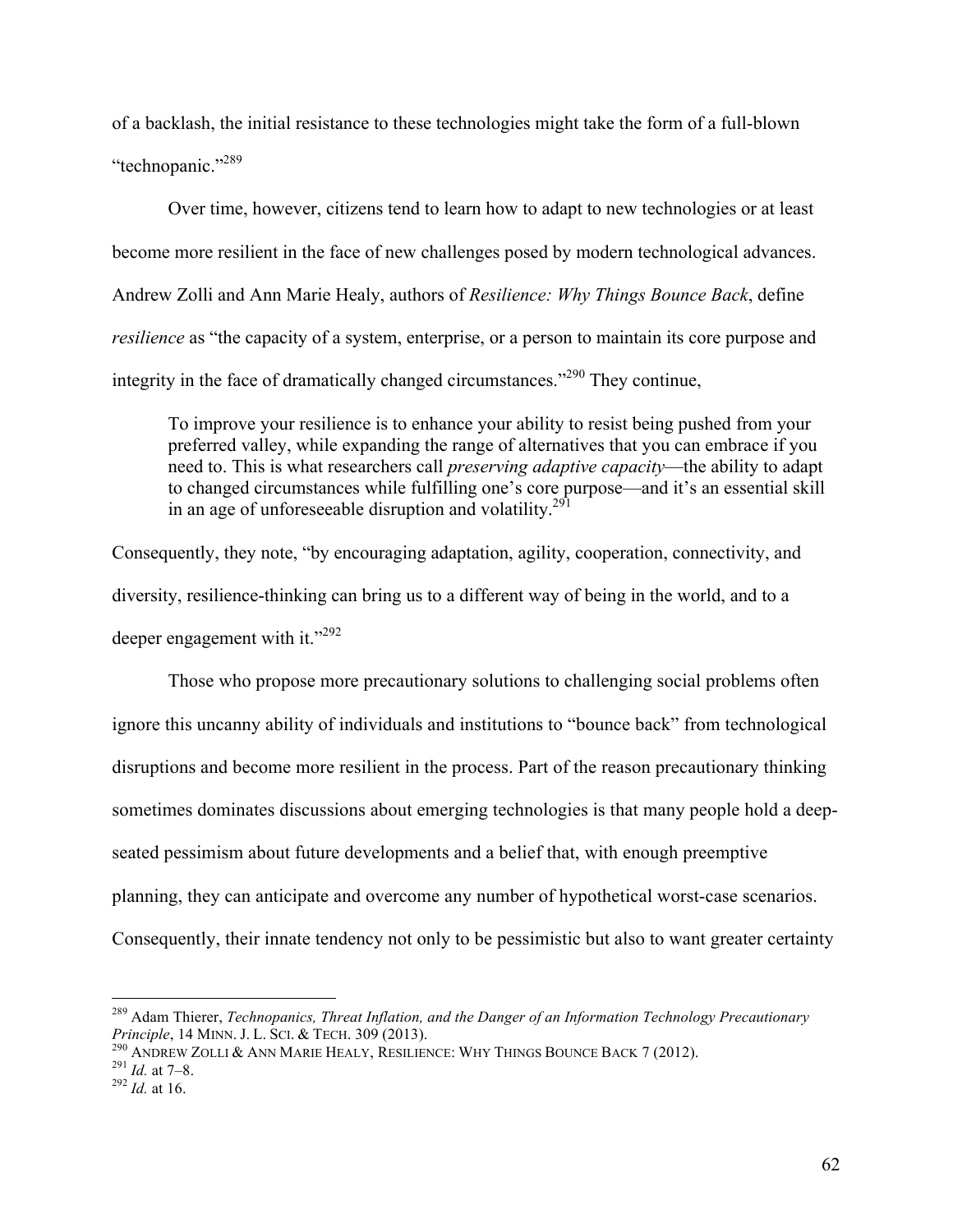about the future means that "the gloom-mongers have it easy," notes author Dan Gardner.<sup>293</sup> "Their predictions are supported by our intuitive pessimism, so they *feel* right to us. And that conclusion is bolstered by our attraction to certainty."<sup>294</sup> Clive Thompson, a contributor to *Wired* and the *New York Times Magazine*, also notes that "dystopian predictions are easy to generate" and "doomsaying is emotionally self-protective: if you complain that today's technology is wrecking the culture, you can tell yourself you're a gimlet-eyed critic who isn't hoodwinked by high-tech trends and silly, popular activities like social networking. You seem like someone who has a richer, deeper appreciation for the past and who stands above the triviality of today's life."<sup>295</sup>

Luckily, as science reporter Joel Garreau reminds readers, "the good news is that end-ofthe-world predictions have been around for a very long time, and none of them has yet borne fruit."<sup>296</sup> Doomsayers have a bad track record because they typically ignore how "humans shape and adapt [technology] in entirely new directions.<sup>297</sup> "Just because the problems are increasing doesn't mean solutions might not also be increasing to match them," Garreau correctly notes.<sup>298</sup>

In their 2001 "Response to Doom-and-Gloom Technofuturists," John Seely Brown and Paul Duguid note that "technological and social systems shape each other. . . . [They] are constantly forming and reforming new dynamic equilibriums with far-reaching implications." "Social and technological systems do not develop independently," they continue. Rather, "the

 $^{293}$  Dan Gardner, Future Babble: Why Expert Predictions Are Next to Worthless, and You Can Do Better 140–41 (2011).

<sup>&</sup>lt;sup>294</sup> John Seely Brown & Paul Duguid, *Response to Bill Joy and the Doom-and-Gloom Technofuturists*, *in* AAAS SCIENCE AND TECHNOLOGY POLICY YEARBOOK 2001 79 (Albert H. Teich, Stephen D. Nelson, Celia McEnaney & Stephen J. Lita eds., 2001).

<sup>&</sup>lt;sup>295</sup> CLIVE THOMPSON, SMARTER THAN YOU THINK: HOW TECHNOLOGY IS CHANGING OUR MINDS FOR THE BETTER 283 (2013).

<sup>296</sup> GARREAU, *supra* note 146, at 148. <sup>297</sup> *Id.* at 95. <sup>298</sup> *Id.* at 154.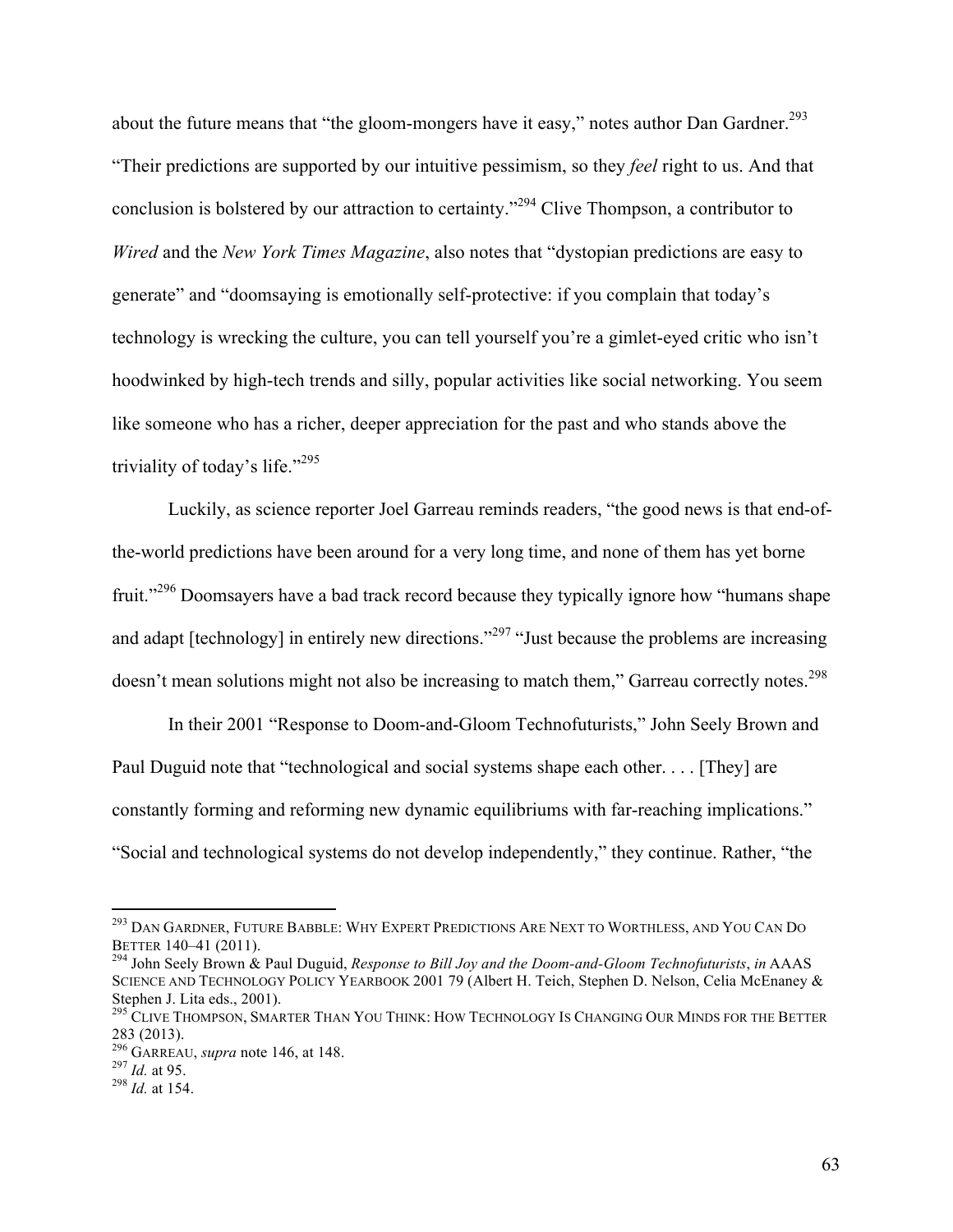two evolve together in complex feedback loops, wherein each drives, restrains, and accelerates change in the other."<sup>299</sup>

This is how humans become more resilient and prosper, even in the face of sweeping technological change. Wisdom is born of experience, including experiences that involve risk and the possibility of occasional mistakes and failures while both developing new technologies and learning how to live with them.<sup>300</sup> Citizens should remain open to new forms of technological change not only because doing so provides breathing space for future entrepreneurialism and invention, but also because it provides an opportunity to see how societal attitudes toward new technologies evolve—and to learn from that change. More often than not, citizens find creative ways to adapt to technological change by using a variety of coping mechanisms, new norms, or other creative fixes. Although some things are lost in the process, something more is typically gained, including lessons about how to deal with subsequent disruptions.

#### *B. Case Study: The Rise of Public Photography*

Consider the jarring impact that the rise of the camera and public photography had on American society in the late 1800s.<sup>301</sup> This case study has implications for the debate over wearable technologies. Plenty of critics existed, and many average citizens were probably outraged by the spread of cameras $302$  because "for the first time photographs of people could be taken without their permission—perhaps even without their knowledge," notes Lawrence M. Friedman in his

<sup>&</sup>lt;sup>299</sup> Brown & Duguid, *supra* note 294, at 79, 82, 83.<br><sup>300</sup> THIERER, *supra* note 7, at viii.<br><sup>301</sup> This section was condensed from Thierer, *supra* note 287.<br><sup>302</sup> For a discussion of the anxieties caused by photography *in Wait: Amateur Photography and the Right of Privacy in New York, 1885–1915*, 43 AMER. QUAR. 24 (March 1991).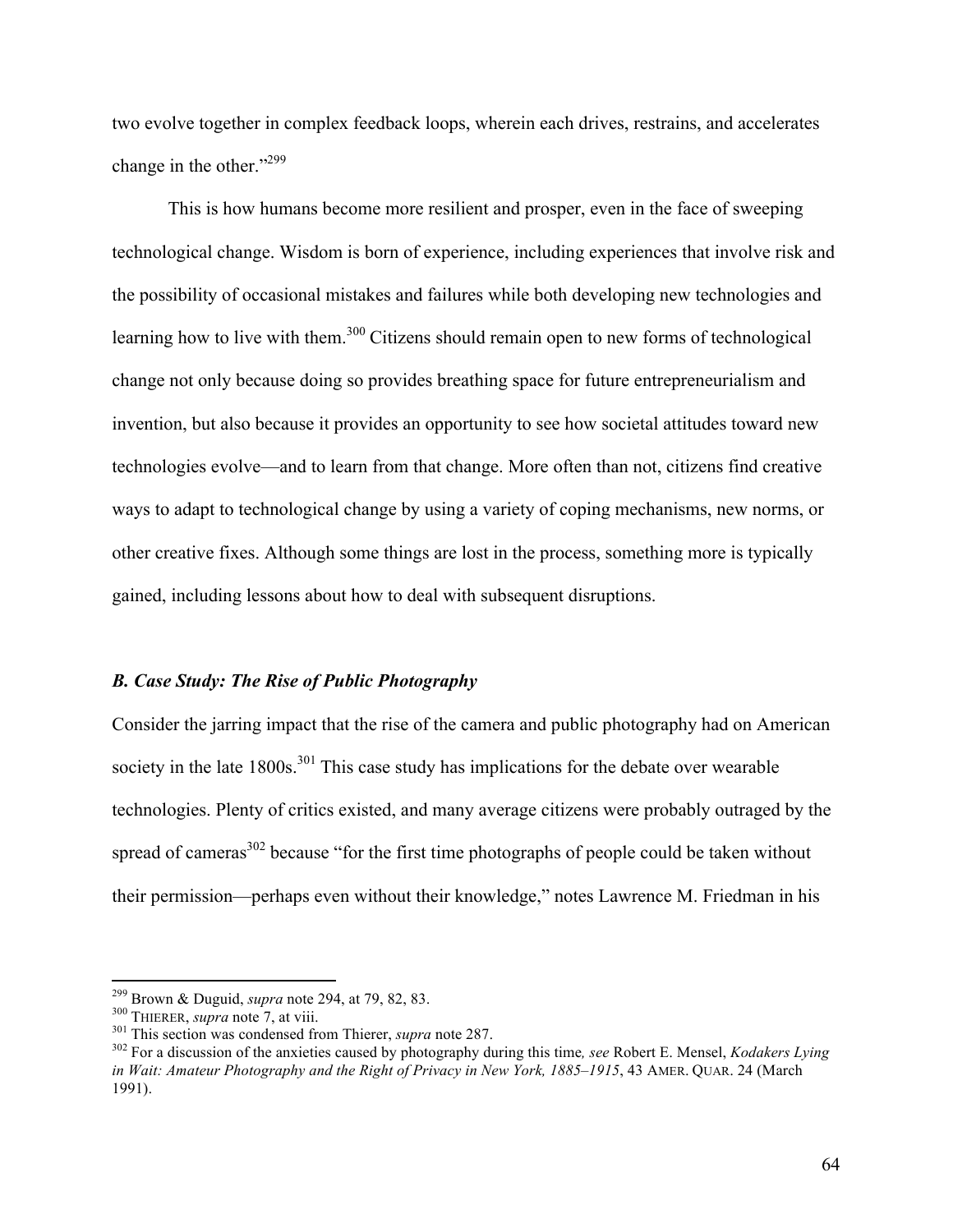2007 book, *Guarding Life's Dark Secrets: Legal and Social Controls over Reputation, Propriety, and Privacy*. 303

In fact, the most important essay ever written on privacy law, Samuel D. Warren and Louis D. Brandeis's famous 1890 *Harvard Law Review* essay "The Right to Privacy," decries the spread of public photography. The authors lament that "instantaneous photographs and newspaper enterprise have invaded the sacred precincts of private and domestic life" and claim that "numerous mechanical devices threaten to make good the prediction that 'what is whispered in the closet shall be proclaimed from the house-tops.'"304

Despite the profound disruption caused by cameras and public photography, personal norms and cultural attitudes evolved quite rapidly as cameras became a central part of the human experience. In fact, instead of shunning cameras, most people quickly looked to buy one! At the same time, social norms and etiquette evolved to address those who would use cameras in inappropriate or privacy-invasive ways. In other words, citizens bounced back and became more resilient in the face of technological adversity.

Although some limited legal responses were needed to address the most egregious misuses of cameras, for the most part the gradual evolution of social norms, public pressure, and other coping mechanisms combined to solve the "problem" of public photography. As will be noted in the next section, in much the same way IoT and wearable technology will likely see a similar combination of factors at work as individuals and society slowly adjust to the new technological realities of the time. The public will likely develop coping mechanisms to deal with the new realities of a world of wearable technologies and become more resilient in the process.

65

<sup>&</sup>lt;sup>303</sup> LAWRENCE M. FRIEDMAN, GUARDING LIFE'S DARK SECRETS: LEGAL AND SOCIAL CONTROLS OVER REPUTATION, PROPRIETY, AND PRIVACY 214 (2007).

<sup>&</sup>lt;sup>304</sup> Samuel D. Warren & Louis D. Brandeis, *The Right to Privacy*, 4 HARV. L. REV. 193, 195 (1890).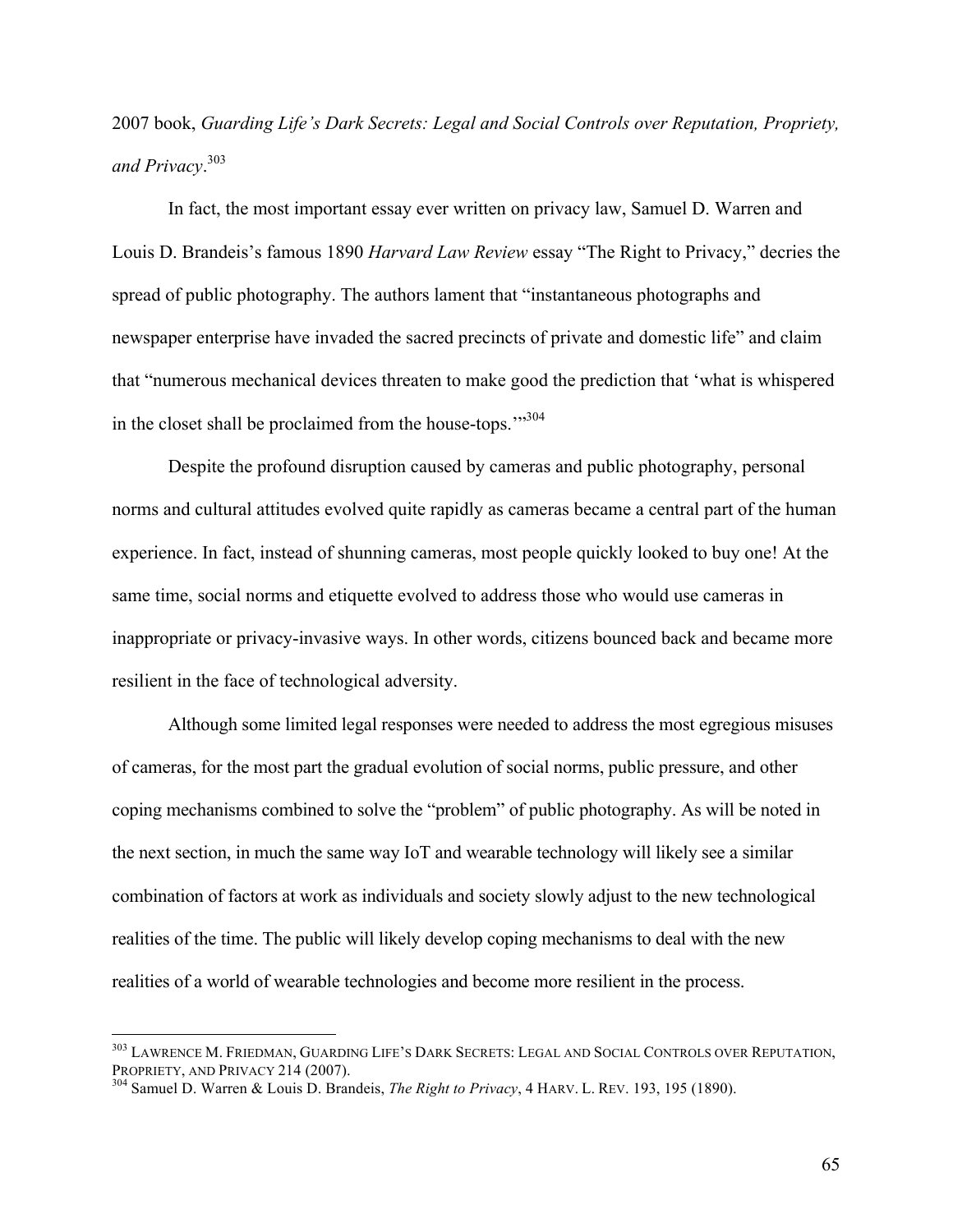That being said, resiliency should not be equated with complacency or a "just-get-overit" attitude toward privacy and security issues. With time, it may very well be the case that people "get over" *some* of the anxieties they might hold today concerning these new technologies, but in the short run, IoT and wearable technologies will create serious social tensions that deserve serious responses.<sup>305</sup> This paper will turn to some of those potential responses next.

## **VI. Constructive Solutions to Complex Problems**

Even if it is true that precautionary regulation will be costly, counterproductive, or potentially ineffective—and should therefore be avoided if possible—this does not mean the various privacy and security challenges associated with IoT and wearable technologies can be ignored.

As noted already, there are no silver-bullet solutions that can instantly or easily solve these complex problems. Instead, what is needed is a *layered* approach to addressing these concerns that incorporates many different solutions. This section outlines a variety of constructive approaches that can be tapped to address the various privacy and security concerns associated with these new innovations.

#### *A. Digital Literacy: How Education and Etiquette Can Help*

One solution to the privacy, security, and safety concerns raised by IoT and wearable technologies is to better educate the public about the potential downsides associated with these

 <sup>305</sup> Adam Thierer, *Can We Adapt to the Internet of Things?*, PRIVACY PERSPECTIVES (June 19, 2013), https://www .privacyassociation.org/privacy\_perspectives/post/can\_we\_adapt\_to\_the\_internet\_of\_things.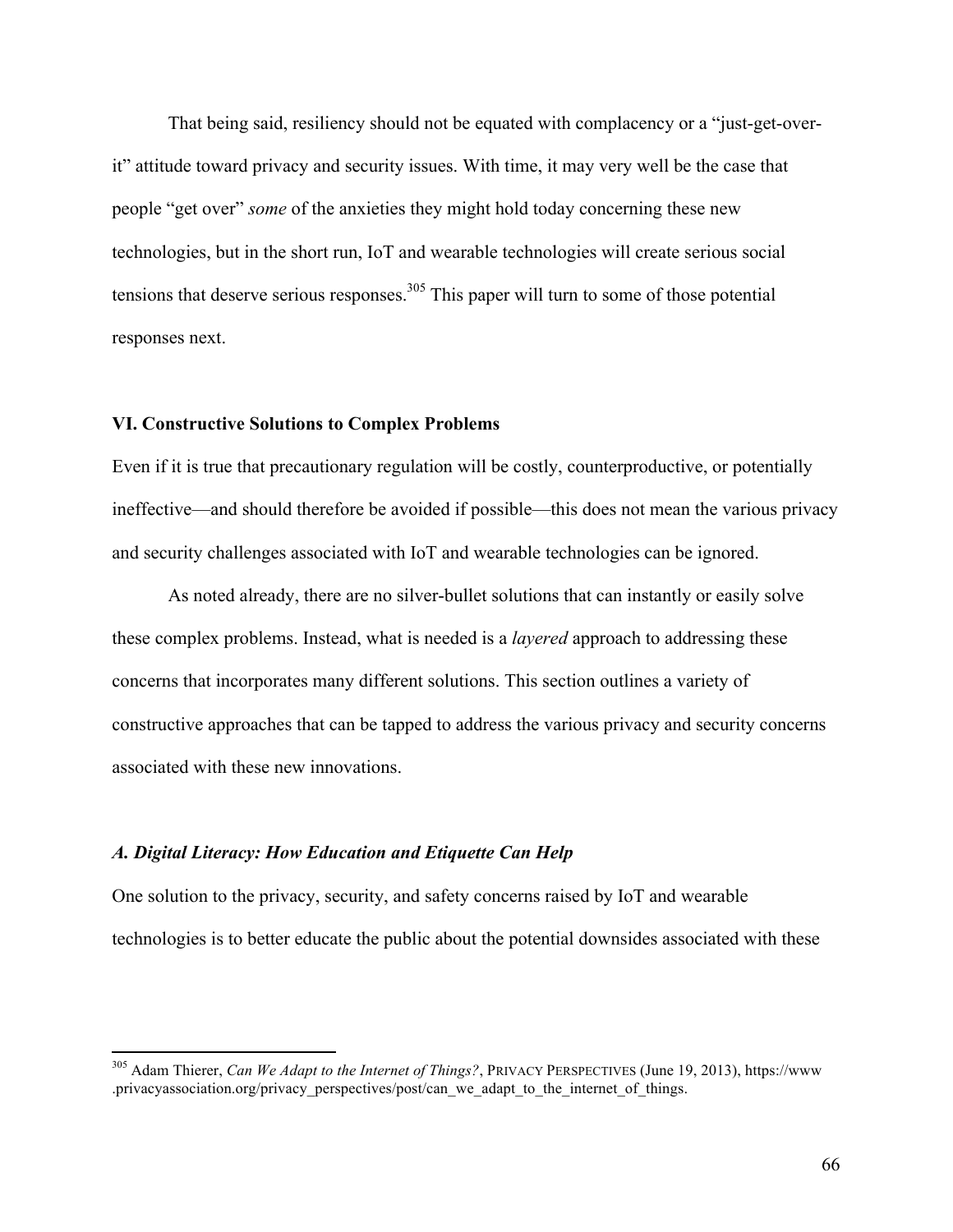technologies, as well as their proper and improper uses.<sup>306</sup> This can be accomplished with a variety of education and awareness-building efforts.<sup>307</sup>

Such efforts are already the primary means of dealing with concerns about online child safety.<sup>308</sup> Much like today's policy debates over online privacy, early policy debates over online child safety focused on top-down regulatory solutions, including efforts to censor objectionable content.<sup>309</sup> These efforts to devise legislative and regulatory responses to online safety concerns immediately faced both technical and legal challenges. Technically speaking, devising workable filtering mechanisms for a medium such as the Internet proved elusive. In terms of the law, at least in the United States, various First Amendment–based constraints made it impossible to devise constitutionally permissible restrictions. $310$ 

After many years of trying and failing to impose such restrictions, policymakers and online safety experts instead turned their attention to educational and empowerment-based solutions.<sup>311</sup> The educational approaches that they tapped—which focused on media literacy strategies, critical thinking skills, and "digital citizenship"—are equally relevant in the context of online privacy.<sup>312</sup> Digital citizenship efforts stress the importance of teaching both children and adults better online behavior, or "netiquette" (proper behavior toward others), which can promote

<sup>&</sup>lt;sup>306</sup> Thierer, *supra* note 261, at 479.<br><sup>307</sup> Howard Beales, Richard Craswell & Steven C. Salop, *The Efficient Regulation of Consumer Information*, 24 J. L. & ECON. 491, 531 (1981) ("Consumer education is often overlooked as a means of dealing with incomplete

information.").<br><sup>308</sup> *See* ADAM THIERER, PARENTAL CONTROLS & ONLINE CHILD PROTECTION: A SURVEY OF TOOLS (Version 4.0)<br>(2009), *available at http://www.pff.org/parentalcontrols/.*<br><sup>309</sup> Thierer, *supra* note 261, at 479–82

<sup>&</sup>lt;sup>310</sup> Reno v. ACLU, 521 U.S. 844 (1997).<br><sup>311</sup> See Adam Thierer, *Five Online Safety Task Forces Agree: Education, Empowerment & Self-Regulation Are the Answer*, 16 PROGRESS ON POINT 1 (July 2009), available at http://www.pff.org/issues-pubs/pops/2009/pop16.13-five -online-safety-task-forces-agree.pdf; U.S. NAT'L TELECOMM. & INFO. ADMIN., YOUTH SAFETY ON A LIVING INTERNET: REPORT OF THE ONLINE SAFETY AND TECHNOLOGY WORKING GROUP (June 4, 2010), *available at* http://www.ntia.doc .gov/legacy/reports/2010/OSTWG\_Final\_Report\_060410.pdf.

<sup>&</sup>lt;sup>312</sup> COMMON SENSE MEDIA, DIGITAL LITERACY AND CITIZENSHIP IN THE 21ST CENTURY: EDUCATING, EMPOWERING, AND PROTECTING AMERICA'S KIDS (June 2009), *available at* https://www.itu.int/council/groups/wg-cop/second -meeting-june-2010/CommonSenseDigitalLiteracy-CitizenshipWhitePaper.pdf.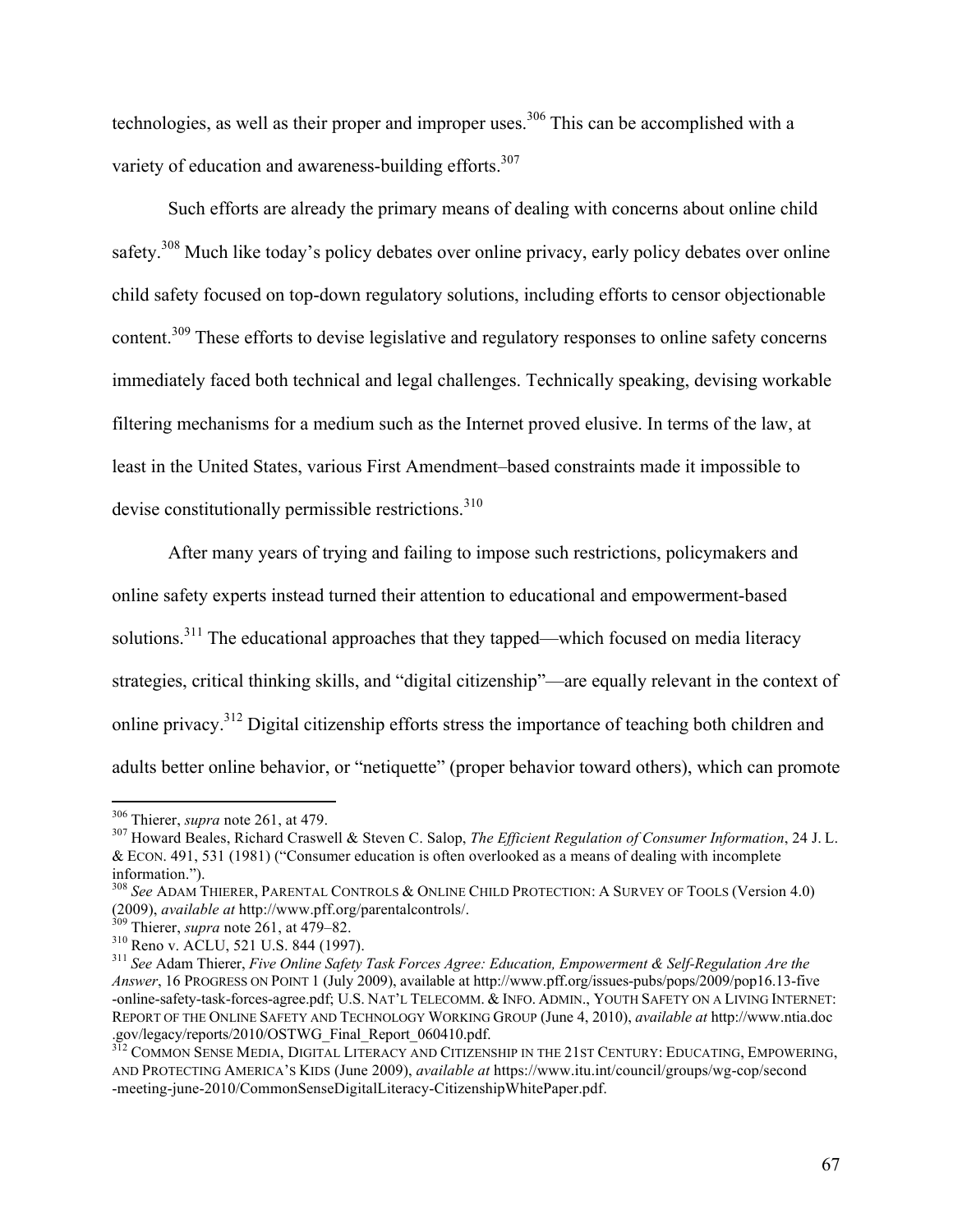both online safety and digital privacy goals.<sup>313</sup> Digital literacy and digital citizenship efforts can help individuals understand the potential perils of oversharing information about themselves and others while simultaneously encouraging consumers to occasionally delete unnecessary online information and cover their digital footprints in other ways.<sup>314</sup> "We live in what one might call the Peeping Tom society," argues Stanford law professor Lawrence M. Friedman, in that "new technology puts powerful tools for invading privacy into the hands of ordinary people."315 Digital literacy and digital citizenship efforts can help address that problem.

The Obama administration's *Big Data* report included a short section on the need to "recognize digital literacy as an important 21st century skill." It noted,

In order to ensure students, citizens, and consumers of all ages have the ability to adequately protect themselves from data use and abuse, it is important that they develop fluency in understanding the ways in which data can be collected and shared, how algorithms are employed and for what purposes, and what tools and techniques they can use to protect themselves. Although such skills will never replace regulatory protections, increased digital literacy will better prepare individuals to live in a world saturated by data. Digital literacy—understanding how personal data is collected, shared, and used should be recognized as an essential skill in K-12 education and be integrated into the standard curriculum. $316$ 

In 2013, scholars affiliated with the Center on Law and Information Policy at the

Fordham University School of Law released a good model for how to operationalize this vision.

They launched a privacy education program "aimed at engaging middle school students in

<sup>&</sup>lt;sup>313</sup> Anne Collier, *From Users to Citizens: How to Make Digital Citizenship Relevant*, NET FAMILY NEWS (Nov. 16, 2009), http://www.netfamilynews.org/2009/11/from-users-to-citizen-how-to-make.html; Larry Magid, *We Need to Rethink Online Safety*, HUFFINGTON POST BLOG (Jan. 22, 2010), http://www.huffingtonpost.com/larry-magid/we

<sup>&</sup>lt;sup>314</sup> Brian O'Neill & Yiannis Laouris, *Teaching Internet Safety, Promoting Digital Literacy: The Dual Role of Education and Schools*, *in* TOWARDS A BETTER INTERNET FOR CHILDREN? POLICY PILLARS, PLAYERS AND PARADOXES <sup>193</sup> (Brian O'Neill, Elisabeth Staksrud & Sharon McLaughlin eds., 2013). <sup>315</sup> FRIEDMAN, *supra* note 303, 259, 269. <sup>316</sup> EXEC. OFFICE OF THE PRESIDENT, *supra* note 216, at 64.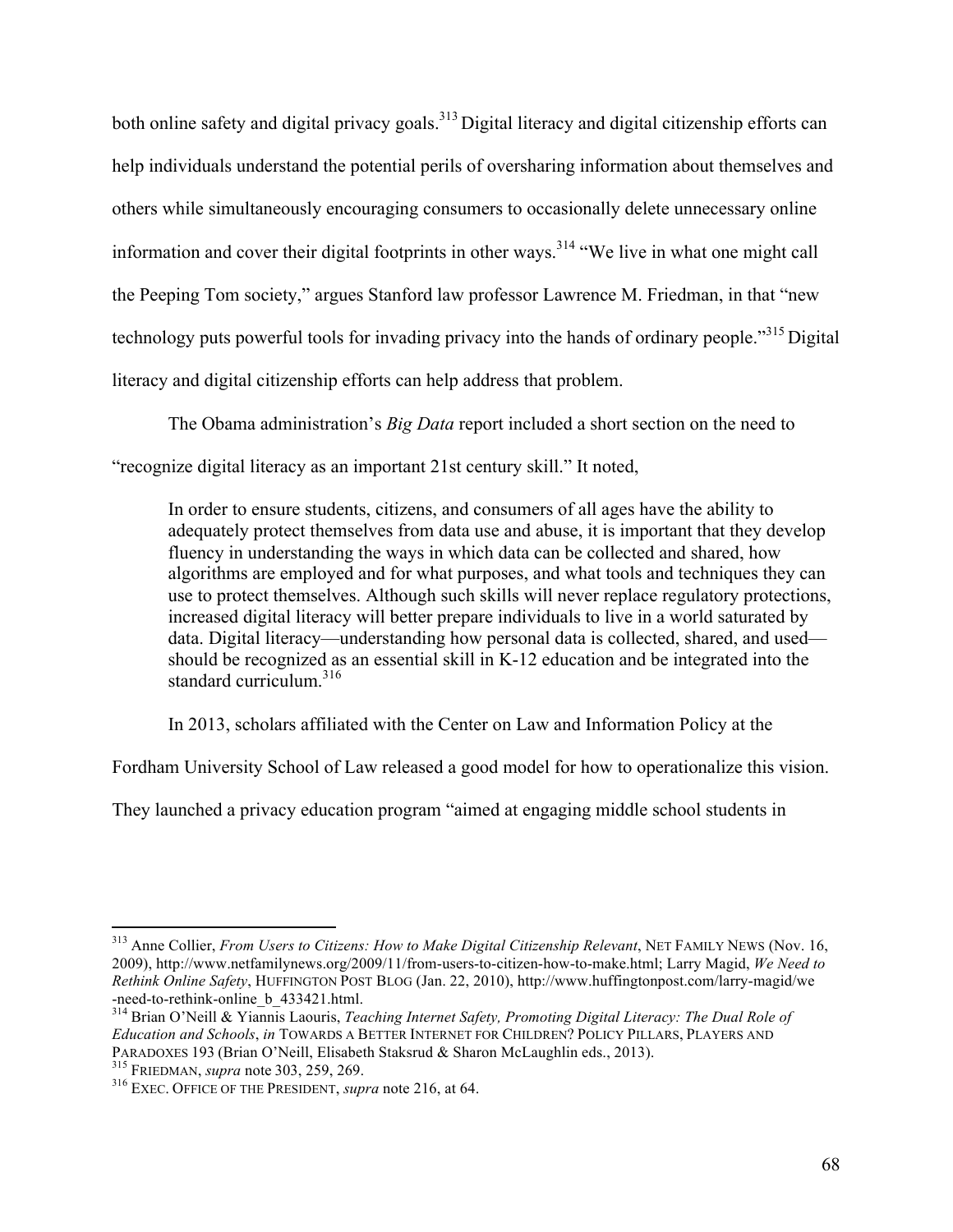discussions about privacy and its relevance in their lives."<sup>317</sup> The resulting Volunteer Privacy Educators Program offered students some lessons about how to deal with social media and how to actively manage their digital reputation, as well as how to establish strong passwords and avoid behavioral advertising, if they were so inclined. $318$ 

Governments can play an important role in facilitating education and awarenessbuilding approaches. The FTC notes, "Consumer and business education serves as the first line of defense against fraud, deception, and unfair practices."<sup>319</sup> Toward that end, the FTC already partners with over a dozen other federal agencies to provide OnGuardOnline, a website that offers wide-ranging security, safety, and privacy tips for both consumers and businesses.<sup>320</sup> Also, the FTC has created a YouTube page featuring informational videos on these issues.<sup>321</sup> The Federal Communications Commission also offers smartphone security advice on its website.<sup>322</sup> Many privacy activists and privacy professionals already offer extensive educational programs and advice. $323$ 

 <sup>317</sup> *Volunteer Privacy Educators Program*, FORDHAM CENTER ON LAW AND INFORMATION POLICY, http://law

<sup>.</sup>fordham.edu/center-on-law-and-information-policy/30317.htm (last visited June 13, 2014).<br><sup>318</sup> FORDHAM CENTER ON LAW AND INFORMATION POLICY, FORDHAM CLIP VOLUNTEER PRIVACY EDUCATORS<br>PROGRAM (2013), *available at http://la* 

<sup>&</sup>lt;sup>319</sup> FED. TRADE COMM'N, STRATEGIC PLAN FOR FISCAL YEARS 2009 TO 2014 4 (2009), *available at* http://www.ftc .gov/opp/gpra/spfy09fy14.pdf ("Most FTC law enforcement initiatives include a consumer and/or business education component aimed at preventing consumer injury and unlawful business practices, and mitigating financial losses. From time to time, the agency conducts pre-emptive consumer and business education campaigns to raise awareness of new or emerging marketplace issues that have the potential to cause harm. The agency creatively uses new technologies and private and public partnerships to reach new and under-served audiences, particularly those who may not seek information directly from the FTC.").

<sup>&</sup>lt;sup>320</sup> The website is at http://www.onguardonline.gov/about-us (last visited Oct. 31, 2014).<br><sup>321</sup> The YouTube page is at https://www.youtube.com/user/FTCvideos (last visited Oct. 31, 2014).<br><sup>322</sup> FCC Smartphone Security C

<sup>&</sup>lt;sup>323</sup> David Hoffman, *What's One Way Organizations Can Be More Accountable? Privacy Education*, PRIVACY PERSPECTIVES (Apr. 2, 2013), https://www.privacyassociation.org/privacy\_perspectives/post/whats\_one\_way \_organizations\_can\_be\_more\_accountable\_educate\_educate\_educate; Sacco, *supra* note 209.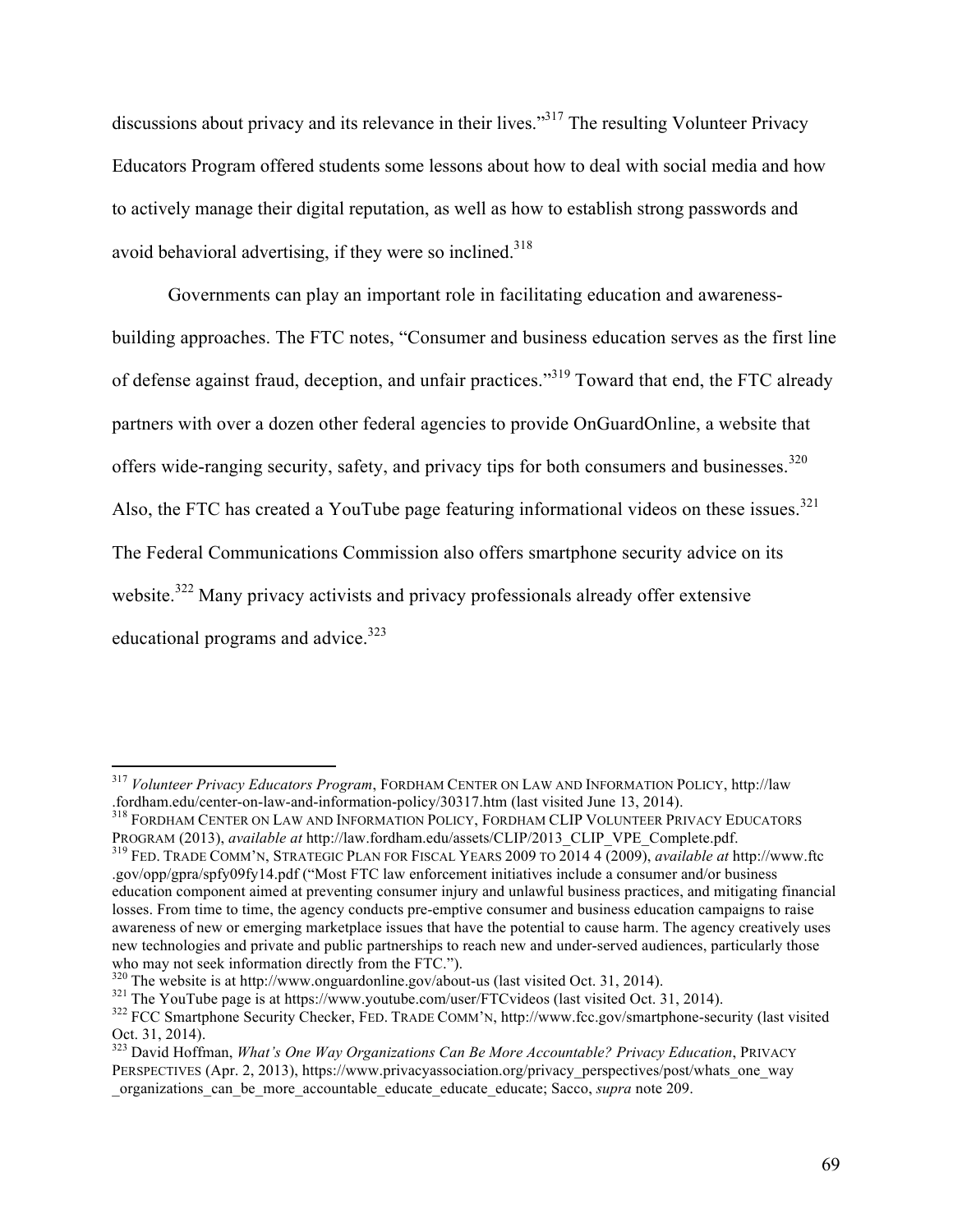# *B. Best Practices and Self-Regulation: Privacy and Security "By Design"*

Privacy and data security policies for IoT and wearable technology can also be governed by selfregulatory efforts.324 Developers have a vested interest in adopting best practices and codes of conduct because "only by developing solutions that are clearly respectful of people's privacy, and devoting an adequate level of resources for disseminating and explaining the technology to the mass public" can companies expect to achieve widespread adoption of IoT technologies.<sup>325</sup>

"Compared to traditional government regulation," notes FTC Commissioner Maureen Ohlhausen, "self-regulation has the potential to be more prompt, flexible, and responsive when business models or technologies change."<sup>326</sup> Ohlhausen itemizes other advantages of selfregulation as follows:

- It is "easier to reconfigure than major regulatory systems that must be adjusted via legislation or agency rulemaking."
- It "can also be well attuned to market realities where self-regulatory organizations have obtained the support of member firms. Their accumulated judgment and hands-on experience in their industries help create rules that are workable for companies."
- It "also helps prompt compliance by allowing corporations to 'buy-in' to the process."
- It "may also offer a less adversarial, more efficient dispute resolution mechanism than formal legal procedures . . . ."
- It is "a useful option to resolve consumer concerns, so that government enforcement resources can be preserved for the most egregious cases of consumer harm . . . ."

<sup>&</sup>lt;sup>324</sup> Jedidiah Bracy, *Will Industry Self-Regulation Be Privacy's Way Forward?*, PRIVACY ADVISOR (June 24, 2014), https://www.privacyassociation.org/publications/will industry self regulation be privacys way forward.

<sup>&</sup>lt;sup>325</sup> RFID WORKING GROUP, *supra* note 50, at 21.<br><sup>326</sup> Maureen K. Ohlhausen, *Success in Self-Regulation: Strategies to Bring to the Mobile and Global Era*, address to the Better Business Bureau Self-Regulation Conference (June 2014), at 3, *available at* http://www.ftc.gov/system /files/documents/public\_statements/410391/140624bbbself-regulation.pdf.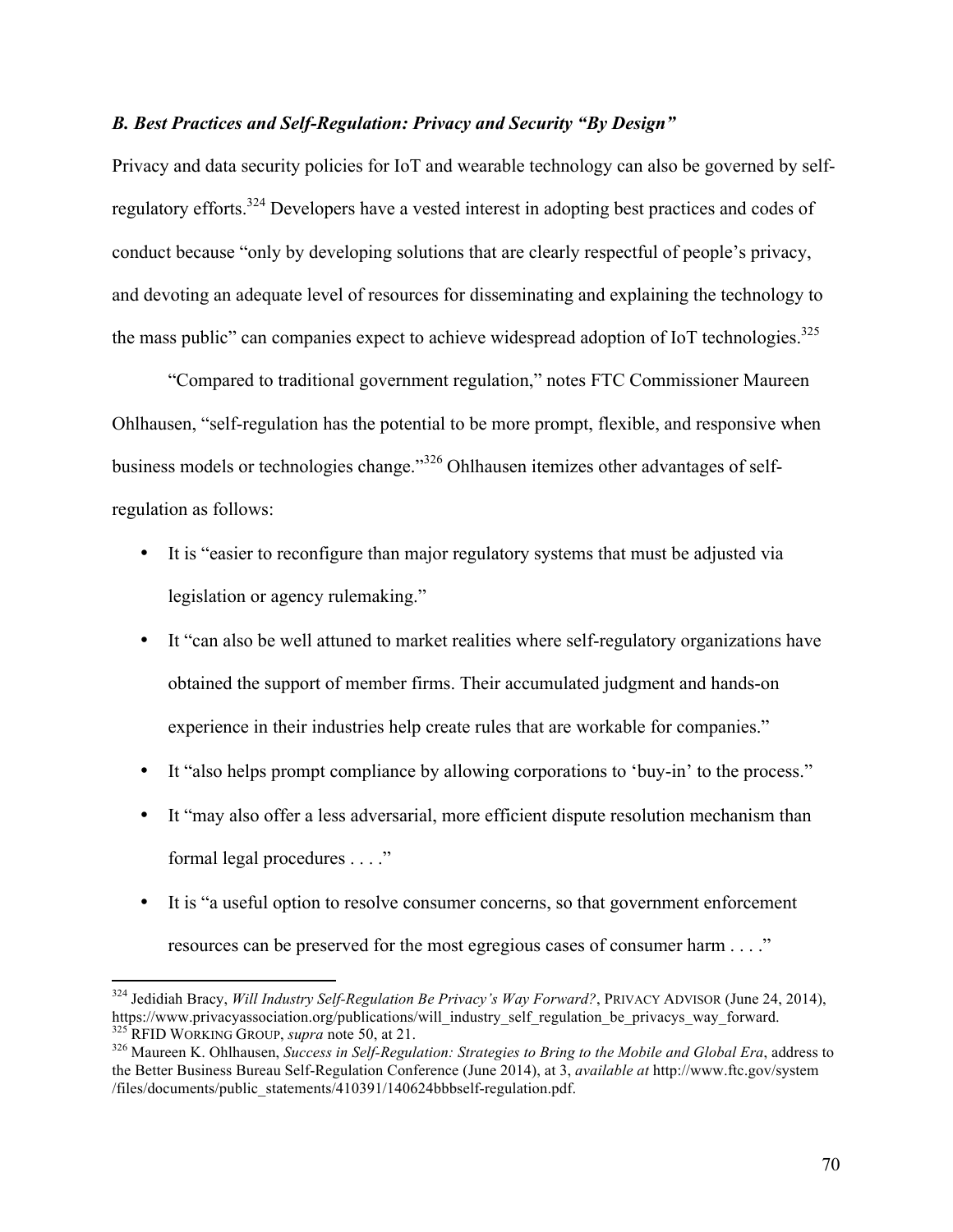• "[T]he cost burden of a self-regulatory process falls on industry participants rather than American taxpayers."<sup>327</sup>

Importantly, Ohlhausen notes that "self-regulation may also be the only option for certain types of activity where government intervention is limited by the First Amendment."<sup>328</sup> For the reasons stated in section IV, this consideration is of obvious relevance to the use of wearable technologies, which could be protected from regulation on free speech grounds.

Industry self-regulation in this space can take the form of what is known as *privacy by design* and *security by design*. <sup>329</sup> These terms generally refer to efforts by developers to "bake in" certain privacy and security practices and protections as they are designing and deploying new technologies.330 The Future of Privacy Forum has compiled a centralized resource of current standards and best practices to help firms address a wide variety of privacy concerns (e.g., app development, children's privacy, locational privacy and mobile services, and online  $\text{ads}$ <sup>331</sup> and has also developed a blueprint to help organizations conduct privacy impact assessments for data-oriented innovations.<sup>332</sup> The Council of Better Business Bureaus has also produced detailed best-practice guidelines for data security<sup>333</sup> and data privacy for small businesses.<sup>334</sup> Finally,

<sup>&</sup>lt;sup>327</sup> *Id.*<br><sup>328</sup> *Id.*<br><sup>329</sup> ANN CAVOUKIAN, PRIVACY BY DESIGN AND THE EMERGING PERSONAL DATA ECOSYSTEM (Oct. 2012), *available at* http://www.ipc.on.ca/images/Resources/pbd-pde.pdf.

<sup>&</sup>lt;sup>330</sup> Transatlantic Computing Continuum Policy Alliance, *supra* note 249, at 4 ("These context-specific [privacy and security] choices are something engineers, working alongside privacy and security professionals, can help bake into products."). Efforts aimed at "baking in" security best practices have been under way for many years. *See* Heather Havenstein, *Baked-In Security*, COMPUTERWORLD (Mar. 21, 2005), http://www.computerworld.com/s/article

<sup>&</sup>lt;sup>331</sup> *See* Future of Privacy Forum, *Best Practices*, http://www.futureofprivacy.org/resources/best-practices (last visited Oct. 31, 2014).

<sup>&</sup>lt;sup>332</sup> Jules Polonetsky, Omer Tene & Joseph Jerome, Future of Privacy Forum, *Cost-Benefit Analysis for Big Data Projects* (Sept. 2014), http://www.futureofprivacy.org/wp-content/uploads/FPF DataBenefitAnalysis FINAL.pdf. 333 Council of Better Business Bureaus, *Data Security: Made Simpler*, http://www.bbb.org/data-security (last visited Oct. 31, 2014). <sup>334</sup> Council of Better Business Bureaus, *Data Privacy for Small Businesses*, http://www.bbb.org/council/for

<sup>-</sup>businesses/toolkits/data-privacy-for-small-businesses (last visited Oct. 31, 2014).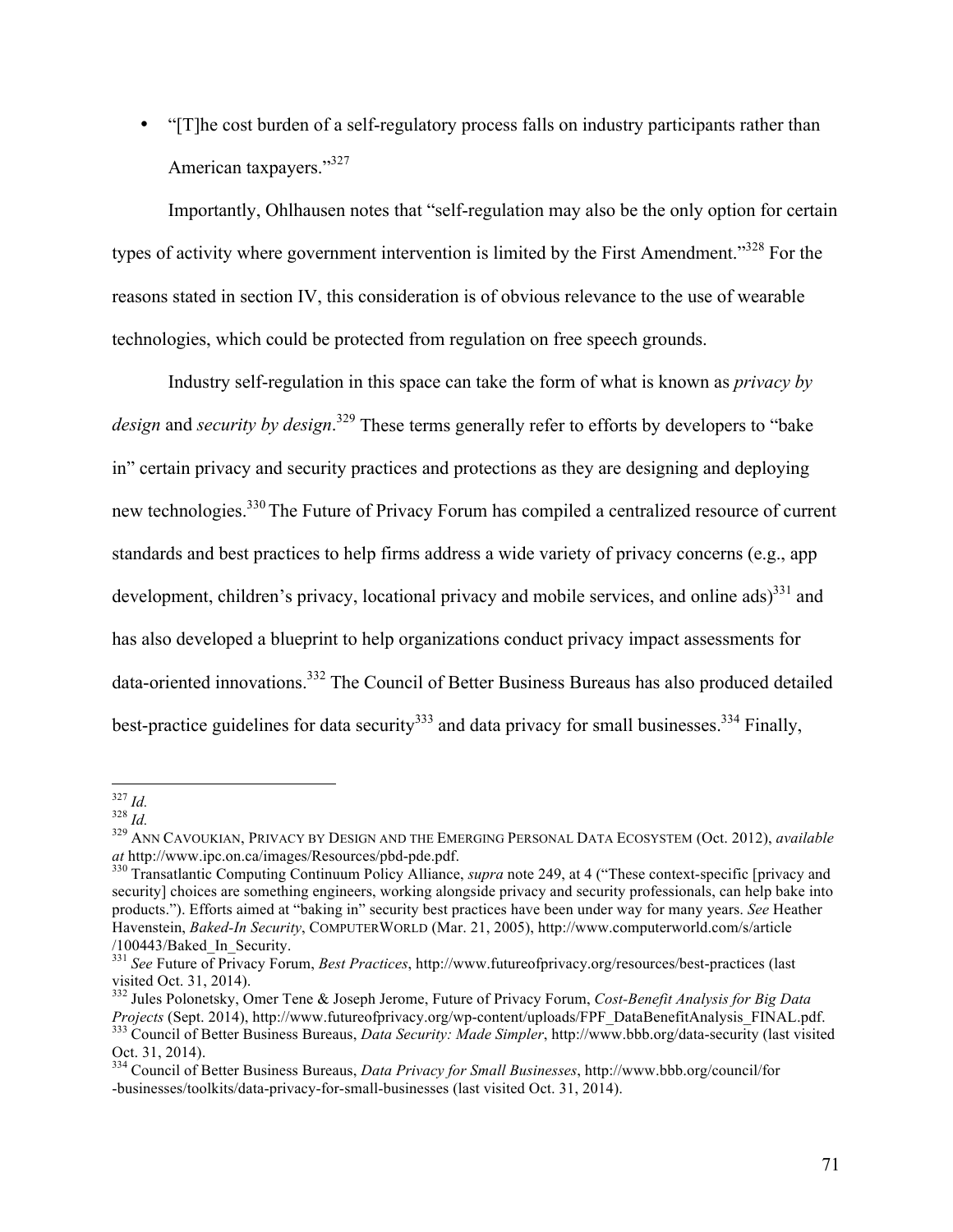privacy expert Daniel Solove created TeachPrivacy, an educational resource to help train employees about privacy and data security matters.<sup>335</sup>

What do privacy and security by design entail? There are several practical steps that developers of IoT and wearable technologies can take, including the following:

- **Proper use guidelines:** Developers should include clear warnings in their packaging materials that explain to new owners the dangers associated with inappropriate use of their technologies. Many of them already do so.
- **Transparency:** Giving consumers more and better information about their digital tools is one of the key objectives of best practice efforts.<sup>336</sup> "Transparency is crucial," argues FTC Chairwoman Edith Ramirez. "As more and more of our devices become smarter and smarter, it is essential we know as much about them as they know about us—that we understand what information the devices are collecting and how it is being used or shared."337 Her colleague, FTC Commissioner Julie Brill, argues, "Manufacturers should deploy signals or consumer-friendly online dashboards that explain—through sounds, pictures, or graphs—the data the device collects about consumers, the uses of the data, and who else might see it."<sup>338</sup> On their websites, developers should also clearly disclose how the data their devices collect are retained, if at all, by the company, or who else such data might be shared with, if anyone.

 <sup>335</sup> *See* TeachPrivacy, http://www.teachprivacy.com (last visited Oct. 31, 2014). <sup>336</sup> Future of Privacy Forum, *supra* note 192, at 13 ("Transparency can also be vital to the development of the Internet of Things. Industry must ensure that consumers understand how they will benefit from the Internet of Things and see that measures are in place to promote consumer privacy and security.").<br><sup>337</sup> Ramirez, *supra* note 231, at 4.<br><sup>338</sup> Julie Brill, *Weaving a Tapestry to Protect Privacy and Competition in the Age of Big Data* 

European Data Protection Supervisor's Workshop on Privacy, Consumer Protection and Competition in the Digital Age (June 2, 2014), at 8, *available at* http://www.ftc.gov/system/files/documents/public\_statements/313311/140602 edpsbrill.pdf.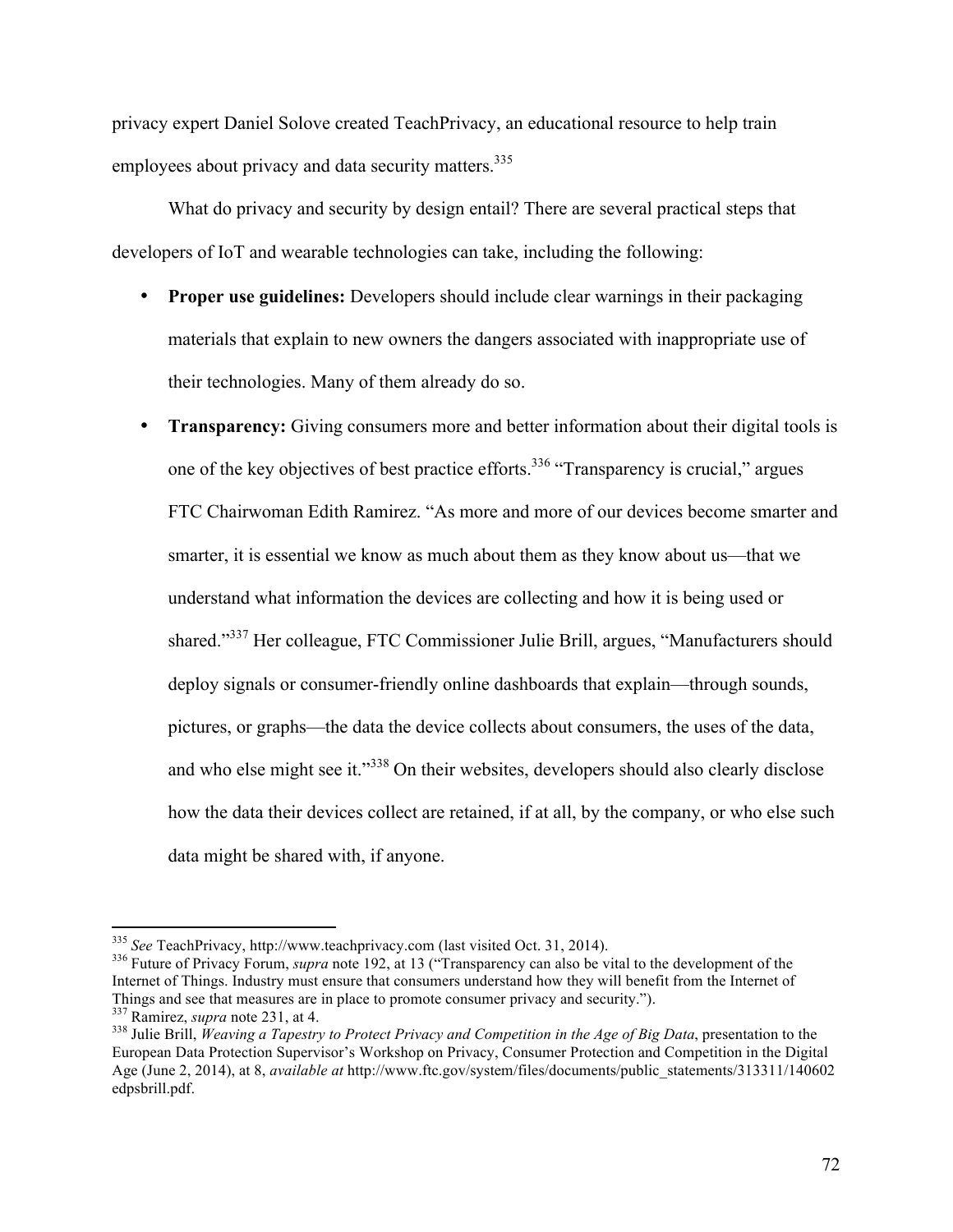- **Data transfer or data minimization:** Developers should also make it easier to transfer or delete data when users so request. Developers should also look to minimize or delete unnecessary datasets that could open future privacy or security vulnerabilities.
- **Ongoing security notices and updates:** Ongoing software updates will be essential to ensure that vulnerabilities are patched as quickly as possible so that IoT does not become "the hacker's new playground."<sup>339</sup>
- **Better security through encryption:** Encryption, anonymization, and data *deidentification*<sup>340</sup>—a term that refers to "storing and sharing the data without revealing the identity of the individuals involved"— will also be important, even if imperfect.<sup>341</sup>

Why would developers adopt such best practices or codes of conduct voluntarily? Fear of legal liability and pressure from government officials are two possible explanations. But, in most cases, it comes down to good business. Many potential customers will care deeply about the privacy and security of their IoT and wearable devices and services.<sup>342</sup> "The signs are already beginning to appear," says Ann Cavoukian—who is widely credited with coining the term

<sup>&</sup>lt;sup>339</sup> Arik Hesseldahl, *The Internet of Things Is the Hackers' New Playground*, RE/CODE (July 29, 2014), http://recode<br>.net/2014/07/29/the-internet-of-things-is-the-hackers-new-playground/.

<sup>&</sup>lt;sup>340</sup> ANN CAVOUKIAN & DANIEL CASTRO, SETTING THE RECORD STRAIGHT: DE-IDENTIFICATION DOES WORK (June 16, 2014), *available at* http://www2.itif.org/2014-big-data-deidentification.pdf. <sup>341</sup> Daniel C. Barth-Jones, *Does De-identification Work or Not?*, FIERCE BIG DATA (June 23, 2014), http://www

<sup>.</sup>fiercebigdata.com/node/35502156; Arvind Narayanan & Edward W. Felten, *No Silver Bullet: De-identification Still Doesn't Work*, RANDOMWALKER (July 9, 2014), http://randomwalker.info/publications/no-silver-bullet-de -identification.pdf.

<sup>342</sup> *The Internet of Things (To Be Hacked)*, ECONOMIST, July 10, 2014, *available at* http://www.economist.com/news /leaders/21606829-hooking-up-gadgets-web-promises-huge-benefits-security-must-not-be ("Wrongdoers should be punished, but the best prompt for securing the internet of things is competition. Either tech firms will find ways to make web-connected gadgets more dependable, or people will decide they can live without them."). *See also* Larry Magid, *Safety, Security and Privacy Risks of Fitness Tracking and "Quantified Self*,*"* FORBES (July 31, 2014), http://www.forbes.com/sites/larrymagid/2014/07/31/safety-security-and-privacy-risks-of-fitness-tracking-and -quantified-self.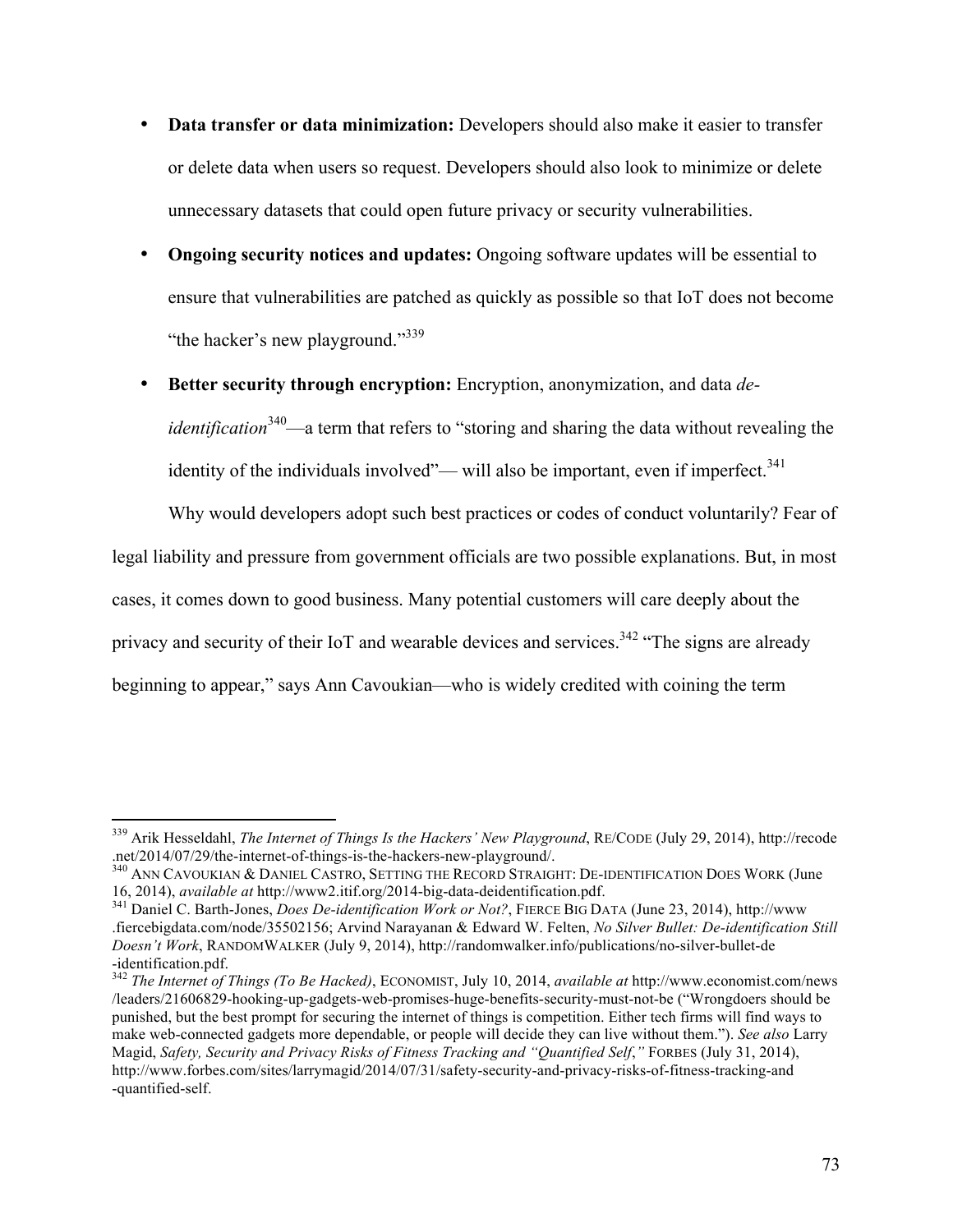*privacy by design*—that "market leaders are embracing *Privacy by Design*, and are, in turn, reaping the benefits."<sup>343</sup>

The last thing that developers want on their hands is consumer backlash or unwanted press attention because of failures related to privacy or data security.<sup>344</sup> Such failures could have profound consequences. "Not only should privacy protection be built in from the start, it also has to be communicated effectively to all stakeholders throughout the process," says David Hoffman, director of Intel's Security Policy and Global Privacy Office.<sup>345</sup> "Failure to do so may incur financial implications," he believes.

In essence, self-regulation comes down to organizations' being good stewards of the

information they gather and use.<sup>346</sup> Wittes and Bennett argue that this is "a relationship best seen as a form of trusteeship."347

A user's entrusting his or her personal data to a company in exchange for a service, we shall argue, conveys certain obligations to the corporate custodians of that person's data: obligations to keep it secure, obligations to be candid and straightforward with users about how their data is being exploited, obligations not to materially misrepresent their uses of user data, and obligations not to use them in fashions injurious to or materially adverse to the users' interests without their explicit consent. These obligations show up in nearly all privacy codes, in patterns of government enforcement, and in the privacy policies of the largest internet companies.<sup>348</sup>

The rise of privacy and security professionals is having an important influence on how

privacy and security by design work in practice today. Privacy professionals come in many

 <sup>343</sup> Ann Cavoukian, *2011: The Decade of Privacy by Design Starts Now*, ITBUSINESS (Jan. 15, 2011), http://blogs .itbusiness.ca/2011/01/2011-the-decade-of-privacy-by-design-starts-now. <sup>344</sup> Danny Yadron, *Corporate Boards Race to Shore Up Cybersecurity*, WALL ST. J., June 29, 2014, *available at*

http://online.wsj.com/articles/boards-race-to-bolster-cybersecurity-1404086146. <sup>345</sup> *Quoted in* Tom Quillin, *Why Is Privacy Important to Security Practitioners & Professionals?*,

INFORMATIONWEEK DARK READING (May 23, 2014), http://www.darkreading.com/why-is-privacy-important-to -security-practitioners-and-professionals/a/d-id/1269187?. <sup>346</sup> Letter from Ken Wasch, *supra* note 196, at 8 ("[T]o maximize the opportunities presented by the Internet of

Things and data-driven innovation, policies should take a more practical approach, shifting responsibility away from data subjects toward data users, and increasing the emphasis on responsible data stewardship and accountability.") <sup>347</sup> Wittes & Bennett, *supra* note 230, at 2. <sup>348</sup> *Id.*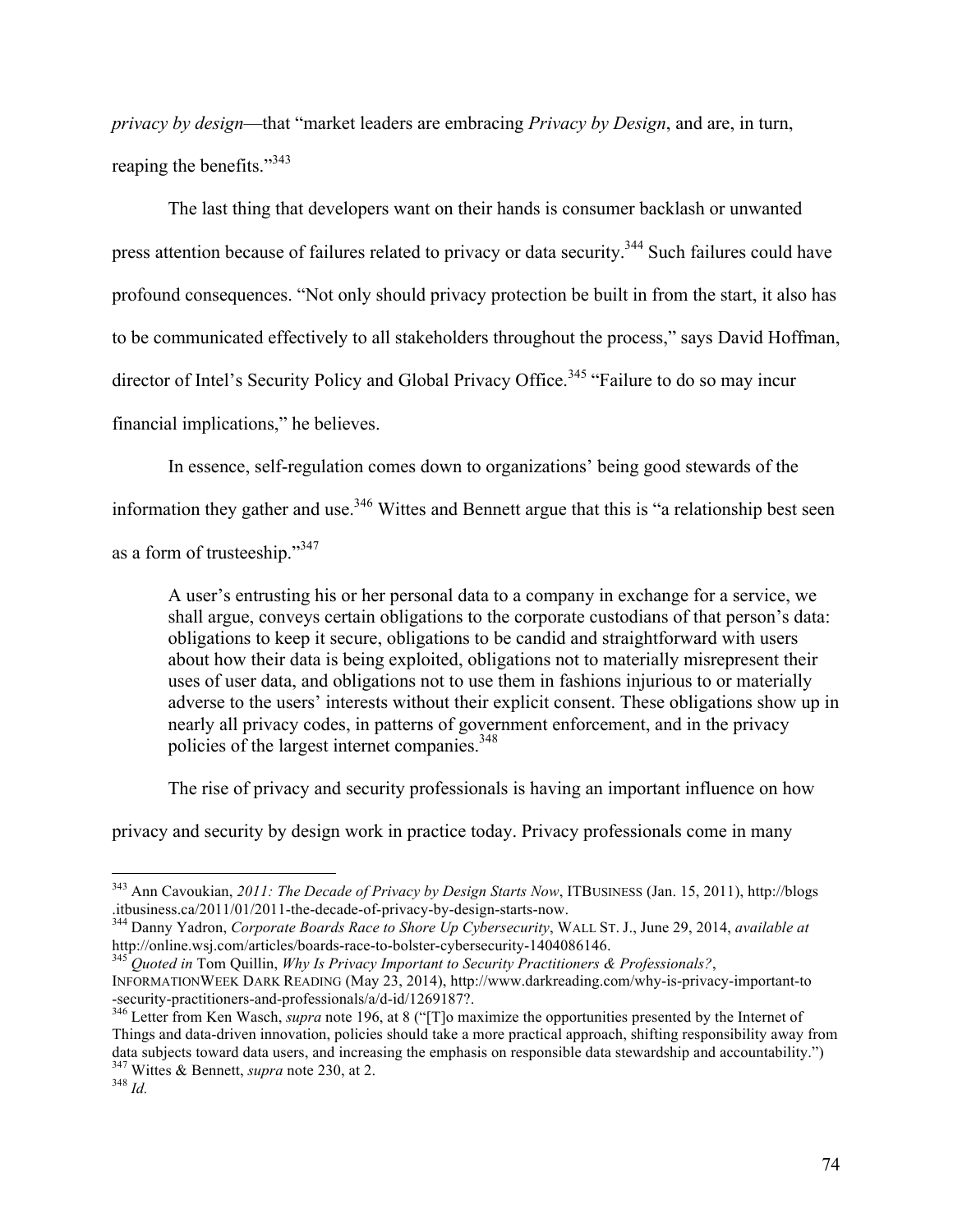flavors, with titles such as chief privacy officer, chief information officer, chief data officer, data architect, and data ethicist.<sup>349</sup> Daniel Solove notes that these privacy professionals "educate" personnel to be mindful of privacy and influence software, product, and service design to be more privacy friendly. Privacy self-management thus has the salutary effect of creating beneficial structural privacy protections and accountability inside institutions."350 Nothing better illustrates the growing role that these privacy professionals play today than the swelling membership ranks of the International Association of Privacy Professionals (IAPP), which trains and certifies privacy professionals. Membership in the IAPP, which was founded in 2000, grew to more than 15,000 by the end of 2013, up from 10,000 in March 2012 (figure 2).<sup>351</sup>

The reason all this activity by privacy professionals is so important is that, as Berkeley Law School professors Kenneth A. Bamberger and Deirdre K. Mulligan note, it is increasingly what happens "on the ground"—that is, the day-to-day management of privacy decisions through the interaction of privacy professionals, engineers, outside experts, and regular users that is perhaps most important for protecting consumers' privacy.<sup>352</sup> They suggest that "governing privacy through flexible principles" may be optimal, or at least more feasible, when compared to other regulatory efforts.<sup>353</sup> As more technology firms bring on privacy and security professionals, this process of "baking in" best practices becomes more routine, and compliance becomes easier over time.

 <sup>349</sup> *See* Brad Peters, *Meet the CDO*, FORBES (Dec. 20, 2013), http://www.forbes.com/sites/bradpeters/2013/12/20

<sup>&</sup>lt;sup>350</sup> Solove, *supra* note 253, at 1900.<br><sup>351</sup> Omer Tene, *2013: The Year of Privacy*, PRIVACY PERSPECTIVES (Dec. 19, 2013), https://privacyassociation.org /news/a/2013-the-year-of-privacy-2/. <sup>352</sup> Kenneth A. Bamberger & Deirdre K. Mulligan, *Privacy on the Books and on the Ground*, 63 STAN. L. REV. <sup>247</sup>

<sup>(2011).</sup>

<sup>353</sup> *Id.* at 253.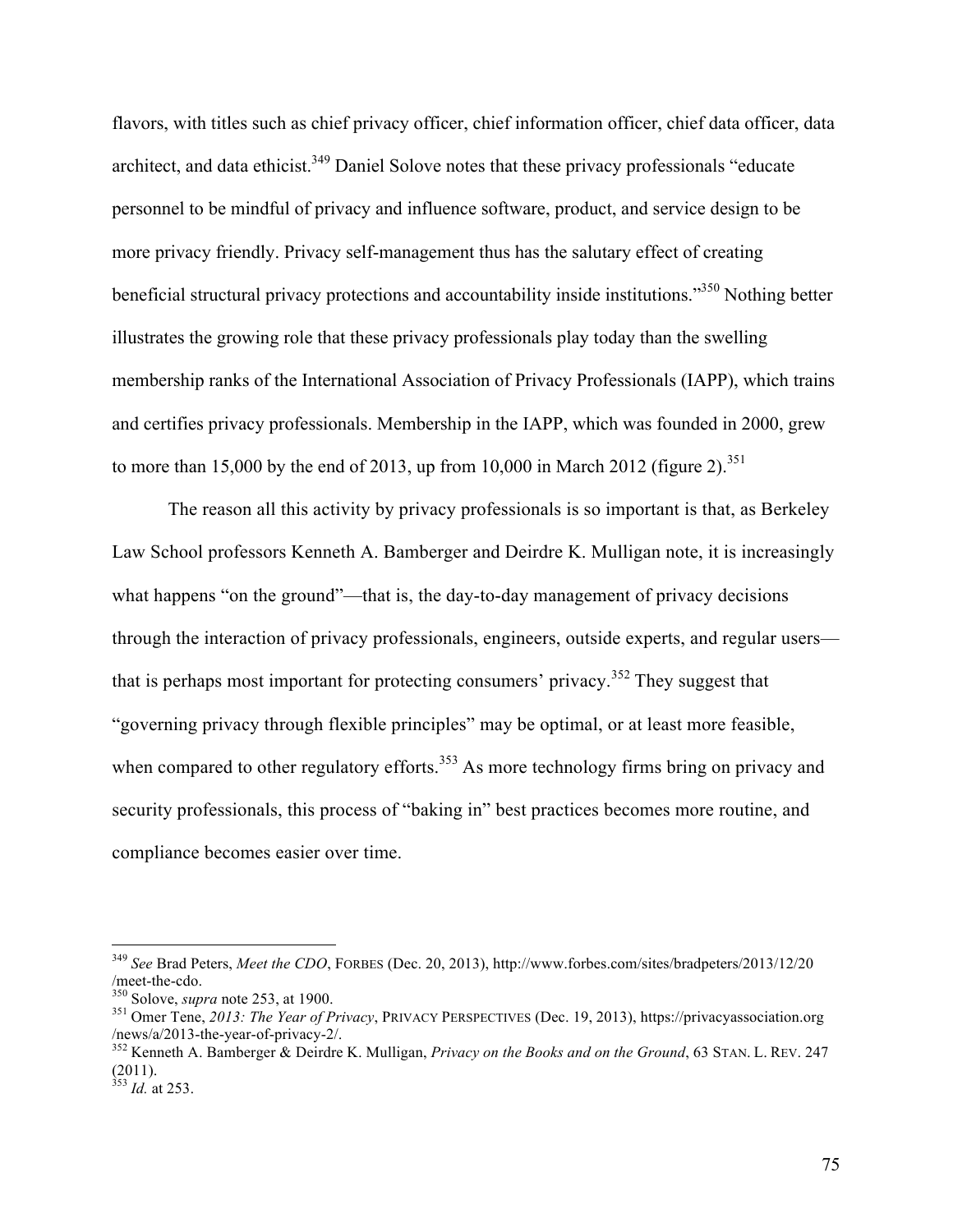

**Figure 2. The Explosion of Privacy Professionals: International Association of Privacy Professionals Membership, 2000–2014**

Source: International Association of Privacy Professionals. Note: Data for 2004 and 2005 are unavailable.

Of course, as the FTC's Ohlhausen also observes, "self-regulation is not a perfect solution, nor can it be a complete substitute for traditional regulation." She argues that "it's important that self-regulation is backed up by enforcement. If a company makes a promise publicly and it doesn't adhere to that, we can bring an enforcement action."354 In this regard, the FTC's important regulatory backstop role will be discussed later in this paper.

Regardless of whether they will be enforced internally by firms or by ex post FTC enforcement actions, best practices must not become a heavy-handed, quasi-regulatory straitjacket. A focus on security and privacy by design does not mean those are the only values

 <sup>354</sup> *Quoted in* Bracy, *supra* note 324.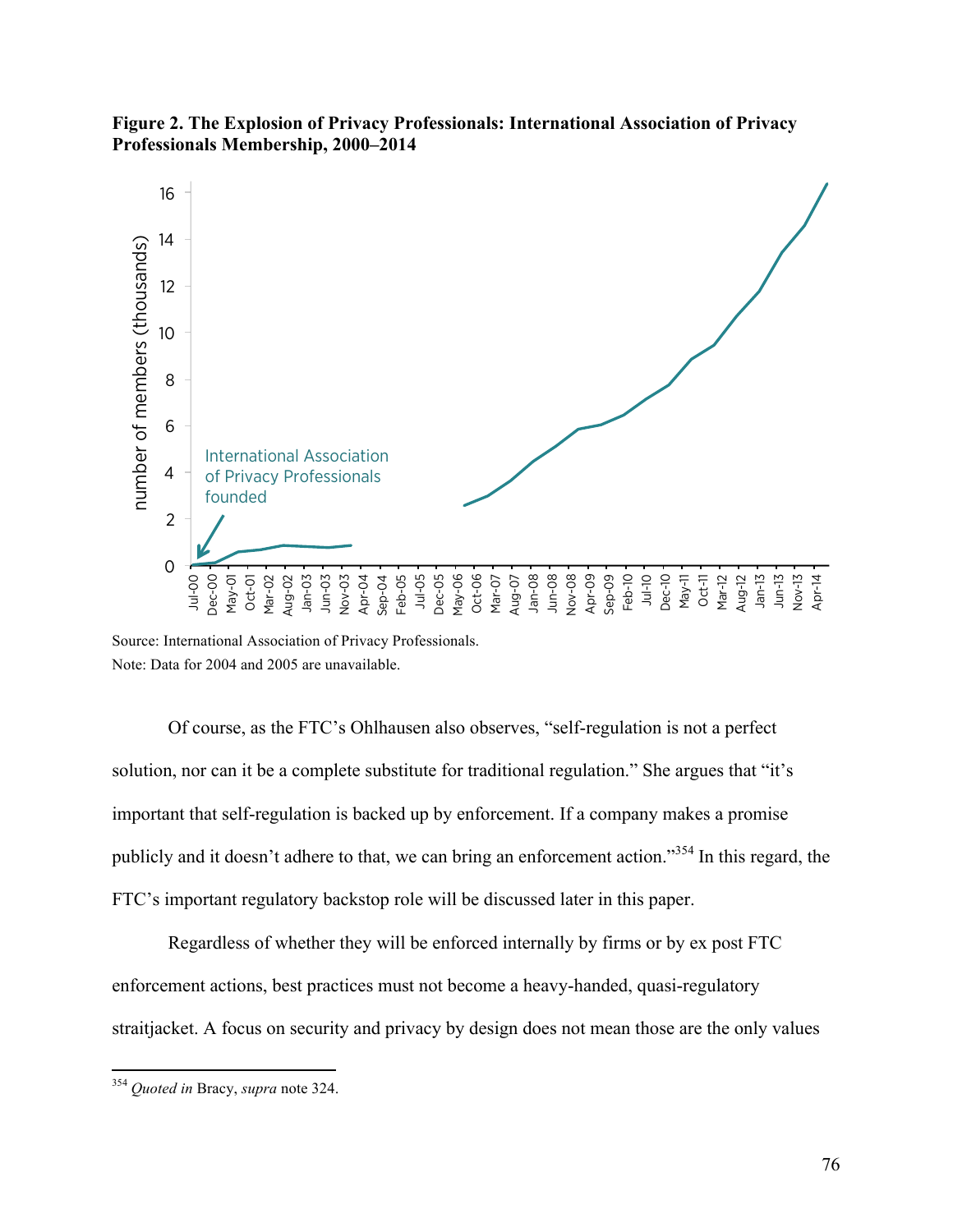and design principles that developers should focus on when innovating. Cost, convenience, choice, and usability are all important values too. In fact, many consumers will prioritize those values over privacy and security—even as activists, academics, and policymakers simultaneously suggest that more should be done to address privacy and security concerns.

Finally, best practices for privacy and security issues will need to evolve as social acceptance of various technologies and business practices evolve. For example, had "privacy by design" been interpreted strictly when wireless geolocation capabilities were first being developed, these technologies might have been shunned because of the privacy concerns they raised. With time, however, geolocation technologies have become a better understood and more widely accepted capability that consumers have come to expect will be embedded in many of their digital devices.<sup>355</sup> Those geolocation capabilities enable services that consumers now take for granted, such as instantaneous mapping services and real-time traffic updates.

This is why flexibility is crucial when interpreting the privacy and security best practices.

### *C. Empowerment Solutions*

Although IoT innovation is occurring at a breakneck pace, it may nonetheless be possible that technological self-help solutions will emerge to help individuals and organizations better protect their privacy and security.<sup>356</sup> More robust, end-to-end encryption will certainly be a major part of the solution. As Gershenfeld and Vasseur conclude,

privacy can be protected on the Internet of Things. Today, privacy on the rest of the Internet is safeguarded through cryptography, and it works: recent mass thefts of personal information have happened because firms failed to encrypt their customers' data, not because the hackers broke through strong protections. By extending cryptography down

 <sup>355</sup> *See* Bambauer, *supra* note 227, at 238. <sup>356</sup> Kashmir Hill, *Forget Glass: Here Are Wearables That Protect Your Privacy*, FORBES (July 29, 2014), http://www.forbes.com/sites/kashmirhill/2014/07/29/forget-glass-here-are-wearables-that-protect-your-privacy.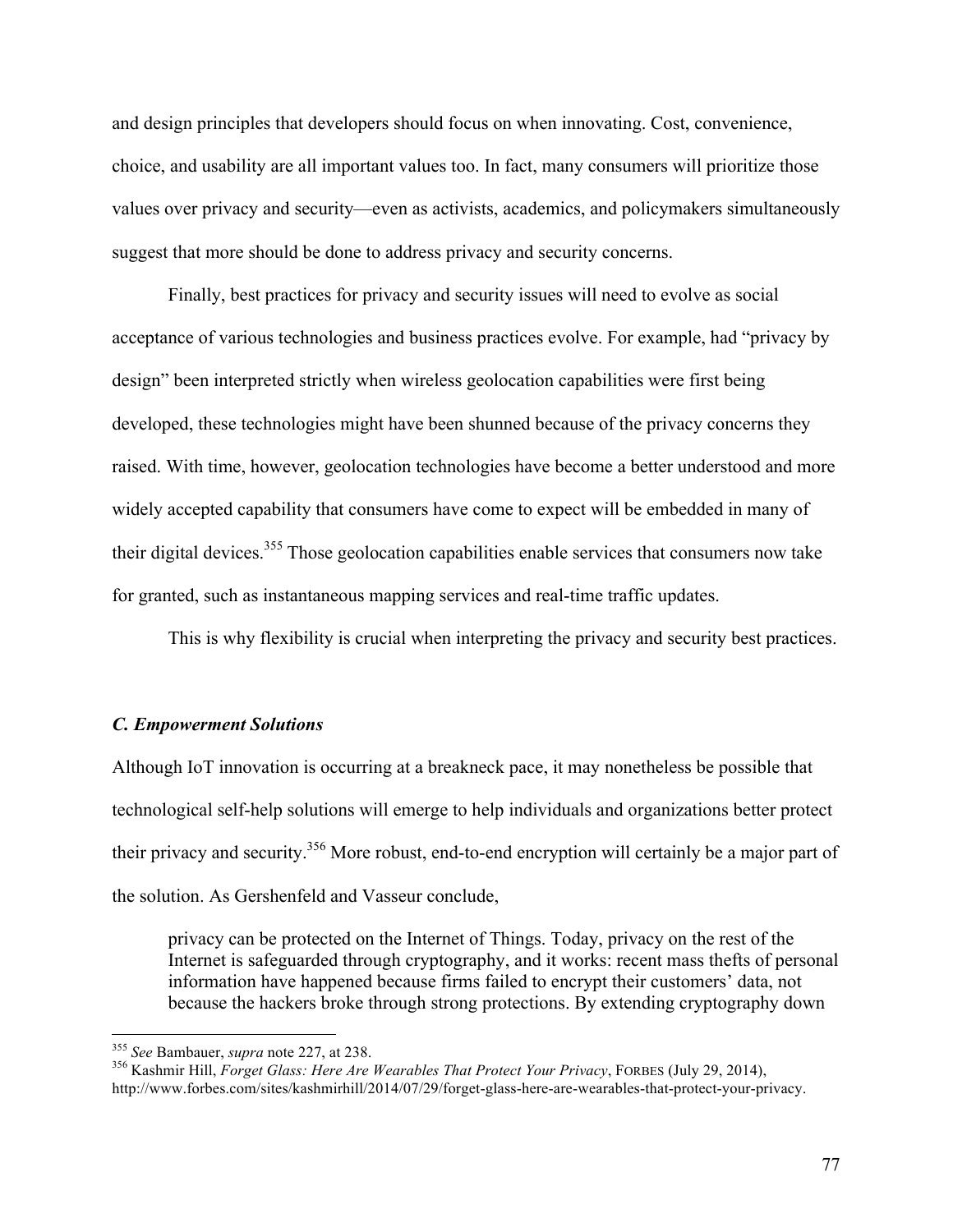to the level of individual devices, the owners of those devices would gain a new kind of control over their personal information. Rather than maintaining secrecy as an absolute good, it could be priced based on the value of sharing. Users could set up a firewall to keep private the Internet traffic coming from the things in their homes—or they could share that data with, for example, a utility that gave a discount for their operating their dishwasher only during off-peak hours or a health insurance provider that offered lower rates in return for their making healthier lifestyle choices.<sup>357</sup>

Other creative solutions will likely emerge as problems develop. Roger A. Grimes, a security expert with Microsoft, argues that "what we need is device identity. In order for us to begin securing IoT, we have to be able to reliably authenticate devices and apply the appropriate security controls to those devices—and be able to identify misbehaving devices and remediate them.<sup>358</sup> "The real way to decrease Internet crime is to make it harder for the bad guys to get away with malicious hacking. Once the bad guys realize that they're likely to get caught—and those who get away with it don't make much money—Internet crime will decrease," he argues.<sup>359</sup>

Better device authentication mechanisms could help address this. Computer scientists at the University of California, San Diego, recently announced the development of a tool that "tags critical pieces in a hardware's security system and tracks them."<sup>360</sup> This tool will help IoT developers and users detect security vulnerabilities that can compromise a device's security and address them before problems develop. "IoT isn't a frightening giant ogre," argues security consultant Jim O'Reilly. "If we stop admiring how big it is and realize the devil is in the details, we should be able to handle IoT just fine."<sup>361</sup>

<sup>&</sup>lt;sup>357</sup> Gershenfeld & Vasseur, *supra* note 16.<br><sup>358</sup> Roger A. Grimes, *The Right Way to Secure the Internet of Things*, INFOWORLD (Apr. 15, 2014), http://www.info<br>world.com/d/security/the-right-way-secure-the-internet-of-th

world.com/d/secure-the-internethe-internet-of-things-240486. 359 *Id.* 359 *Id.* 360 *Computer Scientists Develop Tool to Make the Internet of Things Safer*, PHYS.ORG (June 2, 2014), http://phys.org /news/2014-06-scientists-tool-internet-safer.html#jCp. <sup>361</sup> Jim O'Reilly, *The Internet of Things: Not So Scary*, INFORMATION WEEK NETWORK COMPUTING (May 23, 2014),

http://www.networkcomputing.com/wireless-infrastructure/the-internet-of-things-not-so-scary/a/d-id/1269152?.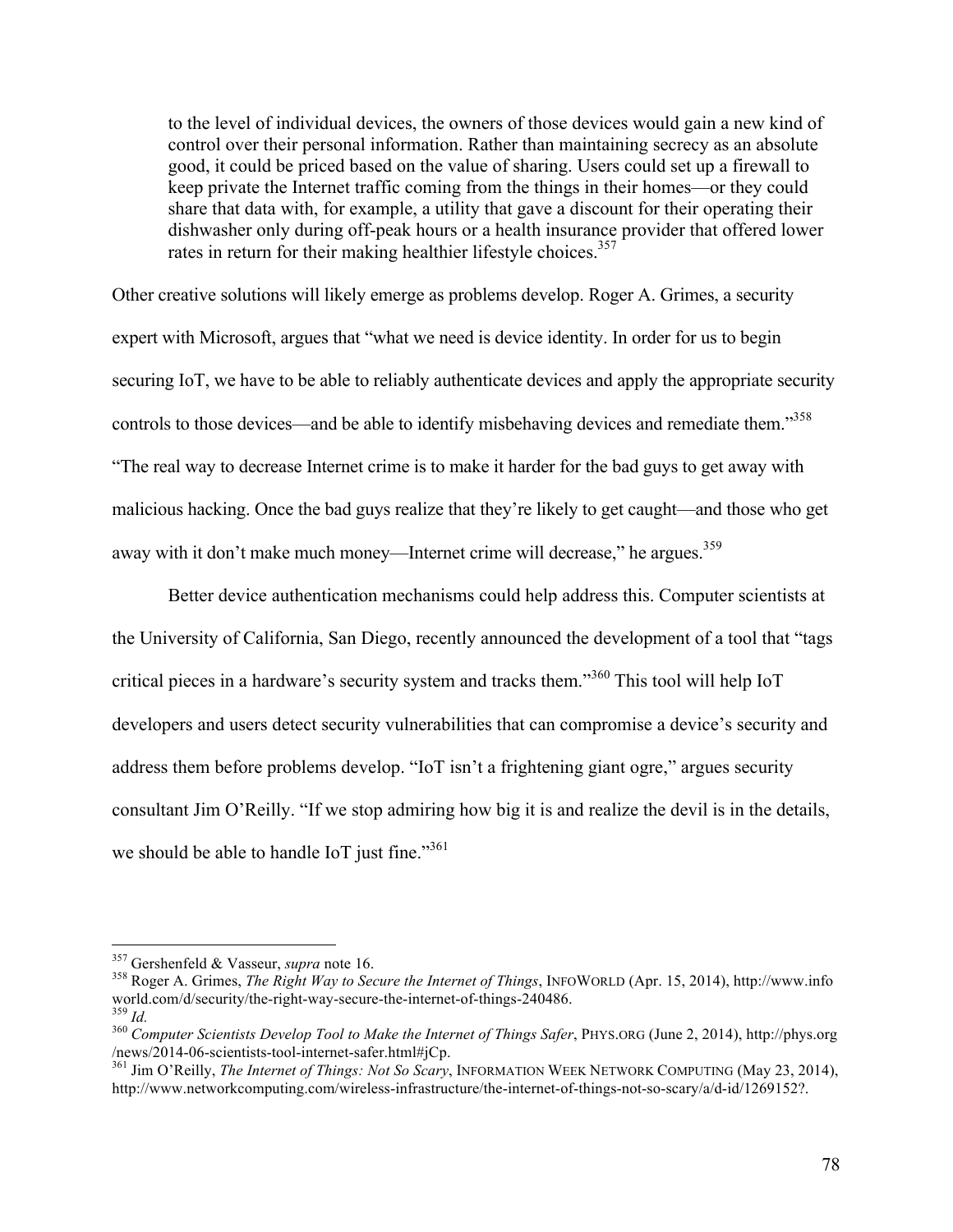An extensive array of privacy-enhancing technologies and consumer information is already available on the market today to help users block or limit data collection or help them achieve a more anonymous browsing experience.<sup>362</sup> Some of those tools can help users protect their privacy as they start using more IoT and wearable technologies.

Other technological empowerment fixes will emerge spontaneously to address new IoTrelated challenges as they develop. For example, *Wired* recently profiled a Berlin artist who wrote a simple program to detect any Google Glass device attempting to connect to a Wi-Fi network and alert those in the area that someone is using Glass nearby. The program could even send a "deauthorization" command, cutting the Wi-Fi connection for the headset.<sup>363</sup>

As noted next, firms have a powerful incentive to handle security concerns preemptively to avoid liability and negative press attention down the road. Industry consortia can help achieve security in a more collective fashion through best practices. For example, in early 2014, the Industrial Internet Consortium was established "to further development, adoption, and widespread use of interconnected machines, intelligent analytics, and people at work," and "build confidence around new and innovative approaches to security."364 Founding members include AT&T, Cisco, IBM, Intel, and General Electric. As firms investigate and establish innovative approaches to security in web-connected industrial gear, eventually those best practices will be applied to consumer devices and systems as well. $365$ 

<sup>&</sup>lt;sup>362</sup> *See* Thierer, *supra* note 228, at 440–46.<br><sup>363</sup> Andy Greenberg, *Cut Off Glassholes' Wi-Fi with This Google Glass Detector*, WIRED (June 3, 2014),<br>http://www.wired.com/2014/06/find-and-ban-glassholes-with-this-arti <sup>364</sup> The Industrial Internet Consortium: A Nonprofit Partnership of Industry, Government and Academia,

INDUSTRIAL INTERNET CONSORTIUM, http://www.iiconsortium.org/about-us.htm (last visited July 14, 2014). <sup>365</sup> *Prevention Is Better Than Cure*, ECONOMIST, July 10, 2014, *available at* http://www.economist.com/news

<sup>/</sup>special-report/21606424-more-vigilance-and-better-defences-can-make-cyberspace-lot-safer-prevention-better.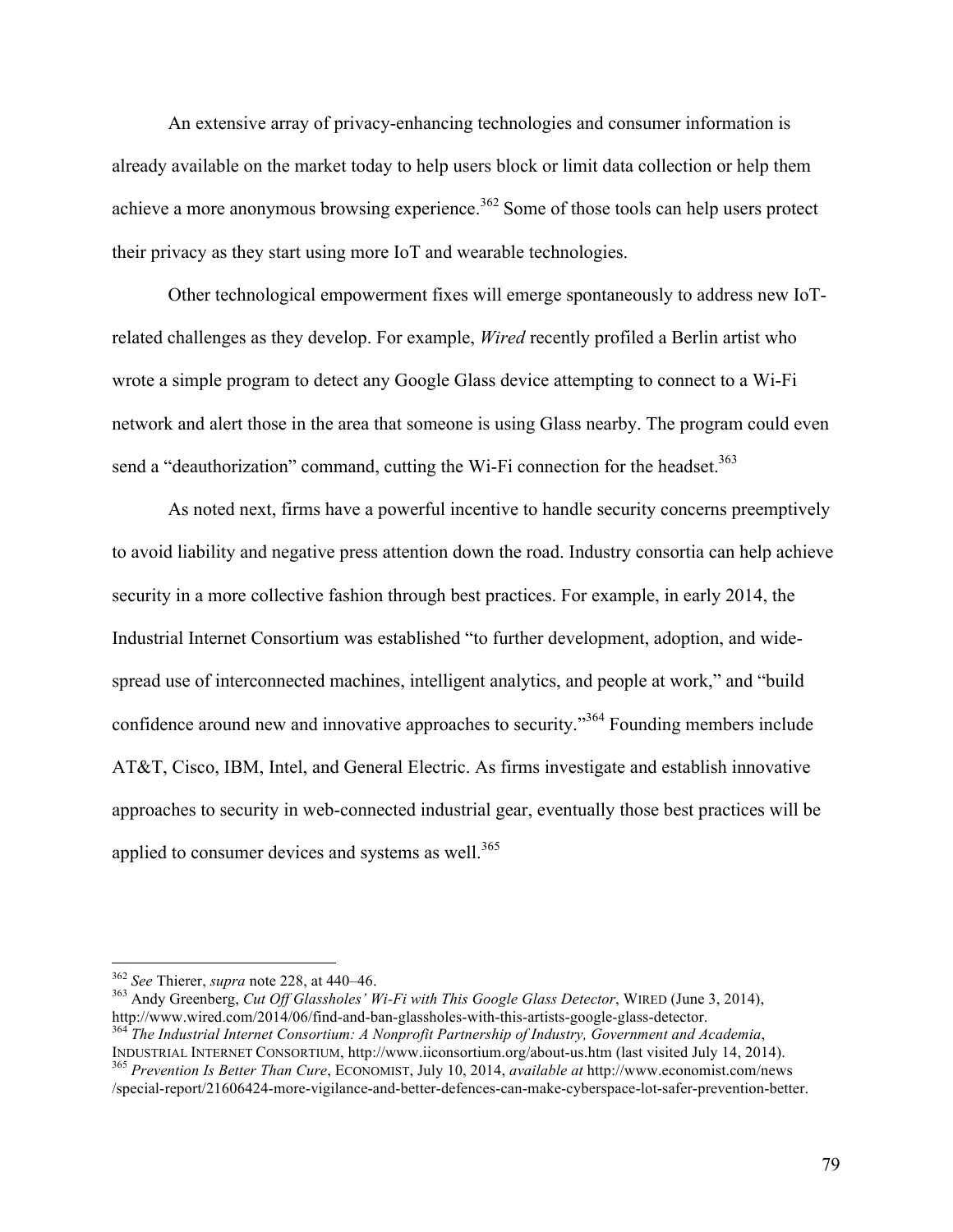# *D. Common-Law Solutions, Evolving Liability Standards, and Other Legal Recourses*

Torts and other legal mechanisms will also continue to play a role in protecting privacy and data security.<sup>366</sup> Privacy torts evolved fairly recently compared to other common-law torts, but it is probable that—like other torts—they will continue to evolve in response to technological change and provide more avenues of recourse to plaintiffs seeking to protect their privacy rights.<sup>367</sup> The four privacy torts are public disclosure of private facts, intrusion upon seclusion, false light, and appropriation of name or likeness.

The tort of intrusion upon seclusion may evolve in response to some of the specific technological changes outlined in this paper and in the process provide additional remedies to perceived privacy harms.<sup>368</sup> This tort states, "One who intentionally intrudes, physically or otherwise, upon the solitude or seclusion of another or his private affairs or concerns, is subject to liability to the other for invasion of his privacy, if the intrusion would be highly offensive to a reasonable person."369 Cases flowing from this tort have dealt with "involuntary exposure in public"<sup>370</sup> and "overzealous surveillance"<sup>371</sup> activities, as well as entering a person's home under false pretenses and recording their activities.<sup>372</sup> It would not be surprising to see future privacyrelated controversies give rise to more legal actions involving the tort of intrusion upon seclusion

<sup>&</sup>lt;sup>366</sup> See Harper, *supra* note 259.<br><sup>367</sup> Bambauer, *supra* note 227, at 273 ("Tort law holds the solution to vexing problems in privacy law. Yet it has been neglected by privacy law scholars, who are on a misguided quest to constrain the quantity, spread, and repurposing of personal data. The extensive regulations they propose come into direct conflict with traditional American normative commitments to the free flow of information.").

<sup>&</sup>lt;sup>368</sup> See Id.<br><sup>369</sup> RESTATEMENT (SECOND) OF TORTS §§ 652B (1977).<br><sup>370</sup> Daily Times Democrat v. Graham, 276 Ala. 380 (1964).<br><sup>371</sup> Nader v. General Motors Corp., 25 N.Y. 2d 560 (1970).<br><sup>372</sup> Dietemann v. Time, Inc., 449 F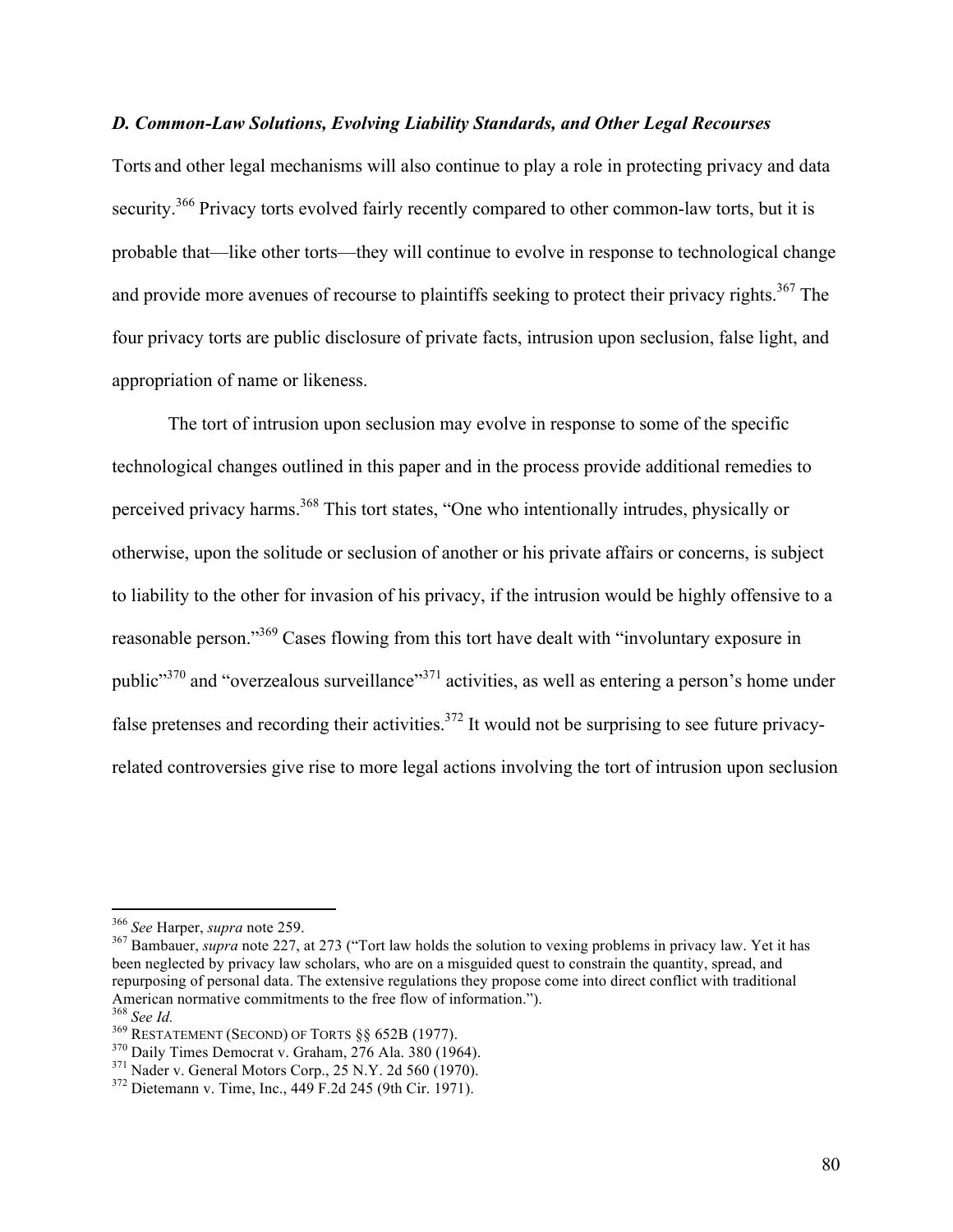because, as Bambauer notes, it "offers the best theory to target legitimate privacy harms in the information age."373

Other federal and state laws already exist that could address privacy concerns.<sup>374</sup> Property law already addresses trespass, and future court rulings could see property norms extended to cover new types of harms involving wearable technologies.<sup>375</sup> State Peeping Tom laws that prohibit peering into individual homes or even surreptitious spying in public also exist.<sup>376</sup> The Video Voyeurism Prevention Act imposes fines and even jail time on those who have an "intent to capture an image of a private area of an individual without their consent, and knowingly does so under circumstances in which the individual has a reasonable expectation of privacy."377 The Fair Credit Reporting Act also already offers consumers access and correction remedies for their credit records, and its provisions may apply to some of the records created through new IoT technologies.<sup>378</sup>

Contract law can also act as a powerful deterrent to the misuse of IoT and wearable technologies, not only in the workplace, but in many other formal relationships. State officials state attorneys general in particular—also continue to push for new policies addressing privacy and data security, many of which are often more stringent than federal law.<sup>379</sup>

<sup>&</sup>lt;sup>373</sup> Bambauer, *supra* note 227, at 205 ("The tort of intrusion upon seclusion offers the best theory to target legitimate privacy harms in the information age.").<br><sup>374</sup> Micah Singleton, *Defining Privacy in the Age of Wearable Cameras*, KERNEL (Sept. 14, 2014), http://kernelmag

<sup>.</sup>dailydot.com/issue-sections/features-issue-sections/10248/glass-wearable-cameras-legal-privacy ("Perhaps, though, instead of a surge of new laws, we may witness current laws against recording people without consent enforced more actively, as wearables continue to get smaller and more advanced."). <sup>375</sup> Harper, *supra* note 259, at 3 ("Real property law and the law of trespass mean that people have legal backing

when they retreat into their homes, close their doors, and pull their curtains to prevent others from seeing what goes

on within.").<br>
<sup>376</sup> See, e.g., Va. Code Ann. § 18.2-130 Peeping or spying into dwelling or enclosure.<br>
<sup>377</sup> Video Voyeurism Prevention Act, 18 U.S.C. § 1801 (2006).<br>
<sup>378</sup> Fair Credit Reporting Act, 15 U.S.C. § 1681, *a* PRIVACY & SECURITY LAW REPORT 3 (Bureau of Nat'l Affairs, 2010), *available at* http://www.hldataprotection .com/uploads/file/PDFArtic.pdf ("At the state level, legislatures have become the proving grounds for new statutory approaches to privacy regulation. Some of these developments include the enactment of data security breach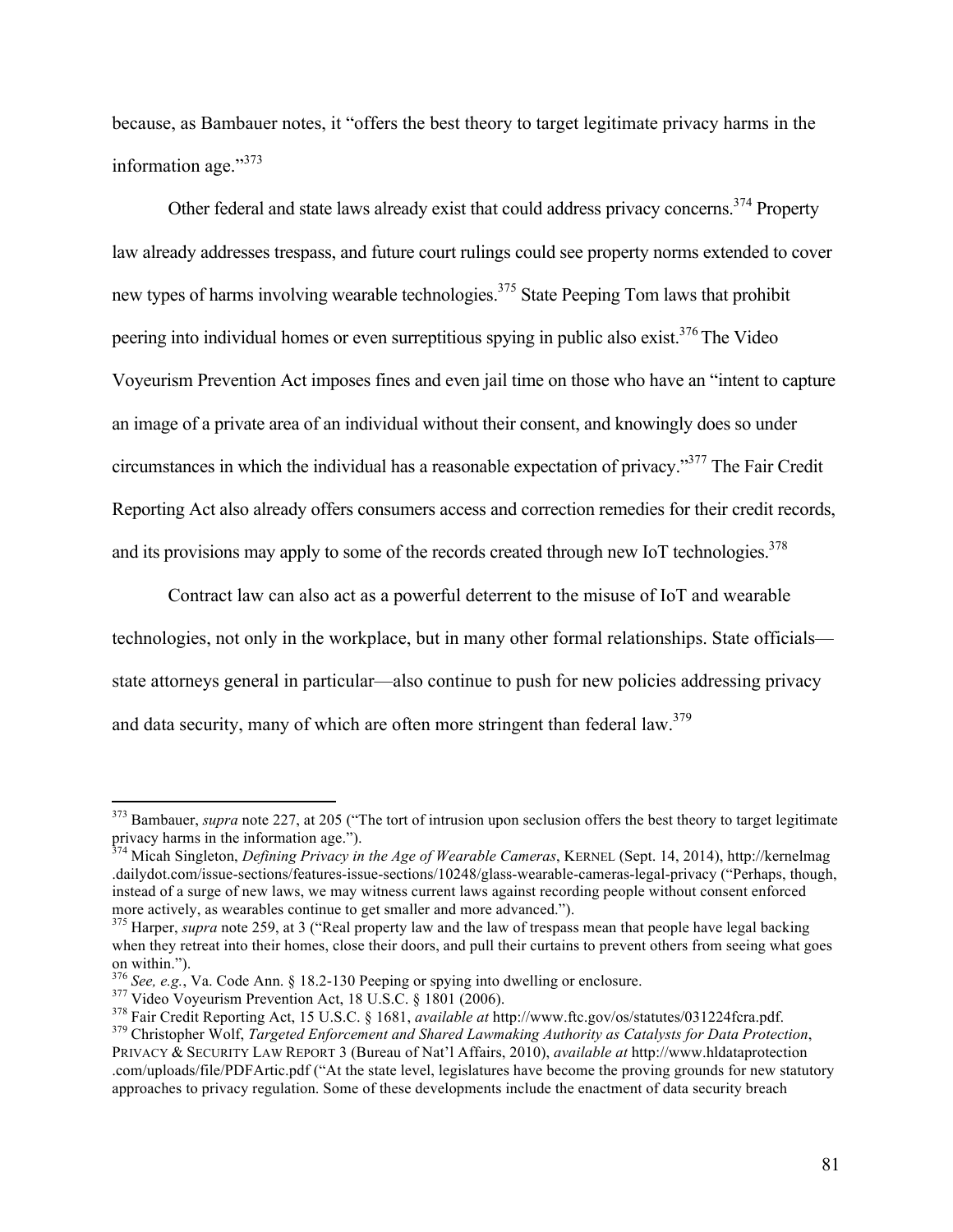Ironically, the fact that IoT and wearable technology developers may be collecting massive volumes of new data could open those developers up to new forms of liability. In the context of intelligent vehicle technology, for example, Bryant Walker Smith of Stanford Law School notes that liability norms will likely be affected by the level of knowledge and control that manufacturers have over those systems.<sup>380</sup> "A seller who can, does, or should know more about the products it sells may be expected to foresee a wider range of product-related uses, misuses, and harms," he argues. $381$  In other words, as IoT and wearable technology application developers come to possess a greater volume of data about what users are doing with their devices and services, liability could expand over time for those developers.<sup>382</sup> These developers could become what economists refer to as the "least cost avoider" or the party who is in the best position to minimize risk at the lowest cost.<sup>383</sup> Smith refers to this as "proximitydriven liability."<sup>384</sup>

This observation will likely also be true for other smart systems as new legal standards and responsibilities evolve gradually through a body of common-law cases, as they have for many other technologies. Brookings Institution scholar John Villasenor notes that "when confronted with new, often complex, questions involving products liability, courts have generally gotten things right . . . . Products liability law has been highly adaptive to the many new

<u> Alexandro de la contrada de la contrada de la contrada de la contrada de la contrada de la contrada de la co</u>

notification laws . . . as well as highly detailed data security laws, enacted largely in response to data breaches. This

partnership has resulted in a set of robust standards for the protection of personal data.").<br><sup>380</sup> Bryant Walker Smith, *Proximity-Driven Liability*, 102 GEO. L. J. 1777 (2014), *available at* http://georgetownlaw<br>journal

<sup>&</sup>lt;sup>381</sup> *Id.* at 1799 ("Since a product use or misuse that should be known to the seller is likely to be foreseeable, this  $\frac{382 \text{ } Id.}{382 \text{ } Id.}$ information can also expand the content of other duties."). <sup>383</sup> STEVEN SHAVELL, FOUNDATIONS OF ECONOMIC ANALYSIS OF LAW 189 (2004). <sup>384</sup> Smith, *supra* note 380.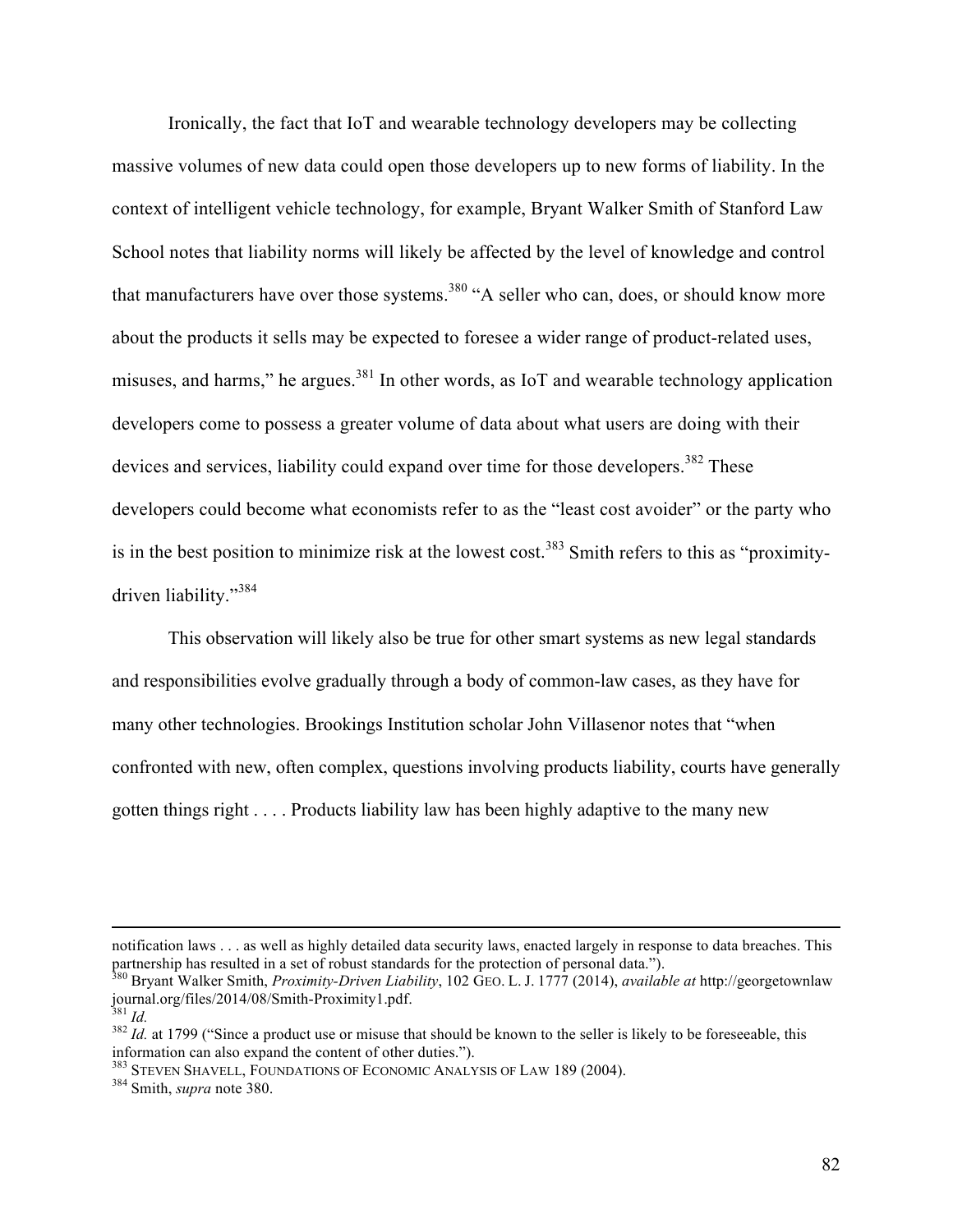technologies that have emerged in recent decades, and it will be quite capable of adapting to emerging autonomous vehicle technologies as the need arises."<sup>385</sup>

Thus, instead of trying to micromanage the development of IoT technologies in an attempt to plan for every hypothetical risk scenario, policymakers should be patient while the common law evolves and liability norms adjust.<sup>386</sup> Traditionally, the common law has dealt with products liability and accident compensation in an evolutionary way through a variety of mechanisms, including strict liability, negligence, design defects law, failure to warn, and breach of warranty.387 There is no reason to think that the common law will not adapt to new technological realities, including IoT and wearable technologies, especially since firms have powerful incentives to improve the security of their systems and avoid punishing liability, unwanted press attention, and lost customers. 388

#### *E. Federal Trade Commission Oversight and Enforcement*

The FTC has already played a major role in addressing concerns about privacy and security for today's leading online technologies. The agency has used its broad authority under section 5 of

 <sup>385</sup> John Villasenor, *Who Is at Fault When a Driverless Car Gets in an Accident?*, ATLANTIC (Apr. 25, 2014), http://www.theatlantic.com/business/archive/2014/04/who-is-at-fault-when-a-driverless-car-gets-in-an -accident/361250.

<sup>386</sup> *The Internet of Things (To Be Hacked)*, *supra* note 342 ("[Governments] should make clear that web-connected gadgets are covered by existing safety laws and existing product-liability regimes."). <sup>387</sup> John Villasenor, *Products Liability and Driverless Cars: Issues and Guiding Principles for Legislation*, CENTER

FOR TECHNOLOGY INNOVATION RESEARCH PAPER (Brookings Institution), Apr. 24, 2014, at 7–14, *available at*

<sup>&</sup>lt;sup>388</sup> Eli Dourado, *Internet Security Without Law: How Service Providers Create Order Online* (Mercatus Center at George Mason University, Working Paper 12-19, 2012), *available at* http://mercatus.org/publication/internet -security-without-law-how-service-providers-create-order-online; U.S. Chamber of Commerce, cmt. to the Fed. Trade Comm'n on Internet of Things, Project No. P135405 (Jan. 10, 2014), at 3, http://www.ftc.gov/sites/default /files/documents/public\_comments/2014/01/00011-88248.pdf ("In this tough economy, businesses depend more than ever on having beneficial and trusted relationships with their customers. Successful companies work to ensure that their products and services are deemed trustworthy by their customers. If a company has failed to meet customers' privacy and security expectations, then oftentimes the marketplace and public relations consequences will be swift and decisive, forcing the company to quickly align its business practices with consumer expectations.").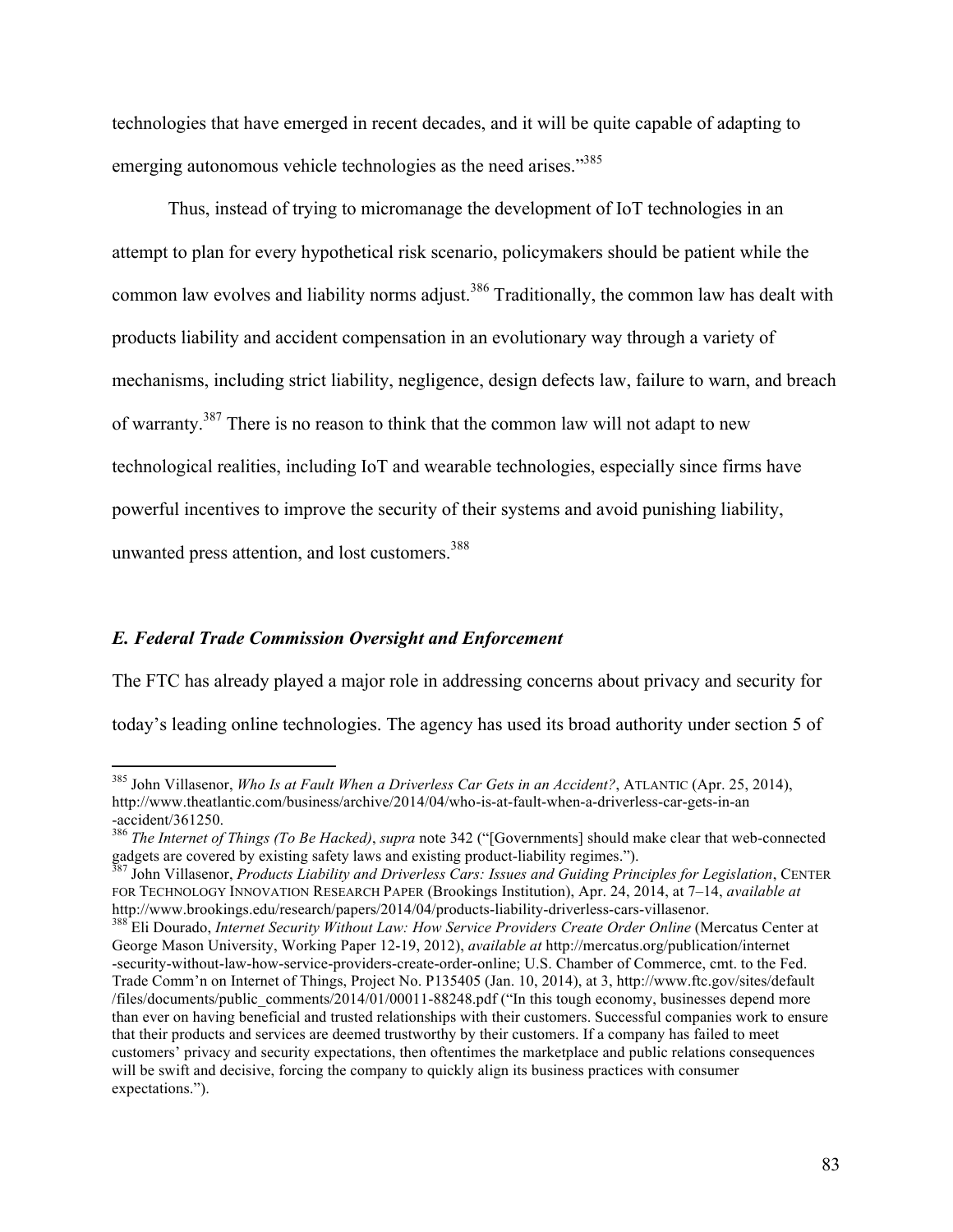the Federal Trade Commission Act, which prohibits "unfair or deceptive acts or practices in or affecting commerce."389 Section 5 gives the FTC remarkably broad authority to address alleged violations of data privacy and security standards. Bamberger and Mulligan note that "since 1996 the FTC has actively used its broad authority under section 5 . . . to take an active role in the governance of privacy protection, ranging from issuing guidance regarding appropriate practices for protecting personal consumer information, to bringing enforcement actions challenging information practices alleged to cause consumer injury."<sup>390</sup>

In recent years, for example, the FTC has brought privacy-related and data-security-

oriented enforcement actions against a wide variety of information technology companies,

including Google,<sup>391</sup> Facebook,<sup>392</sup> Apple,<sup>393</sup> Twitter,<sup>394</sup> MySpace,<sup>395</sup> HTC,<sup>396</sup> Lookout,<sup>397</sup> Path,<sup>398</sup>

Snapchat,<sup>399</sup> Fandango,<sup>400</sup> and Credit Karma,<sup>401</sup> among many others.<sup>402</sup> In testimony delivered in

 <sup>389</sup> 15 U.S.C. § 45(a) (2006). <sup>390</sup> Bamberger & Mulligan, *supra* note 352, at 273. <sup>391</sup> *In the Matter of Google Inc*., Fed.Trade Comm'n (Oct. 24, 2011), http://www.ftc.gov/enforcement/cases -proceedings/102-3136/google-inc-matter; Alex Howard, *Google Reaches Agreement with FTC on Buzz Privacy Concerns*, GOVFRESH (Mar. 30, 2011), http://gov20.govfresh.com/google-reaches-agreement-with-ftc-on-buzz -privacy-concerns. <sup>392</sup> *In the Matter of Facebook, Inc*., Fed.Trade Comm'n (Aug. 10, 2012), http://www.ftc.gov/enforcement/cases

<sup>-</sup>proceedings/092-3184/facebook-inc; Brent Kendall, *Facebook Reaches Settlement with FTC on Privacy Issues*, WALL ST. J., Nov. 29, 2011, available at http://online.wsj.com/article/BT-CO-20111129-710865.html.<br><sup>393</sup> Press Release, Fed.Trade Comm'n, *Apple Inc. Will Provide Full Consumer Refunds of at Least \$32.5 Million to* 

*Settle FTC Complaint It Charged for Kids' In-App Purchases Without Parental Consent* (Jan. 15, 2014), *available at* http://www.ftc.gov/news-events/press-releases/2014/01/apple-inc-will-provide-full-consumer-refunds-least-325 -million.

<sup>394</sup> *In the Matter of Twitter, Inc.*, Fed.Trade Comm'n (Mar. 11, 2011), http://www.ftc.gov/enforcement/cases -proceedings/092-3093/twitter-inc-corporation. <sup>395</sup> *In the Matter of Myspace LLC*, Fed.Trade Comm'n (Sept. 11, 2012), http://www.ftc.gov/enforcement/cases

<sup>-</sup>proceedings/102-3058/myspace-llc-matter. <sup>396</sup> *In the Matter of HTC America Inc*., Fed.Trade Comm'n (July 2, 2013), http://www.ftc.gov/enforcement/cases

<sup>-</sup>proceedings/122-3049/htc-america-inc-matter.<br><sup>397</sup> *In the Matter of Lookout Services, Inc.*, Fed.Trade Comm'n (June 15, 2011), http://www.ftc.gov/enforcement<br>/cases-proceedings/102-3076/lookout-services-inc-matter.

<sup>&</sup>lt;sup>398</sup> Path, Inc., Fed.Trade Comm'n (Feb. 1, 2013), http://www.ftc.gov/enforcement/cases-proceedings/122-3158 /path-inc.

<sup>&</sup>lt;sup>399</sup> *In the Matter of Snapchat, Inc.*, Fed.Trade Comm'n (May 14, 2014), http://www.ftc.gov/enforcement/cases -proceedings/132-3078/snapchat-inc-matter. <sup>400</sup> *In the Matter of Fandango, LLC*, Fed.Trade Comm'n (Mar. 28, 2014), http://www.ftc.gov/enforcement/cases

<sup>-</sup>proceedings/132-3089/fandango-llc.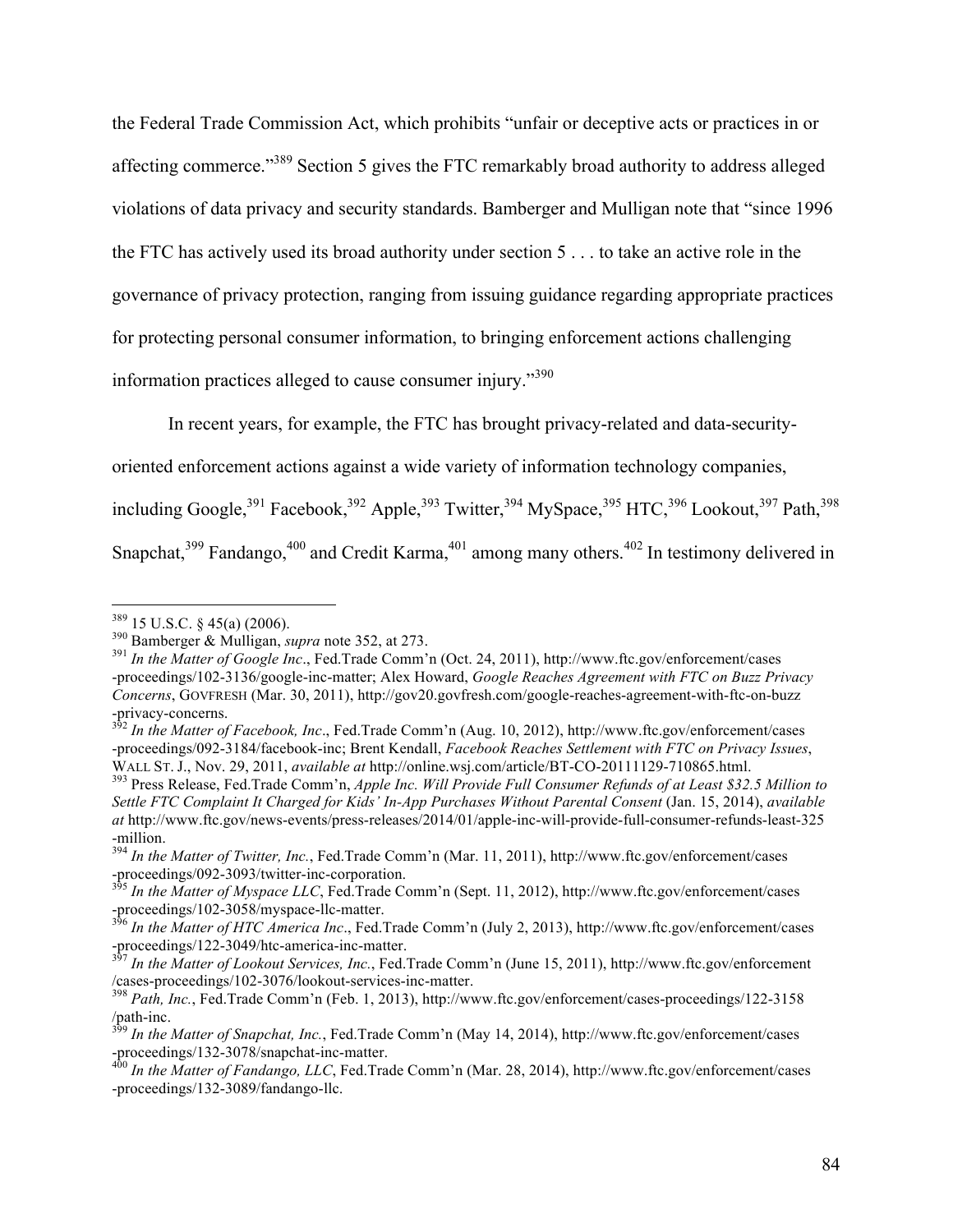May 2014, an FTC official noted that it had pursued 53 data-security-related cases, which "examined a company's practices as a whole and challenged alleged data security failures that were multiple and systemic."<sup>403</sup>

Companies fear such FTC enforcement actions because they can bind a company to lengthy, twenty-year privacy audits<sup>404</sup> and open it up to potential liability of up to \$16,000 per customer harmed per violation.<sup>405</sup> Moreover, firms take a reputation hit with the press and the general public when such enforcement actions are handed down.

Leading privacy scholars have argued that "the principles that emerge from FTC privacy 'common law' [demonstrate] that the FTC's privacy jurisprudence is quite thick."<sup>406</sup> At

a minimum, these enforcement actions make it clear that the agency already possesses plenary

authority under section 5 to "make sure companies live up to the privacy promises they make

to consumers."<sup>407</sup>

The agency has also released industry best-practice guidance for mobile app data collection and privacy practices,  $408$  digital advertising disclosures,  $409$  facial recognition

 <sup>401</sup> *In the Matter of Credit Karma, Inc.*, Fed.Trade Comm'n (Mar. 28, 2014), http://www.ftc.gov/enforcement/cases

<sup>-</sup>proceedings/132-3091/credit-karma-inc.<br><sup>402</sup> *See* Daniel J. Solove & Woodrow Hartzog, *The FTC and the New Common Law of Privacy*, 114 COLUM. L. REV.<br>538 (2014), *available at http://columbialawreview.org/wp-content/uplo* 

<sup>&</sup>lt;sup>403</sup> Maneesha Mithal, *Prepared Statement of the Federal Trade Commission on Emerging Threats in the Online Advertising Industry Before the Committee on Homeland Security and Governmental Affairs Permanent* 

*Subcommittee on Investigations, U.S. Senate* 12 (May 15, 2014), http://www.ftc.gov/system/files/documents/public statements/309891/140515emergingthreatsonline.pdf.

<sup>404</sup> Kashmir Hill, *So, What Are These Privacy Audits That Google and Facebook Have to Do for the Next 20 Years?*, FORBES (Nov. 30, 2011), http://www.forbes.com/sites/kashmirhill/2011/11/30/so-what-are-these-privacy-audits-that -google-and-facebook-have-to-do-for-the-next-20-years. <sup>405</sup> Daniel J. Solove & Woodrow Hartzog, *The Anatomy of an FTC Privacy and Data Security Consent Order*,

LINKEDIN (May 12, 2014), https://www.linkedin.com/today/post/article/20140512053224-2259773-the-anatomy-of -an-ftc-privacy-and-data-security-consent-order.<br>
<sup>406</sup> Solove & Hartzog, *supra* note 402, at 583. See also Wolf, *supra* note 379, at 3.<br>
<sup>407</sup> Press Release, Fed.Trade Comm'n, Path Social Networking App Settles FTC Char

and Improperly Collected Personal Information from Users' Mobile Address Books (Feb. 1, 2013), *available at* http://www.ftc.gov/news-events/press-releases/2013/02/path-social-networking-app-settles-ftc-charges-it-deceived.<br><sup>408</sup> FTC Publishes Guide to Help Mobile App Developers Observe Truth-in-Advertising, Privacy Principles, FE

TRADE COMM'N (Sept. 5, 2012), http://www.ftc.gov/opa/2012/09/mobileapps.shtm.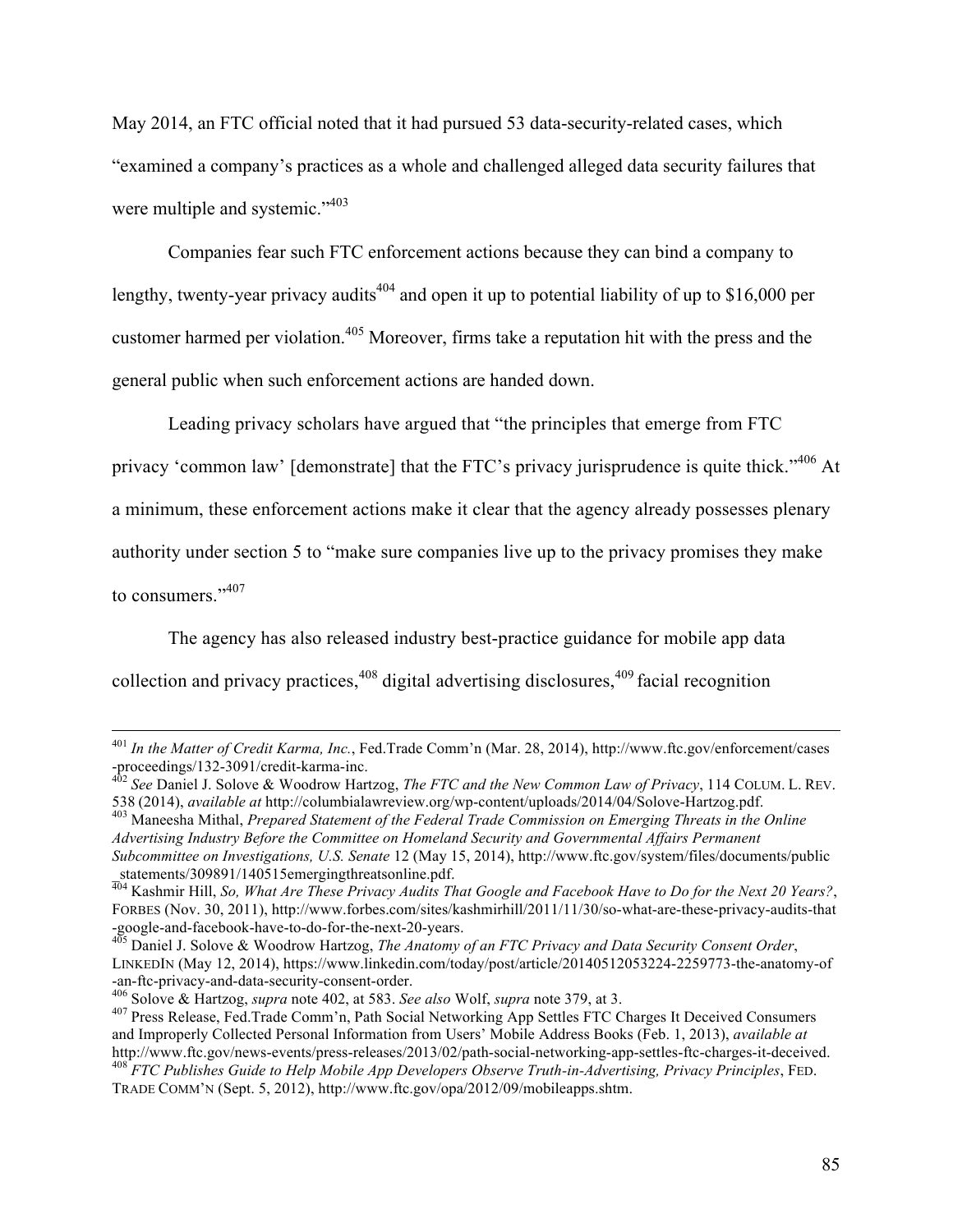technologies,<sup>410</sup> and other things that may be relevant to IoT and wearable technologies. It is likely that the agency will continue to actively monitor this marketplace to ensure that privacy and data security remain top priorities. $411$  In fact, the FTC has already brought an enforcement action against TRENDnet, a maker of Internet-connected home video cameras, for "lax security practices [that] exposed the private lives of hundreds of consumers to public viewing on the Internet."<sup>412</sup>

Importantly, however, the FTC has acknowledged limits to its enforcement powers. "Through these settlements, the Commission has made clear that reasonable and appropriate security is a continuous process of assessing and addressing risks; that there is no one-size-fitsall data security program; that the Commission does not require perfect security; and that the mere fact that a breach occurred does not mean that a company has violated the law."<sup>413</sup> Such enforcement constraint and flexibility will be essential if IoT and wearable technologies are to realize their full potential.

# *F. Social Norms, Pressure, and Sanctions*

*Norms*—"social attitudes of approval and disapproval, specifying what ought to be done and what ought not to be done<sup>"414</sup>—can play a powerful role in curbing potentially problematic

Recognition Technologies (Oct. 22, 2012), available at http://www.ftc.gov/opa/2012/10/facialrecognition.shtm.<br><sup>411</sup> FTC Enters "Internet of Things" Arena with TRENDnet Proposed Settlement, INFORMATION LAW GROUP (Sept.<br>9. 2

 <sup>409</sup> FED. TRADE COMM'N, .COM DISCLOSURES: HOW TO MAKE EFFECTIVE DISCLOSURES IN DIGITAL ADVERTISING <sup>16</sup> (2013), *available at* http://www.ftc.gov/os/2013/03/130312dotcomdisclosures.pdf. <sup>410</sup> Press Release, Fed. Trade Comm'n, *FTC Recommends Best Practices for Companies That Use Facial* 

<sup>&</sup>lt;sup>412</sup> Press Release, Fed. Trade Comm'n, *Marketer of Internet-Connected Home Security Video Cameras Settles FTC Charges It Failed to Protect Consumers' Privacy* (Sept. 4, 2014), http://www.ftc.gov/news-events/press-releases

<sup>&</sup>lt;sup>413</sup> Mithal, *supra* note 403.<br><sup>414</sup> Cass Sunstein, *Social Norms and Social Roles*, 96 COLUM. L. REV. 903, 914 (1996).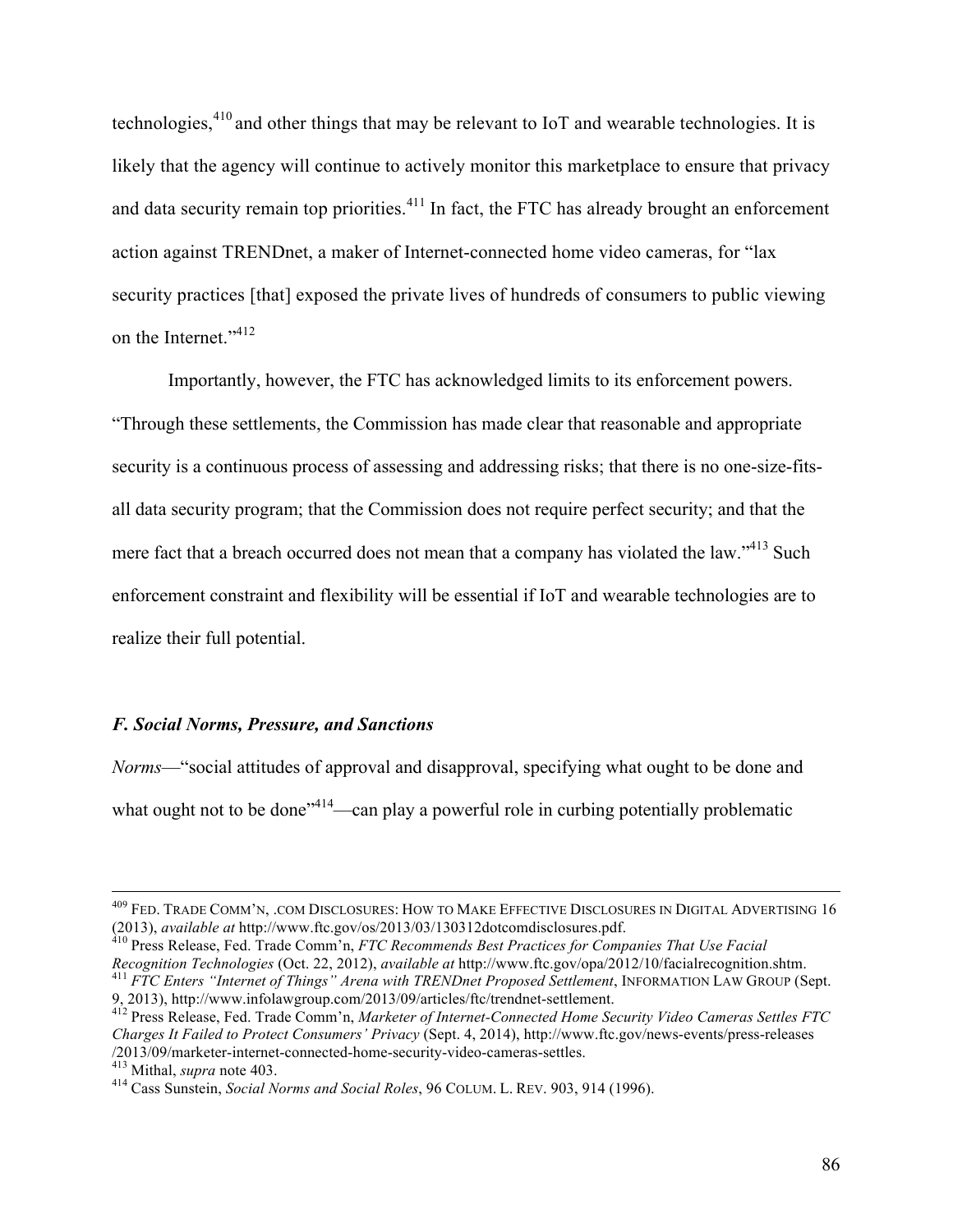behavior by both the developers of IoT and its users. Indeed, the power of social norms in this context could become a crucial determinant of the popularity of many wearable technologies.

Sometimes cultural norms, public pressure, and spontaneous social sanctions form a far more powerful "regulator" of innovations and how people use new tools than do laws and regulations.<sup>415</sup> Cristina Bicchieri, a leading behavioral ethicist, calls social norms "the grammar of society" because,

like a collection of linguistic rules that are implicit in a language and define it, social norms are implicit in the operations of a society and make it what it is. Like a grammar, a system of norms specifies what is acceptable and what is not in a social group. And analogously to a grammar, a system of norms is not the product of human design and planning.<sup>416</sup>

Indeed, social pressure and constraints on the use and misuse of technology often develop in an organic, bottom-up fashion. For example, social norms continue to evolve to deal with smartphone usage in various environments, such as in some restaurants, most movie theaters, and gym locker rooms, where their use is frowned upon or actively discouraged. In some cases, social norms and constraints take the form of formal restrictions imposed by establishments themselves. Other times, however, social pressure develops more spontaneously from other people in the vicinity. For example, theaters use preshow messaging to pressure patrons to mute or turn off electronic devices, but other moviegoers are equally likely to make their displeasure with interruptions known to offending parties. Likewise, some passenger trains include "quiet" cars," where phone conversations are prohibited, and other riders often scold passengers who ignore those rules.<sup>417</sup> Finally, while fitness centers often post signs disallowing the use of

<sup>&</sup>lt;sup>415</sup> THIERER, *supra* note 7, at 57–58.<br><sup>416</sup> CRISTINA BICCHIERI, THE GRAMMAR OF SOCIETY: THE NATURE AND DYNAMICS OF SOCIAL NORMS ix (2006).<br><sup>417</sup> Vincent M. Mallozzi, *On Train, a Fight Between Silent and Merely Quiet*,

http://www.nytimes.com/2011/01/10/nyregion/10quiet.html.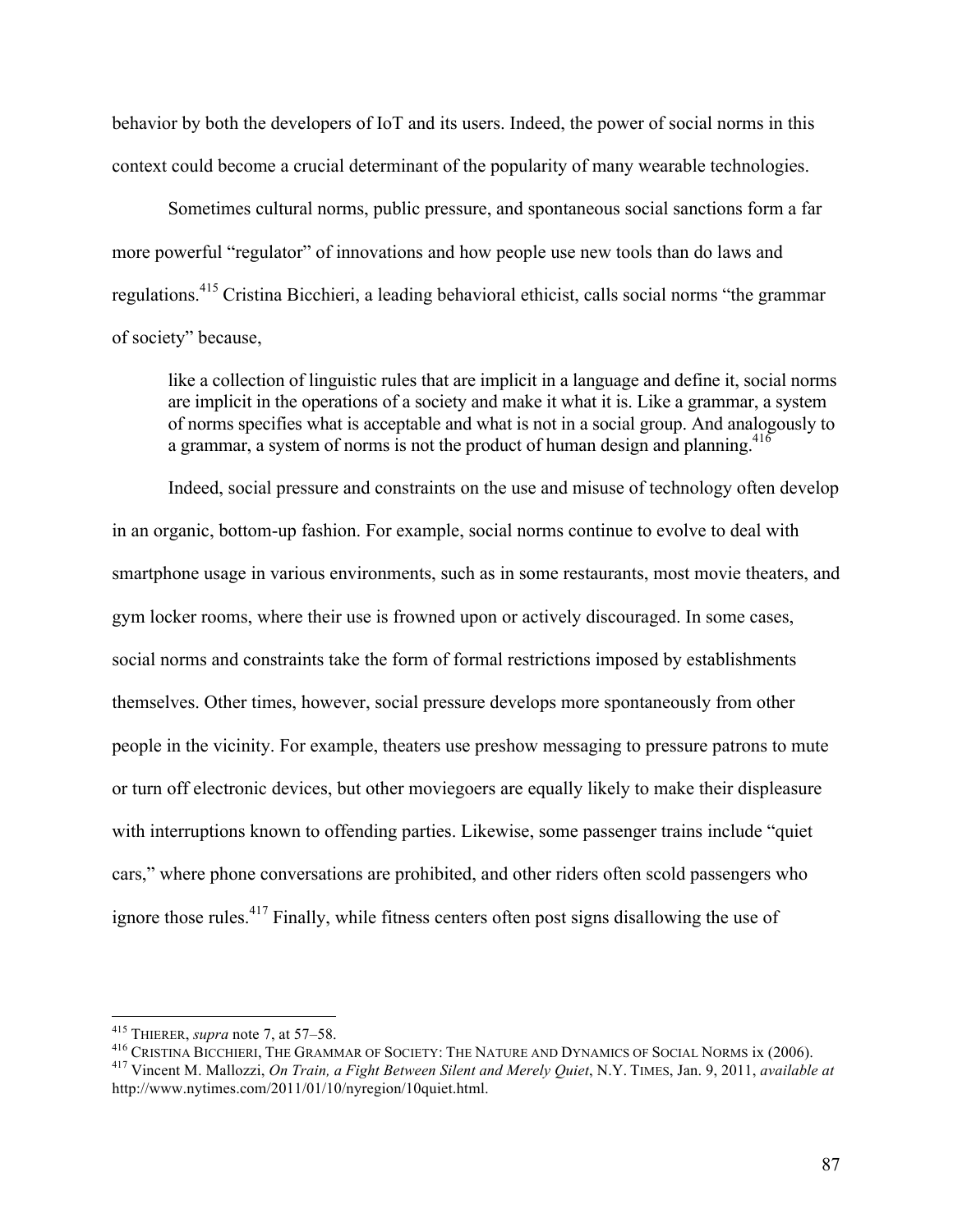smartphones in locker rooms, anyone attempting to use them to take pictures would likely quickly meet the wrath of offended patrons.

In a similar way, it is likely that social norms and pressures will influence the development and use of wearable computing technologies, such as Google Glass and other wearable devices.<sup>418</sup> "I can imagine social norms emerging on when it's appropriate to wear a camera, and when it isn't appropriate," says privacy lawyer Kurt Wimmer.<sup>419</sup> Advice columns are already being written about "Google Glass etiquette." Their recommendations include taking Google Glass off when first meeting someone; removing it immediately when others seem uncomfortable; and never wearing it in bathrooms or other highly private settings. $420$ 

More forceful opposition to Google Glass and other wearable computing or recording devices may develop in the future. Stop the Cyborgs is an advocacy group that offers various resources to push back against these technologies, including free downloadable "Google Glass ban signs" that can be displayed in places where such technologies may not be welcome.<sup>421</sup> The group also offers stickers and shirts that convey the same message.

In the extreme, social sanction can sometimes even involve violence or the threat thereof. For example, in February 2014, a woman who wore Google Glass into a San Francisco bar was verbally and physically assaulted by a man who was upset about potentially having his privacy

 <sup>418</sup> Jared Newman, *The Real Privacy Implications of Google Glass*, TIME TECH, May 2, 2013, *available at* http://tech

<sup>&</sup>lt;sup>419</sup> Quoted in Singleton, *supra* note 374.<br><sup>420</sup> Kevin Sintumuang, *Google Glass: An Etiquette Guide*, WALL ST. J., May 3, 2013, *available at http://online.wsj* .com/article/SB10001424127887323982704578453031054200120.html; Rebecca Greenfield, *The First Rule of Google Glass Etiquette*, WIRE (May 6, 2013), http://www.theatlanticwire.com/technology/2013/05/google-glass -etiquette/64916; Ryan Singel, *Devising a Personal Google Glass Privacy Policy*, MEDIUM (May 13, 2013), https://medium.com/future-participle/2334fecda87e; Jedidiah Bracy, *Putting Google Glass on Ann Landers*, PRIVACY PERSPECTIVES (Feb. 28, 2014), https://www.privacyassociation.org/privacy\_perspectives/post/what happens when ann landers puts on google glass.

<sup>&</sup>lt;sup>11</sup> Stop the Cyborgs, *About*, http://stopthecyborgs.org/about (last visited June 24, 2014).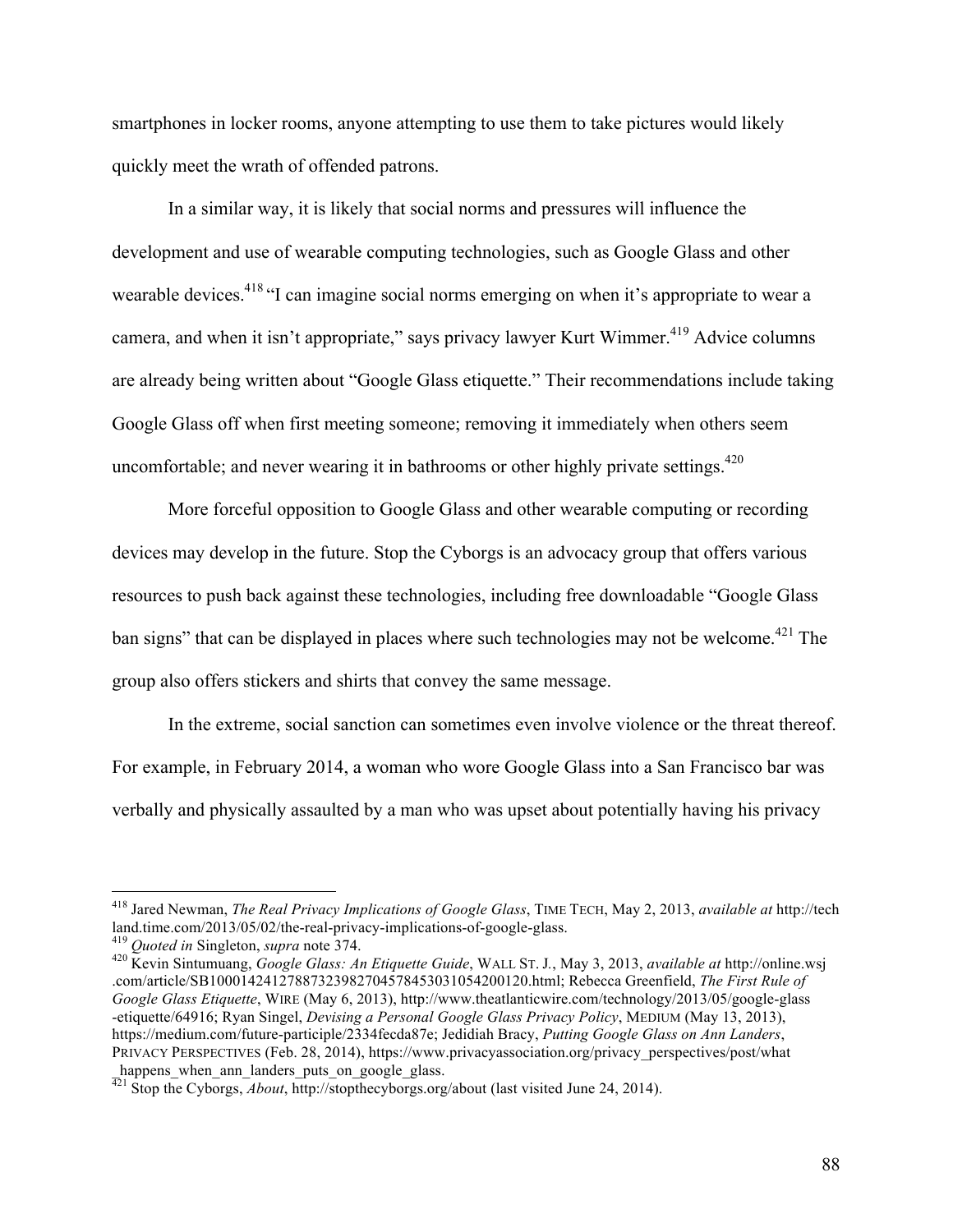invaded.<sup>422</sup> It would be extremely unfortunate if tensions over wearable technologies resulted in violent altercations, but these early incidents may have the salubrious side effect of reminding users that not everyone shares their privacy values and that public uses of wearable technologies should be moderated accordingly.<sup>423</sup>

Social norms and pressure can also be applied at the developer level to influence design choices. The behavior of developers of IoT and wearable technology will likely be influenced by the pressure applied by the broad and growing collection of privacy watchdog groups that exist, including the American Civil Liberties Union (ACLU), the Center for Democracy and Technology, the Electronic Frontier Foundation, the Electronic Privacy Information Center, the Future of Privacy Forum, Privacy Rights Clearinghouse, and many others.<sup>424</sup> These advocacy groups have developed websites and materials to better inform consumers about how they can protect their privacy.<sup>425</sup> Such organizations agitate for more rigorous privacy protections incessantly, and privacy policies—both legal enactments and informal corporate standards—will continue to be significantly influenced by the pressure that these advocates exert on the process. Furthermore, there has been an explosion of academic interest in privacy-related matters in recent years, and this too influences developer behavior.

Finally, media attention also plays an important role in curbing potentially problematic behavior—by individuals and developers alike. FTC Chairwoman Ramirez notes that

media organizations . . . have a vital role to play as well. In recent years, premier news organizations have paid increasing attention to consumer privacy issues, publicizing

<sup>&</sup>lt;sup>422</sup> Jessica Guynn, *Clash over Google Glass Shows Hurdles Facing Wearable Tech*, L.A. TIMES, Feb. 27, 2014, *available at http://articles.latimes.com/2014/feb/27/business/la-fi-google-glass-attack-20140228.* <sup>423</sup> Andrew Leonard, *Glasshole Nation: Tech's Culture War Takes Another Ugly Turn*, SALON (Feb. 28, 2014),

http://www.salon.com/2014/02/28/glasshole\_nation\_techs\_culture\_war\_takes\_another\_ugly\_turn. <sup>424</sup> Thierer, *supra* note 261, at 483–84. <sup>425</sup> Thierer, *supra* note 228, at 439.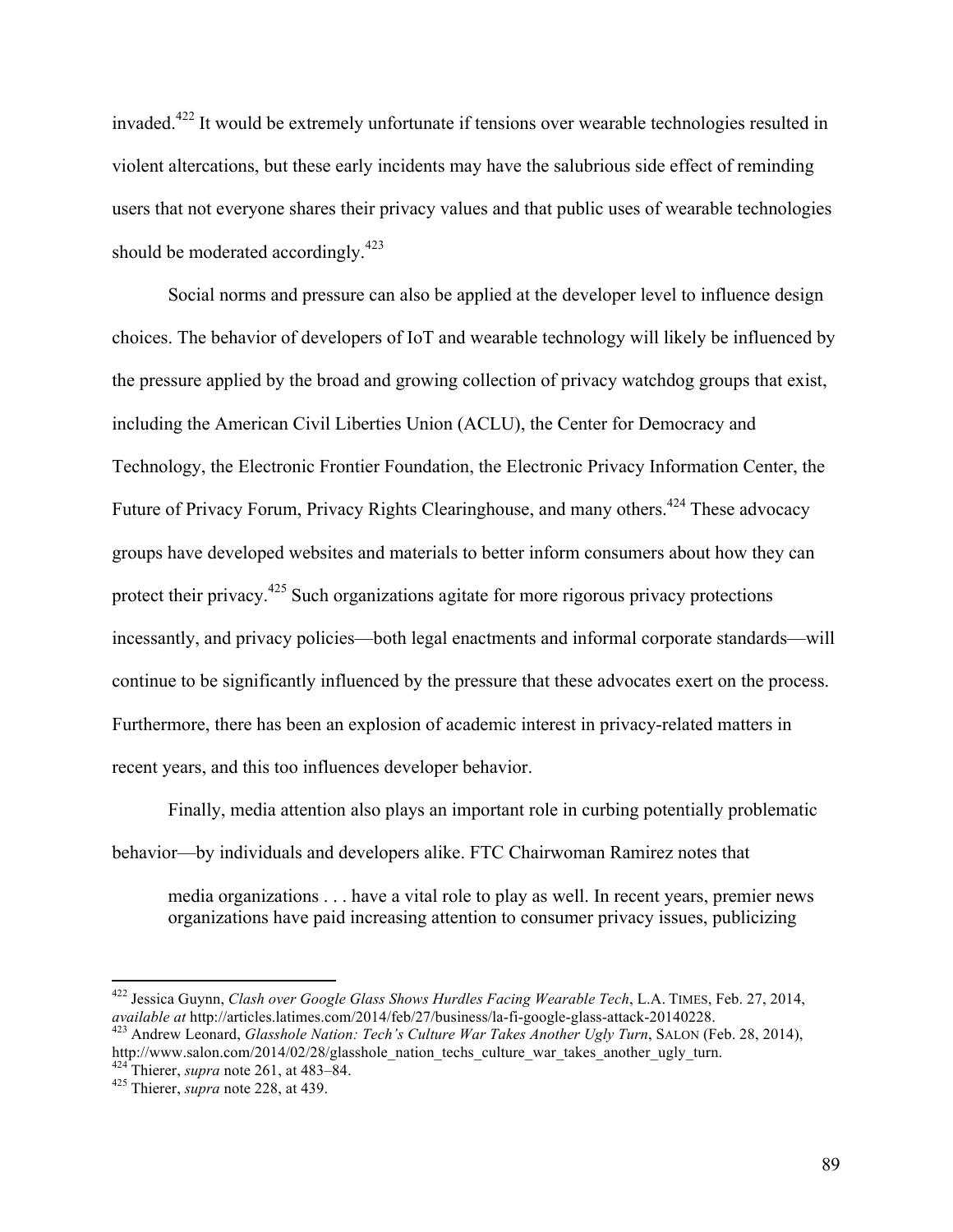excesses in some data gathering methods. Such public scrutiny gives firms a powerful incentive to act as responsible stewards of consumer information.<sup>426</sup>

There already exists intense media and blogger interest in the privacy- and securityrelated implications of IoT and wearable technologies, and that coverage will likely grow as these devices and services multiply.

# *G. Law Enforcement Guidelines and Restrictions*

The use of wearable technologies by law enforcement officials—or law enforcement's ability to tap into private data flow from wearable devices—deserves special scrutiny and additional legal protections for the public. There are significant differences between public and private entities, and policymakers should continue to distinguish between them when considering data collection policies.427 Private entities cannot fine, tax, or imprison people because they lack the coercive powers that governments possess. Moreover, although it is possible to ignore or refuse to be a part of various private services, the same is not true for governments, whose grasp cannot be evaded. Thus, special protections regarding wearables, IoT devices, and data flows are needed for law enforcement agencies and officials.

The ACLU has developed a set of best practices for law enforcement use of "body cams" or "cop cams," which can be used to record an officer's interactions with the public.<sup>428</sup> The ACLU suggests, among other things, that citizens be notified that they are being recorded, that data "be retained no longer than necessary for the purpose for which it was collected," and

 <sup>426</sup> Edith Ramirez, Chairwoman, Fed. Trade Comm'n, *Protecting Consumer Privacy in a Big Data Age*, Remarks Before the Media Institute, Washington, D.C. (May 8, 2014), at 11–12, *available at* http://www.ftc.gov/system

<sup>&</sup>lt;sup>427</sup> Adam Thierer, *Do We Need a Constitutional Amendment Restricting Private-Sector Data Collection?*, PRIVACY PERSPECTIVES (Jan. 23, 2014), https://www.privacyassociation.org/privacy\_perspectives/post/do\_we\_need\_a \_constitutional\_amendment\_restricting\_private\_sector\_data\_colle.

 $\frac{428}{428}$  Adi Robertson, *The ACLU Wants Police Officers to Wear Cameras, but Only with Privacy Protections*, VERGE (Oct. 9, 2013), http://www.theverge.com/2013/10/9/4820600/aclu-issues-guidelines-for-police-officer-cameras.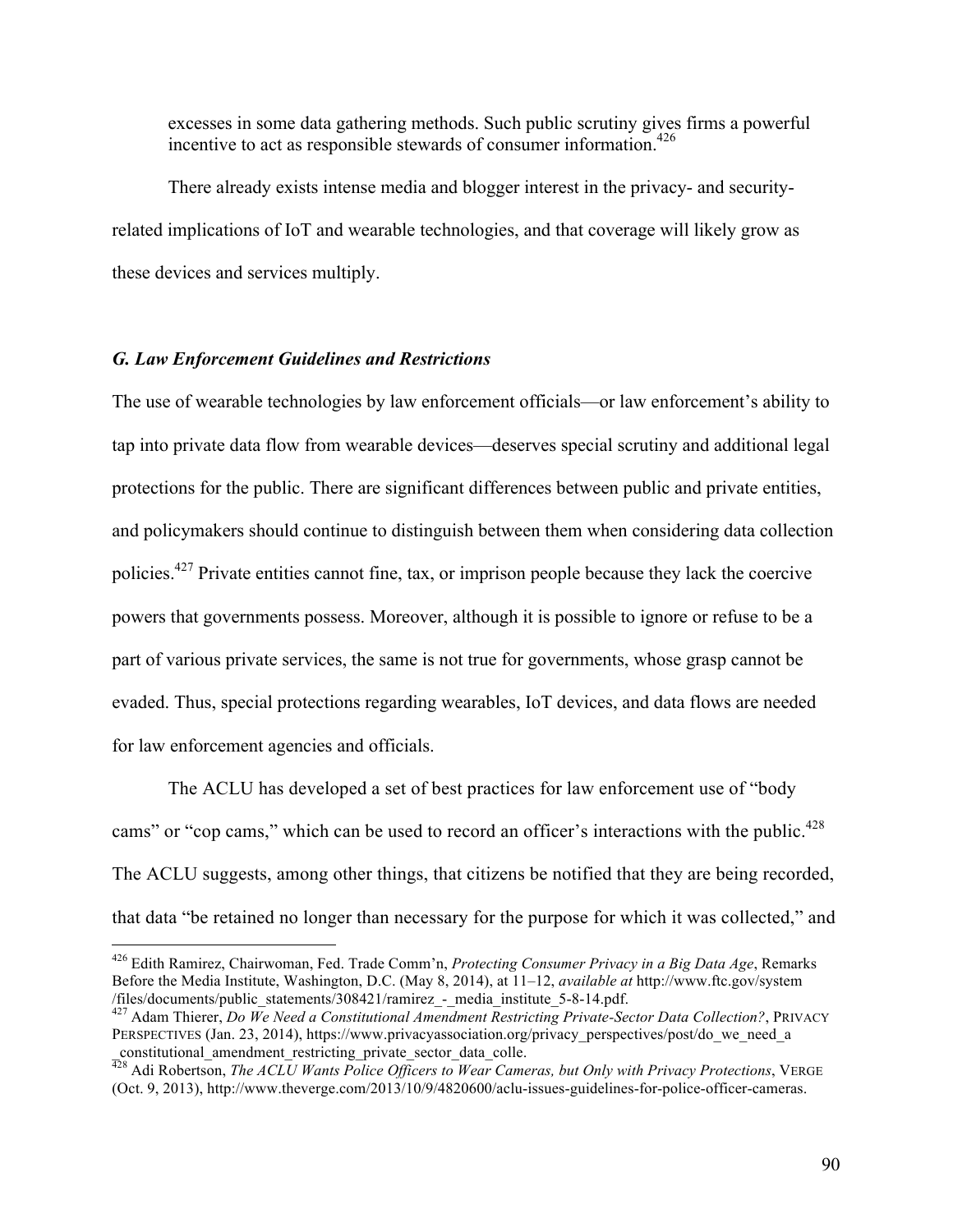"that this technology not become a backdoor for any kind of systematic surveillance or tracking of the public."<sup>429</sup>

When government seeks access to privately held data collected from wearables or other IoT technologies, strong constitutional and statutory protections should apply. Privacy advocates fear that "the government will inevitably demand access" to any private data that is collected for commercial purposes, <sup>430</sup> but to the extent that this is a growing problem, those advocates should redouble their efforts to constrain government surveillance powers and the ability to indiscriminately suck up privately held data. Congress should reform the Electronic Communications Privacy Act of 1986 (the primary federal statute that governs when law enforcement agencies may compel private entities to divulge information held on behalf of thirdparty subscribers) to require the government to obtain a warrant issued upon a showing of probable cause before accessing the privately held data and communications.431 Also, courts should revisit the "third-party doctrine,"<sup>432</sup> which holds that individuals sacrifice their Fourth Amendment interest in their personal information when they divulge it to a third party, even if that party has promised to safeguard that data.<sup>433</sup> Other bolstered Fourth Amendment constraints on national security and law enforcement powers are also essential.<sup>434</sup> Again, because governments have unique powers and responsibilities, they qualify for a different level of legal scrutiny.

<sup>&</sup>lt;sup>429</sup> Jav Stanley, *Police Body-Mounted Cameras: With Right Policies in Place, a Win for All, ACLU* (Oct. 9, 2013), https://www.aclu.org/technology-and-liberty/police-body-mounted-cameras-right-policies-place-win-all.<br><sup>430</sup> Jeffrey Rosen, *Madison's Privacy Blind Spot*, N.Y. TIMES, Jan. 18, 2014, *available at* http://www.nytimes.com<br>/2

<sup>&</sup>lt;sup>431</sup> Charles H. Kennedy, *An ECPA for the 21st Century: The Present Reform Efforts and Beyond*, 20 COMMLAW

CONSPECTUS 129 (2011). <sup>432</sup> Babak Siavoshy, *Need an Alternative to the Third Party Doctrine? Look Backwards, Not Forward (Part I)*, CONCURRING OPINIONS (July 7, 2014), http://www.concurringopinions.com/archives/2014/07/need-an-alternative -to-the-third-party-doctrine-look-backward-not-forward.html. <sup>433</sup> Jim Harper, *Reforming Fourth Amendment Privacy Doctrine*, 57 AM. U. L. REV*.*, 1381, 1401 (2008), *available at*

http://www.wcl.american.edu/journal/lawrev/57/harper.pdf (citing United States v. Miller, 425 U.S. 435 (1976)).<br><sup>434</sup> James X. Dempsey, *Keynote Address: The Path to ECPA Reform and the Implications of* United States v. Jo

<sup>47</sup> U.S.F.L. REV. 479 (2012), *available at* https://cdt.org/files/pdfs/Keynote\_%20USvJones.pdf.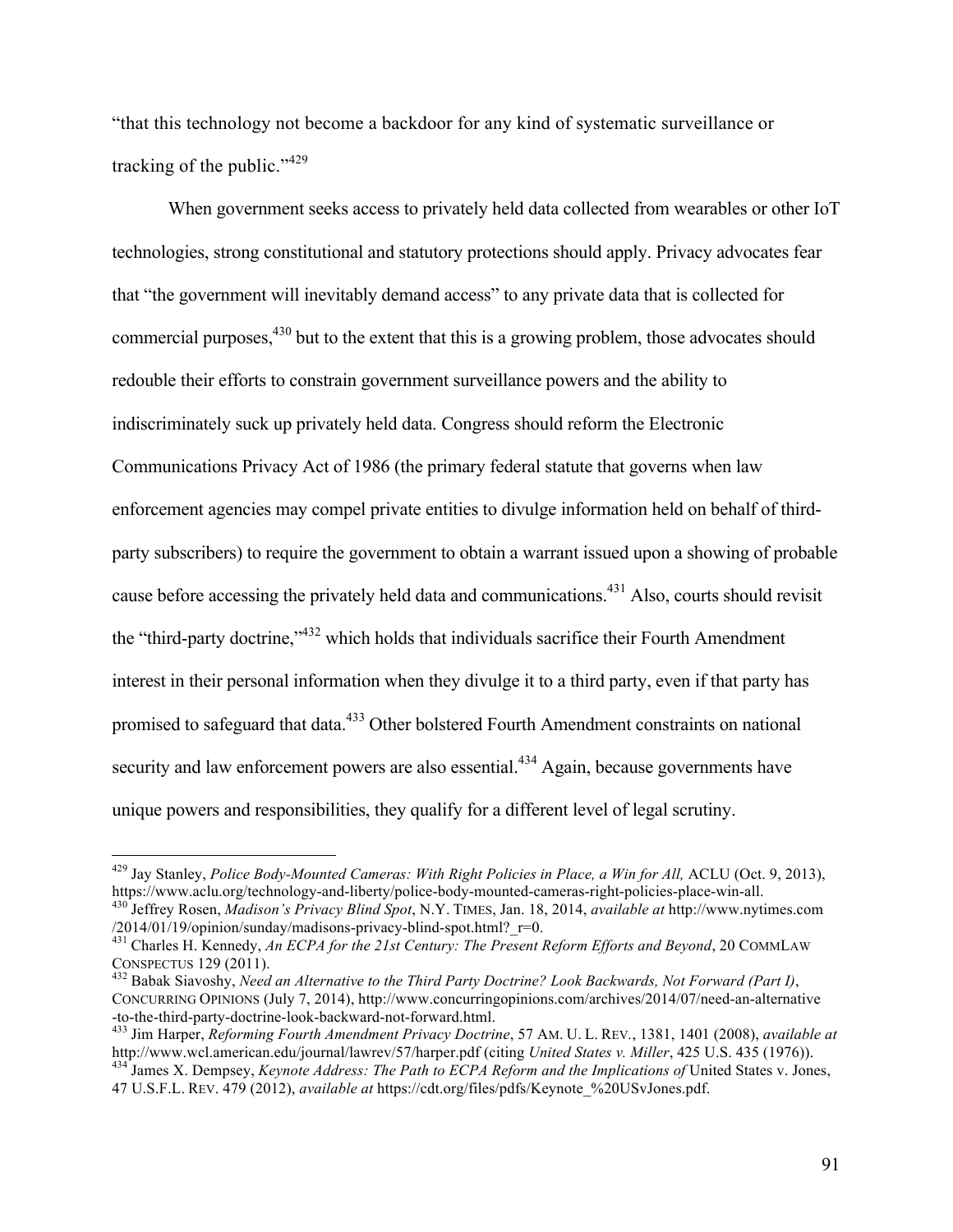### **VII. Conclusion**

The privacy- and security-related challenges associated with IoT and wearable technologies will be considerable, but it is essential that experimentation and innovation in this space not be derailed on the basis of speculation about hypothetical worst-case scenarios. Profound benefits will be associated with these new technologies, but those benefits may not come about if preemptive, precautionary policy interventions limit new innovation opportunities.

Nevertheless, the public should not turn a blind eye to the challenges raised by these new developments, because "the Internet of things is not only a technological revolution, but also social revolution."<sup>435</sup> As these technologies become (sometimes literally) woven into the fabric of consumers' lives, they will spawn social disruptions that deserve careful consideration and constructive solutions.<sup>436</sup> This paper has offered a framework for accomplishing that goal without derailing innovative efforts that could yield countless life-enriching applications and opportunities.

To the extent that some public policy responses are needed to guide technological developments, simple legal principles are greatly preferable to technology-specific, micromanaged regulatory regimes. Ex ante (preemptive and precautionary) regulation is often highly inefficient, even to the extent of being dangerous. Prospective regulation based on speculation about future harms that may never materialize is likely to come at the expense of innovation and growth opportunities. When corrective actions are needed to address more

 <sup>435</sup> Patrick Thibodeau, *The Philosophy of IoT: Will It Help or Hurt? Big Questions About the Internet of Things Are on the Agenda at a July Conference*, COMPUTERWORLD (May 26, 2014), http://www.computerworld.com/s/article /9248530/The\_philosophy\_of\_IoT\_Will\_it\_help\_or\_hurt\_ (quoting Justin McKeown, head of the program for Fine

<sup>&</sup>lt;sup>436</sup> Langley, *supra* note 170 (quoting Simon Randall of wearable camera maker Autographer) ("I think in 10 years' time it'll be pretty easy to put a wafer level camera in a lapel—if you wanted to.").